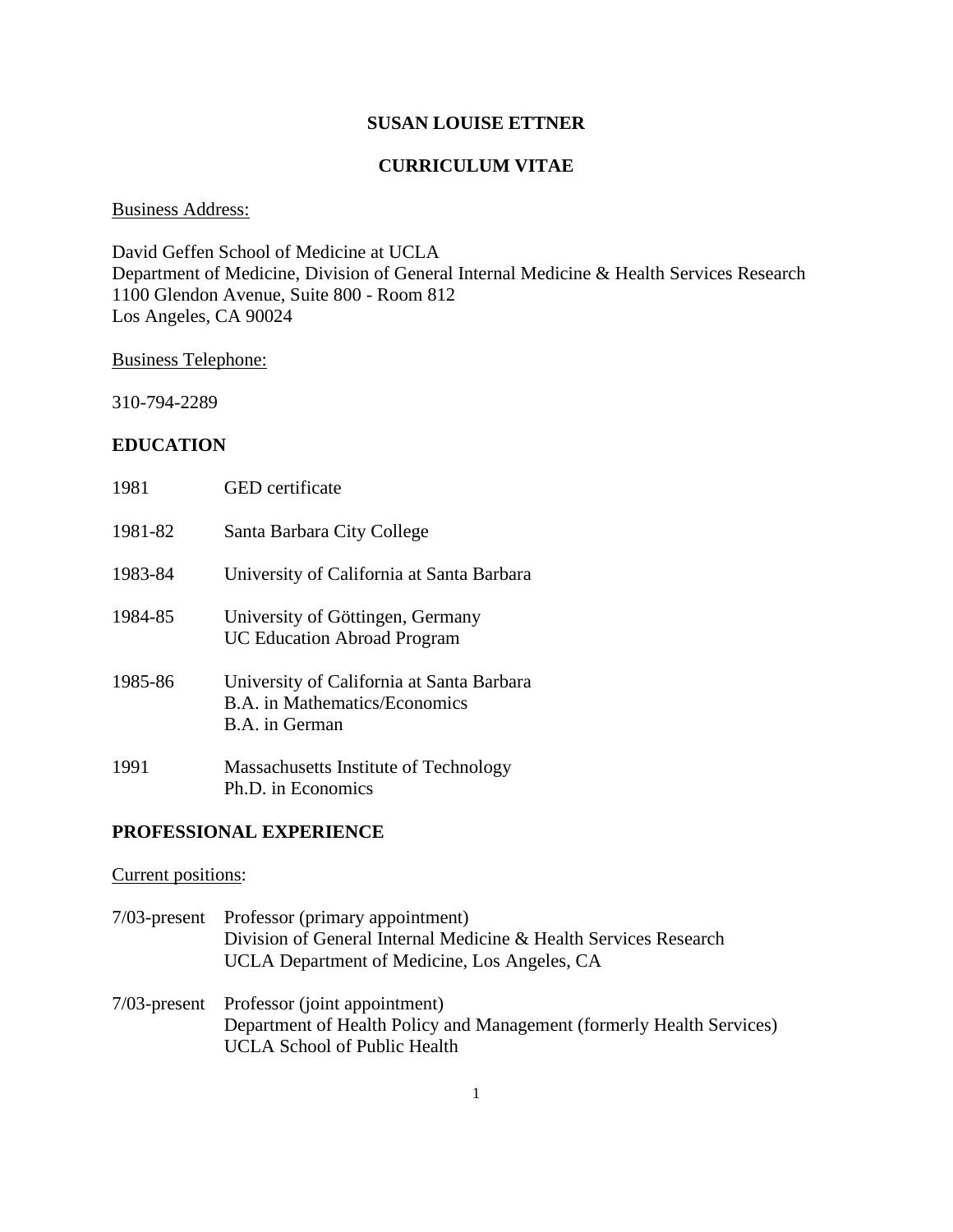- 3/17-7/20 Associate Dean UCLA Graduate Division
- 5/19-present Affiliate Professor School of Public Health Kazakh National Medical University, Almaty, Kazakhstan
- 8/20-6/21 Interim Dean UCLA Graduate Division

## Previous positions:

| $8/91 - 7/98$ | Margaret T. Morris Assistant Professor<br>Department of Health Care Policy<br>Harvard Medical School, Boston, MA                                              |
|---------------|---------------------------------------------------------------------------------------------------------------------------------------------------------------|
| 7/98-1/99     | Associate Professor<br>Department of Health Care Policy<br>Harvard Medical School, Boston, MA                                                                 |
| $7/00 - 6/03$ | Associate Professor (joint appointment)<br>Department of Health Services, UCLA School of Public Health                                                        |
| $2/99 - 6/03$ | Associate Professor (primary appointment)<br>Division of General Internal Medicine & Health Services Research<br>UCLA Department of Medicine, Los Angeles, CA |

# **TRAININGS/CERTIFICATIONS**

| 4/12/17  | <b>UndocuALLY</b> Training                                         |
|----------|--------------------------------------------------------------------|
| 8/23/17  | <b>Title IX Training</b>                                           |
| 10/10/18 | <b>Disability Awareness Training</b>                               |
| 1/03/19  | <b>Advancing Faculty Mentoring Practices Training</b>              |
| 1/30/19  | Active Shooter/Stop the Bleed Training                             |
| 5/08/19  | Discrimination Prevention Office Leadership Briefing               |
| 11/14/19 | <b>Faculty Search Briefing</b>                                     |
| 7/19/20  | FERPA (Family Educational Rights and Privacy Act of 1974) Training |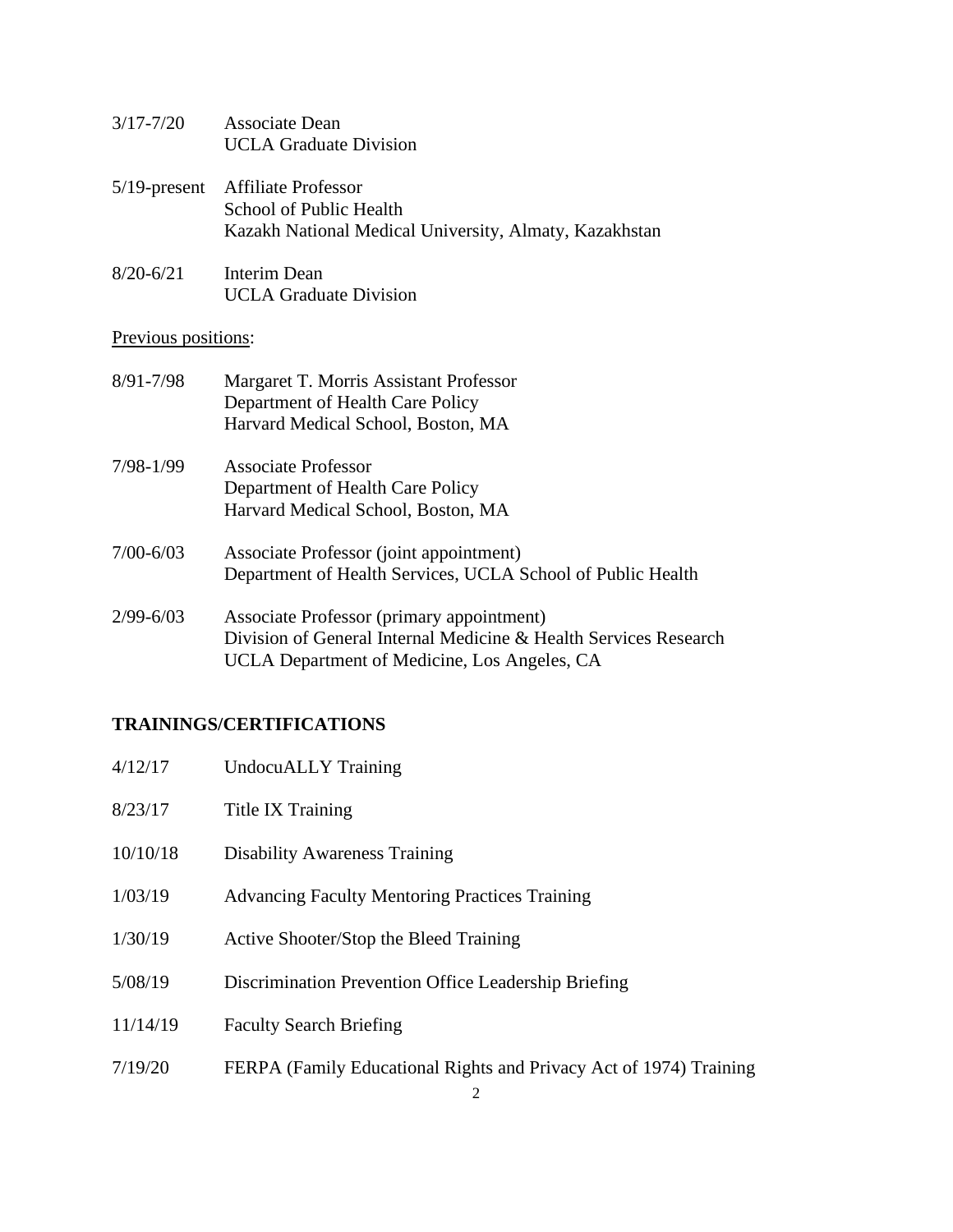# **PROFESSIONAL ACTIVITIES**

# Committee Service:

| 1994      | Library Accreditation Committee, Harvard Medical School                                                                                   |
|-----------|-------------------------------------------------------------------------------------------------------------------------------------------|
| 1992-1998 | Admissions Committee, Health Policy Ph.D. Program, Harvard University                                                                     |
| 1994-1999 | Faculty Council, Harvard Medical School                                                                                                   |
| 1999-2000 | Health Subcommittee, UC Academic Senate Committee on Faculty<br>Welfare                                                                   |
| 1999-2003 | Faculty Liaison for Access to Streamlined Healthcare (FLASH) committee                                                                    |
| 2000-2003 | Chair (2002-2003) and Member (2000-2003), UCLA Academic Senate<br><b>Committee on Faculty Welfare</b>                                     |
| 2003-2004 | Chair, Ph.D. Committee, UCLA Department of Health Services                                                                                |
| 2001-2005 | Gender Equity Committee, UCLA                                                                                                             |
| 2008-2009 | Acting Director, Department of Medicine Statistics Core                                                                                   |
| 2007-2010 | Chair (2009-2010) and Member (2007-2010), UCLA Academic Senate<br>Committee on Charges                                                    |
| 2000-2010 | <b>STAR Mentorship Committee</b>                                                                                                          |
| 2000-2010 | Advisory Committee, UCLA Institute of Industrial Relations                                                                                |
| 2003-2010 | Advisory Board, UCLA Early Care and Education                                                                                             |
| 2008-2012 | Member, Provost's Committee on Faculty Work/Life Issues                                                                                   |
| 2011-2013 | Member, Research Advisory Committee, RWJ Clinical Scholars Program                                                                        |
| 2007-2015 | Director, Steering Committee, Department of Medicine Statistics<br>Core                                                                   |
| 2014-2015 | Member, After the Moreno Report Task Force, UCLA Academic Senate                                                                          |
| 2014-2015 | Member, Project Planning Committee, Developing an Interdisciplinary UCLA<br>Program on Integrated Primary Care and Behavioral Health<br>3 |
|           |                                                                                                                                           |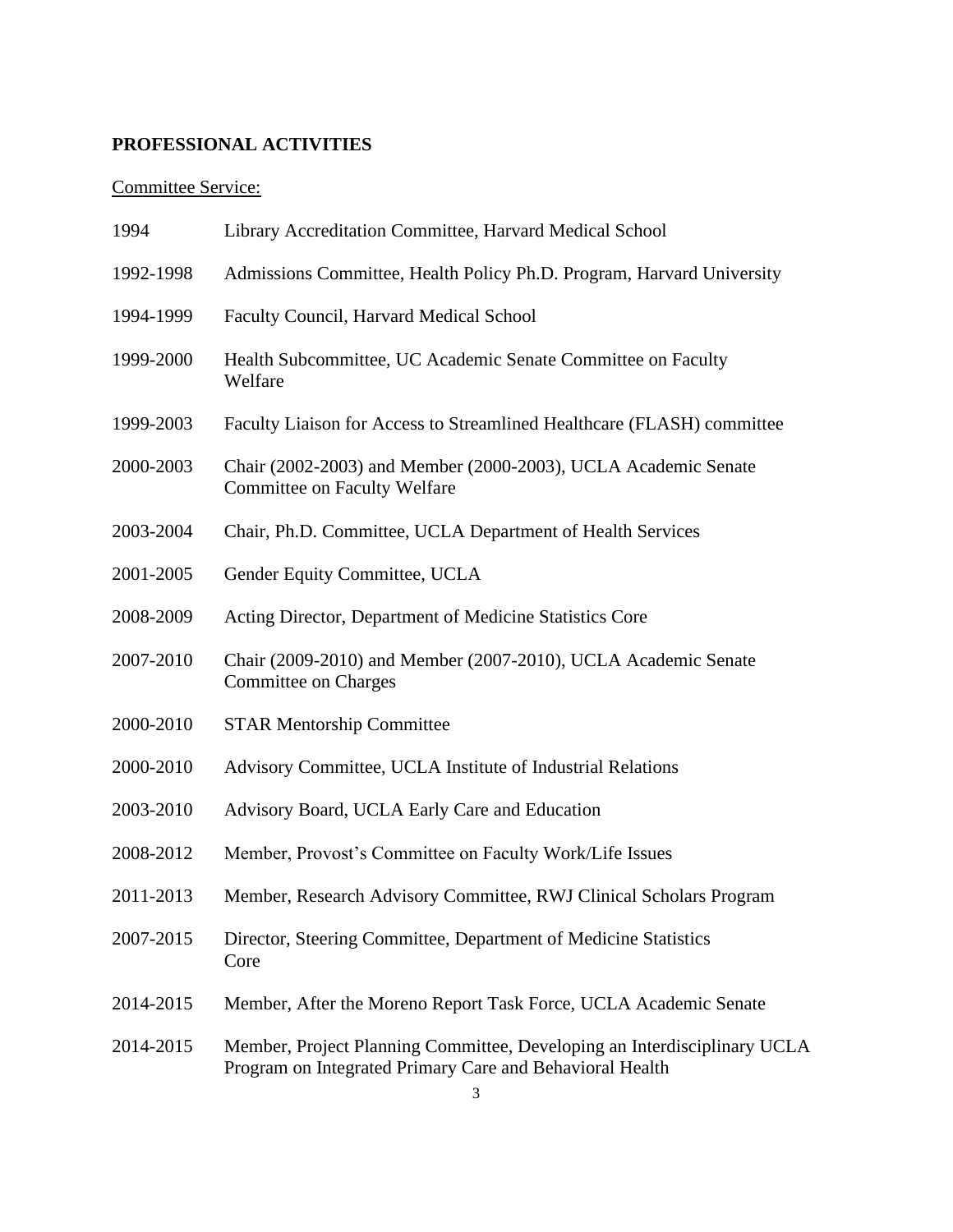| 1999-2016 | Research Advisory Committee, RWJ Clinical Scholars Program                                                |
|-----------|-----------------------------------------------------------------------------------------------------------|
| 2016      | Member, Graduate Division Dean Advisory Review Committee, UCLA<br><b>Academic Senate</b>                  |
| 2014-2016 | Faculty Executive Committee, UCLA Academic Senate                                                         |
| 2001-2017 | Ph.D. Committee, UCLA Department of Health Policy and Management<br>(formerly Health Services)            |
| 2001-2017 | Ph.D. Admissions Committee, UCLA Department of Health Policy and<br>Management (formerly Health Services) |
| 2015-2018 | Member, Advisory Committee, UCLA Center for the Study of Women                                            |
| 2016      | Member, Grievance Advisory Council, UCLA Academic Senate                                                  |
| 2016-2018 | Member, Advisory Committee, UCLA Center for the Study of Women                                            |
| 2018-2020 | Member, Executive Committee, UCLA Center for the Study of Women                                           |
|           | 2020-present Member, Blackstone LaunchPad Stewardship Council, Startup UCLA                               |
|           | 2020-present Member, Semel HCI Steering Committee                                                         |
|           | 2020-present Member, Summer Sessions Committee                                                            |

# UCLA Search Committees:

| 2005      | Member, Search Committee for Clinical Trials Methodologist, Department of<br>Medicine         |
|-----------|-----------------------------------------------------------------------------------------------|
| 2005      | Chair, Search Committee for Health Services Research Methodologist,<br>Department of Medicine |
| 2006      | Chair, Search Committee for Biostatistician, Department of Medicine                           |
| 2011-2012 | Member, Search Committee for FTE Faculty Member, Department of Medicine                       |
| 2016      | Member, Search Committee for GIM & HSR Chief, Department of Medicine                          |
| 2017-18   | Member, Search Committee for GIM & HSR Faculty, Department of Medicine                        |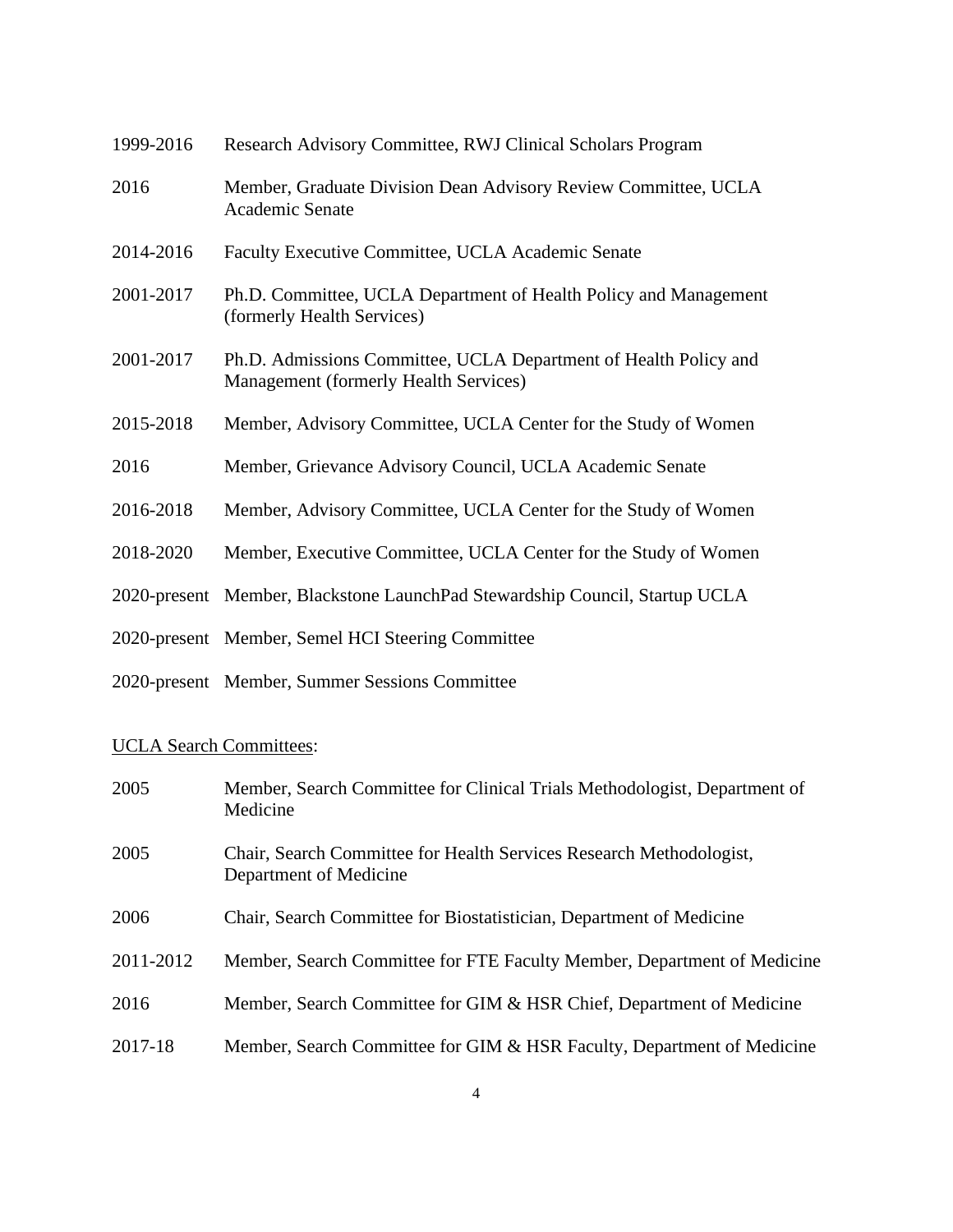| 2017                      | Member, Search Committee for Title IX Coordinator, Office of Equity, Diversity<br>and Inclusion                                                                     |
|---------------------------|---------------------------------------------------------------------------------------------------------------------------------------------------------------------|
| 2018-19                   | Member, Search Committee for GIM & HSR Faculty, Department of Medicine                                                                                              |
| 2019                      | Member, Search Committee for Associate Director of Graduate Career Services,<br><b>Career Center</b>                                                                |
| 2019                      | Member, Search Committee for Case Manager, Graduate Division                                                                                                        |
| 2019-20                   | Member, Search Committee for GIM & HSR Faculty, Department of Medicine                                                                                              |
| 2019                      | Chair, Associate Dean Search Committee, Graduate Division                                                                                                           |
| 2020                      | Member, Search Committee for Director, UCLA Center for the Study of Women                                                                                           |
| <b>Community Service:</b> |                                                                                                                                                                     |
| 1993-1998                 | Member, Research Committee for Healthy Adolescent Project, Alliance for<br><b>Young Families</b>                                                                    |
| 2001-2002                 | External advisor, World Health Organization, Mental Health Policy Project                                                                                           |
| 2002                      | CeMENT Mentor, American Economic Association, Committee on the<br>Status of Women in the Economics Profession                                                       |
| 2002-2003                 | Member, Technical Expert Panel, Design, Development, and<br>Implementation of a Prospective Payment System for Inpatient<br>Psychiatric Hospitals and Exempt Units. |
| 2003                      | Guest lecture at the USC School of Public Health, "Funding for Health Services<br>Research: Where Is It and How Do You Get It?"                                     |
| 2001-2004                 | Member, Scientific Advisory Board, National Vietnam Veterans<br>Longitudinal Study.                                                                                 |
| 2005                      | External reviewer for doctoral program in Health Services Research at<br>the University of North Carolina, Charlotte campus                                         |
| 2006                      | Chair, 13 <sup>th</sup> NIMH Biennial Research Conference on the Economics of Mental<br>Health: Pharmacoeconomics                                                   |
| 2006-2007                 | Member, External Advisory Committee, K07: Becoming a Doctor at Albert<br>Einstein College of Medicine: A New Curriculum (PI: Marantz).                              |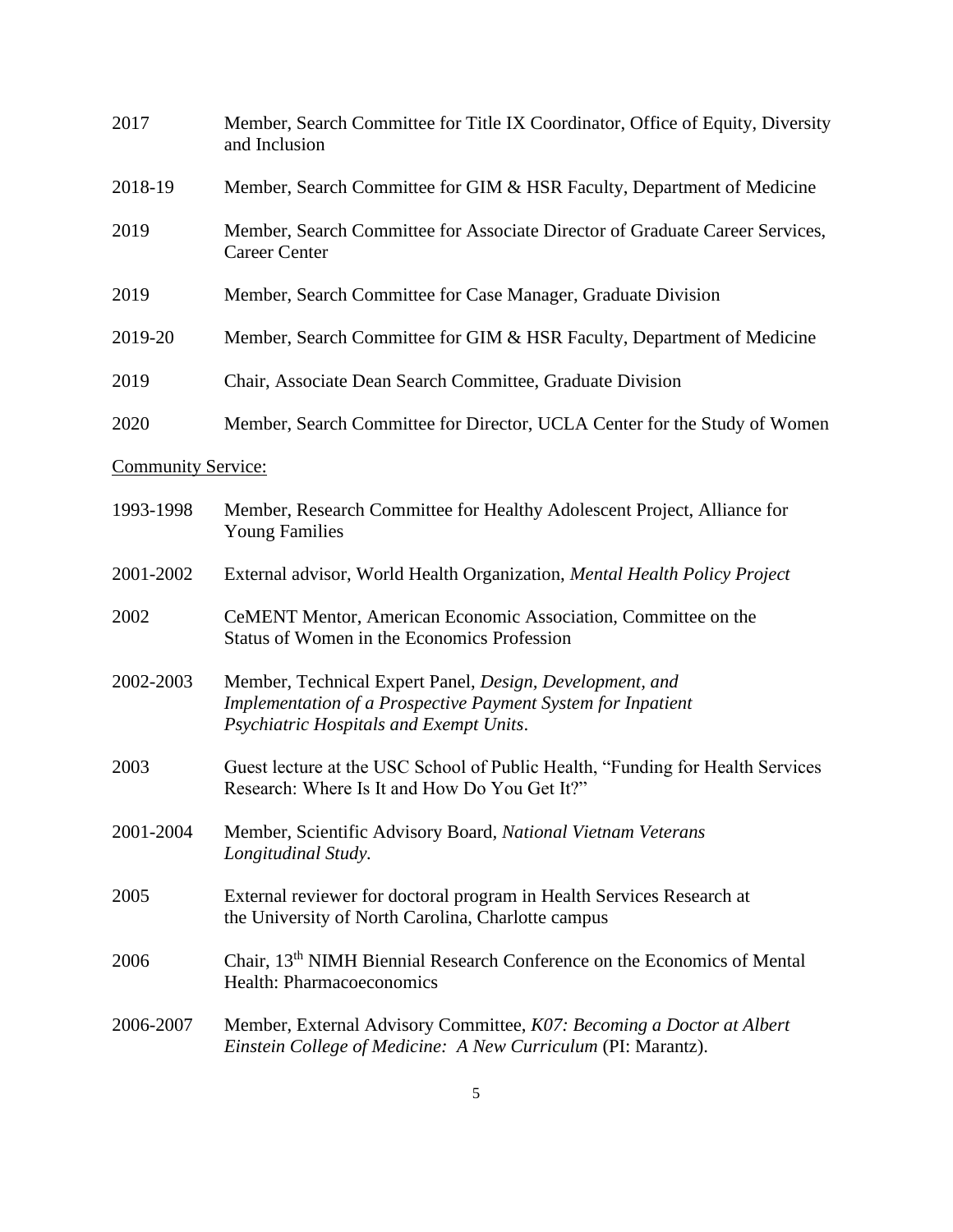| 2007      | External advisor, Lundy Foundation                                                                                                                                                                                                    |
|-----------|---------------------------------------------------------------------------------------------------------------------------------------------------------------------------------------------------------------------------------------|
| 2006-2009 | Member, Cost Team, California Health Benefits Review Program                                                                                                                                                                          |
| 2011      | Conducted six-day research training workshop (Methodology of Scientific<br>Ecological, Hygienic and Epidemiological Studies) at the National Center of<br>Labour Hygiene and Occupational Diseases, Karaganda, Kazakhstan, July 2011. |
| 2011-2012 | Member, Scientific Advisory Committee, Los Angeles County Enhanced<br>Comprehensive HIV Prevention Planning (ECHPP)                                                                                                                   |
| 2008-2012 | Member, Science Advisory Panel, Center for Rural Mental Health Research,<br>Western Interstate Commission for Higher Education                                                                                                        |
| 2012      | Organizing Committee, NIMH Sponsored Mental Health Economics Sessions at<br>the 4 <sup>th</sup> Biennial Conference of the American Society of Health Economists                                                                      |
| 2015-2016 | Rater, 2015-16 Times Higher Education World University Rankings                                                                                                                                                                       |
|           | 2006-present Member, Task Force, California Health Benefits Review Program                                                                                                                                                            |
| 2017      | Moderator for session on "Legislating Care, Repair and Personhood" at the<br>Thinking Gender: Imaging Reparations conference sponsored by the UCLA<br>Center for the Study of Women.                                                  |
| 2018      | Participant, Working Session on Title IX and Sexual Violence in the University                                                                                                                                                        |
| 2020-     | Member, World Psychiatric Association Section on Mental Health Economics                                                                                                                                                              |

#### Grant Reviewer For:

National Institute of Mental Health National Institute of Alcohol and Alcohol Abuse National Institute on Drug Abuse National Institutes of Health, Health Services Section National Institute of Aging World Health Organization Swiss National Science Foundation

Manuscript Reviewer For:

New England Journal of Medicine Journal of the American Medical Association Journal of Health Economics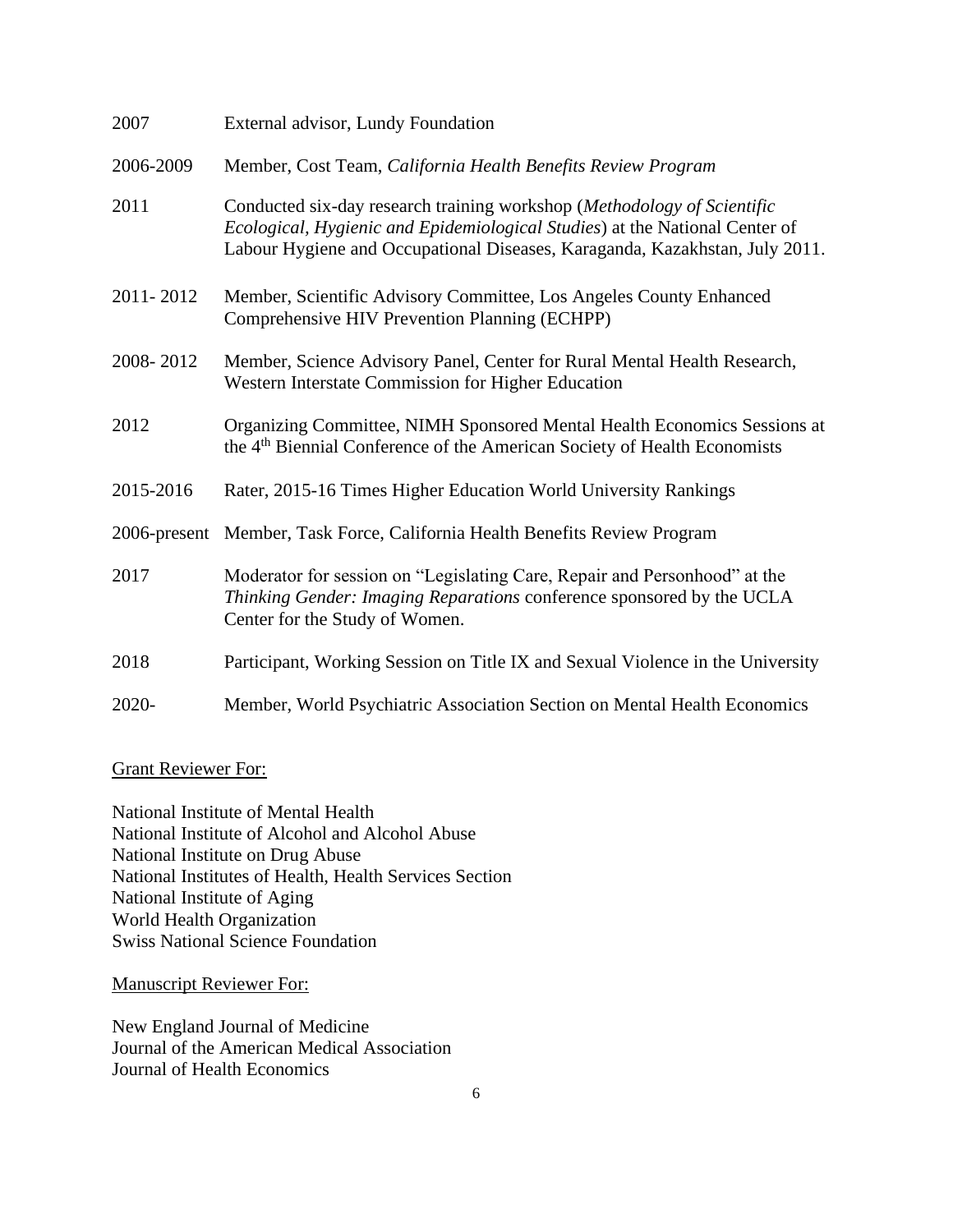Health Economics Medical Care Health Services Research American Journal of Public Health Journal of General Internal Medicine Journal of Human Resources Social Science and Medicine Inquiry Review of Economics and Statistics Industrial and Labor Relations Review Health Care Financing Review Southern Economic Journal Journal of Labor Economics The Journal of Behavioral Health Services and Research Eastern Economic Journal Psychiatric Services Drug and Alcohol Dependence

Professional Associations and Scholarly Societies:

| 2002      | Member, Alice S. Hersch Award Nomination Committee<br>Academy for Health Services Research and Health Policy |
|-----------|--------------------------------------------------------------------------------------------------------------|
| 2002      | Member, Academy Fellows Committee<br>Academy for Health Services Research and Health Policy                  |
| 2005-2014 | Board of Directors, American Society of Health Economists (ASHEcon)                                          |

#### Editorial Services

| 2005-2007 | <b>Advisory Board Member, Health Economics</b>                               |
|-----------|------------------------------------------------------------------------------|
| 2006-2009 | Editorial Board, Medical Decision Making                                     |
| 2007-2010 | Associate Editor, Health Economics                                           |
|           | 2003-present Associate Editor, Journal of Mental Health Policy and Economics |

#### Consulting Activities:

1993-1997 Consultant, *Changes in Population Characteristics and Medicaid Utilization/Expenditures among Children and Adolescent SSI Recipients* (PI: Perrin)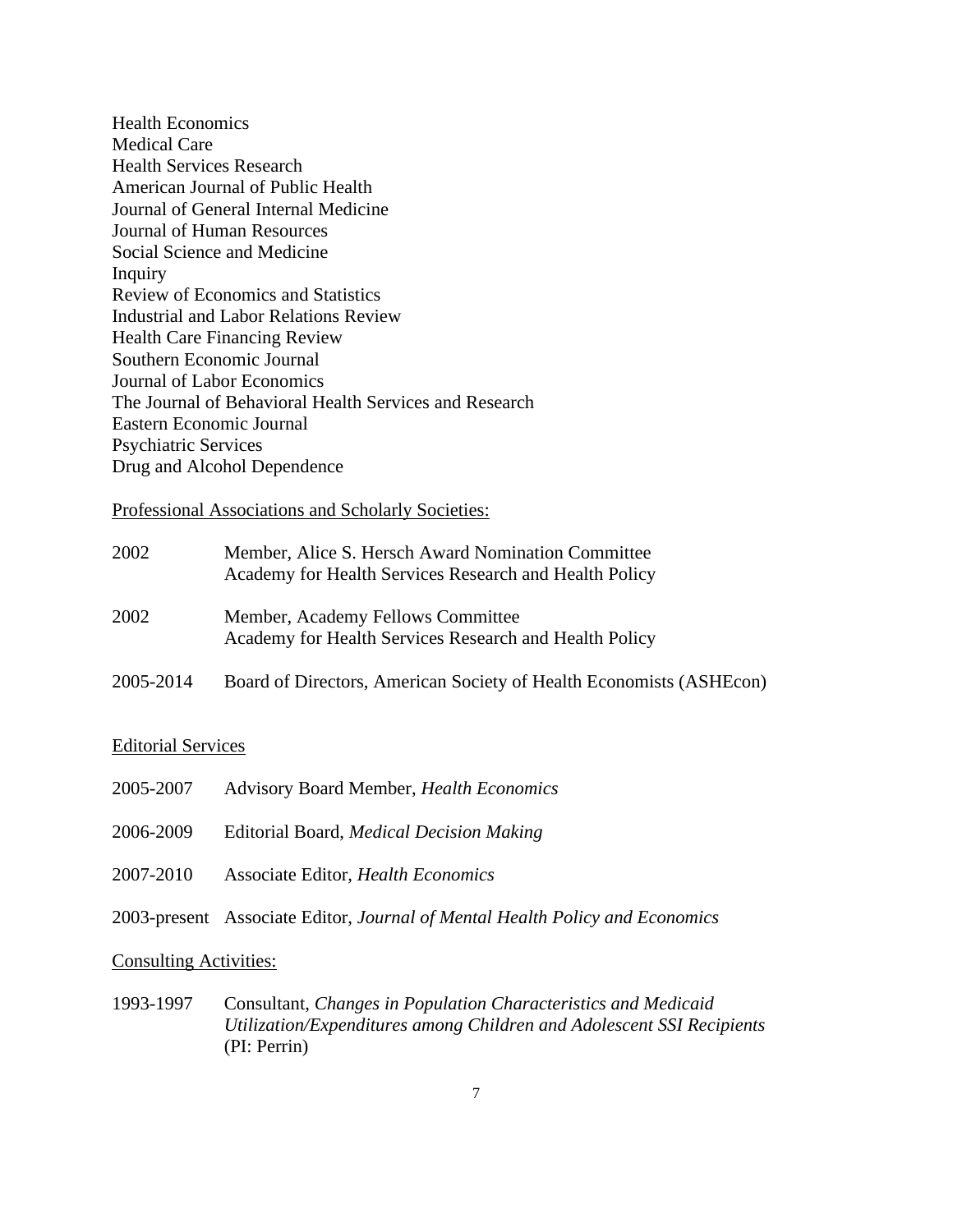| 1997      | Consultant, Alternative Medicine (PI: Eisenberg)                                                                                                                                                                  |
|-----------|-------------------------------------------------------------------------------------------------------------------------------------------------------------------------------------------------------------------|
| 1995-1998 | Consultant, Wisconsin Special Care Initiative Project, Evaluation of<br>Independent Care (PI: Leff)                                                                                                               |
| 1996-1998 | Consultant, Patterns of Referral and Care for Children on Medicaid<br>(PI: Perrin)                                                                                                                                |
| 1998      | Consultant, Epidemiology of Children's Mental Health in Rural Maine<br>(PI: Zahner)                                                                                                                               |
| 1998-1999 | Consultant, Mental Health Services Research Program in Managed<br>Care (PI: Thomas Inui and Thomas McLaughlin)                                                                                                    |
| 1999      | <b>Consultant, Texas State Government</b>                                                                                                                                                                         |
| 1993-2000 | Associate, John D. and Catherine T. MacArthur Foundation Research<br>Network on Successful Mid-Life Development                                                                                                   |
| 1995-2000 | Consultant, Private Payers Serving Disabled Individuals and Research Synthesis<br>on Managed Care for Persons with Disabilities (PI: Burwell)                                                                     |
| 1997-2000 | Consultant, National Association of State Mental Health Program Directors                                                                                                                                         |
| 1999-2001 | Consultant, Ineffective Utilization, Somatization, and Undetected<br>Psychiatric Disorder (PI: Barsky)                                                                                                            |
| 2001-2003 | Consultant, Children with Chronic Health Conditions: Family Impact<br>(PI: Kuhlthau)                                                                                                                              |
| 2001-2004 | Consultant, Children's Hospital of Los Angeles, Clinical, Emotional and<br>Financial Impact Associated with the Current Treatment of Fever/Neutropenia in<br>Low Risk Pediatric Oncology Patients: A Pilot Study. |
| 2001-2004 | Consultant, Children's Hospital of Los Angeles, Clinical, Emotional and<br>Financial Impact Associated with Acute Sickle Cell Pain Crisis: A Pilot Study.                                                         |
| 2002-2004 | Consultant, Do Free Glucose Strips Increase Self-Monitoring (PI: Karter)                                                                                                                                          |
| 2006-2007 | Member, Health Outcomes Advisory Board, Eli Lilly and Company.                                                                                                                                                    |
| 2001-2009 | Member, Scientific Advisory Board, Costs and Benefits of Alcohol Services and<br><i>Interventions</i>                                                                                                             |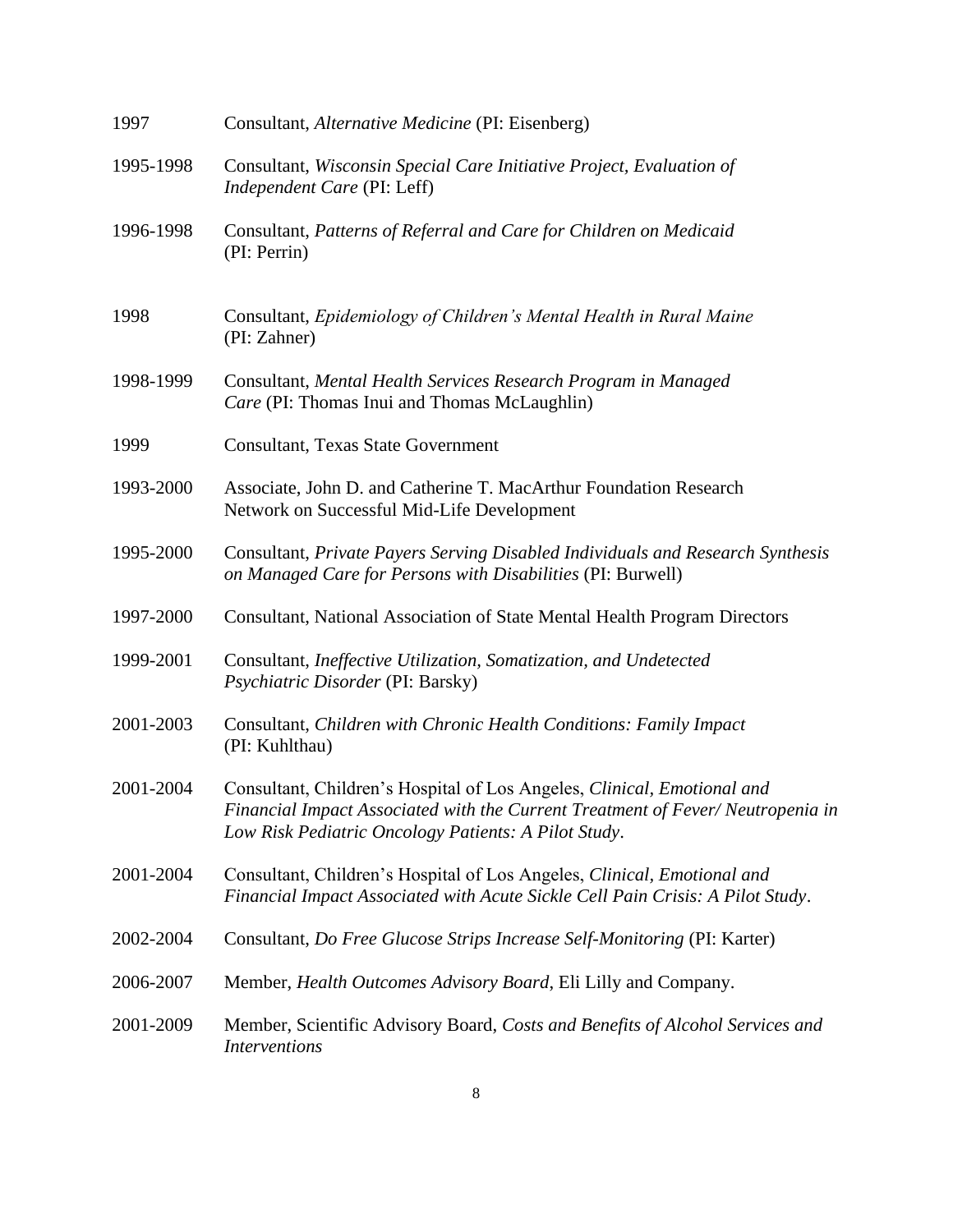| 2006-2009 | Consultant, Understanding and Improving Care for High Users of Medical and<br>Mental Health Services Within the Safety Net (PI: Lagomasino/Mohanty)                                                                                                                                            |
|-----------|------------------------------------------------------------------------------------------------------------------------------------------------------------------------------------------------------------------------------------------------------------------------------------------------|
| 2006-2009 | Member, Advisory Panel, <i>Economic Cost of Drug Abuse</i> (PI: Pacula/Ringel)                                                                                                                                                                                                                 |
| 2006-2010 | Consultant, Economic Consequences of Alcohol Use Disorders (PI:<br>French)                                                                                                                                                                                                                     |
| 2010      | Consultant, A Multinational Observational Study Advancing an understanding of<br>the factors associated with differential treatment response and the role of Insulin<br>in the care of patients with Type 2 Diabetes: The MOSAIc Type 2 Diabetes Study,<br>Eli Lilly and Company (PI: Shrank). |
| 2006-2010 | Consultant, Assuring the Emotional Well-Being of Children in Child Welfare<br>Environments Through Stable Health Insurance Coverage (PI: Raghavan)                                                                                                                                             |
| 2010-2012 | Consultant, Oregon EASA Return on Investment Study, Western<br>Interstate Commission on Higher Education (PI: McGee).                                                                                                                                                                          |
| 2010-2012 | Consultant, Analysis of Community Care of North Carolina (PI: Girod).                                                                                                                                                                                                                          |
| 2011-2013 | Consultant, Reducing Disparities in Mental Health Expenditure Among Children<br>in Child Welfare (PI: Raghavan)                                                                                                                                                                                |
| 2011-2013 | Consultant, Strengthening Medicaid-Funded Mental Health Coverage for<br>Children in Child Welfare (PI: Raghavan)                                                                                                                                                                               |
| 2014-2016 | Consultant, Development of a Universal Assessment for California's Home and<br>Community-Based Services Programs (PI: Saliba)                                                                                                                                                                  |
| 2016-2017 | Consultant, Benefits of treatment for schizophrenia with long-acting injectable<br>atypical antipsychotics (PI: Goldman/Lakdawalla)                                                                                                                                                            |

# **HONORS AND SPECIAL AWARDS**

| 1985 | Phi Beta Kappa                                                                                   |
|------|--------------------------------------------------------------------------------------------------|
| 2001 | Academy Health Annual Research Meeting Outstanding Abstract                                      |
| 2001 | Alice S. Hersch New Investigator Award<br>Academy for Health Services Research and Health Policy |
| 2014 | <b>UCLA</b> Faculty Leadership Program                                                           |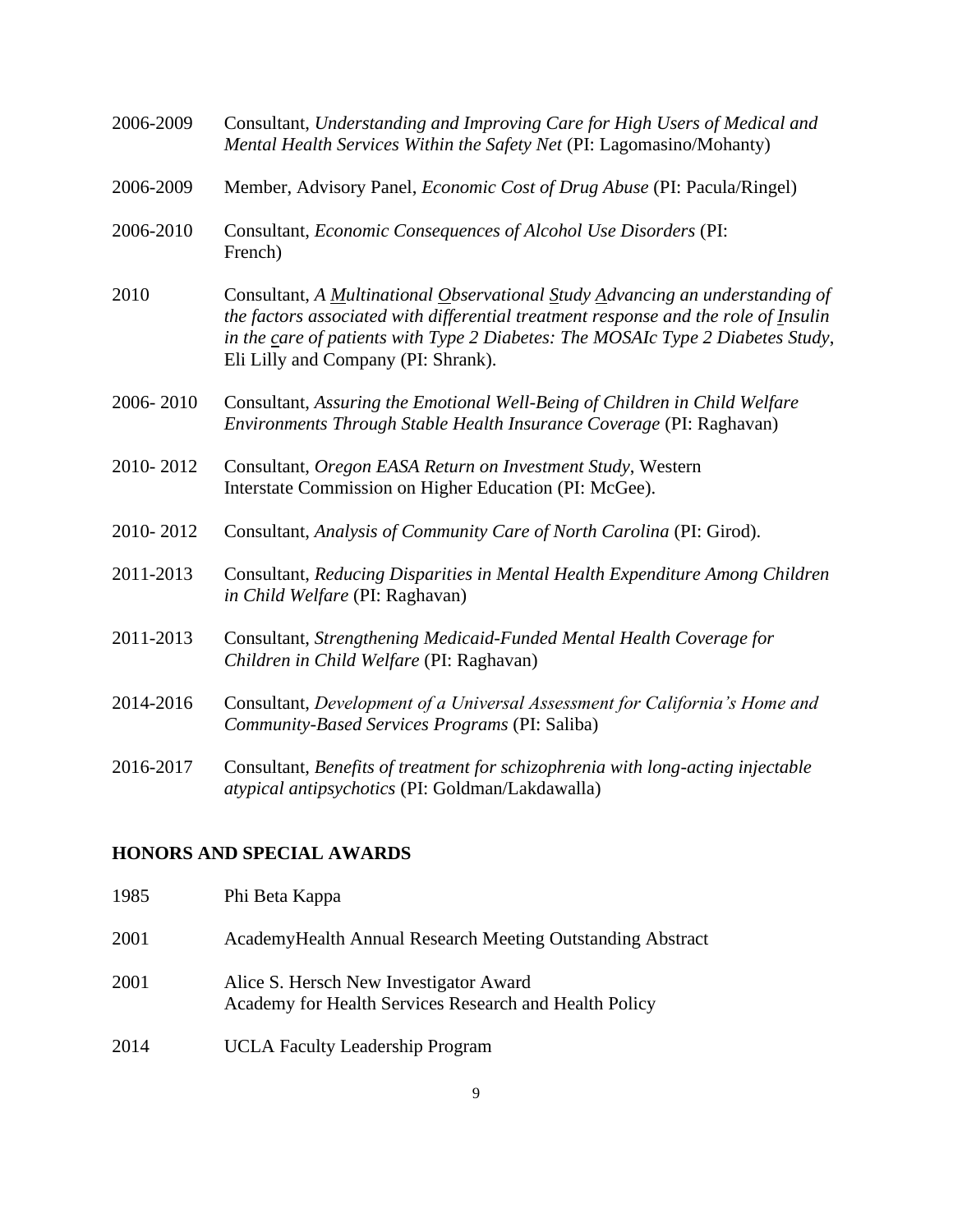# 2016 Delta Omega Honorary Society in Public Health, Iota Chapter

# **RESEARCH GRANTS AND FELLOWSHIPS RECEIVED**

## **Fellowships and Scholarships:**

| 1984 | Scholarship, Deutscher Akademischer Austausch Dienst (DAAD)    |
|------|----------------------------------------------------------------|
|      | 1986 – 1988 Scholarship, Massachusetts Institute of Technology |
|      | 1990 – 1991 Training grant, National Institute on Aging        |

# **Research Grants and Fellowships Received (Principal Investigator of Grant):**

| Project:     | The Impact of Having a Usual Source of Medical Care on the Timing of<br><b>Preventive Services for Women</b>                                                           |
|--------------|------------------------------------------------------------------------------------------------------------------------------------------------------------------------|
| Source:      | Harvard University Milton Fund                                                                                                                                         |
| Purpose:     | To conduct instrumental variables analyses to assess the endogeneity of<br>usual care to preventive services for women, using National Health<br>Interview Survey data |
| Years:       | 1992                                                                                                                                                                   |
| Role:        | Principal Investigator                                                                                                                                                 |
| Direct Cost: | N/A (awarded while at Harvard)                                                                                                                                         |
| Grant:       | Unavailable                                                                                                                                                            |
| Project:     | <b>Costs and Outcomes of Post-Acute Care in a Managed Care Setting</b>                                                                                                 |
| Source:      | Harvard University Milton Fund                                                                                                                                         |
| Purpose:     | To conduct a pilot study to determine the feasibility of a research study in<br>a Massachusetts HMO                                                                    |
| Years:       | 1998                                                                                                                                                                   |
| Role:        | Principal Investigator                                                                                                                                                 |
| Direct Cost: | N/A (awarded while at Harvard)                                                                                                                                         |
| Grant:       | Unavailable                                                                                                                                                            |
| Project:     | <b>Psychiatric Treatment and Outcomes of Medicare Patients</b>                                                                                                         |
| Source:      | National Institute of Mental Health                                                                                                                                    |
| Purpose:     | To examine the patient, provider and market characteristics associated with                                                                                            |
|              | psychiatric treatment patterns among elderly and disabled Medicare beneficiaries                                                                                       |
| Dates:       | $09/28/1995 - 9/27/1999$                                                                                                                                               |
| Role:        | Principal Investigator                                                                                                                                                 |
| Direct Cost: | N/A (awarded while at Harvard)                                                                                                                                         |
| Grant:       | Unavailable                                                                                                                                                            |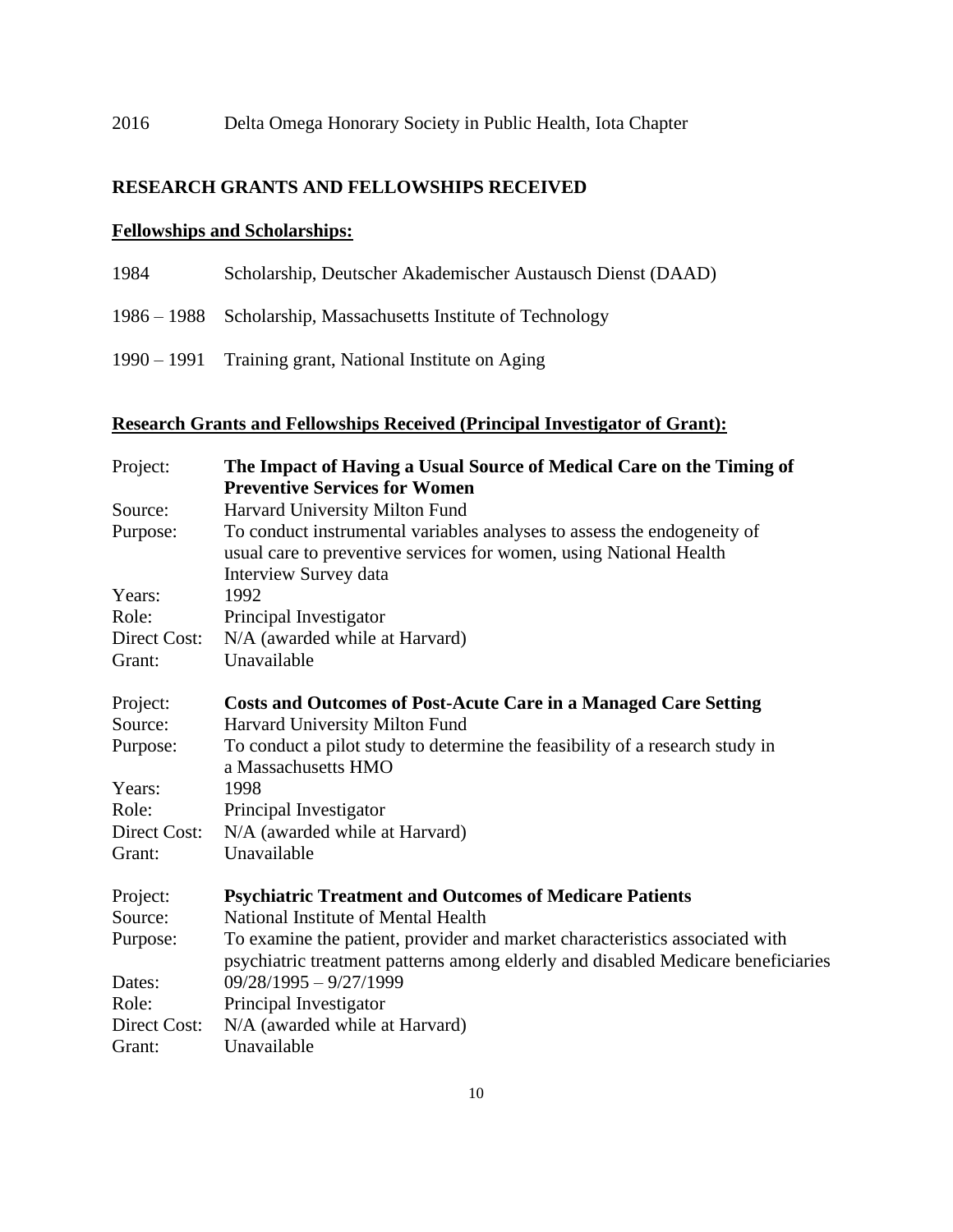| Project:                     | Psychiatric Treatment and Outcomes of Medicare Patients-continuation of                                                                                         |
|------------------------------|-----------------------------------------------------------------------------------------------------------------------------------------------------------------|
|                              | grant awarded while at Harvard                                                                                                                                  |
| Source:                      | National Institute of Mental Health                                                                                                                             |
| Purpose:                     | To examine the patient, provider and market characteristics associated with<br>psychiatric treatment patterns among elderly and disabled Medicare beneficiaries |
| Dates:                       | $09/28/1999 - 11/30/2000$                                                                                                                                       |
| Role:                        | Principal Investigator                                                                                                                                          |
| Direct Cost:                 | \$90,511                                                                                                                                                        |
| Grant:                       | Unavailable                                                                                                                                                     |
| Project:                     | The Impact of Medical and Behavioral Health Conditions on Work<br><b>Outcomes: Panel Data Evidence from the California Work and Health</b>                      |
|                              | <b>Survey</b>                                                                                                                                                   |
| Source:                      | Institute for Health Policy Studies/California Wellness Foundation                                                                                              |
| Purpose:                     | To estimate the effect of health on employment and job characteristics.                                                                                         |
| Dates:                       | $01/01/2000 - 12/31/2000$                                                                                                                                       |
| Role:                        | Principal Investigator                                                                                                                                          |
| Direct Cost:                 | \$5000                                                                                                                                                          |
| Grant:                       | Unavailable                                                                                                                                                     |
|                              |                                                                                                                                                                 |
| Project:                     | A Longitudinal Analysis of Mediating Factors in the SES and Health                                                                                              |
|                              | Relationship                                                                                                                                                    |
| Source:                      | Institute for Health Policy Studies/California Wellness Foundation                                                                                              |
| Purpose:                     | To examine factors mediating the effect of SES on mental and physical<br>health                                                                                 |
| Dates:                       | $01/01/2001 - 12/31/2001$                                                                                                                                       |
| Role:                        | Principal Investigator                                                                                                                                          |
| Direct Cost:                 | \$5000                                                                                                                                                          |
| Grant:                       | Unavailable                                                                                                                                                     |
| Project:                     | <b>Measuring the Structural Effect of Depression on Changes in Insurance</b>                                                                                    |
|                              | Coverage                                                                                                                                                        |
| Source:                      | ERIU, The University of Michigan                                                                                                                                |
| Purpose:                     | This study will examine the structural impact of depression on health insurance,                                                                                |
|                              | using longitudinal data and instrumental variables methods.                                                                                                     |
| Dates:                       | $04/01/2003 - 03/31/2004$                                                                                                                                       |
| Role:<br><b>Direct Cost:</b> | Principal Investigator                                                                                                                                          |
|                              | \$85,738<br>Unavailable                                                                                                                                         |
| Grant:                       |                                                                                                                                                                 |
| Project:                     | <b>Treatment Patterns, Expenditures, and Outcomes in MBHOs</b>                                                                                                  |
| Source:                      | National Institute of Mental Health                                                                                                                             |
| Purpose:                     | To construct a merged MBHO database using data from the 2000 census and<br>secondary sources, examine the relationship of patient clinical and                  |
|                              | sociodemographic characteristics with behavioral health care treatment patterns,                                                                                |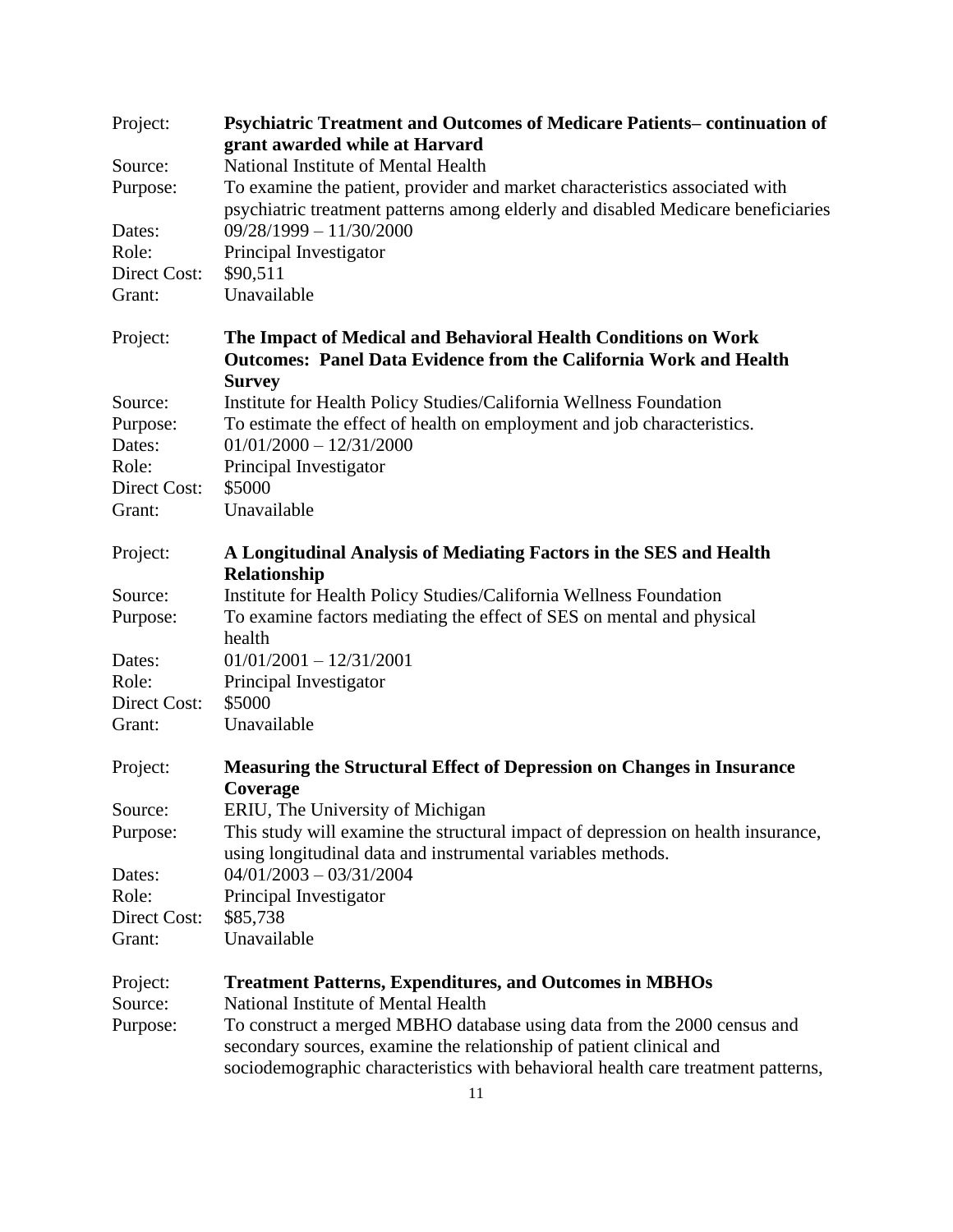| Dates:<br>Role:<br>Direct Cost:<br>Grant: | and estimate the "dose response" relationship of the number of visits with the<br>marginal increase in expenditures.<br>$01/01/2004 - 3/31/2007$<br>Principal Investigator<br>\$389,655<br>R01MH065935-01A2                                                                                                                               |
|-------------------------------------------|-------------------------------------------------------------------------------------------------------------------------------------------------------------------------------------------------------------------------------------------------------------------------------------------------------------------------------------------|
| Project:                                  | <b>Costs of Preventing Alcohol Problems in Older Adults</b>                                                                                                                                                                                                                                                                               |
| Source:<br>Purpose:                       | National Institute on Alcohol Abuse and Alcoholism<br>A randomized trial to study the effectiveness and cost-effectiveness of an<br>integrated patient-provider intervention to prevent harmful (presence of alcohol-<br>related problems such as liver disease or depression) and hazardous alcohol use                                  |
|                                           | (risks for problems) in older adults.                                                                                                                                                                                                                                                                                                     |
| Dates:<br>Role:                           | $08/01/2004 - 4/30/2010$<br>Principal Investigator                                                                                                                                                                                                                                                                                        |
| Direct Cost:                              | \$2,085,134                                                                                                                                                                                                                                                                                                                               |
| Grant:                                    | 1R01AA013990-01A1                                                                                                                                                                                                                                                                                                                         |
| Project:                                  | <b>Impact of the Medicare Part D Benzodiazepine Exclusion on Managed Care</b><br><b>Patients</b>                                                                                                                                                                                                                                          |
| Source:                                   | National Institute of Mental Health                                                                                                                                                                                                                                                                                                       |
| Purpose:                                  | To examine the implications of the loss of benzodiazepine coverage resulting<br>from the Medicare Part D exclusion using linked prescription drug, behavioral<br>and medical claims for UnitedHealth Group Medicare Advantage plan<br>beneficiaries with anxiety diagnoses or a history of benzodiazepine use.                            |
| Dates:                                    | 06/01/2007-06/30/2011                                                                                                                                                                                                                                                                                                                     |
| Role:<br>Direct Cost:                     | Principal Investigator<br>\$400,000                                                                                                                                                                                                                                                                                                       |
| Grant:                                    | 1R01MH079034-01A1                                                                                                                                                                                                                                                                                                                         |
| Project:                                  | Parity and Addiction Act: Impact on Benefits, Use and Costs (Supplement)                                                                                                                                                                                                                                                                  |
| Source:                                   | National Institute on Drug Abuse                                                                                                                                                                                                                                                                                                          |
| Purpose:                                  | We will use OptumHealth and UnitedHealth Care data from four different sources<br>to address limitations with the data originally planned for analysis in the parent<br>grant. Together, these datasets will provide comprehensive information on benefit<br>design for behavioral healthcare insurance plans, including non-quantitative |
|                                           | treatment limits; this information will in turn allow us to meet the original aims of                                                                                                                                                                                                                                                     |
|                                           | the parent grant, an evaluation of how the Paul Wellstone and Pete Domenici<br>Mental Health Parity and Addiction Equity Act of 2008 affected insurance<br>coverage, utilization and expenditures for mental health and substance abuse                                                                                                   |
|                                           | treatment.                                                                                                                                                                                                                                                                                                                                |
| Dates:                                    | $03/01/2014 - 02/28/2015$                                                                                                                                                                                                                                                                                                                 |
| Role:<br>Direct Cost:                     | Principal Investigator<br>\$99,757                                                                                                                                                                                                                                                                                                        |
| Grant:                                    | 3R01DA032619-03S1                                                                                                                                                                                                                                                                                                                         |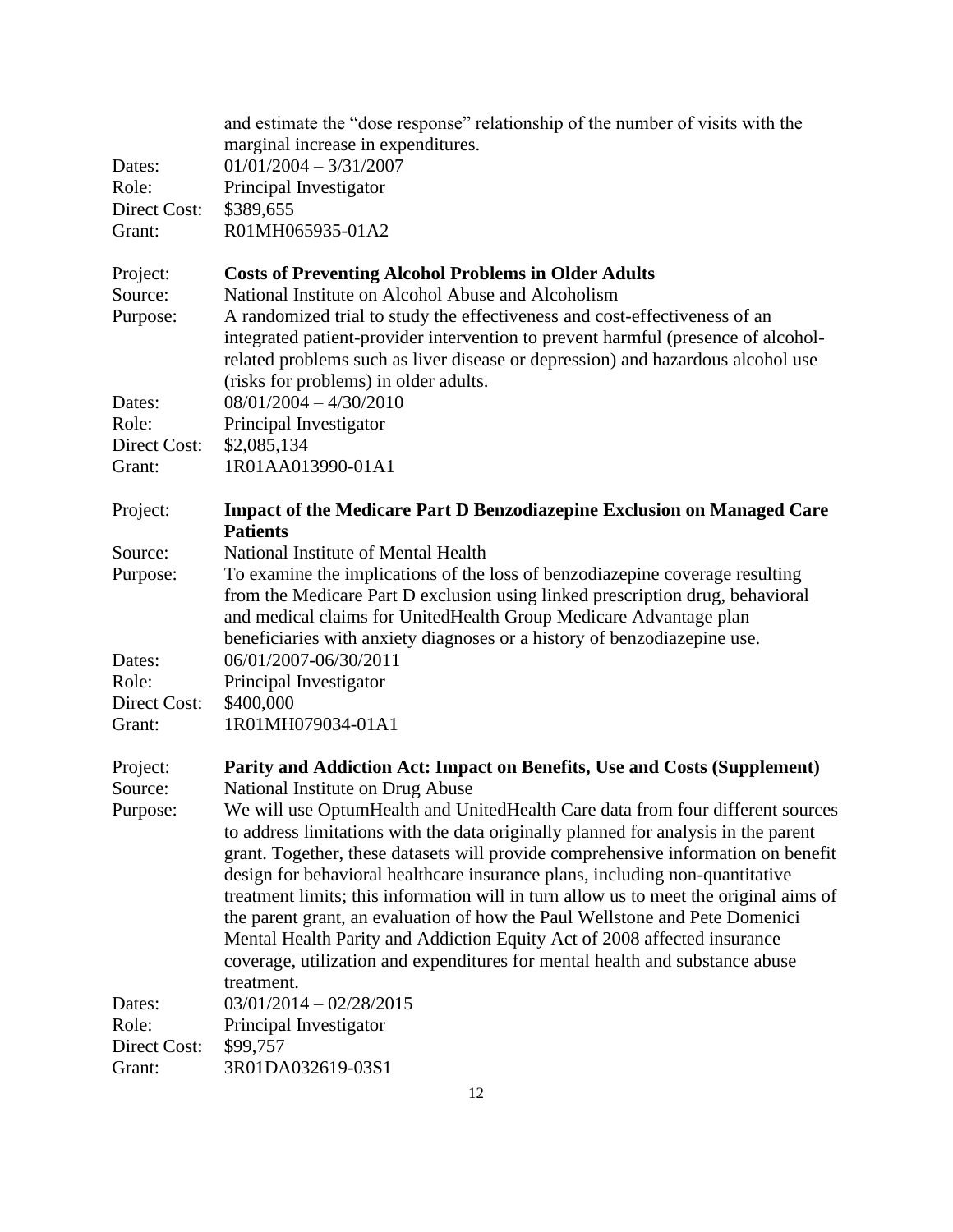| Project:     | Parity and Addiction Act: Impact on Benefits, Use and Costs                                                                                                                                                                                                                                                                        |
|--------------|------------------------------------------------------------------------------------------------------------------------------------------------------------------------------------------------------------------------------------------------------------------------------------------------------------------------------------|
| Source:      | National Institute on Drug Abuse                                                                                                                                                                                                                                                                                                   |
| Purpose:     | Using administrative data from the largest managed behavioral health                                                                                                                                                                                                                                                               |
|              | organization in the country, we will look at how a landmark piece of parity                                                                                                                                                                                                                                                        |
|              | legislation, the Paul Wellstone and Pete Domenici Mental Health Parity and                                                                                                                                                                                                                                                         |
|              | Addiction Equity Act of 2008 (MHPAEA), affected insurance coverage for                                                                                                                                                                                                                                                             |
|              | mental health and substance abuse (MH/SA) treatment.                                                                                                                                                                                                                                                                               |
| Dates:       | 03/15/2012-02/29/2016                                                                                                                                                                                                                                                                                                              |
| Role:        | Principal Investigator                                                                                                                                                                                                                                                                                                             |
| Direct Cost: | \$1,712,471                                                                                                                                                                                                                                                                                                                        |
| Grant:       | 1R01DA032619-01                                                                                                                                                                                                                                                                                                                    |
|              |                                                                                                                                                                                                                                                                                                                                    |
| Project:     | Parity and Addiction Act: Impact on Benefits, Use and Costs (Supplement)                                                                                                                                                                                                                                                           |
| Source:      | National Institute on Drug Abuse                                                                                                                                                                                                                                                                                                   |
| Purpose:     | We propose to use administrative databases from Optum, the largest managed<br>behavioral health organization in the country, to examine treatment patterns for<br>substance use disorders (SUD) among young adults aged 19 to 25 who are newly<br>covered as dependents under their parents' insurance. Although intermediate care |
|              | (such as residential treatment, recovery home and day treatment programs) is of<br>primary interest, we would also examine patterns of outpatient and inpatient<br>service use to identify potential substitution or complementarity effects.                                                                                      |
| Dates:       | 03/01/2015-02/29/2016                                                                                                                                                                                                                                                                                                              |
| Role:        | Principal Investigator                                                                                                                                                                                                                                                                                                             |
| Direct Costs | \$120,000                                                                                                                                                                                                                                                                                                                          |
| Grant:       | R01DA032619-04S1                                                                                                                                                                                                                                                                                                                   |
| Project:     | <b>UCLA Clinical Translational Science Institute (TL1 Component)</b>                                                                                                                                                                                                                                                               |
| Source:      | <b>NIH/NCATS</b>                                                                                                                                                                                                                                                                                                                   |
| Purpose:     | The goal of the UCLA CTSI TL1 program is to provide comprehensive training<br>and experience in Type 4, community-partnered translational research (with a<br>strong foundation in Type 3 translational research) to highly-qualified pre- and<br>post-doctoral trainees. We will train fellows to effectively engage in, and      |
|              | eventually lead, research and implementation activities aimed at improving<br>population health through evidence-based interventions and policies capable of<br>overcoming the barriers to adoption that often arise when programs are                                                                                             |
|              | implemented in the community.                                                                                                                                                                                                                                                                                                      |
| Dates:       | $07/01/2016 - 05/31/2021$                                                                                                                                                                                                                                                                                                          |
| Role:        | Principal Investigator                                                                                                                                                                                                                                                                                                             |
| Direct Cost: | \$853,390                                                                                                                                                                                                                                                                                                                          |
| Grant:       | 1TL1TR001883-01                                                                                                                                                                                                                                                                                                                    |
|              |                                                                                                                                                                                                                                                                                                                                    |
| Project:     | Developing and Testing Innovative New Methodologies for Analyzing the<br><b>Impact of Mental Healthcare Benefit Design on Outcomes</b>                                                                                                                                                                                             |
| Source:      | National Institute of Mental Health                                                                                                                                                                                                                                                                                                |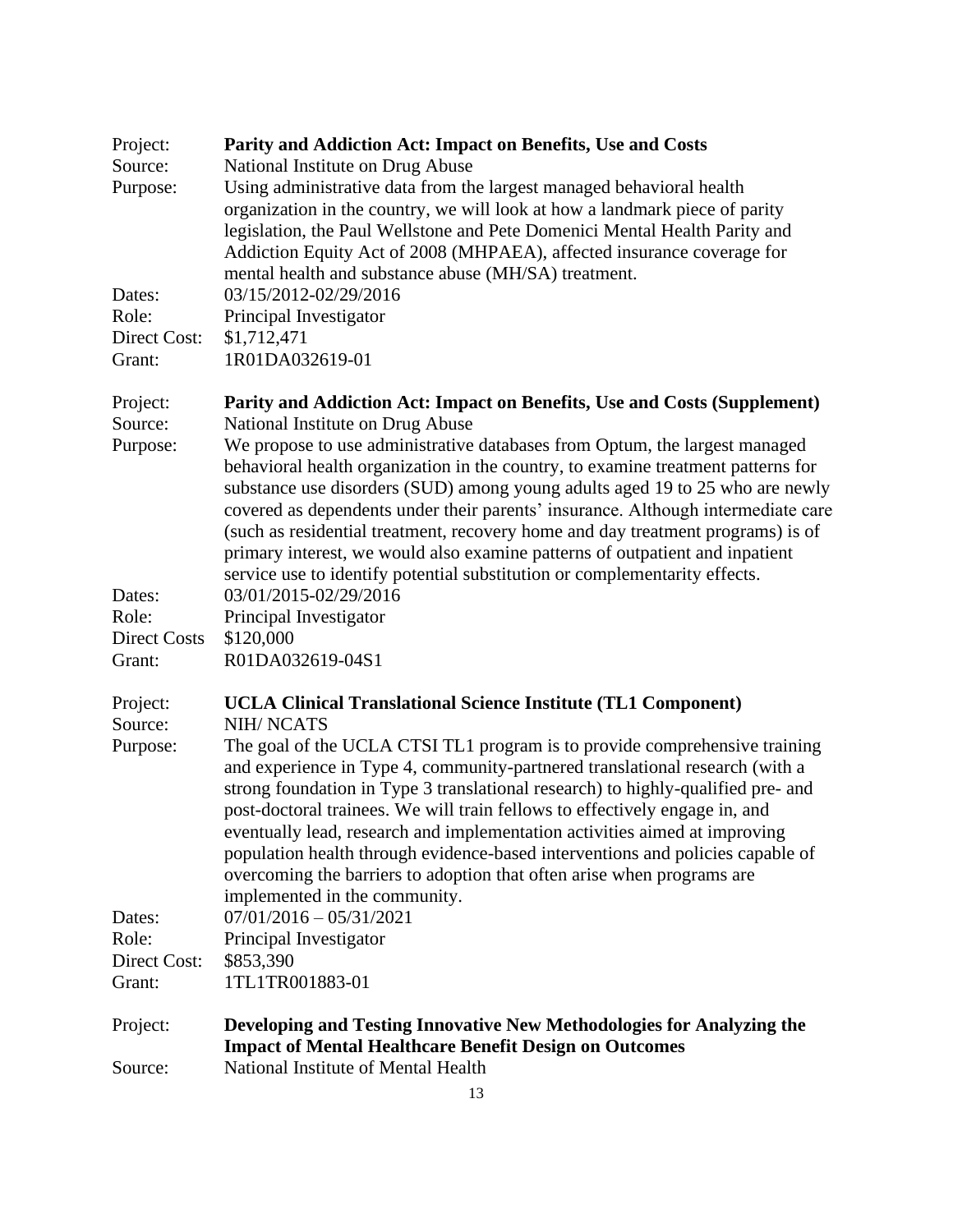Purpose: Although the design of health insurance coverage for mental health care is an important predictor of service use and outcomes, reliable, generalizable, and inexpensive benefit data can be inaccessible to researchers. This study will develop and test new methods for generating mental health insurance benefit information from more readily available claims data. Researchers using these methods will have powerful tools for studying how mental health insurance benefits impact mental health access, affordability, and quality.

| 08/01/2018-07/31/2020  |
|------------------------|
| Principal Investigator |
| \$325,000              |
| 1R01MH117013-01        |
|                        |

## **Research Grants and Fellowships Received (Principal Investigator of Subcontract):**

| Project:     | <b>State Substance Abuse/Mental Health Managed Care Evaluation (PI:</b>                                                                                                                                                                                                                                 |
|--------------|---------------------------------------------------------------------------------------------------------------------------------------------------------------------------------------------------------------------------------------------------------------------------------------------------------|
|              | <b>McCarty</b> )                                                                                                                                                                                                                                                                                        |
| Source:      | <b>Center for Substance Abuse Treatment</b>                                                                                                                                                                                                                                                             |
| Purpose:     | To evaluate the impact of managed care on the substance abuse                                                                                                                                                                                                                                           |
|              | treatment and outcomes of Medicaid and indigent patients                                                                                                                                                                                                                                                |
| Dates:       | $08/01/2000 - 09/26/2001$                                                                                                                                                                                                                                                                               |
| Role:        | Principal Investigator (subcontract)                                                                                                                                                                                                                                                                    |
| Direct Cost: | \$71,777 (subcontract only)                                                                                                                                                                                                                                                                             |
| Grant:       | Unavailable                                                                                                                                                                                                                                                                                             |
| Project:     | <b>HIV/AIDS Treatment Adherence, Health Outcomes and Cost Study</b><br>(PI: Bell)                                                                                                                                                                                                                       |
| Source:      | <b>SAMHSA/James Bell Associates</b>                                                                                                                                                                                                                                                                     |
| Purpose:     | To provide economic consultation to the research teams at the individual sites,<br>coordinate the multi-site economic analyses, and provide verbal and written<br>guidance to sites regarding the identification of economic research questions and<br>measurement and estimation of economic outcomes. |
| Dates:       | $09/01/1998 - 08/31/2003$                                                                                                                                                                                                                                                                               |
| Role:        | Principal Investigator (subcontract)                                                                                                                                                                                                                                                                    |
| Direct Cost: | \$370,040 (subcontract only)                                                                                                                                                                                                                                                                            |
| Grant:       | Unavailable                                                                                                                                                                                                                                                                                             |
| Project:     | <b>Costs of Care and Factors Associated with Terminal Admissions for Dying</b><br><b>Veterans (PI: Hallenbeck)</b>                                                                                                                                                                                      |
| Source:      | Palo Alto Institute for Research and Education, Inc./Robert Wood Johnson<br>Foundation                                                                                                                                                                                                                  |
| Purpose:     | This project will compare costs at the end of life among veterans who die in a<br>palliative care unit vs. conventional setting of care.                                                                                                                                                                |
| Dates:       | $10/01/2002 - 09/30/2003$                                                                                                                                                                                                                                                                               |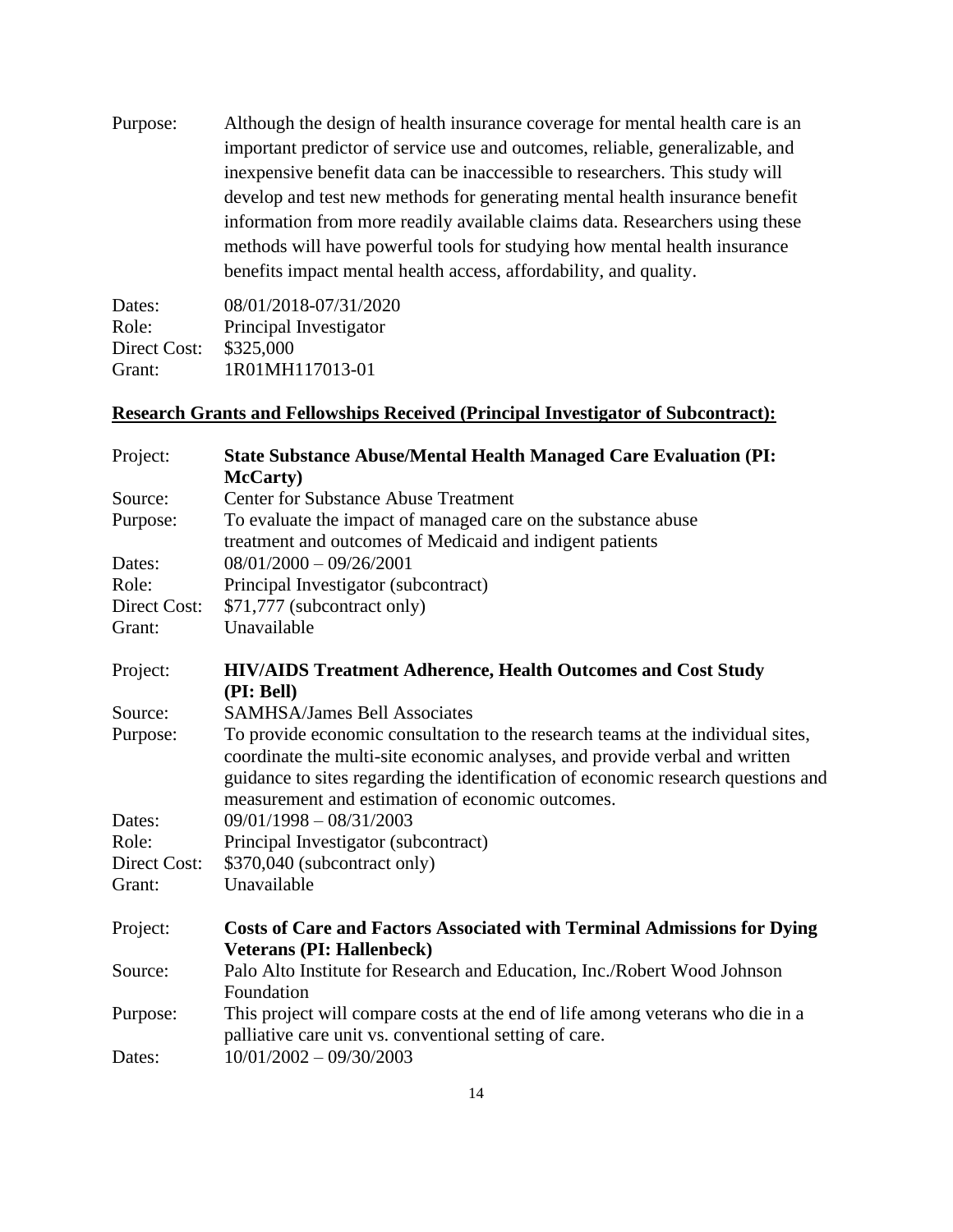| Role:<br>Direct Cost:<br>Grant:           | Principal Investigator (subcontract)<br>\$65,324 (subcontract only)<br>Unavailable                                                                                                                                                                                                                                                                                                                                                                                                                          |
|-------------------------------------------|-------------------------------------------------------------------------------------------------------------------------------------------------------------------------------------------------------------------------------------------------------------------------------------------------------------------------------------------------------------------------------------------------------------------------------------------------------------------------------------------------------------|
| Project:                                  | Development and Application of Psychiatric Risk Adjustment Methods in the<br>VA (PI: Rosen)                                                                                                                                                                                                                                                                                                                                                                                                                 |
| Source:<br>Purpose:                       | Department of Veteran Affairs<br>To derive a diagnosis-based, psychiatric case-mix measure, specific to the VA, to<br>profile and predict concurrent and future resource consumption among patients<br>with MH/SA disorders across VA facilities.                                                                                                                                                                                                                                                           |
| Dates:<br>Role:<br>Direct Cost:<br>Grant: | $04/01/2001 - 03/31/2004$<br>Principal Investigator (subcontract)<br>\$68,324 (subcontract only)<br>Unavailable                                                                                                                                                                                                                                                                                                                                                                                             |
| Project:                                  | <b>Center for Research in Older People with Psychoses (PI: Jeste)</b>                                                                                                                                                                                                                                                                                                                                                                                                                                       |
| Source:<br>Purpose:                       | <b>NIH</b><br>The major goals of this center are to conduct research with the goal of improving<br>care for older persons with mental illness.                                                                                                                                                                                                                                                                                                                                                              |
| Dates:                                    | $09/01/2008 - 08/31/2009$                                                                                                                                                                                                                                                                                                                                                                                                                                                                                   |
| Role:                                     | Principal Investigator (subcontract)                                                                                                                                                                                                                                                                                                                                                                                                                                                                        |
| Direct Cost:<br>Grant:                    | \$12,499 (subcontract only)<br>1P30MH66248-01                                                                                                                                                                                                                                                                                                                                                                                                                                                               |
| Project:<br>Source:                       | VA ASSIST National Project (PI: Lorenz/Walling)                                                                                                                                                                                                                                                                                                                                                                                                                                                             |
| Purpose:                                  | Veterans Health Administration (VHA)<br>Using a national random sample of veterans diagnosed with colorectal, pancreatic<br>and non-small cell lung cancer from the VA national cancer registry, we will use<br>the Cancer Quality ASSIST indicators to evaluate (a) the overall quality of<br>veterans' supportive cancer care; (b) patient and facility factors that may be<br>associated with overall quality; and (c) whether palliative care use is associated<br>with higher quality supportive care. |
| Dates:                                    | $10/01/2010 - 09/30/2013$                                                                                                                                                                                                                                                                                                                                                                                                                                                                                   |
| Role:                                     | Principal Investigator (subcontract)                                                                                                                                                                                                                                                                                                                                                                                                                                                                        |
| Direct Cost:<br>Grant:                    | \$92,724 (subcontract only)<br>IIR-09-097-2                                                                                                                                                                                                                                                                                                                                                                                                                                                                 |
| Project:                                  | <b>Comparative Effectiveness of Comprehensive Care for Adults with SMI</b><br>(PI: Gilmer)                                                                                                                                                                                                                                                                                                                                                                                                                  |
| Source:                                   | <b>AHRQ</b>                                                                                                                                                                                                                                                                                                                                                                                                                                                                                                 |
| Purpose:                                  | To examine the comparative effectiveness of usual care vs. the Housing First<br>model of comprehensive care, which was implemented in California as Full<br>Service Partnerships under the Mental Health Services Act.                                                                                                                                                                                                                                                                                      |
| Dates:                                    | $09/30/2010 - 09/29/2013$                                                                                                                                                                                                                                                                                                                                                                                                                                                                                   |
| Role:                                     | Principal Investigator (sub-contract)                                                                                                                                                                                                                                                                                                                                                                                                                                                                       |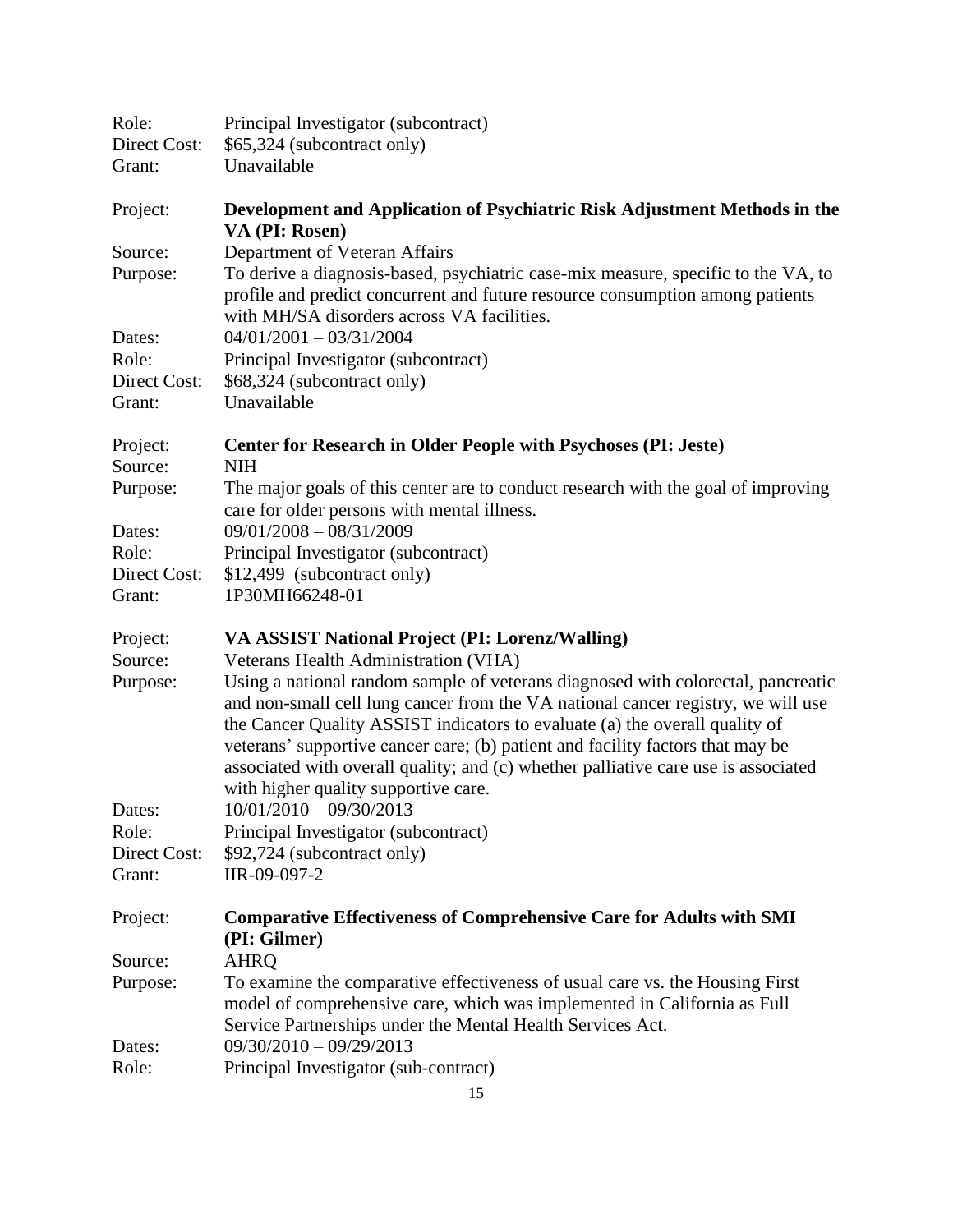| Direct Cost:<br>Grant: | \$341,150 (subcontract only)<br>R01HS019986                                                                                                                                                                                                                                                                                                                                                                                                                                                                                                                                                                                                                 |
|------------------------|-------------------------------------------------------------------------------------------------------------------------------------------------------------------------------------------------------------------------------------------------------------------------------------------------------------------------------------------------------------------------------------------------------------------------------------------------------------------------------------------------------------------------------------------------------------------------------------------------------------------------------------------------------------|
| Project:               | <b>National Evaluation of the Comprehensive Community Mental Health</b><br><b>Services for Children and Their Families Program (PI: Manteuffel)</b>                                                                                                                                                                                                                                                                                                                                                                                                                                                                                                         |
| Source:                | <b>SAMHSA/ICF MACRO</b>                                                                                                                                                                                                                                                                                                                                                                                                                                                                                                                                                                                                                                     |
| Purpose:               | The major goal of this project is to conduct a national multisite evaluation of the<br>implementation of CMHS-funded systems of care (SOC). The evaluation will<br>describe the children and families served by SOC; determine the nature and<br>extent of clinical and functional outcomes for children and families served in<br>SOC; examine how children and families experience services within SOC and<br>how they use services and supports (i.e., utilization patterns); assess the<br>effectiveness of the SOC approach compared to usual service delivery<br>approaches; and assess the effectiveness of evidence-based treatments within<br>SOC. |
| Dates:                 | $09/30/2008 - 09/29/2013$                                                                                                                                                                                                                                                                                                                                                                                                                                                                                                                                                                                                                                   |
| Role:                  | Principal Investigator (subcontract)                                                                                                                                                                                                                                                                                                                                                                                                                                                                                                                                                                                                                        |
| Direct Cost:<br>Grant: | \$172,637 (subcontract only)<br>DHHS334309SI334                                                                                                                                                                                                                                                                                                                                                                                                                                                                                                                                                                                                             |
| Project:               | The Cost of Quality Home Care (PI: Mukamel)                                                                                                                                                                                                                                                                                                                                                                                                                                                                                                                                                                                                                 |
| Source:<br>Purpose:    | <b>NIA</b><br>This project will investigate the relationship between costs and quality in home<br>health care. It will offer HHAs and policy makers, such as the Centers of<br>Medicare and Medicaid (CMS), information about the effectiveness and costliness<br>of specific quality improvement strategies. It will inform efforts by CMS as it<br>designs and updates the home health prospective payment system.                                                                                                                                                                                                                                        |
| Dates:                 | $09/01/16 - 08/31/20$                                                                                                                                                                                                                                                                                                                                                                                                                                                                                                                                                                                                                                       |
| Role:                  | Co-Investigator, Site PI                                                                                                                                                                                                                                                                                                                                                                                                                                                                                                                                                                                                                                    |
| Direct Cost:           | \$62,639 (Y1)                                                                                                                                                                                                                                                                                                                                                                                                                                                                                                                                                                                                                                               |
| Grant:                 | 1R01AG051719 - 01A1                                                                                                                                                                                                                                                                                                                                                                                                                                                                                                                                                                                                                                         |
| Project:               | Relationship between mental health coverage and outcomes for privately<br>insured women with perinatal mood and anxiety disorders (PI: Zivin)                                                                                                                                                                                                                                                                                                                                                                                                                                                                                                               |
| Source:                | National Institute of Mental Health (sponsor); Office of Research on Women's<br>Health (co-sponsor)                                                                                                                                                                                                                                                                                                                                                                                                                                                                                                                                                         |
| Purpose:               | This study will use a large and diverse national sample of women with diagnosed<br>perinatal mood and anxiety disorders (PMAD) who were enrolled in employer-<br>based insurance using Optum™ Clinformatics™ Data Mart from 2001-2017 to<br>examine the association of mandated federal mental health (MH) policy changes<br>with changes in (i) MH utilization, MH outcomes, and overall utilization in the<br>perinatal period; (ii) delivery-related outcomes; and (iii) expenditures in the<br>perinatal period.                                                                                                                                        |
| Dates:                 | 08/08/19 - 05/31/23                                                                                                                                                                                                                                                                                                                                                                                                                                                                                                                                                                                                                                         |
| Role:                  | Co-Investigator, Principal Investigator (subaward)                                                                                                                                                                                                                                                                                                                                                                                                                                                                                                                                                                                                          |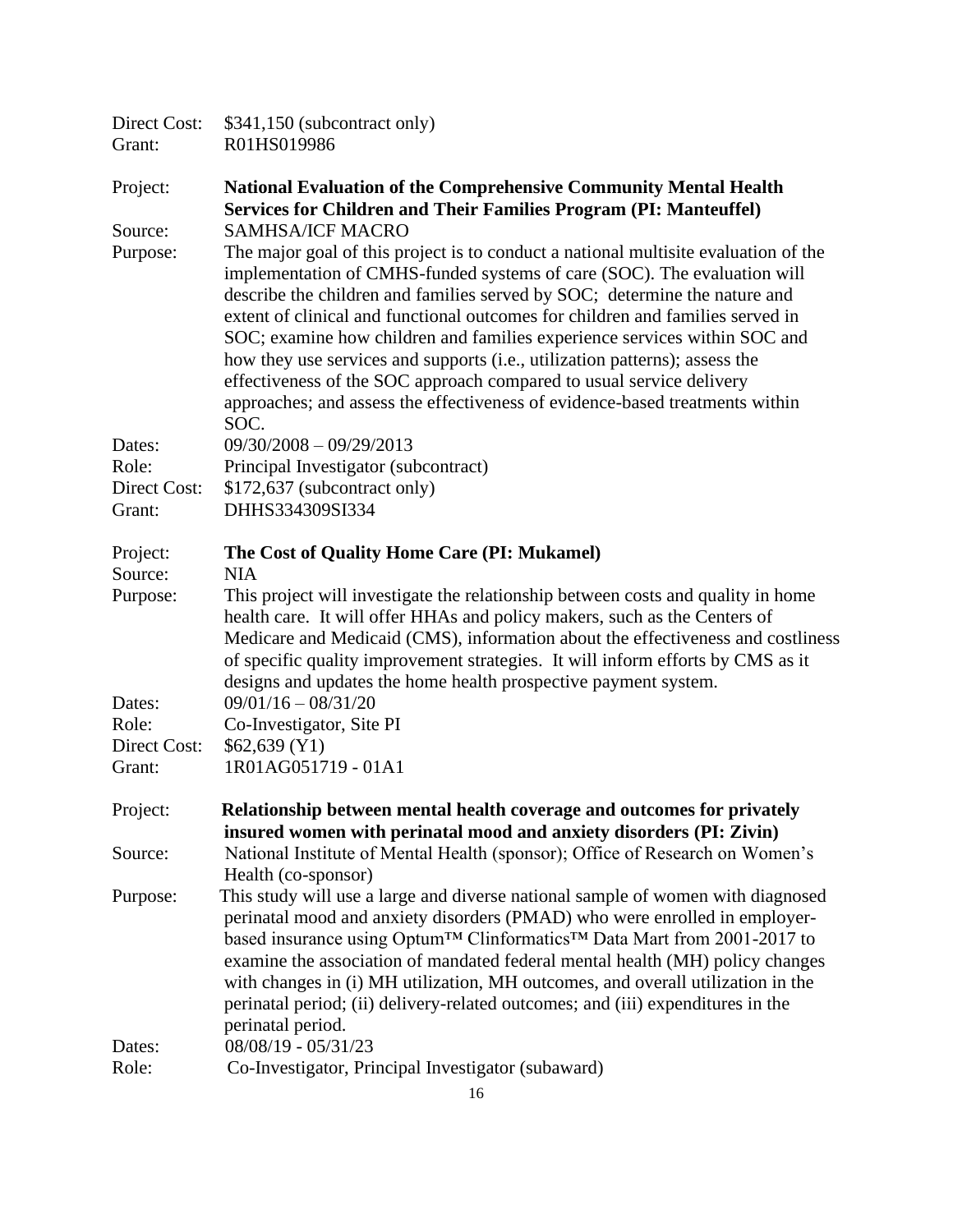Direct Costs: \$136,112 (subaward budget) Grant: 1R01MH120124-01

# **Research Grants and Fellowships Received (Co-Investigator):**

| Project:     | <b>Risk Adjustment of Payments for Mental Health and Substance Abuse</b><br>(PI: Richard Frank and Thomas McGuire)                                                                              |
|--------------|-------------------------------------------------------------------------------------------------------------------------------------------------------------------------------------------------|
| Source:      | <b>Health Care Financing Administration</b>                                                                                                                                                     |
| Purpose:     | To evaluate the performance of commercial risk adjustment systems in predicting<br>behavioral health care expenditures and to develop a risk adjustment system<br>specific to behavioral health |
| Dates:       | 1994-1997                                                                                                                                                                                       |
| Role:        | Co-Investigator                                                                                                                                                                                 |
| Grant:       | Unavailable                                                                                                                                                                                     |
| Project:     | Health, Work and Family in Mid-life (PI: Cleary)                                                                                                                                                |
| Source:      | John D. and Catherine T. MacArthur Foundation                                                                                                                                                   |
| Purpose:     | To examine the relationships between work, health, and work-family conflict<br>among a representative sample of Americans in mid-life                                                           |
| Years:       | $1995 - 1997$                                                                                                                                                                                   |
| Role:        | Co-Investigator                                                                                                                                                                                 |
| Grant:       | Unavailable                                                                                                                                                                                     |
| Project:     | <b>State Substance Abuse/Mental Health Managed Care Evaluation</b><br>(PI: McCarty)                                                                                                             |
| Source:      | Center for Substance Abuse Treatment (CSAT)                                                                                                                                                     |
| Purpose:     | To evaluate the impact of managed care on the substance abuse                                                                                                                                   |
|              | treatment and outcomes of Medicaid and indigent patients                                                                                                                                        |
| Years:       | $1996 - 1999$                                                                                                                                                                                   |
| Role:        | Co-Investigator                                                                                                                                                                                 |
| Grant:       | Unavailable                                                                                                                                                                                     |
| Project:     | California Treatment Outcome Project (PI: Hser)                                                                                                                                                 |
| Source:      | Center for Substance Abuse Treatment (CSAT)                                                                                                                                                     |
| Purpose:     | To evaluate the outcomes and potential cost offset associated with<br>substance abuse treatment.                                                                                                |
| Dates:       | $10/01/1998 - 09/30/2002$                                                                                                                                                                       |
| Role:        | Co-Investigator                                                                                                                                                                                 |
| Direct Cost: | \$176,786                                                                                                                                                                                       |
| Grant:       | Unavailable                                                                                                                                                                                     |
|              |                                                                                                                                                                                                 |
| Project:     | California Regional Alzheimer's Disease Care Improvement Project (PI:<br>Vickrey/Mittman)                                                                                                       |
| Source:      | California Health Care Foundation                                                                                                                                                               |
| Purpose:     | To develop, demonstrate and evaluate an integrated, community-wide,                                                                                                                             |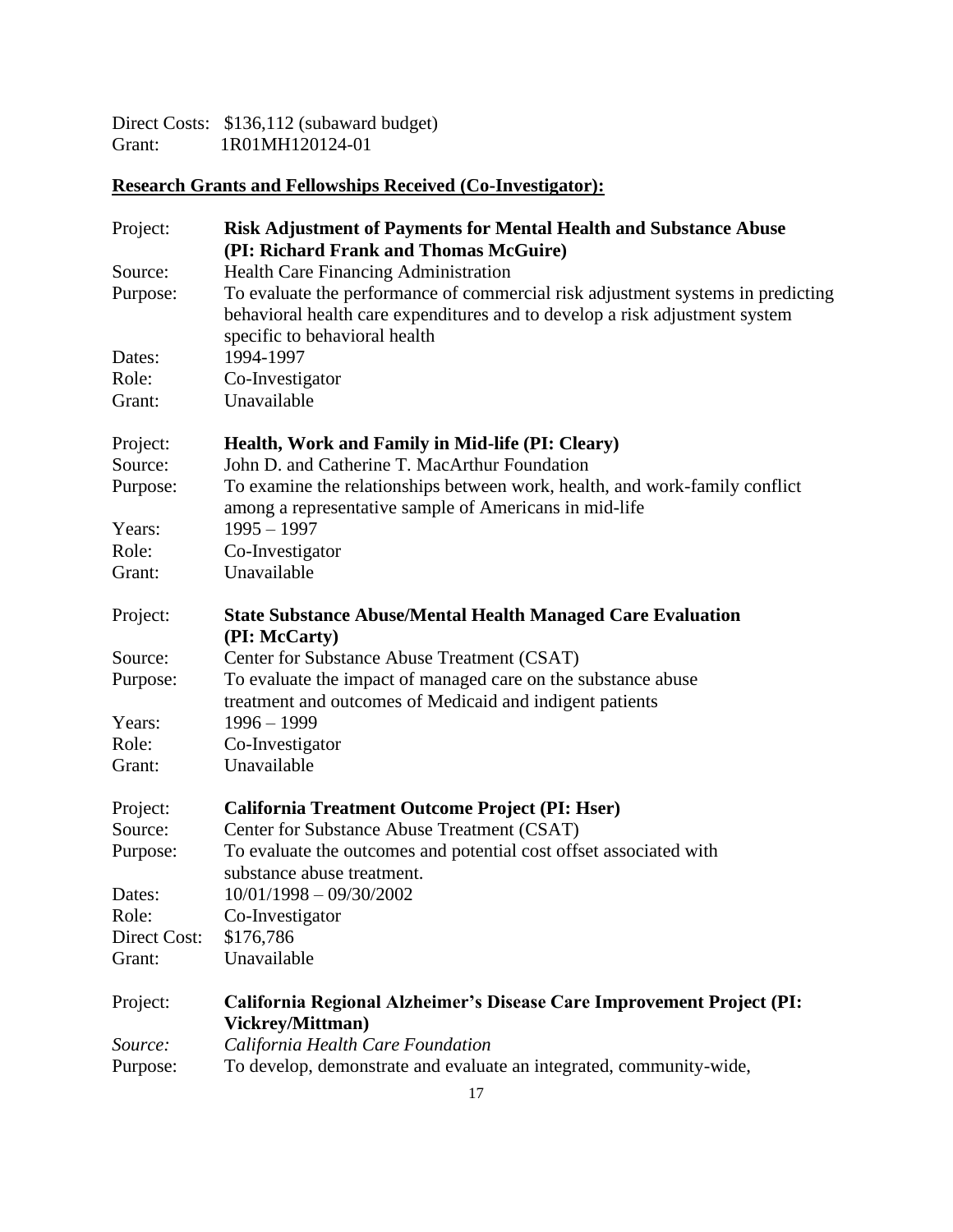| Dates:<br>Role:<br>Direct Cost:<br>Grant: | collaborative quality improvement strategy for the management of<br>Alzheimer's Disease and other dementias in the greater San Diego area<br>$02/01/2000 - 1/31/2003$<br>Co-Investigator<br>\$1,000,000<br>Unavailable                                                                                                                                                           |
|-------------------------------------------|----------------------------------------------------------------------------------------------------------------------------------------------------------------------------------------------------------------------------------------------------------------------------------------------------------------------------------------------------------------------------------|
| Project:                                  | <b>Cost Analysis and Operation Assessment of Community-based Alcohol and</b>                                                                                                                                                                                                                                                                                                     |
| Source:                                   | <b>Drug Treatment Programs (PI: Hser)</b><br>Robert Wood Johnson Foundation (RWJF)                                                                                                                                                                                                                                                                                               |
| Purpose:                                  | Supplement to California Treatment Outcome Project. The major goal of this<br>project is to collect program operation information and cost data from<br>community-based treatment programs participating in the California Outcome<br>Project (CalTOP) in order to identify key program factors influencing treatment<br>effectiveness and to support the "cost-offset" analysis |
| Dates:                                    | $08/01/2002 - 05/31/2003$                                                                                                                                                                                                                                                                                                                                                        |
| Role:                                     | Co-Investigator                                                                                                                                                                                                                                                                                                                                                                  |
| Direct Cost:                              | \$90,946                                                                                                                                                                                                                                                                                                                                                                         |
| Grant:                                    | Unavailable                                                                                                                                                                                                                                                                                                                                                                      |
| Project:                                  | <b>Care Management by Nurse Practitioner/Hospitalist Team (PI:</b><br>Cowan)                                                                                                                                                                                                                                                                                                     |
| Source:                                   | National Institute of Nursing Research (NINR)                                                                                                                                                                                                                                                                                                                                    |
| Purpose:                                  | To compare the effectiveness and costs of care management by a<br>hospitalist MD/ nurse practitioner care management team to usual care                                                                                                                                                                                                                                          |
| Dates:                                    | $07/01/2000 - 06/30/2003$                                                                                                                                                                                                                                                                                                                                                        |
| Role:                                     | Co-Investigator                                                                                                                                                                                                                                                                                                                                                                  |
| Direct Cost:                              | \$2,381,229                                                                                                                                                                                                                                                                                                                                                                      |
| Grant:                                    | Unavailable                                                                                                                                                                                                                                                                                                                                                                      |
| Project:                                  | <b>Improving Alzheimer's Disease Care Through Education and Community</b><br><b>Collaboration (PI: Vickrey/Mittman)</b>                                                                                                                                                                                                                                                          |
| Source:                                   | CA/HHS/Dept of Health Services University of California, San Francisco                                                                                                                                                                                                                                                                                                           |
| Purpose:                                  | Supplement to California Regional Alzheimer's Disease Care Improvement<br>Project                                                                                                                                                                                                                                                                                                |
| Dates:                                    | $07/01/2001 - 06/30/2003$                                                                                                                                                                                                                                                                                                                                                        |
| Role:                                     | Co-Investigator                                                                                                                                                                                                                                                                                                                                                                  |
| Direct Cost:                              | \$331,481                                                                                                                                                                                                                                                                                                                                                                        |
| Grant:                                    | Unavailable                                                                                                                                                                                                                                                                                                                                                                      |
| Project:                                  | <b>Interventions for Outreach and Access for Underserved with HIV Infection</b><br>(PI: Cunningham)                                                                                                                                                                                                                                                                              |
| Source:                                   | Health Resources Service Agency (HRSA)                                                                                                                                                                                                                                                                                                                                           |
| Purpose:                                  | To evaluate the Mobile HIV Outreach Program, a mobile HIV testing unit that<br>serves South Central Los Angeles                                                                                                                                                                                                                                                                  |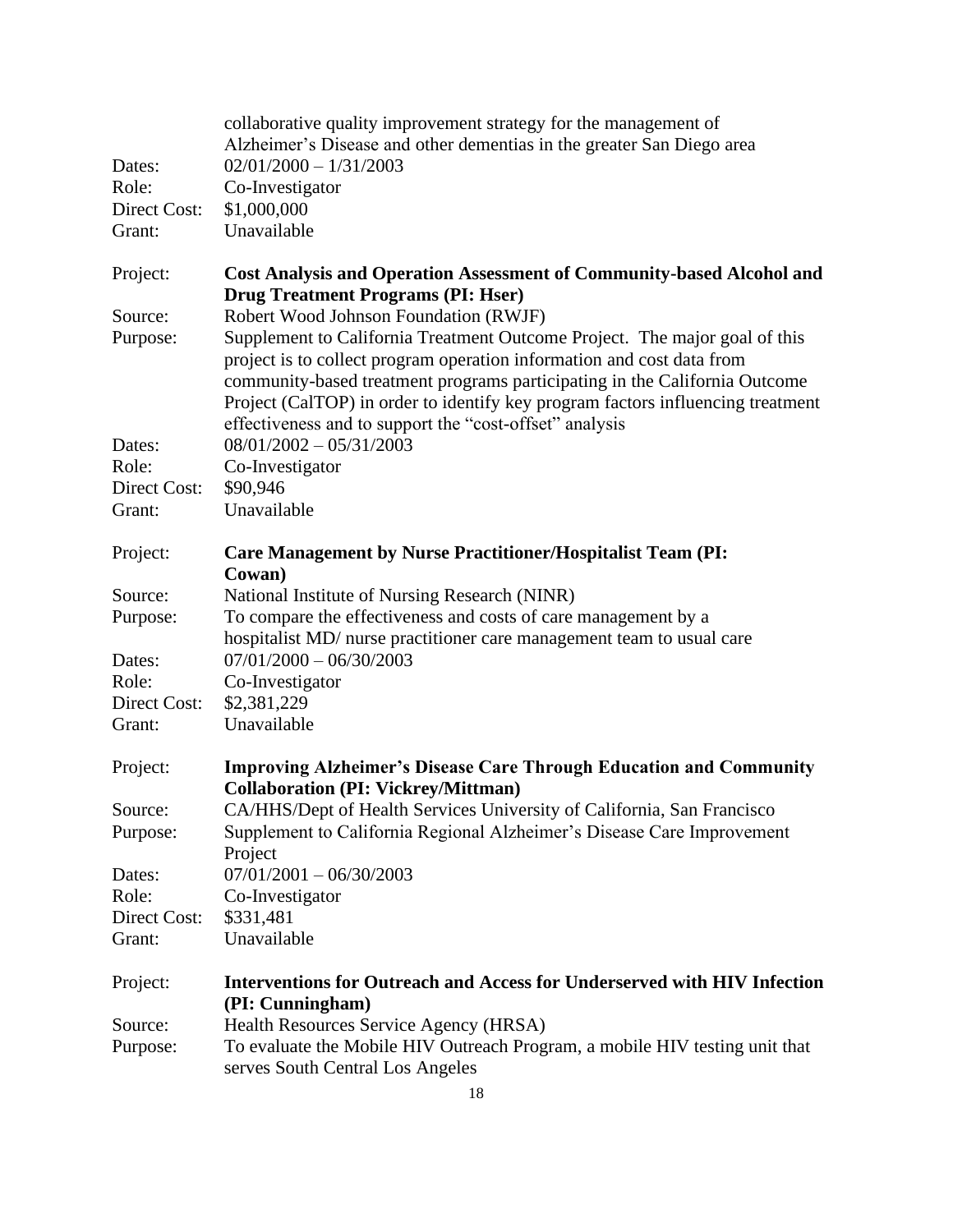| Dates:       | $09/01/2001 - 08/30/2003$                                                                 |
|--------------|-------------------------------------------------------------------------------------------|
| Role:        | Co-Investigator                                                                           |
| Direct Cost: | \$200,000 (Y1 only)                                                                       |
| Grant:       | Unavailable                                                                               |
| Project:     | <b>Long-Term Economic Outcomes in Depressed Patients (PI:</b><br><b>Wells/Schoenbaum)</b> |
| Source:      | National Institute of Mental Health (NIMH)                                                |
| Purpose:     | To determine how remission from an initial depressive episode affects                     |
|              | four-year followup economic outcomes.                                                     |
| Dates:       | $04/01/2001 - 03/28/2004$                                                                 |
| Role:        | Co-Investigator                                                                           |
| Direct Cost: | \$339,203 (Y1 only)                                                                       |
| Grant:       | Unavailable                                                                               |
| Project:     | A Self-care Intervention for Latino Adults with Diabetes (PI:                             |
|              | <b>Mangione</b> )                                                                         |
| Source:      | NIH/NIDDK                                                                                 |
| Purpose:     | To evaluate the costs and outcomes of a culturally appropriate intervention to            |
|              | improve diabetes self-care practices by enhancing self-efficacy, empowerment              |
|              | and knowledge among Latinos over age 55.                                                  |
| Dates:       | $07/01/2001 - 03/31/2005$                                                                 |
| Role:        | Co-Investigator                                                                           |
| Direct Cost: | \$1,646,633                                                                               |
| Grant:       | Unavailable                                                                               |
| Project:     | <b>Evaluation of the Substance Abuse and Crime Prevention Act of 2000</b>                 |
|              | (PI: Longshore)                                                                           |
| Source:      | State of California/Department of Alcohol and Drug Programs                               |
| Purpose:     | To evaluate the effectiveness and financial impact of the Substance Abuse and             |
|              | Crime Prevention Act of 2000                                                              |
| Dates:       | $06/05/2001 - 06/30/2005$                                                                 |
| Role:        | Co-Investigator                                                                           |
| Direct Cost: | \$775,910                                                                                 |
| Grant:       | Unavailable                                                                               |
| Project:     | Post-Acute Care Practice Patterns After Major Orthopedic Surgery: The                     |
|              | Impact of the Balanced Budget Act of 1997 (PI: FitzGerald)                                |
| Source:      | <b>Arthritis Foundation</b>                                                               |
| Purpose:     | Medicare data between 1997 through 1999 will be analyzed to determine the                 |
|              | impact of post-acute care policy changes implemented by the Balanced Budget               |
|              | Act of 1997. Acute and post-acute care utilization will be examined for patients          |
|              | undergoing either elective joint replacement surgery or surgical management of            |
|              | hip fracture. Re-hospitalization and specific post-operative complications with be        |
|              | analyzed.                                                                                 |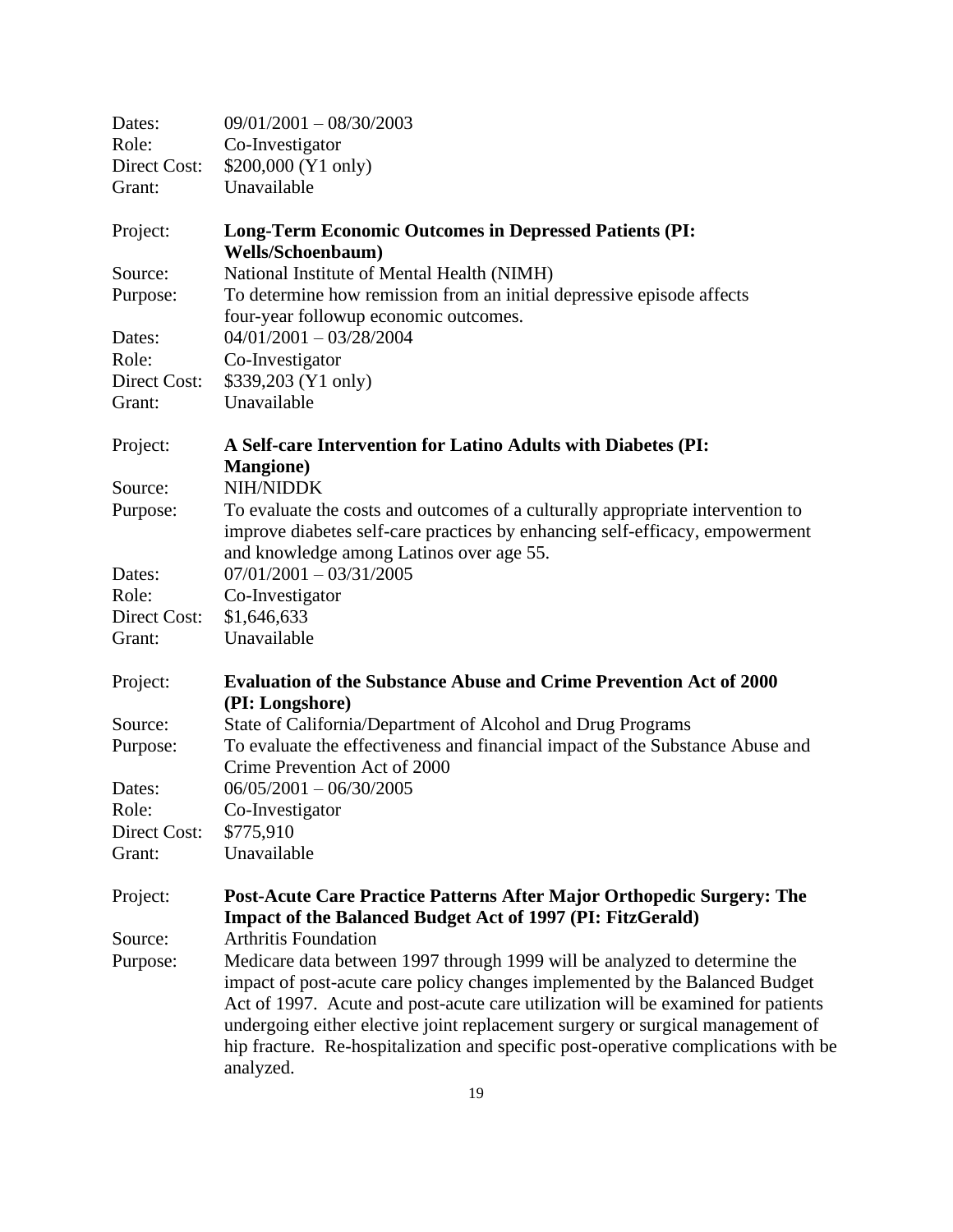| Dates:       | $06/10/2002 - 06/30/2005$                                                                                                                                                                                                                                                                                                                                                                                                                                                                                                                                                                                                                                             |
|--------------|-----------------------------------------------------------------------------------------------------------------------------------------------------------------------------------------------------------------------------------------------------------------------------------------------------------------------------------------------------------------------------------------------------------------------------------------------------------------------------------------------------------------------------------------------------------------------------------------------------------------------------------------------------------------------|
| Role:        | Co-Investigator                                                                                                                                                                                                                                                                                                                                                                                                                                                                                                                                                                                                                                                       |
| Direct Cost: | \$225,000                                                                                                                                                                                                                                                                                                                                                                                                                                                                                                                                                                                                                                                             |
| Grant:       | Unavailable                                                                                                                                                                                                                                                                                                                                                                                                                                                                                                                                                                                                                                                           |
| Project:     | <b>Impact of Medicare Policies on Utilization and Outcomes (PI:</b><br><b>FitzGerald</b> )                                                                                                                                                                                                                                                                                                                                                                                                                                                                                                                                                                            |
| Source:      | Agency for Healthcare Research and Quality (AHRQ)                                                                                                                                                                                                                                                                                                                                                                                                                                                                                                                                                                                                                     |
| Purpose:     | To study the impact of the Balanced Budget Act expenditure cuts on post-acute<br>care utilization and clinical outcomes among Medicare patients who have<br>undergone elective joint replacement surgery or surgical management of hip<br>fracture; and managed care disenrollment prior to planned surgery and<br>disenrollment prior to unplanned surgery.                                                                                                                                                                                                                                                                                                          |
| Dates:       | $07/01/2002 - 06/30/2005$                                                                                                                                                                                                                                                                                                                                                                                                                                                                                                                                                                                                                                             |
| Role:        | Co-Investigator                                                                                                                                                                                                                                                                                                                                                                                                                                                                                                                                                                                                                                                       |
| Direct Cost: | \$491,051                                                                                                                                                                                                                                                                                                                                                                                                                                                                                                                                                                                                                                                             |
| Grant:       | Unavailable                                                                                                                                                                                                                                                                                                                                                                                                                                                                                                                                                                                                                                                           |
| Grant:       | Unavailable                                                                                                                                                                                                                                                                                                                                                                                                                                                                                                                                                                                                                                                           |
| Project:     | <b>UCLA/RAND/Drew Program to Address Disparities in Health</b><br>(PI: Shapiro)                                                                                                                                                                                                                                                                                                                                                                                                                                                                                                                                                                                       |
| Source:      | Agency for Health Care Research and Quality (AHRQ)                                                                                                                                                                                                                                                                                                                                                                                                                                                                                                                                                                                                                    |
| Purpose:     | To study disparities in health and health care and develop interventions<br>to improve health outcomes of African-Americans and Latinos.                                                                                                                                                                                                                                                                                                                                                                                                                                                                                                                              |
| Dates:       | 09/01/2001-08/31/2005                                                                                                                                                                                                                                                                                                                                                                                                                                                                                                                                                                                                                                                 |
| Role:        | Co-Investigator                                                                                                                                                                                                                                                                                                                                                                                                                                                                                                                                                                                                                                                       |
| Direct Cost: | \$1,273,224                                                                                                                                                                                                                                                                                                                                                                                                                                                                                                                                                                                                                                                           |
| Grant:       | Unavailable                                                                                                                                                                                                                                                                                                                                                                                                                                                                                                                                                                                                                                                           |
| Project:     | Racial and Ethnic Disparities in Health Policy Model (PI: Wong)                                                                                                                                                                                                                                                                                                                                                                                                                                                                                                                                                                                                       |
| Source:      | National Institute on Aging (NIA)                                                                                                                                                                                                                                                                                                                                                                                                                                                                                                                                                                                                                                     |
| Purpose:     | To create a Markov cycle tree simulation model that will identify those diseases<br>that contribute most to the disparities in mortality among African-Americans,<br>Latinos, and Asians compared to Whites. This Disparities health Policy Model<br>will also allow us to determine the degree to which the lower life expectancy<br>among African-Americans can be attributed to a greater risk of getting a disease<br>as opposed to a higher death rate from the disease once it has developed. Finally,<br>we will use the model to predict the impact of selected clinical and policy<br>interventions on the racial disparity in years of potential life lost. |
| Dates:       | $06/10/2002 - 06/30/2007$                                                                                                                                                                                                                                                                                                                                                                                                                                                                                                                                                                                                                                             |
| Role:        | Co-Investigator                                                                                                                                                                                                                                                                                                                                                                                                                                                                                                                                                                                                                                                       |
| Direct Cost: | \$581,682                                                                                                                                                                                                                                                                                                                                                                                                                                                                                                                                                                                                                                                             |
| Grant:       | Unavailable                                                                                                                                                                                                                                                                                                                                                                                                                                                                                                                                                                                                                                                           |
| Project:     | Racial and Ethnic Disparities in Health Policy Model (PI: Wong)                                                                                                                                                                                                                                                                                                                                                                                                                                                                                                                                                                                                       |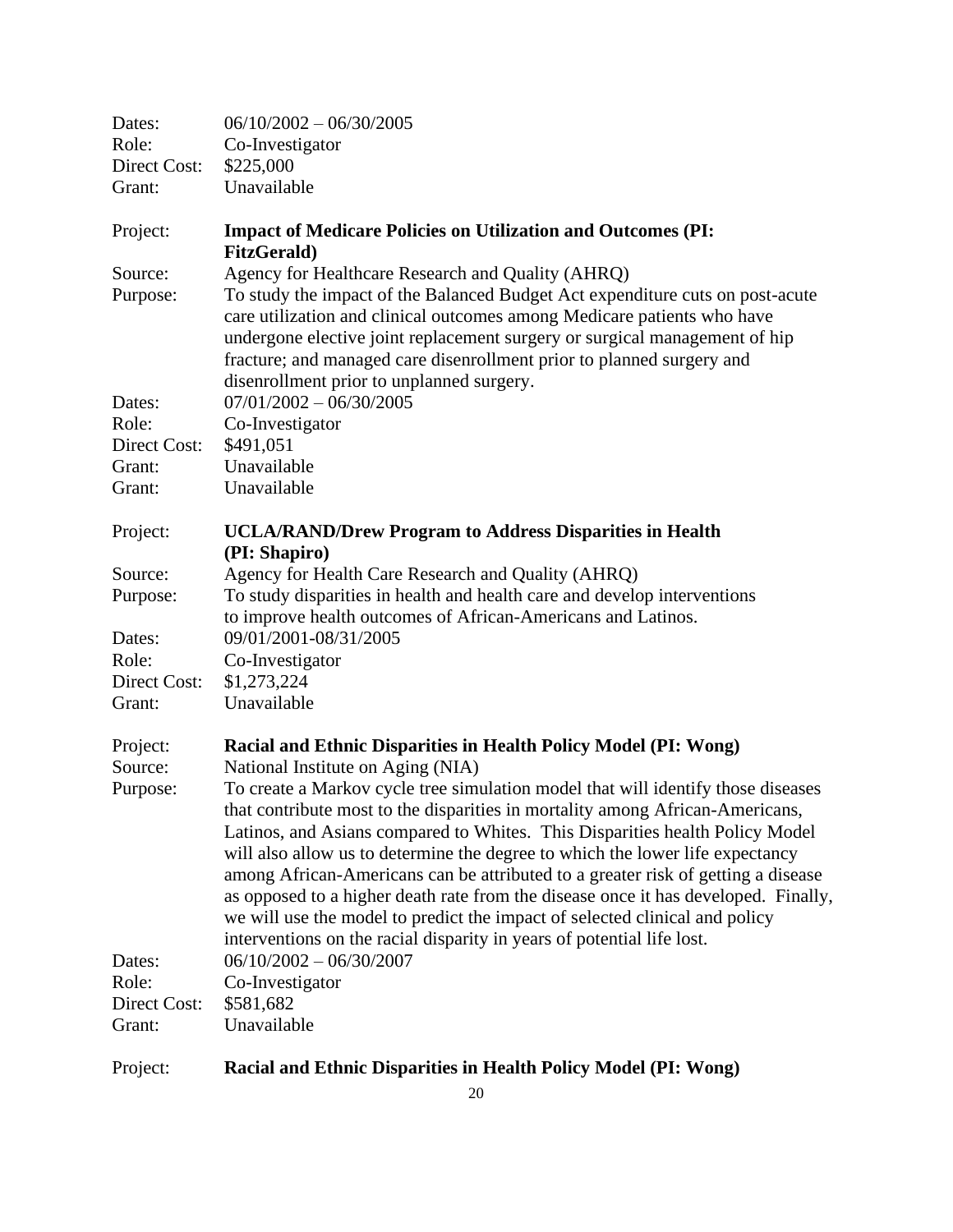| Source:      | Health Resources Service Agency (HRSA)                                             |  |  |
|--------------|------------------------------------------------------------------------------------|--|--|
| Purpose:     | To create a simulation model to address health disparities among minorities in the |  |  |
|              | U.S.                                                                               |  |  |
| Dates:       | $09/30/2002 - 08/31/2007$                                                          |  |  |
| Role:        | Co-Investigator                                                                    |  |  |
| Direct Cost: | \$539,047                                                                          |  |  |
| Grant:       | Unavailable                                                                        |  |  |
|              |                                                                                    |  |  |
| Project:     | <b>Center for Research on Quality in Managed Care (PI: Wells)</b>                  |  |  |
| Source:      | National Institute of Mental Health (NIMH)                                         |  |  |
| Purpose:     | The Center seeks to improve quality of care for diverse populations, across        |  |  |
|              |                                                                                    |  |  |
|              | disorders, age groups and ethnically diverse low-income populations.               |  |  |
| Dates:       | $08/01/2003 - 08/31/2008$                                                          |  |  |
| Role:        | Co-Investigator                                                                    |  |  |
| Direct Cost: | \$1,298,396                                                                        |  |  |
| Grant:       | 1P30MH068639                                                                       |  |  |
|              |                                                                                    |  |  |
| Project:     | Reducing the Disproportionate Burden of Orofacial Injury                           |  |  |
| Source:      | (PI: Shetty)                                                                       |  |  |
|              | National Institute of Dental and Craniofacial Research (NIDCR)/National            |  |  |
|              | Institute on Drug Abuse (NIDA)                                                     |  |  |
| Purpose:     | To test the effectiveness of a personalized motivational intervention in promoting |  |  |
|              | recovery from the initial orofacial injury; to test the effectiveness of the       |  |  |
|              | intervention in decreasing occurrence and severity of re-injury and increasing     |  |  |
|              | time to any re-injury; and to determine whether the intervention's effects on re-  |  |  |
|              | injury are medicated by recovery from the initial injury, reduced behavioral       |  |  |
|              | problems, and reduced psychological distress; and to perform a cost-offset         |  |  |
|              | analysis of the intervention.                                                      |  |  |
| Dates:       | $09/30/2003 - 06/30/2009$                                                          |  |  |
| Role:        | Co-Investigator                                                                    |  |  |
| Direct Cost: | \$2,303,438                                                                        |  |  |
| Grant:       | 1R01DA16850                                                                        |  |  |
|              |                                                                                    |  |  |
| Project:     | Partners in Care for Children (PI: Zima)                                           |  |  |
| Source:      | National Institute of Mental Health (NIMH)                                         |  |  |
| Purpose:     | To identify the factors related to the quality of ADHD care within publicly-funded |  |  |
|              | carve-out mental health services                                                   |  |  |
| Dates:       | $09/01/2002 - 08/31/2009$                                                          |  |  |
| Role:        | Co-Investigator                                                                    |  |  |
| Direct Cost: | \$764,872 (Y1 only)                                                                |  |  |
| Grant:       | 1R01MH61540                                                                        |  |  |
|              |                                                                                    |  |  |
| Project:     | <b>Translational Research Centers for Diabetes Control within</b>                  |  |  |
|              | <b>Managed Care Settings (PI: Mangione)</b>                                        |  |  |
| Source:      | Centers for Disease Control and Prevention (CDC)                                   |  |  |
|              |                                                                                    |  |  |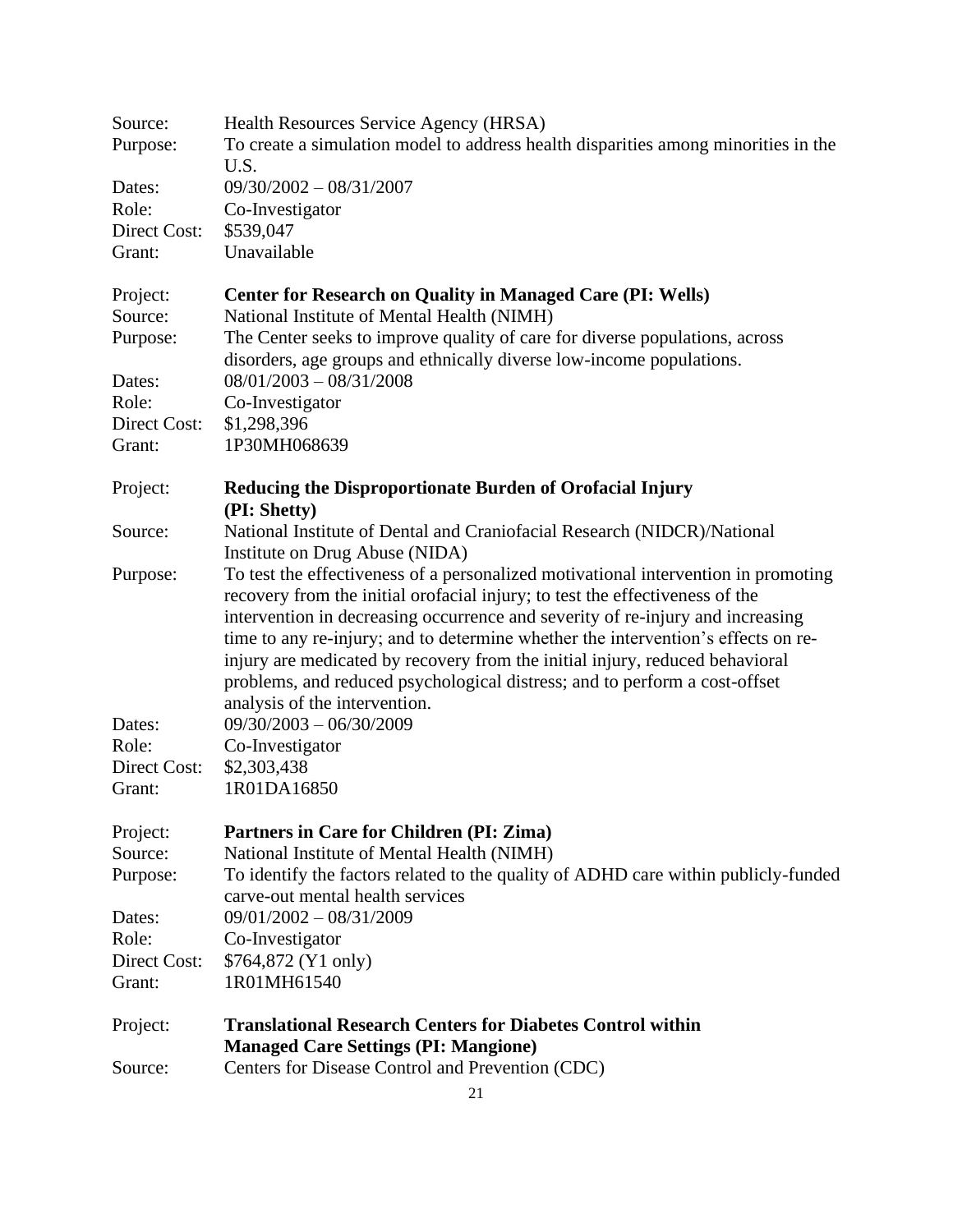| Purpose:            | To examine quality of life and costs among 5,000 PacifiCare patients with<br>diabetes.                                                                                                                                                                                                                                                                                                                                                                                                                                |
|---------------------|-----------------------------------------------------------------------------------------------------------------------------------------------------------------------------------------------------------------------------------------------------------------------------------------------------------------------------------------------------------------------------------------------------------------------------------------------------------------------------------------------------------------------|
| Dates:              | $02/01/2004 - 01/31/2010$                                                                                                                                                                                                                                                                                                                                                                                                                                                                                             |
| Role:               | Co-Investigator                                                                                                                                                                                                                                                                                                                                                                                                                                                                                                       |
| <b>Direct Cost:</b> | \$3,702,599                                                                                                                                                                                                                                                                                                                                                                                                                                                                                                           |
| Grant:              | U48-CCU916380                                                                                                                                                                                                                                                                                                                                                                                                                                                                                                         |
| Project:            | RCT of an intervention to enable stroke survivors in the LA County<br>Hospitals to "Stay With the Guidelines" (PI: Vickrey)                                                                                                                                                                                                                                                                                                                                                                                           |
| Source:             | American Heart Association (AHA)                                                                                                                                                                                                                                                                                                                                                                                                                                                                                      |
| Purpose:            | To improve the delivery of stroke preventive services in disadvantage populations<br>at three LA County hospitals by implementing a chronic care model-based<br>intervention called SUSTAIN. It builds upon our successfully implemented in-<br>hospital stroke prevention program including group clinics, self-management<br>education and support, report cards, decision support through care protocols, and<br>coordination and delivery of stroke prevention care by a specially trained nurse<br>practitioner. |
| Dates:              | $10/01/2008 - 09/30/2010$                                                                                                                                                                                                                                                                                                                                                                                                                                                                                             |
| Role:               | Co-Investigator                                                                                                                                                                                                                                                                                                                                                                                                                                                                                                       |
| Direct Cost:        | \$3,891,800                                                                                                                                                                                                                                                                                                                                                                                                                                                                                                           |
| Grant:              | 0875134N                                                                                                                                                                                                                                                                                                                                                                                                                                                                                                              |
| Project:            | <b>Physician Variations in Care and the Impact on Cancer Care Disparities</b><br>(PI: Wong)                                                                                                                                                                                                                                                                                                                                                                                                                           |
| Source:<br>Purpose: | American Cancer Society (ACS)<br>The objective of this study is to examine racial disparities in cancer care and                                                                                                                                                                                                                                                                                                                                                                                                      |
|                     | identify within- and between-physician variations in care.                                                                                                                                                                                                                                                                                                                                                                                                                                                            |
| Dates:              | $07/01/2007 - 06/30/2011$                                                                                                                                                                                                                                                                                                                                                                                                                                                                                             |
| Role:               | Co-Investigator                                                                                                                                                                                                                                                                                                                                                                                                                                                                                                       |
| Direct Cost:        | \$639,167                                                                                                                                                                                                                                                                                                                                                                                                                                                                                                             |
| Grant:              | RSGT-07-231-01                                                                                                                                                                                                                                                                                                                                                                                                                                                                                                        |
| Project:            | <b>Understanding and Improving Financial Literacy With Respect to</b><br>Health Care Expenditures in Retirement (PI: Jackson/Hoffman)                                                                                                                                                                                                                                                                                                                                                                                 |
| Source:             | Social Security Administration                                                                                                                                                                                                                                                                                                                                                                                                                                                                                        |
| Purpose:            | This project will survey a random sample of 1500 individuals between the ages of<br>50 and 75 to ascertain their expectations regarding health care expenditures in<br>retirement. The survey will include various treatment groups to determine the<br>extent to which framing devices (such as information regarding average current<br>retiree health care costs) can improve individual estimates of retiree health care<br>costs.                                                                                |
| Dates:              | $10/01/2010 - 9/29/2011$                                                                                                                                                                                                                                                                                                                                                                                                                                                                                              |
| Role:               | Co-Investigator                                                                                                                                                                                                                                                                                                                                                                                                                                                                                                       |
| Direct Cost:        | \$50,640 (UCLA subcontract only)                                                                                                                                                                                                                                                                                                                                                                                                                                                                                      |
| Grant:              | Unavailable                                                                                                                                                                                                                                                                                                                                                                                                                                                                                                           |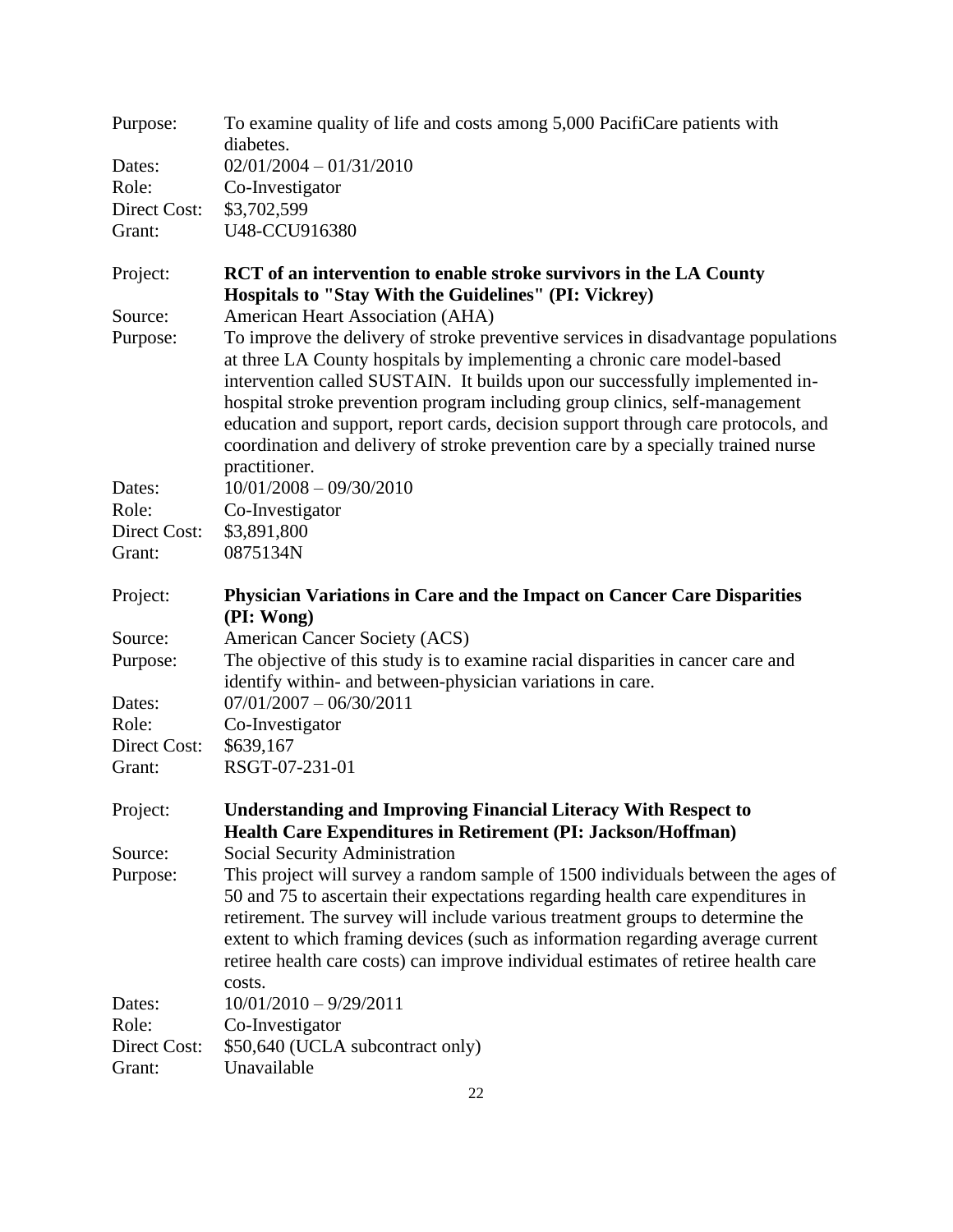| Project:     | <b>Early Detection, Prevention, and Treatment of HIV Core Support</b><br>(PI: Rotheram)                                                                                                                                                                                                                                                                  |
|--------------|----------------------------------------------------------------------------------------------------------------------------------------------------------------------------------------------------------------------------------------------------------------------------------------------------------------------------------------------------------|
| Source:      | National Institute of Mental Health (NIMH)                                                                                                                                                                                                                                                                                                               |
| Purpose:     | Aims are to enhance understanding, research, and training to promote early<br>detection of HIV, effective prevention and treatment programs, and to reduce HIV<br>stigmatization at the societal, community and individual levels.                                                                                                                       |
| Dates:       | $09/01/1997 - 2012$                                                                                                                                                                                                                                                                                                                                      |
| Role:        | Co-Investigator                                                                                                                                                                                                                                                                                                                                          |
| Direct Cost: | \$10,994,556                                                                                                                                                                                                                                                                                                                                             |
| Grant:       | P30MH58107                                                                                                                                                                                                                                                                                                                                               |
| Project:     | A Multidisciplinary Lens on Racial/Ethnic and Educational<br><b>Disparities in Contraceptive Use (PI: Sweeney)</b>                                                                                                                                                                                                                                       |
| Source:      | <b>UCLA Transdisciplinary Seed Grant</b>                                                                                                                                                                                                                                                                                                                 |
| Purpose:     | Using data from the 2006-08 National Survey of Family Growth (NSFG), we<br>combine insights from sociology, public health, economics, and clinical medicine<br>to clarify reasons for race/ethnic- and education-based differences in use of the<br>most effective contraceptive methods.                                                                |
| Dates:       | $9/01/2011 - 8/31/2012$                                                                                                                                                                                                                                                                                                                                  |
| Role:        | Co-Investigator                                                                                                                                                                                                                                                                                                                                          |
| Direct Cost: | \$25,000                                                                                                                                                                                                                                                                                                                                                 |
| Grant:       | N/A                                                                                                                                                                                                                                                                                                                                                      |
| Project:     | The Impact of Cost-Sharing Among Persons with Multiple Sclerosis<br>(PI: Cheng)                                                                                                                                                                                                                                                                          |
| Source:      | National Multiple Sclerosis Society (NMSS)                                                                                                                                                                                                                                                                                                               |
| Purpose:     | This project will use Medical Expenditure Panel Survey data set to compare the<br>level and trends of cost-sharing and out-of-pocket burden among MS and non-MS<br>populations, and to determine the impact of cost-sharing and out-of-pocket burden<br>on utilization, patient satisfaction, QOL, and access to care in the MS vs non-MS<br>population. |
| Dates:       | $10/01/2011 - 9/30/2012$                                                                                                                                                                                                                                                                                                                                 |
| Role:        | Co-Investigator                                                                                                                                                                                                                                                                                                                                          |
| Direct Cost: | \$100,000                                                                                                                                                                                                                                                                                                                                                |
| Grant:       | 20110439                                                                                                                                                                                                                                                                                                                                                 |
| Project:     | Methamphetamine Abuse: Long-term Trajectories, Correlates,<br><b>Treatment Effects (PI: Brecht)</b>                                                                                                                                                                                                                                                      |
| Source:      | National Institute on Drug Abuse (NIDA)                                                                                                                                                                                                                                                                                                                  |
| Purpose:     | To provide additional detail on the life course of methamphetamine (MA) use<br>and an empirical basis for improving strategies for treatment outreach,<br>engagement, service delivery, and continuing care.                                                                                                                                             |
| Dates:       | $07/15/2009 - 05/31/2013$                                                                                                                                                                                                                                                                                                                                |
| Role:        | Co-Investigator                                                                                                                                                                                                                                                                                                                                          |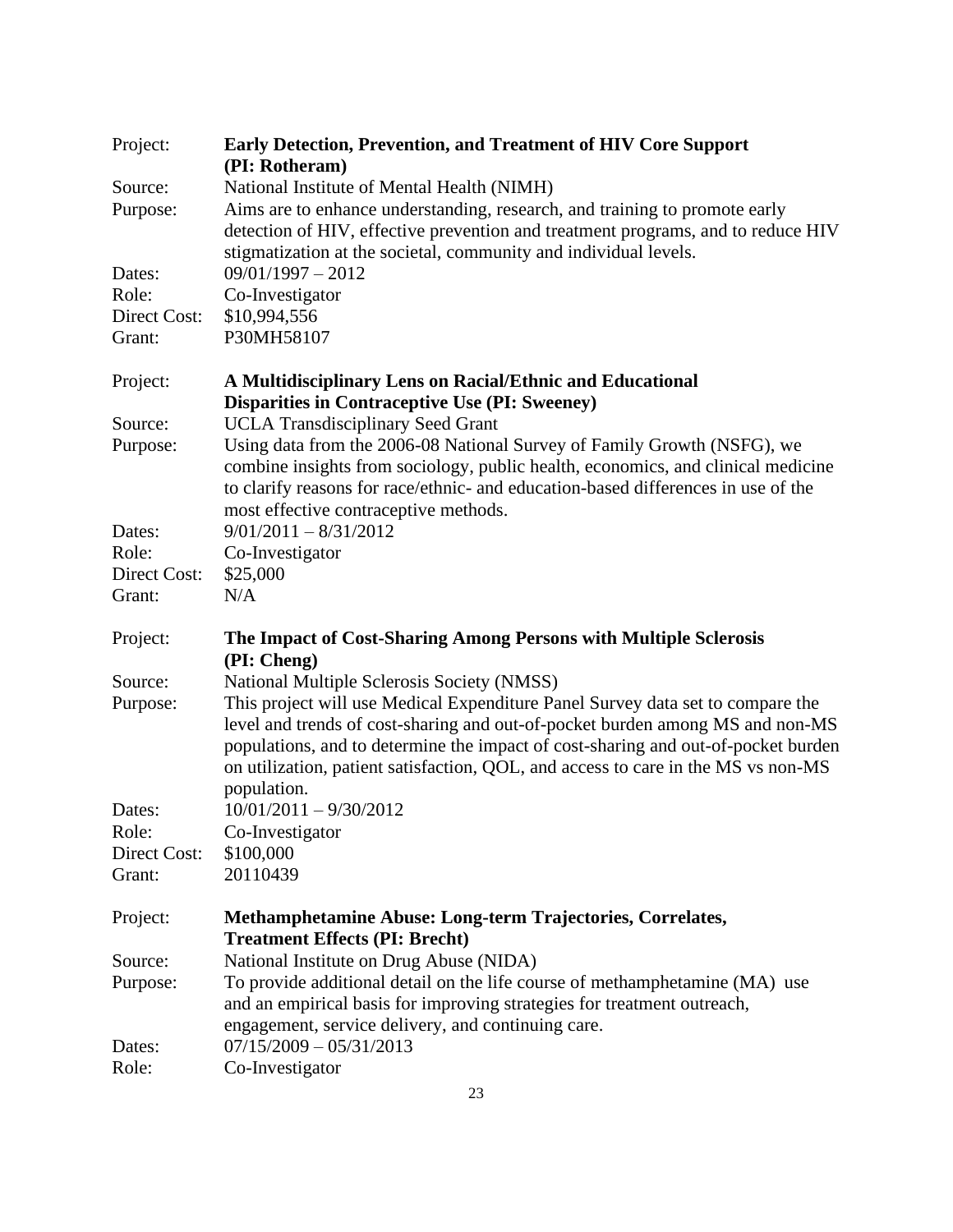| Direct Cost:<br>Grant: | \$1,404,027<br>R01DA025113                                                                                                                                                                                                                                                                                                                                                                                                                                                                        |
|------------------------|---------------------------------------------------------------------------------------------------------------------------------------------------------------------------------------------------------------------------------------------------------------------------------------------------------------------------------------------------------------------------------------------------------------------------------------------------------------------------------------------------|
| Project:               | <b>Translating Research Into Action for Diabetes (TRIAD) Legacy Study</b><br>(PI: Mangione)                                                                                                                                                                                                                                                                                                                                                                                                       |
| Source:                | Centers for Disease Control and Prevention (CDC)<br>The goal of the Translating Research into Action for Diabetes (TRIAD) legacy                                                                                                                                                                                                                                                                                                                                                                  |
| Purpose:               | studies is to examine the system- and patient-level factors that are associated with<br>long-term processes of care, morbidity, costs, and mortality of persons with<br>diabetes.                                                                                                                                                                                                                                                                                                                 |
| Dates:                 | $07/12/2010 - 07/11/2013$                                                                                                                                                                                                                                                                                                                                                                                                                                                                         |
| Role:                  | Co-Investigator                                                                                                                                                                                                                                                                                                                                                                                                                                                                                   |
| Direct Cost:<br>Grant: | 4359,241<br>1U58DP002642-01                                                                                                                                                                                                                                                                                                                                                                                                                                                                       |
| Project:               | <b>UCLA-RAND NIMH Partnered Research Center for Quality Care (PI:</b><br>Wells)                                                                                                                                                                                                                                                                                                                                                                                                                   |
| Source:                | National Institute of Mental Health (NIMH)                                                                                                                                                                                                                                                                                                                                                                                                                                                        |
| Purpose:               | A collaboration of UCLA, RAND, USC, and health plan, services agency, and<br>community and consumer partners, the proposed Center focuses on improving<br>access to quality mental health services in communities through studying the<br>impact of interventions at policy, practice, and community levels; and<br>partnerships in research and program development, implementation, and<br>evaluation to achieve science that is formed by and can inform community-based<br>services delivery. |
| Dates:                 | 08/01/2008 - 7/31/2013                                                                                                                                                                                                                                                                                                                                                                                                                                                                            |
| Role:                  | Co-Investigator                                                                                                                                                                                                                                                                                                                                                                                                                                                                                   |
| Direct Cost:<br>Grant: | \$6,196,888<br>P30MH082760                                                                                                                                                                                                                                                                                                                                                                                                                                                                        |
| Project:               | The Coverage Gap and Clinical Outcomes in a Medicare Advantage<br><b>Population (PI: Duru)</b>                                                                                                                                                                                                                                                                                                                                                                                                    |
| Source:                | National Institute of Diabetes and Digestive and Kidney Diseases (NIDDK)                                                                                                                                                                                                                                                                                                                                                                                                                          |
| Purpose:               | To examine the impact of the Medicare Part D coverage gap on                                                                                                                                                                                                                                                                                                                                                                                                                                      |
|                        | medication use and clinical outcomes, including metabolic control,<br>emergency department use, and hospitalizations, among older adults<br>with diabetes in managed care.                                                                                                                                                                                                                                                                                                                        |
| Dates:                 | $08/01/2010 - 07/31/2013$                                                                                                                                                                                                                                                                                                                                                                                                                                                                         |
| Role:                  | Co-Investigator                                                                                                                                                                                                                                                                                                                                                                                                                                                                                   |
| Direct Cost:           | \$375,000                                                                                                                                                                                                                                                                                                                                                                                                                                                                                         |
| Grant:                 | 1R03DK089122-01                                                                                                                                                                                                                                                                                                                                                                                                                                                                                   |
| Project:               | <b>Expanding the Role of Medicaid in Cancer Care for the Uninsured</b><br>(PI: Zingmond)                                                                                                                                                                                                                                                                                                                                                                                                          |
| Source:                | American Cancer Society (ACS)                                                                                                                                                                                                                                                                                                                                                                                                                                                                     |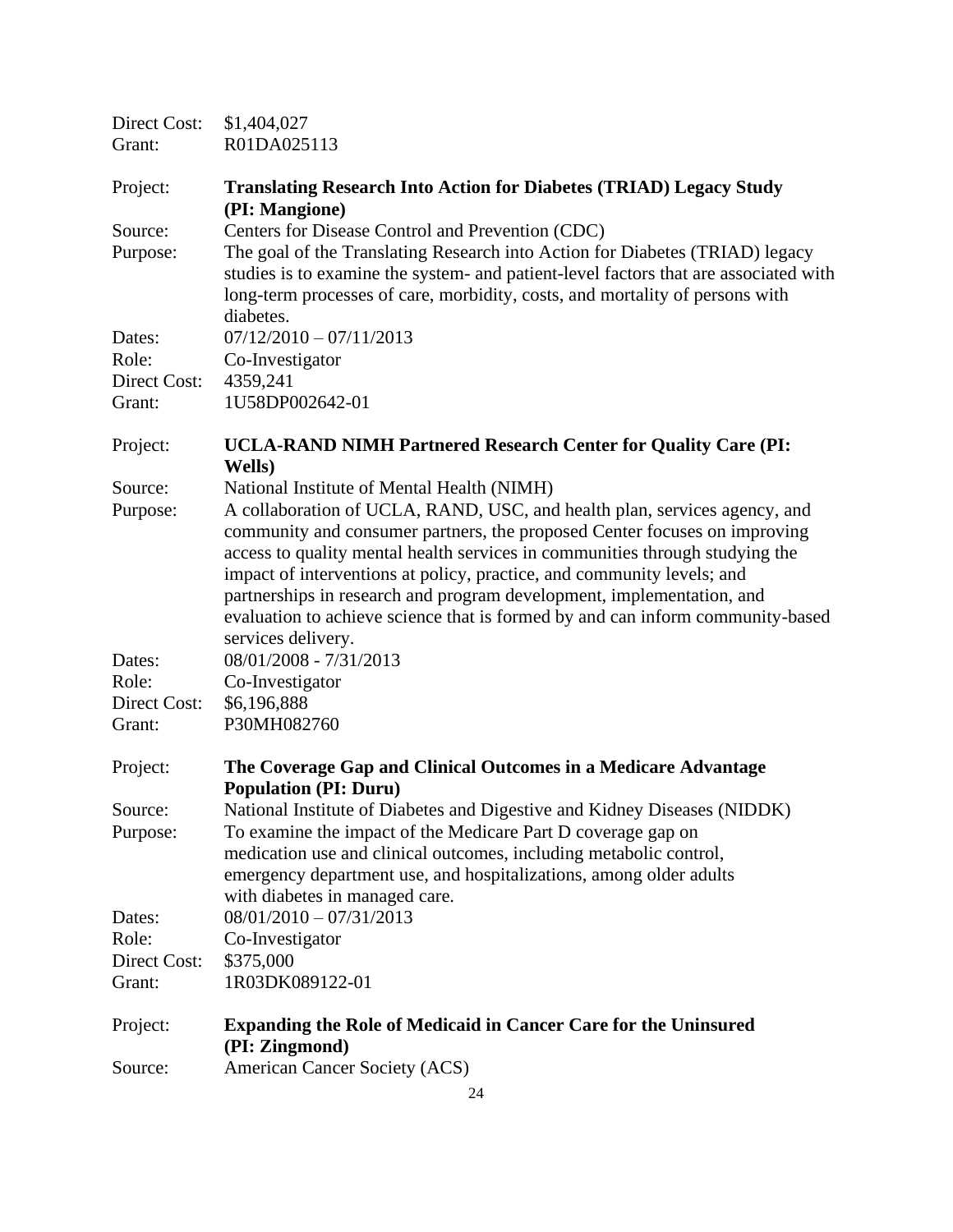| Purpose:             | An In-depth population-based evaluation of the treatment of six cancers to<br>evaluate the surgical care of the poor and underserved and to investigate potential<br>improvements deriving from an expansion of Medicaid.                                                                                                                            |
|----------------------|------------------------------------------------------------------------------------------------------------------------------------------------------------------------------------------------------------------------------------------------------------------------------------------------------------------------------------------------------|
| Dates:               | $01/01/2011 - 12/31/2013$                                                                                                                                                                                                                                                                                                                            |
| Role:                | Co-Investigator                                                                                                                                                                                                                                                                                                                                      |
| Direct Cost:         | \$400,000                                                                                                                                                                                                                                                                                                                                            |
| Grant:               | RSGI-11-005-01-CPHPS                                                                                                                                                                                                                                                                                                                                 |
| Project:             | <b>Effectiveness of Peer Navigation to Link Released HIV+ Jail Inmates to HIV</b><br>Care (PI: Cunningham)                                                                                                                                                                                                                                           |
| Source:              | National Institute on Drug Abuse (NIDA)                                                                                                                                                                                                                                                                                                              |
| Purpose:             | The goal of the study is to adapt an existing, theory-based intervention to<br>maximize its feasibility and acceptability to HIV+ ex-inmates.                                                                                                                                                                                                        |
| Dates:               | $10/01/2010 - 09/30/2015$                                                                                                                                                                                                                                                                                                                            |
| Role:                | Co-Investigator                                                                                                                                                                                                                                                                                                                                      |
| Direct Cost:         | \$4,293,013                                                                                                                                                                                                                                                                                                                                          |
| Grant:               | R01DA030781                                                                                                                                                                                                                                                                                                                                          |
| Project:             | The Diabetes Health Plan: a System Level Intervention to Prevent & Treat<br><b>Diabetes (PI: Mangione)</b>                                                                                                                                                                                                                                           |
| Source:              | Centers for Disease Control and Prevention (CDC)                                                                                                                                                                                                                                                                                                     |
| Purpose:             | A partnership with United Healthcare (UC) to form a cooperative agreement with<br>the CDC to evaluate an innovative health system-based insurance product called<br>the Diabetes Health Plan (DHP) that offers preventive treatments and services<br>with established efficacy at very low or no cost to patients with pre-diabetes and<br>diabetes. |
| Dates:               | $09/28/2010 - 09/27/2015$                                                                                                                                                                                                                                                                                                                            |
| Role:                | Co-Investigator                                                                                                                                                                                                                                                                                                                                      |
| Direct Cost:         | \$2,015,173                                                                                                                                                                                                                                                                                                                                          |
| Grant:               | U58DP002722                                                                                                                                                                                                                                                                                                                                          |
| Project:             | A Partnered Evaluation of UHC Medicaid Plan Innovations for Diabetes<br><b>Patients (PI: Mangione/Duru)</b>                                                                                                                                                                                                                                          |
| Source:              | <b>CDC</b>                                                                                                                                                                                                                                                                                                                                           |
| Purpose:             | This project will evaluate two innovative Medicaid programs known as the                                                                                                                                                                                                                                                                             |
|                      | Accountable Care Communities (ACC) program and the Health Home (HH)<br>program. Both programs are delivery system transformations with on-the-ground                                                                                                                                                                                                 |
|                      | partnerships to support improvements in care and population management                                                                                                                                                                                                                                                                               |
|                      | strategies for Medicaid beneficiaries, many of whom have diabetes and other                                                                                                                                                                                                                                                                          |
|                      | complex care needs. The overall goal of the research is to employ rigorous                                                                                                                                                                                                                                                                           |
|                      | evaluation of the impact of these innovative programs on the delivery, outcomes,                                                                                                                                                                                                                                                                     |
|                      | and cost of care for adult Medicaid enrollees with diabetes.                                                                                                                                                                                                                                                                                         |
| Dates:               | 09/30/2015-09/29/2020                                                                                                                                                                                                                                                                                                                                |
| Role:                | Co-Investigator                                                                                                                                                                                                                                                                                                                                      |
| <b>Direct Costs:</b> | \$450,000                                                                                                                                                                                                                                                                                                                                            |
|                      |                                                                                                                                                                                                                                                                                                                                                      |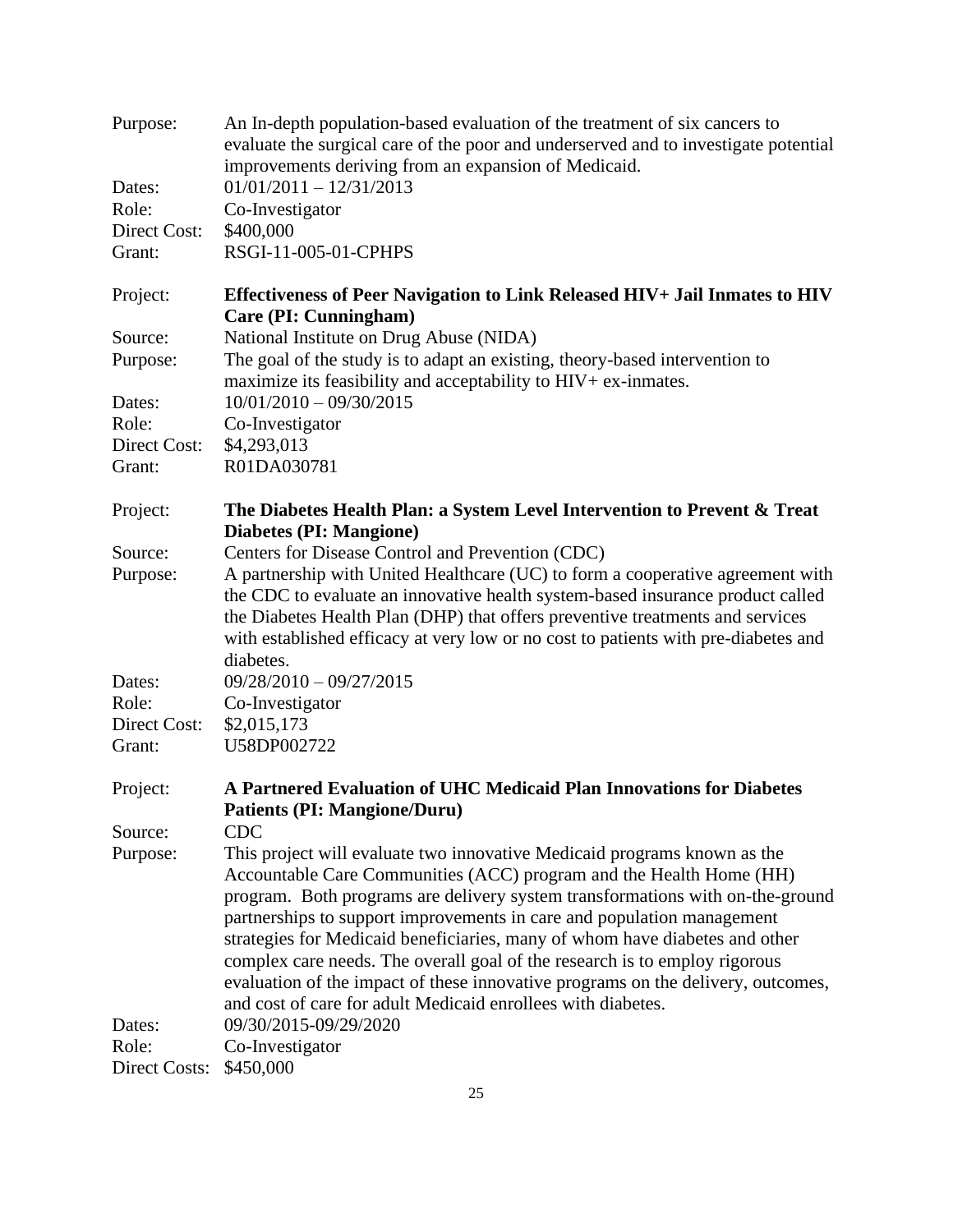| Grant:                 | 1U18DP006128-01                                                                                                                                                                                                                                                                                                                                                                         |
|------------------------|-----------------------------------------------------------------------------------------------------------------------------------------------------------------------------------------------------------------------------------------------------------------------------------------------------------------------------------------------------------------------------------------|
| Project:<br>Source:    | <b>UCLA Clinical Translational Science Institute (PI: Dubinett)</b><br><b>NIH/NCATS</b>                                                                                                                                                                                                                                                                                                 |
| Purpose:               | The CTSA consortium was established by the NIH to enhance biomedical<br>research by accelerating the translation of laboratory discoveries into effective<br>treatments for patients, more actively engaging communities in clinical research<br>and training future generations of researchers to think and work in this bench-to-<br>bedside continuum.                               |
| Dates:                 | $06/01/2011 - 02/29/2016$                                                                                                                                                                                                                                                                                                                                                               |
| Role:                  | Co-Investigator                                                                                                                                                                                                                                                                                                                                                                         |
| Direct Cost:<br>Grant: | \$12,879,753<br>1UL1RR033176-01                                                                                                                                                                                                                                                                                                                                                         |
| Project:               | The California Endowment Care Connections Pathways (CCP) Evaluation<br>(PI: Clemens Hong)                                                                                                                                                                                                                                                                                               |
| Source:                | The California Endowment                                                                                                                                                                                                                                                                                                                                                                |
| Purpose:               | This project will 1) Involve Los Angeles County Department of Health Services<br>(LACDHS), Worker Education & Resource Center (WERC), Care Connections                                                                                                                                                                                                                                  |
|                        | Program (CCP) Steering Committee (with representatives from each<br>demonstration primary care practice), and Community Advisory Board in CCP                                                                                                                                                                                                                                           |
|                        | evaluation. 2) Conduct Care Connections Program (CCP) effectiveness evaluation<br>to inform LACDHS program expansion decisions. 3) Conduct formative                                                                                                                                                                                                                                    |
|                        | evaluation by using continuous quality improvement to assess and inform<br>LACDHS and WERC on Care Connections Program (CCP) adoption and<br>implementation 4) Inform by plan created by key stakeholders, disseminate Care<br>Connections Program (CCP) evaluation results widely through LACDHS and<br>WERC websites, publications, social media, local networks, key coalitions, key |
|                        | government officials, and national healthcare networks                                                                                                                                                                                                                                                                                                                                  |
| Dates:                 | 03/01/2015-02/28/2017                                                                                                                                                                                                                                                                                                                                                                   |
| Role:                  | Co-Investigator                                                                                                                                                                                                                                                                                                                                                                         |
| Direct Costs:          | \$102,863                                                                                                                                                                                                                                                                                                                                                                               |
| Grant:                 | 20142087                                                                                                                                                                                                                                                                                                                                                                                |
| Project:               | <b>UCLA/DREW Project EXPORT (PI: Norris)</b>                                                                                                                                                                                                                                                                                                                                            |
| Source:                | National Institutes of Health (NIH)                                                                                                                                                                                                                                                                                                                                                     |
| Purpose:               | To promote academic careers that will focus on improving health disparities                                                                                                                                                                                                                                                                                                             |
|                        | among minorities in the U.S.                                                                                                                                                                                                                                                                                                                                                            |
| Dates:<br>Role:        | $09/30/2002 - 05/31/2017$<br>Co-Investigator                                                                                                                                                                                                                                                                                                                                            |
| Direct Cost:           | \$3,107,568                                                                                                                                                                                                                                                                                                                                                                             |
| Grant:                 | P20MD000182                                                                                                                                                                                                                                                                                                                                                                             |
| Project:<br>Source:    | <b>Project Edgar (PI: Norris)</b><br>Hospital                                                                                                                                                                                                                                                                                                                                           |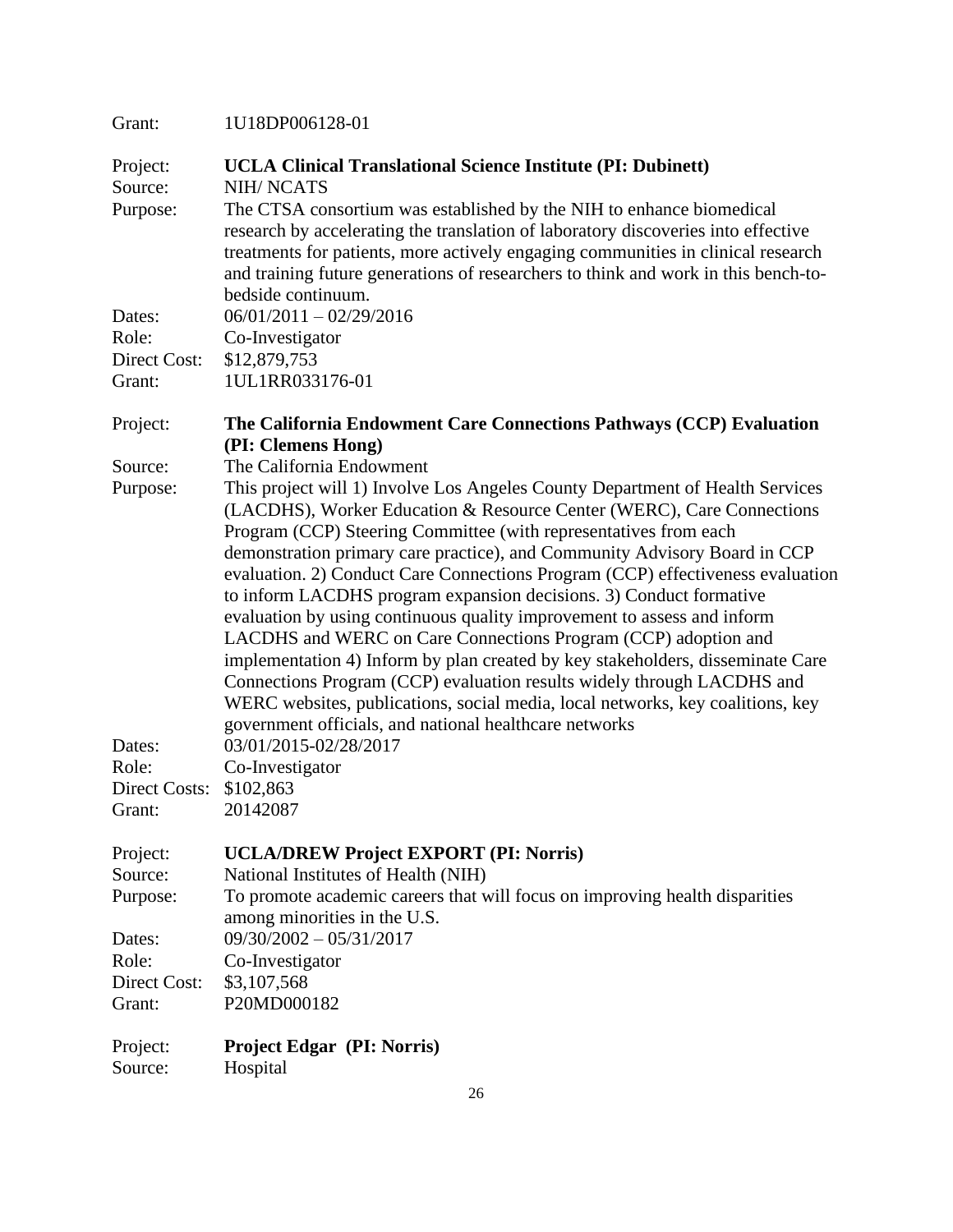| Purpose:                               | This project will 1. Assess prevalence of eGFR measurements among all adult<br>enrollees stratified by race ethnicity (will help to assess who might be missed and<br>does the missing group look like the non-missing group) 2. Assess prevalence of<br>eGFR measurements among adult enrollees with diabetes. 3. Assess prevalence of<br>eGFR measurements among adult enrollees with HTN. 4. Assess prevalence of<br>urinary albumin (or protein) measurements among adult enrollees with diabetes,<br>stratified by GFR and race/ethnicity. 5. Assess prevalence of urinary albumin (or<br>protein) measurements among adult enrollees with HTN, stratified by GFR and                                                                                                                                     |
|----------------------------------------|----------------------------------------------------------------------------------------------------------------------------------------------------------------------------------------------------------------------------------------------------------------------------------------------------------------------------------------------------------------------------------------------------------------------------------------------------------------------------------------------------------------------------------------------------------------------------------------------------------------------------------------------------------------------------------------------------------------------------------------------------------------------------------------------------------------|
|                                        | race/ethnicity.                                                                                                                                                                                                                                                                                                                                                                                                                                                                                                                                                                                                                                                                                                                                                                                                |
| Dates:<br>Role:                        | 08/01/2015-07/31/2017<br>Co-Investigator                                                                                                                                                                                                                                                                                                                                                                                                                                                                                                                                                                                                                                                                                                                                                                       |
| Direct Costs:                          | \$957,728                                                                                                                                                                                                                                                                                                                                                                                                                                                                                                                                                                                                                                                                                                                                                                                                      |
| Grant:                                 | Grant (Grant number not assigned)                                                                                                                                                                                                                                                                                                                                                                                                                                                                                                                                                                                                                                                                                                                                                                              |
| Project:                               | VA Center of Innovation (PI: Yano)                                                                                                                                                                                                                                                                                                                                                                                                                                                                                                                                                                                                                                                                                                                                                                             |
| Source:<br>Purpose:<br>Dates:<br>Role: | Department of Veterans Affairs HSR&D Service<br>This Center's mission is to advance and deploy scientific methods for<br>understanding patient, provider and organizational predictors of quality and<br>economic outcomes, developing and testing needed innovations for improving the<br>effectiveness and value of VA healthcare, and accelerating multilevel adoption,<br>implementation, spread and sustainability of effective practices and<br>policies. Focused areas of partnered research include emphases on improving<br>primary care, women's health and care for vulnerable populations. Emerging<br>areas of innovation include advances in delivery models for clinical genetics,<br>emergency management, infectious diseases and integrative medicine.<br>10/1/13-9/30/18<br>Co-Investigator |
| Direct Cost:<br>Grant:                 | \$17,145<br>HFP 94-028                                                                                                                                                                                                                                                                                                                                                                                                                                                                                                                                                                                                                                                                                                                                                                                         |
|                                        |                                                                                                                                                                                                                                                                                                                                                                                                                                                                                                                                                                                                                                                                                                                                                                                                                |
| Project:                               | <b>Effect of Peer Navigation and Contingency Management on Retention in</b><br><b>HIV Care (PI: Cunningham)</b>                                                                                                                                                                                                                                                                                                                                                                                                                                                                                                                                                                                                                                                                                                |
| Source:                                | NIH                                                                                                                                                                                                                                                                                                                                                                                                                                                                                                                                                                                                                                                                                                                                                                                                            |
| Purpose:                               | The proposed study will assess outcomes of the following interventions in<br>comparison to usual care: 1) contingency management (CM) only; 2) peer<br>navigation (PN) only; and 3) a combined approach that integrates both CM and<br>PN (CA).                                                                                                                                                                                                                                                                                                                                                                                                                                                                                                                                                                |
| Dates:                                 | $9/01/2014 - 08/31/2019$                                                                                                                                                                                                                                                                                                                                                                                                                                                                                                                                                                                                                                                                                                                                                                                       |
| Role:                                  | Co-Investigator                                                                                                                                                                                                                                                                                                                                                                                                                                                                                                                                                                                                                                                                                                                                                                                                |
| Direct Cost:<br>Grant:                 | \$499,995<br>1R01MH103076-01A1                                                                                                                                                                                                                                                                                                                                                                                                                                                                                                                                                                                                                                                                                                                                                                                 |
| Project:                               | <b>Encouraging Mail Order Pharmacy Use to Improve Outcomes and Reduce</b>                                                                                                                                                                                                                                                                                                                                                                                                                                                                                                                                                                                                                                                                                                                                      |
|                                        | <b>Disparities</b>                                                                                                                                                                                                                                                                                                                                                                                                                                                                                                                                                                                                                                                                                                                                                                                             |
| Source:                                | NIH/NIDDK (Kaiser Sub)                                                                                                                                                                                                                                                                                                                                                                                                                                                                                                                                                                                                                                                                                                                                                                                         |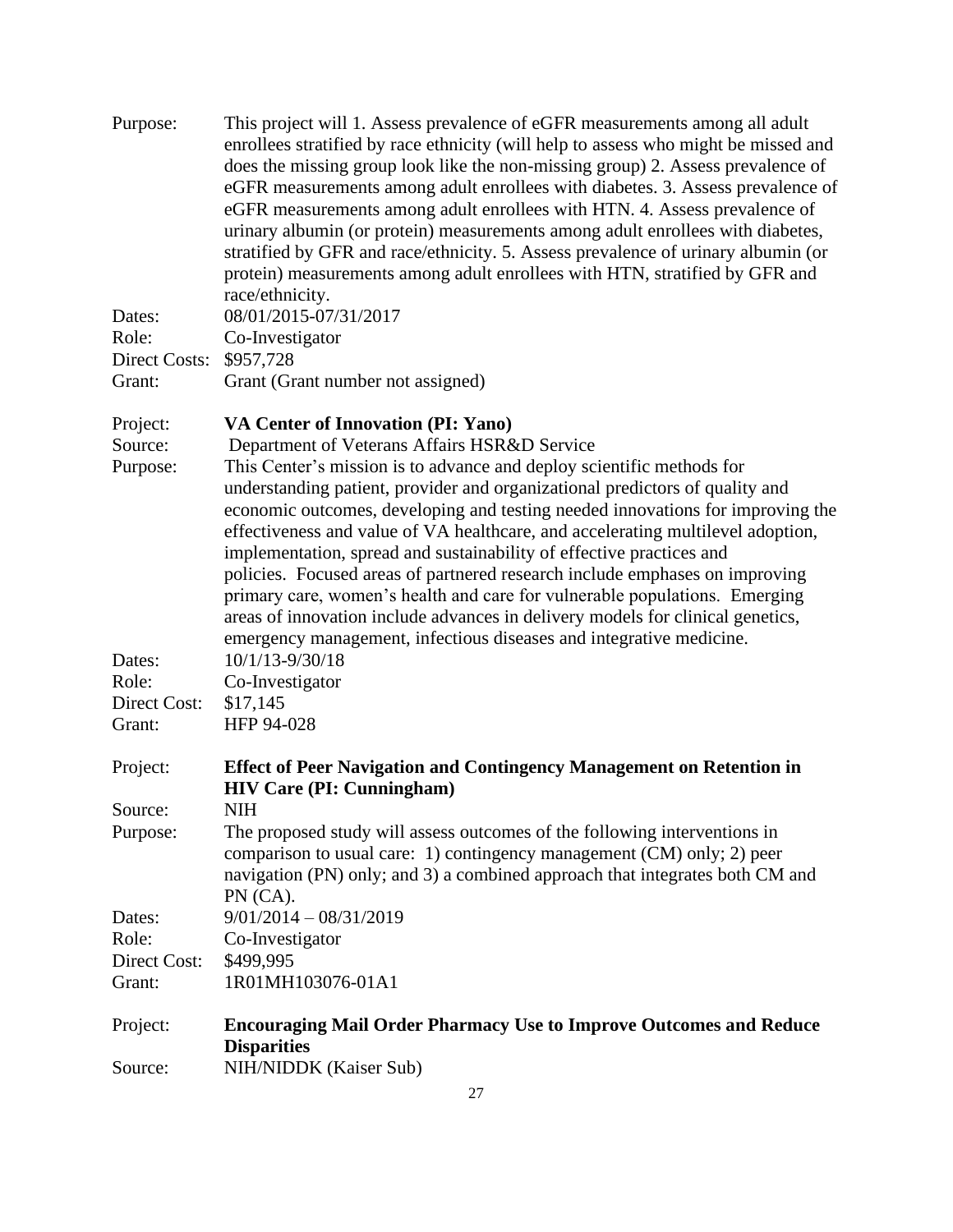| Purpose:              | The purpose of this application is to test whether standardized and personalized<br>outreach strategies to encourage mail order pharmacy use in diabetes patients at |
|-----------------------|----------------------------------------------------------------------------------------------------------------------------------------------------------------------|
|                       | high risk for poor cardiovascular disease outcomes will result in greater                                                                                            |
|                       | medication adherence and improved cardiovascular disease risk factor control.<br>We will assess differences in the impact of the intervention across racial/ethnic   |
|                       | and socioeconomic subgroups, and evaluate the barriers and facilitators to                                                                                           |
|                       | sustaining and disseminating the intervention. This research will provide a                                                                                          |
|                       | foundation for implementing cost-effective, health system-level interventions to                                                                                     |
|                       | improve medication adherence in diabetes patients.                                                                                                                   |
| Dates:                | 06/01/2015-05/31/2019 (Note: Ended participation on 3/1/17 due to new<br>Associate Dean responsibilities)                                                            |
| Role:                 | Co-Investigator                                                                                                                                                      |
| Direct Costs:         | \$51,894                                                                                                                                                             |
| Grant:                | 1R18DK104249-01A1                                                                                                                                                    |
| Project:              | A Cluster-Randomized Trial of Pharmacist-Coordinated Implementation of                                                                                               |
|                       | the DPP (PI: Duru/Mangione)                                                                                                                                          |
| Source:<br>Purpose:   | NIH/NIDDK<br>To evaluate a novel program that uses the electronic health record to identify                                                                          |
|                       | patients with prediabetes and offers consultation with a primary care based                                                                                          |
|                       | pharmacist who uses a shared decision making tool to increase the proportion of                                                                                      |
|                       | patients with prediabetes who know about the condition and who participate in                                                                                        |
|                       | lifestyle change and/or use of metformin to prevent diabetes.                                                                                                        |
| Dates:                | $04/01/15 - 04/31/20$ (Note: Ended participation on 3/1/17 due to new<br>Associate Dean responsibilities)                                                            |
| Role:                 | Co-Investigator                                                                                                                                                      |
| Direct Cost:          | \$500,000                                                                                                                                                            |
| Grant:                | R18DK105464-01 (Duru/Mangione)                                                                                                                                       |
| Project:              | <b>UCLA Clinical Translational Science Institute (PI: Dubinett)</b>                                                                                                  |
| Source:               | <b>NIH/NCATS</b>                                                                                                                                                     |
| Purpose:              | The CTSA consortium was established by the NIH to enhance biomedical<br>research by accelerating the translation of laboratory discoveries into effective            |
|                       | treatments for patients, more actively engaging communities in clinical research                                                                                     |
|                       | and training future generations of researchers to think and work in this bench-to-                                                                                   |
|                       | bedside continuum.                                                                                                                                                   |
| Dates:                | $07/01/2016 - 05/31/2021$ (Note: Ended participation on $3/1/17$ due to new                                                                                          |
|                       | Associate Dean responsibilities)                                                                                                                                     |
| Role:<br>Direct Cost: | Co-Investigator<br>\$12,601,789                                                                                                                                      |
| Grant:                | UL1TR001881                                                                                                                                                          |
| Project:              | <b>PARENT</b> = Parent-focused Redesign for Encounters, Newborns to Toddlers                                                                                         |
|                       | (PI: Coker)                                                                                                                                                          |
| Source:               | <b>NIMH</b>                                                                                                                                                          |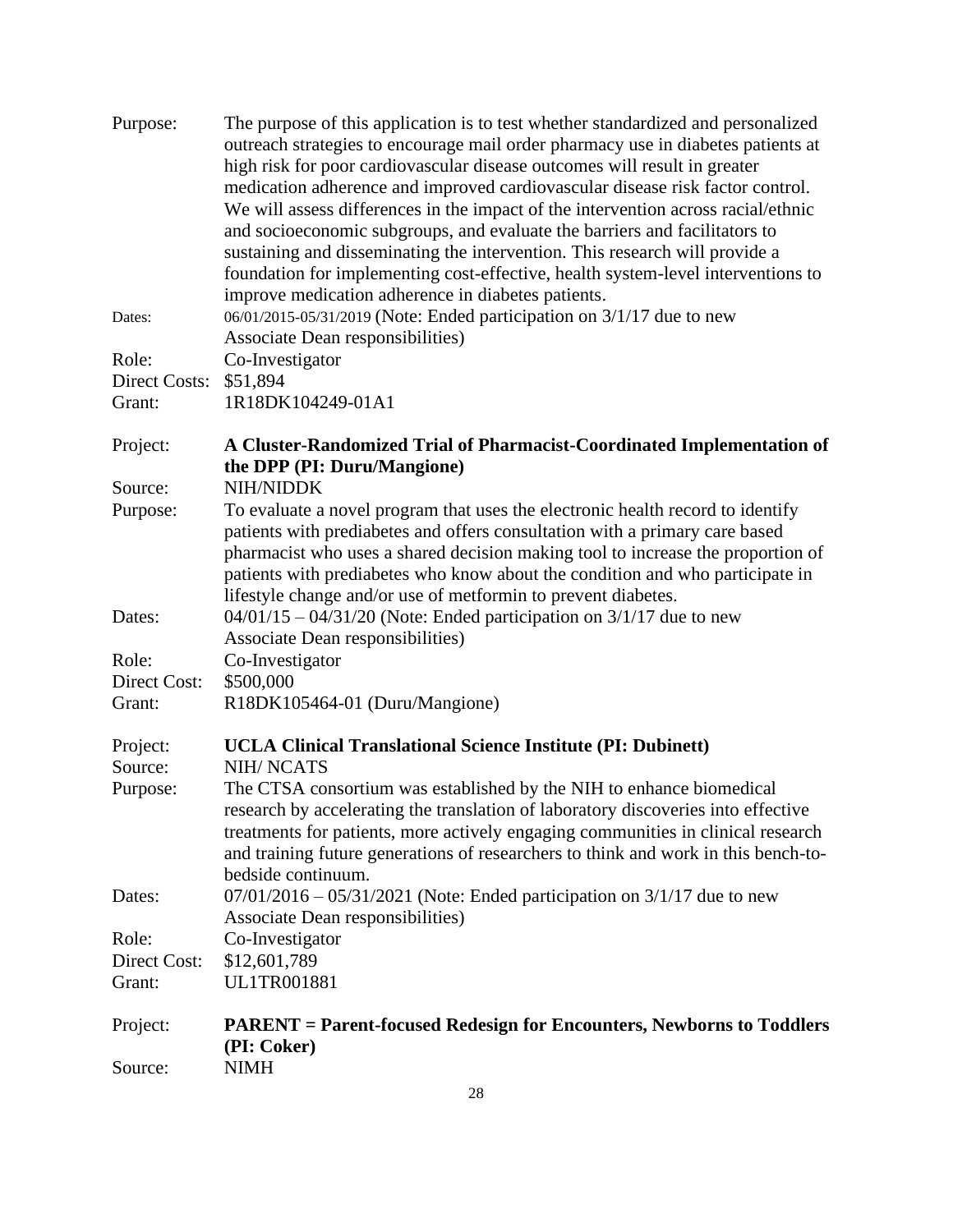| Purpose:     | Aim #1: Measure the effect of PARENT on receipt of nationally-recommended<br>WCC services and parent experiences of care. H1: PARENT will improve receipt                                                                                    |
|--------------|----------------------------------------------------------------------------------------------------------------------------------------------------------------------------------------------------------------------------------------------|
|              |                                                                                                                                                                                                                                              |
|              | of WCC services and parent experiences of care. Aim #2: Determine the effects of                                                                                                                                                             |
|              | PARENT on WCC, urgent care, and ED utilization, and on net costs. H2a:                                                                                                                                                                       |
|              | PARENT will result in improved up-to-date rates for WCC visits and reduced ED                                                                                                                                                                |
|              | utilization. H2b: In a cost/cost-offset analysis, we will demonstrate that direct                                                                                                                                                            |
|              | intervention costs of PARENT are offset by net reductions in ED utilization. Aim                                                                                                                                                             |
|              | #3: Examine the effect of PARENT on physician time allocation for WCC and                                                                                                                                                                    |
|              | urgent care visits. H3: Physicians will shift time from providing routine WCC                                                                                                                                                                |
|              | services in well-visits to chronic disease management and urgent care. Aim #4:                                                                                                                                                               |
|              | Assess the effect of PARENT on parent-focused outcomes in an exploratory                                                                                                                                                                     |
|              | analysis. H4: PARENT will result in improved parental mental health, parenting                                                                                                                                                               |
|              | self-efficacy, and positive behaviors.                                                                                                                                                                                                       |
| Dates:       | $07/01/16 - 06/30/21$ (Note: Ended participation on $3/1/17$ due to new                                                                                                                                                                      |
|              | Associate Dean responsibilities)                                                                                                                                                                                                             |
| Role:        | Co-Investigator                                                                                                                                                                                                                              |
| Direct Cost: | \$500,000 (Y1)                                                                                                                                                                                                                               |
| Grant:       | 1R01HD088586-01                                                                                                                                                                                                                              |
| Project:     | Youth Services Navigation Intervention for HIV+ adolescents and young                                                                                                                                                                        |
|              | adults being released from incarceration: A randomized control trial (PI:                                                                                                                                                                    |
|              | Cunningham)                                                                                                                                                                                                                                  |
| Source:      | <b>NIMHD</b>                                                                                                                                                                                                                                 |
| Purpose:     | The goal of this study is to test the effectiveness of the new Youth Services<br>Navigation (YSN) Intervention among CJI YLWH aged 16-25, compared to<br>controls offered standard referrals to services and evaluate the YSN Intervention's |
|              | effect on post-incarceration linkage, retention, adherence, and viral suppression.                                                                                                                                                           |
| Dates:       | 08/10/2017-06/30/2022                                                                                                                                                                                                                        |
| Role:        | Co-Investigator                                                                                                                                                                                                                              |
| Direct Cost: | \$3,484,922                                                                                                                                                                                                                                  |
| Grant:       | R01 MD011773                                                                                                                                                                                                                                 |
| Project:     | <b>Resource Centers for Minority Aging Research III/ Center for Health</b>                                                                                                                                                                   |
|              | <b>Improvement of Minority Elderly II (RCMAR III/CHIME II)</b>                                                                                                                                                                               |
|              | (PI: Mangione)                                                                                                                                                                                                                               |
| Source:      | <b>NIH/NIA</b>                                                                                                                                                                                                                               |
| Purpose:     | To create a program that will ultimately contribute to the reduction in health                                                                                                                                                               |
|              | disparities for African American and Latino elders by training and mentorship of<br>minority faculty who will advance their careers by conducting research on<br>minority elders.                                                            |
| Dates:       | $09/15/18 - 06/30/23$                                                                                                                                                                                                                        |
| Role:        | Mentor                                                                                                                                                                                                                                       |
| Direct Cost: | \$455,136(Y1)                                                                                                                                                                                                                                |
| Grant:       | P30 AG021684                                                                                                                                                                                                                                 |
|              |                                                                                                                                                                                                                                              |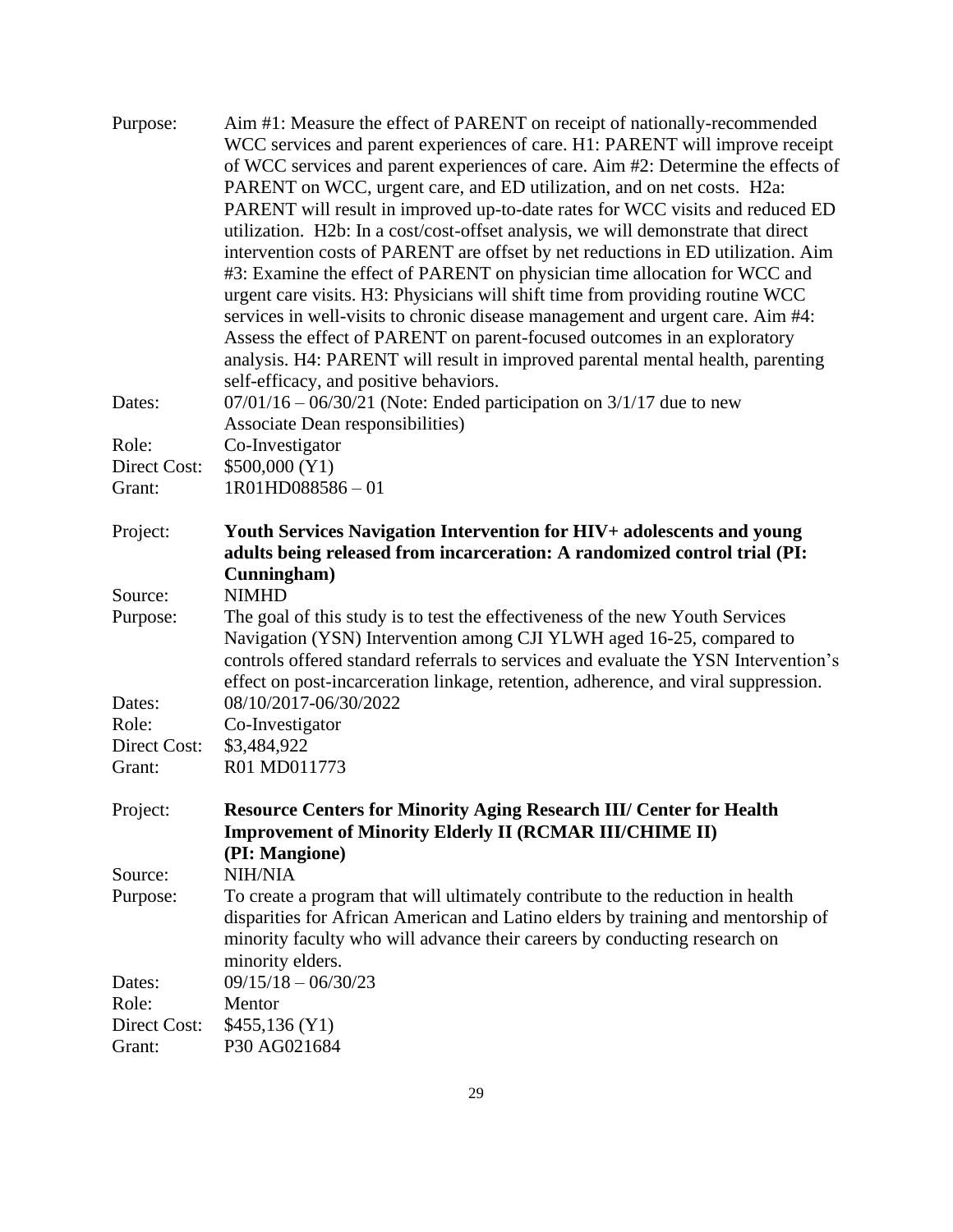Project: **Seniors and People with Disabilities Program Evaluation (PI: Zingmond)** Source: California Department of Health Care Services Purpose: The purpose of this contract is to assess the impact of mandatory managed care on the Seniors and Persons with Disabilities (SPD) population through quarterly, annual and overall summary reports. The evaluation will address the impact of the initiative on the beneficiary experience and the impact of the program overall, with a focus on three specific content areas: access to care, quality of care, and cost of coverage. Dates:  $7/1/18-6/30/19$ Role: Co-Investigator Direct Cost: \$1,600,000 Contract: 18-95298

#### **LECTURES AND PRESENTATIONS:**

**Ettner SL**, Weissman J. Utilization *of Formal and Informal Home Care by AIDS Patients in Boston: A Comparison of Intravenous Drug Users and Homosexual Males.* American Public Health Association Meetings, San Francisco, CA, October 1993.

**Ettner SL**. *Is Working Good For You? Evidence on the Endogeneity of Mental and Physical Health to Female Employment.* American Economic Association meetings, Boston, MA, January 1994.

**Ettner SL***. Is Working Good For You? Evidence on the Endogeneity of Mental and Physical Health to Female Employment.* Labor Economics Workshop, National Bureau of Economic Research, Cambridge, MA, May 1994.

**Ettner SL**. *Is Working Good For You? Evidence on the Endogeneity of Mental and Physical Health to Female Employment.* Syracuse University, Syracuse, NY, 1994.

**Ettner SL**. *Is Working Good For You? Evidence on the Endogeneity of Mental and Physical Health to Female Employment.* Tufts University, Medford, MA, 1994.

**Ettner SL**. *Adverse Selection and the Purchase of Medigap Insurance.* Health Workshop, National Bureau of Economic Research Summer Institute, Cambridge, MA, July 1995.

**Ettner SL**. *Does Having a Usual Source of Medical Care Improve Access to Preventive Services for Women and Children?* American Public Health Association Meetings, San Diego, CA, October 1995.

**Ettner SL**. *Adverse Selection and the Purchase of Medigap Insurance.* MIT-Harvard-Boston University Health Economics Seminar, Boston, MA, February 1996.

**Ettner SL**, Frank RG, Kessler RC. *The Impact of Psychiatric Disorders on Labor Market Outcomes.* Cornell Labor Seminar, Ithaca, NY, April 1996.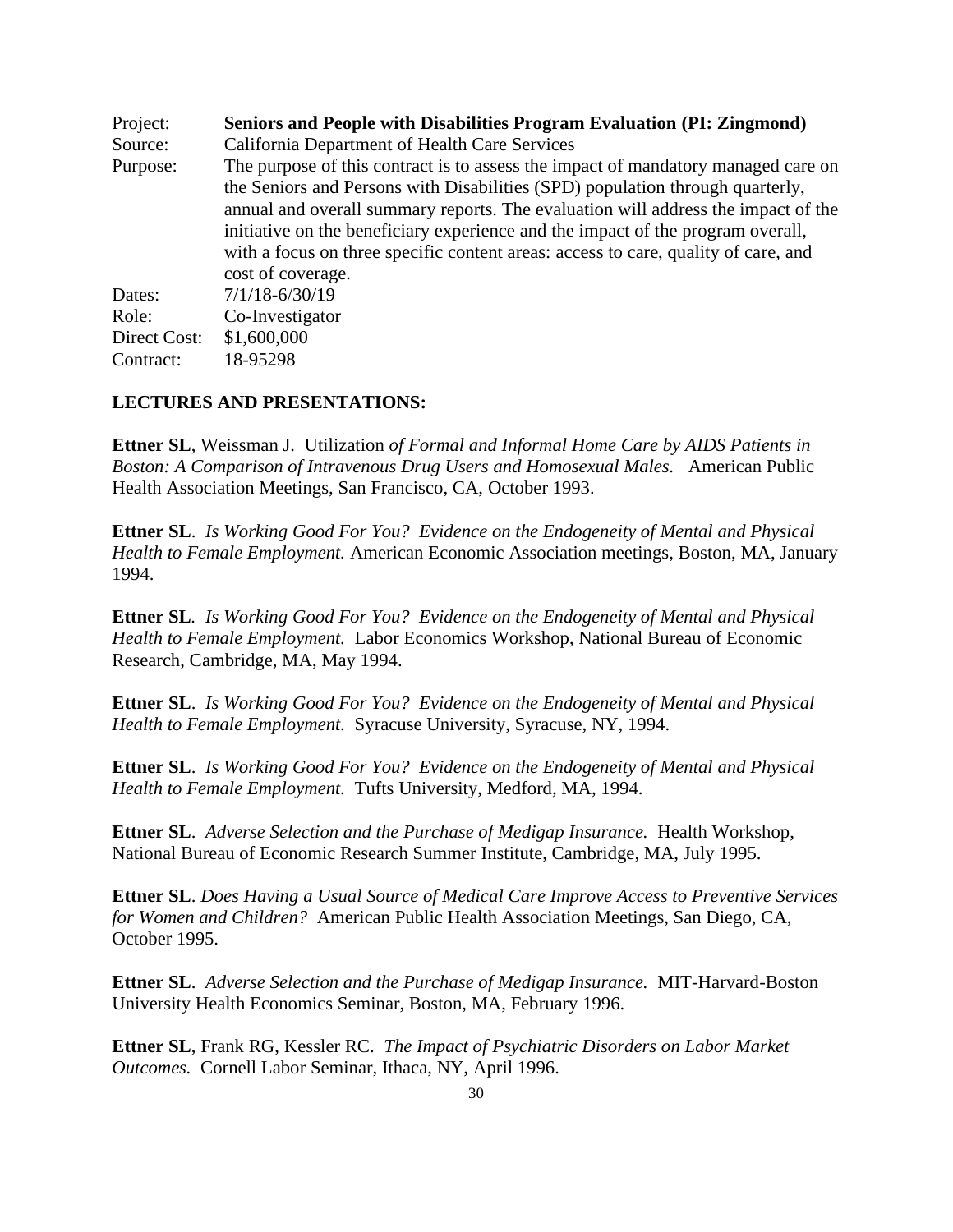**Ettner SL**, et al. *Risk Adjustment of Mental Health and Substance Abuse Payments.* International Health Economics Association meetings, Vancouver, British Columbia, Canada, May 1996.

**Ettner SL**. *Designing a Cost-Effectiveness Analysis of Psychotherapy in Canada.* Canadian Psychiatric Association meetings, Quebec City, Canada, October 1996.

**Ettner SL**. The *Relationship Between Labor Market Outcomes and Physical and Mental Health: Exogenous Human Capital or Endogenous Health Production?* Health Institute Seminar, February 1997.

**Ettner, SL**. *The Work-Health Relationship.* "Work Place '97", Brookline Cable Access Television, Brookline, MA, April 1997.

**Ettner SL**, Hermann RC. *The Role of Profit Status under Imperfect Information: Evidence from the Treatment Patterns of Elderly Medicare Beneficiaries Admitted to Psychiatric Hospitals.*  Harvard Mental Health Services Seminar, Boston, MA, April 1997.

**Ettner SL**. *Risk Adjustment of Capitation Payments for Mental Health and Substance Abuse Services.* CMHS 47th National Conference on Mental Health Statistics, Washington, DC, May 1997.

**Ettner SL**. *The Perceived Impact of Jobs on Health: When is Employment Good for You?* MacArthur Foundation Research Network on Successful Mid-life Development, June 1997.

**Ettner SL**. *Is Psychotherapy Cost-Effective?* "Psychotherapy: Treatment Protocols", conference sponsored by The Cambridge Hospital, Cambridge, MA, June 1997.

**Ettner SL***. On the Use of Cost-Effectiveness Studies to Make Policy: Caveat Emptor.* New Clinical Drug Evaluation Unit (NCDEU) meeting, Boca Raton, FL, June 1997.

**Ettner SL**. *Economics and the Future of Mental Health Services.* VA Psychology Services Workshop, "Application of Health Services Research to Mental Health", Boston, MA, June 1997.

**Ettner SL**, Hermann RC. *The Role of Profit Status under Imperfect Information: Evidence from the Treatment Patterns of Elderly Medicare Beneficiaries Admitted to Psychiatric Hospitals.*  Healthcare Workshop, National Bureau of Economics Research Summer Institute, Cambridge, MA, July 1997.

**Ettner SL**, Hermann RC. *The Role of Profit Status under Imperfect Information: Evidence from the Treatment Patterns of Elderly Medicare Beneficiaries Admitted to Psychiatric Hospitals.*  Fifth Northeast Regional Health Economics Research Symposium, Newport, RI, August 1997.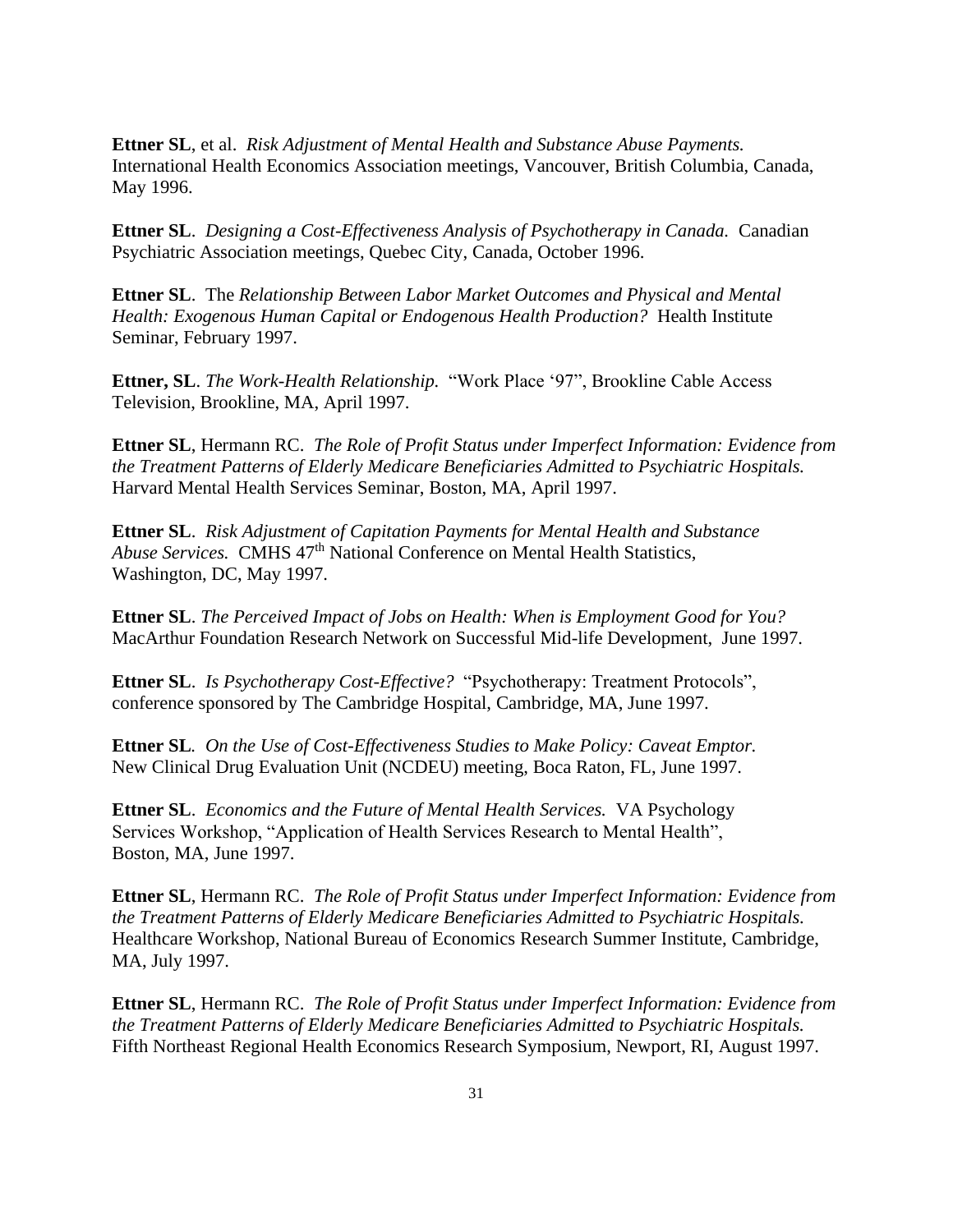**Ettner SL**, Hermann RC, Tang H. *Differences Between the General Medical and Mental Health Specialty Sectors in the Expenditures and Utilization Patterns of Medicare Patients Treated for Psychiatric Disorders.* Eleventh International NIMH Conference on Mental Health Problems in the General Health Care Sector: Spotlight on the Elderly, Washington, DC, September 1997.

**Ettner SL**, Hermann RC. *The Role of Profit Status under Imperfect Information: Evidence from the Treatment Patterns of Elderly Medicare Beneficiaries Admitted to Psychiatric Hospitals.* NIMH Conference on Improving the Condition of People with Mental Illness: The Role of Services Research, Washington, DC, September 1997.

**Ettner SL**. *The Relationship Between Labor Market Outcomes and Physical and Mental Health: Exogenous Human Capital or Endogenous Health Production?* International Atlantic Economic Conference, Vienna, Austria, October 1997.

**Ettner SL**. *Is Psychotherapy Cost-Effective?* Mt. Auburn Hospital Psychiatry Grand Rounds Lecture Series, Cambridge, MA, October 1997.

**Ettner SL**, Hermann RC, Tang H. *Differences Between the General Medical and Mental Health Specialty Sectors in the Expenditures and Utilization Patterns of Medicare Patients Treated for Psychiatric Disorders.* Mental Health Policy Institute, Rutgers University, New Brunswick, NJ, December 1997.

**Ettner SL**, Hermann RC. *The Role of Profit Status under Imperfect Information: Evidence from the Treatment Patterns of Elderly Medicare Beneficiaries Admitted to Psychiatric Hospitals.*  UCLA School of Medicine, Los Angeles, CA, Spring 1998.

**Ettner SL** and Hoyler G. *Health Economics and Financial Accounting*. Workshop presented at the Catholic Health Initiatives (CHI) conference, Denver, CO, October 6, 1998.

**Ettner SL**, Hermann RC. *The Role of Profit Status under Imperfect Information: Evidence from the Treatment Patterns of Elderly Medicare Beneficiaries Admitted to Psychiatric Hospitals.* University of Alabama at Birmingham, Birmingham, AL, Spring 1998.

**Ettner SL***. The Relationship Between Labor Market Outcomes and Physical and Mental Health: Exogenous Human Capital or Endogenous Health Production?* American Economic Association meetings, New York, NY, January 1999.

**Ettner SL**. *The Opportunity Costs of Elder Care: Implications for Public Policy.* Panel on Emerging Trends in Intergenerational Relations, Conference on Inter-generational Policy and Society, University of Illinois at Champaign-Urbana, Champaign, IL, April 1999.

**Ettner SL**, Hermann RC. *The Role of Profit Status under Imperfect Information: Evidence from the Treatment Patterns of Elderly Medicare Beneficiaries Admitted to Psychiatric Hospitals.*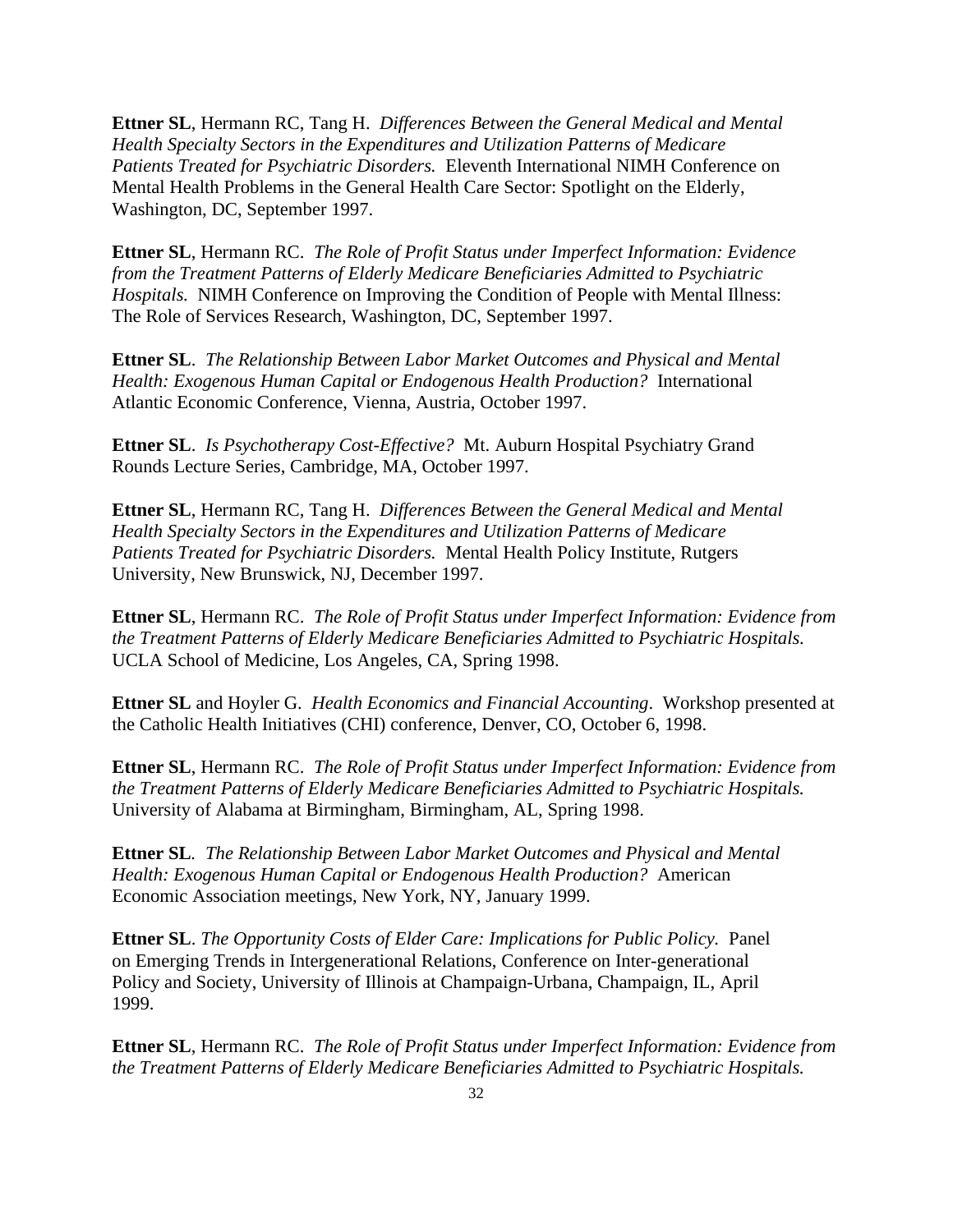Syracuse University School of Public Policy, Syracuse, NY, April 1999.

**Ettner SL**, Hermann RC. *The Role of Profit Status under Imperfect Information: Evidence from the Treatment Patterns of Elderly Medicare Beneficiaries Admitted to Psychiatric Hospitals.* Harris School of Public Policy, University of Chicago, Chicago, IL, April 1999.

**Ettner SL**, et al. *Risk Adjustment Alternatives in Paying for Behavioral Health Under Medicaid.* International Health Economic Association meetings, Rotterdam, The Netherlands, June 1999.

**Ettner SL***. The Relationship Between Labor Market Outcomes and Physical and Mental Health: Exogenous Human Capital or Endogenous Health Production?* International Health Economic Association meetings, Rotterdam, The Netherlands, June 1999.

**Ettner SL**, Hermann RC. *The Role of Profit Status under Imperfect Information: Evidence from the Treatment Patterns of Elderly Medicare Beneficiaries Admitted to Psychiatric Hospitals.* International Health Economic Association meetings, Rotterdam, The Netherlands, June 1999.

**Ettner SL.** *Use of Medicare Administrative Data for Aging Research.* RAND Annual Summer Institute (RSI) on the Demography, Economics, and Epidemiology of Aging. Santa Monica, CA, July 1999.

**Ettner SL**. *The Relationship Between Labor Market Outcomes and Physical and Mental Health: Exogenous Human Capital or Endogenous Health Production?* 19<sup>th</sup> Arne Ryde Symposium: Individual Decisions for Health, Lund, Sweden, August 1999.

**Ettner SL***. Risk Adjustment of Payments in Behavioral Health Applications: What Do We Know and Where Do We Go from Here?* Mental Health Outcomes Risk Adjustment: A National Research Development Conference, Spokane, WA, August 1999.

**Ettner SL**. *Risk Adjustment of Capitation Payments: An Overview.* State Government Staff Meeting, Austin, TX, November 1999.

**Ettner SL**, Hermann RC. *The Role of Profit Status under Imperfect Information: Evidence from the Treatment Patterns of Elderly Medicare Beneficiaries Admitted to Psychiatric Hospitals.* American Economic Association meetings, Boston, Massachusetts, January 2000.

**Ettner SL**. *The Impact of Patient, Provider and Market Characteristics on the Inpatient Substance Abuse Treatment Patterns of Medicare Beneficiaries.* International Atlantic Economic Society meetings, Munich, Germany, March 2000.

**Ettner SL**, et al. *Risk Adjustment Alternatives in Paying for Behavioral Health Under Medicaid.* NIMH Challenges for the 21<sup>st</sup> Century: Mental Health Services Research, Washington, DC, July 2000.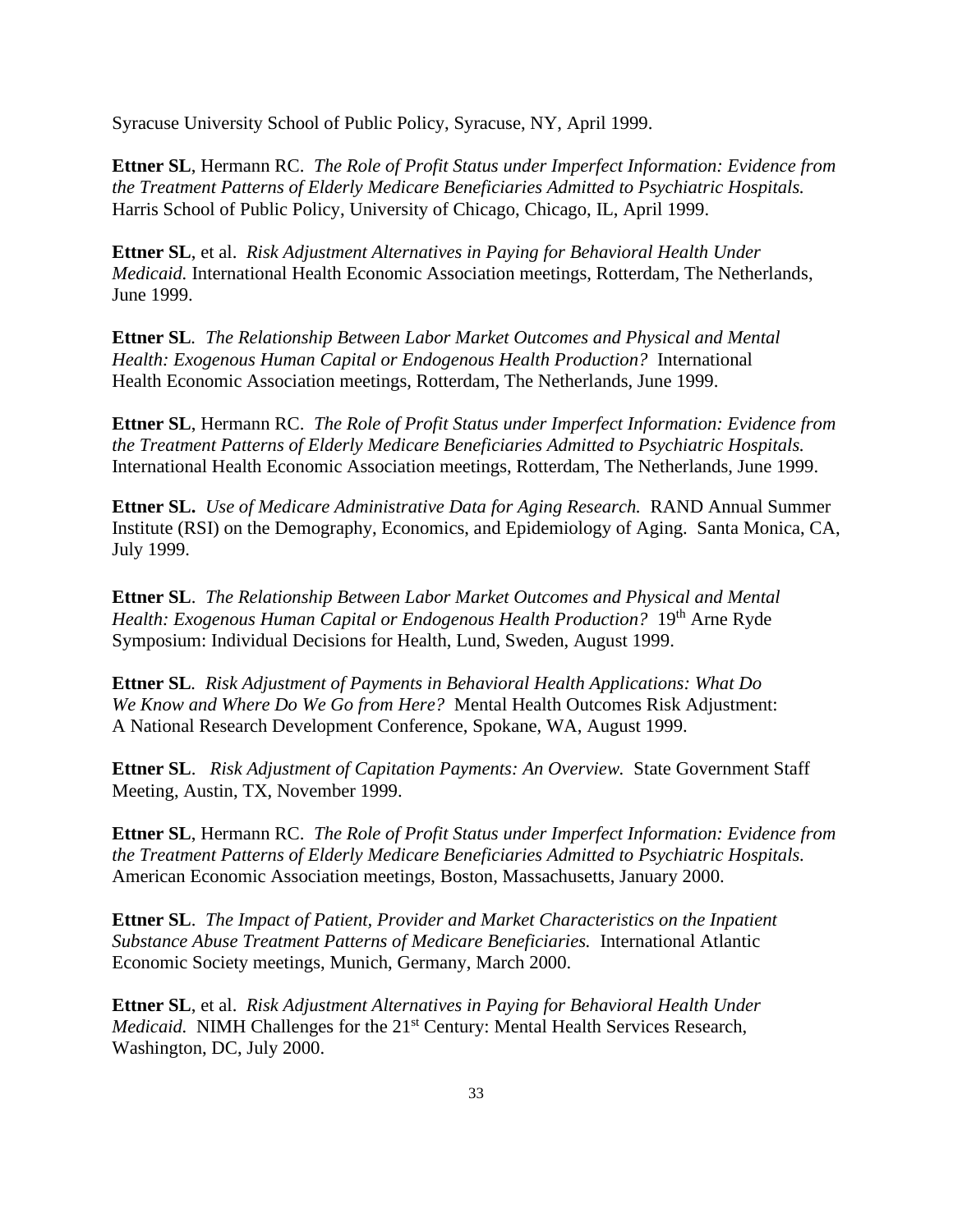Grzywacz J, **Ettner SL***. Lost Time on the Job: The Effect of Depression versus Physical Health Conditions.* NIMH Challenges for the 21<sup>st</sup> Century: Mental Health Services Research, Washington, DC, July 2000.

Barsky AJ, **Ettner SL**, et al*. Resource Utilization of Patients with Hypochondriacal Health Anxiety and Somatization.* NIMH Challenges for the 21<sup>st</sup> Century: Mental Health Services Research, Washington, DC, July 2000.

**Ettner SL.** *Older Medicare Beneficiaries Hospitalized for Psychiatric Disorders: Factors*  Influencing Treatment Patterns. 5<sup>th</sup> Annual Research Conference on Aging, UCLA Center on Aging & Multicampus Program in Geriatric Medicine and Gerontology, Los Angeles, CA, July 2000.

**Ettner SL**. *The Impact of Medical and Behavioral Health Conditions on Work Outcomes: Panel Data Evidence from the California Work and Health Survey.* The CWHS Second Annual Research Conference, San Francisco, CA, December 2000.

**Ettner SL**. *The Impact of Medical and Behavioral Health Conditions on Work Outcomes: Panel Data Evidence from the California Work and Health Survey.* American Economic Association Meetings, New Orleans, LA, January 2001.

**Ettner, SL***. How Should We Choose Risk Adjusters? The Role of Economic Incentives.* Risk Adjustment II: Achieving Fair and Accurate Mental Health Outcomes Information, Spokane, WA, March 2001.

**Ettner, SL**. *HIV/AIDS Treatment Adherence, Health Outcomes and Cost Study.* American Foundation for AIDS Research (AMFAR) Conference, San Francisco, CA, March 2001.

**Ettner SL**, Grzywacz J*. Socioeconomic Status and Health Among Californians: An Examination of Multiple Pathways.* Research to Action: Shaping our Health Care Future. Academy for Health Services Research and Health Policy 2001 Annual Meeting, Atlanta, GA, June 2001.

**Ettner SL**. *The Impact of Medical and Behavioral Health Conditions on Work Outcomes: Panel Data Evidence from the California Work and Health Survey.* Research to Action: Shaping our Health Care Future. Academy for Health Services Research and Health Policy 2001 Annual Meeting, Atlanta, GA, June 2001.

**Ettner, SL**, et al. *The Impact of Managed Care on the Substance Abuse Treatment Patterns and Outcomes of Maryland Medicaid Beneficiaries: A Natural Experiment.* Research to Action: Shaping our Health Care Future. Academy for Health Services Research and Health Policy 2001 Annual Meeting, Atlanta, GA, June 2001.

**Ettner SL**. *The Impact of Medical and Behavioral Health Conditions on Work Outcomes: Panel Data Evidence from the California Work and Health Survey.* International Health Economics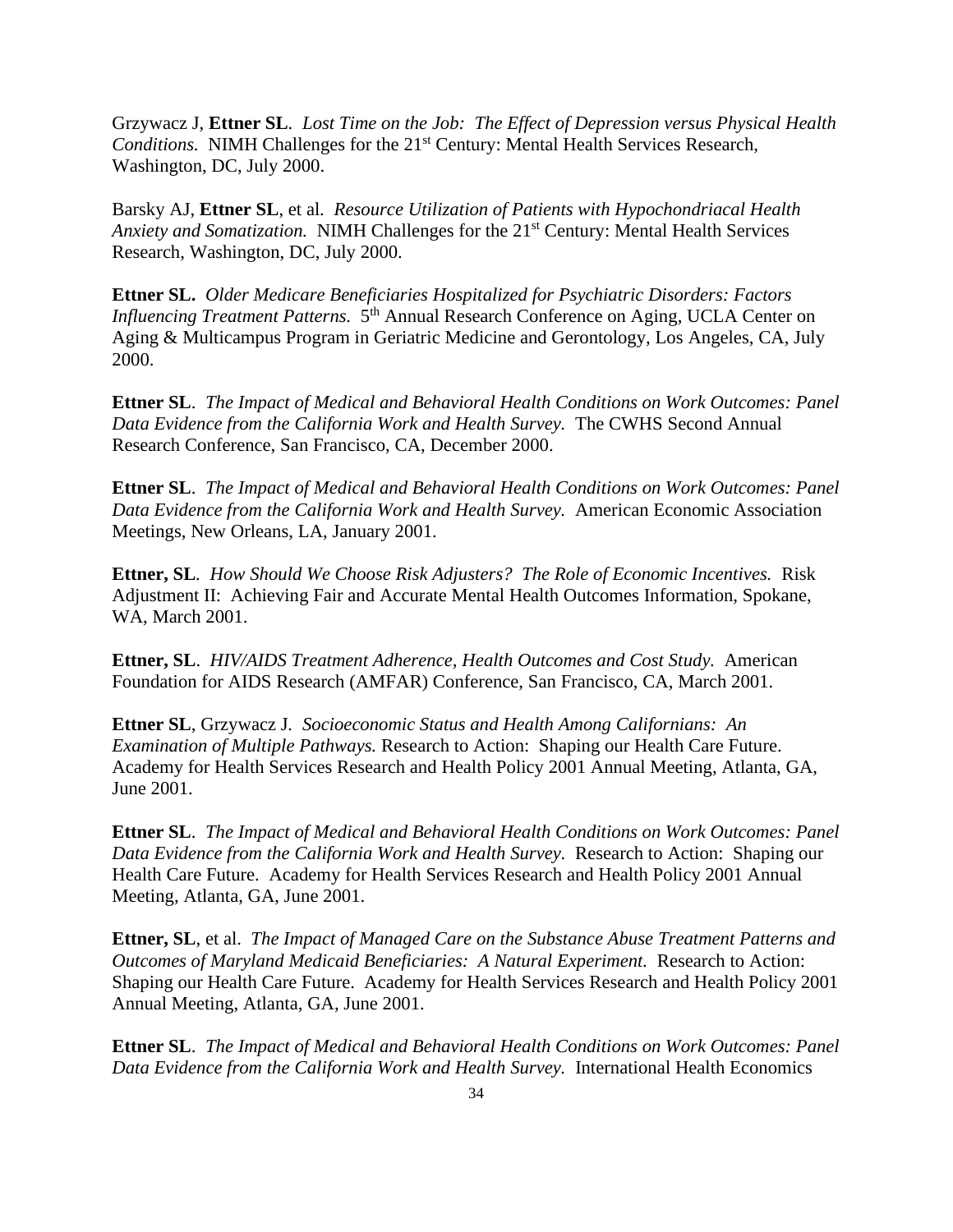Association Third International Conference, York, England, July 2001.

**Ettner, SL**, et al. The *Impact of Managed Care on the Substance Abuse Treatment Patterns and Outcomes of Maryland Medicaid Beneficiaries: A Natural Experiment.* International Health Economics Association Third International Conference, York, England, July 2001.

**Ettner, SL**, et al. *The Impact of Managed Care on the Substance Abuse Treatment Patterns and Outcomes of Maryland Medicaid Beneficiaries: A Natural Experiment.* Health Services Research Seminar, UCLA School of Medicine, Los Angeles, CA November 2001.

**Ettner SL**. Panelist, *Human Resources Round Table Program on "Managing Organizational and Personal Uncertainty in the Work Place.* UCLA Institute for Labor and Employment, Los Angeles, CA, December 2001.

**Ettner SL**. *A Longitudinal Analysis of Mediating Factors in the SES and Health Relationship.* The CWHS Third Annual Research Conference, San Francisco, CA, December 2001.

**Ettner SL.** *Cost-Offset and Cost-Effectiveness in the CalTOP Study.* State of California Drug and Alcohol Program meeting, Sacramento, CA, January 2002.

**Ettner SL**, Crimmins E. *Economic Measures in Health Surveys.* NIH Workshop on Economic Measures in Health Surveys. Bethesda, MD, January 2002.

**Ettner SL***. Sample Selection Bias: What Is It and What Can We Do About It?* UCLA Drug and Alcohol Research Center Methods Seminar, Los Angeles, CA, February 2002.

**Ettner SL***. Improving Access to Mental Health Care for Elderly and Disabled Medicare Beneficiaries: Are Carve-Out Models a Viable Option?* Gerontology Colloquium, Pennsylvania State University, Altoona, PA, October 2002.

**Ettner SL.** *Cost-Effectiveness of Depression in Primary Care: Bridging Evidence and Practice.* Workshop at the NIMH/NIAAA/NIDA conference Beyond the Clinic Walls: Expanding Mental Health, Drug and Alcohol Services Research Outside the Specialty Care System, Washington, DC, March 10, 2003

**Ettner SL et al.** *Improving Access to Mental Health Care for Elderly and Disabled Medicare Beneficiaries: Are Carve-out Models a Viable Option?* Poster Presentation at the 2003 AcademyHealth Annual Research Meeting, Nashville, TN, June 29, 2003.

**Ettner SL et al.** *Quality of Care for HMO Patients with Diabetes: Do Physician Reimbursement Incentives Matter?* Poster Presentation at the 2003 AcademyHealth Annual Research Meeting, Nashville, TN, June 29, 2003.

**Ettner SL et al.** *Cost Offset in the California Treatment Outcomes Project (CalTOP) Study.*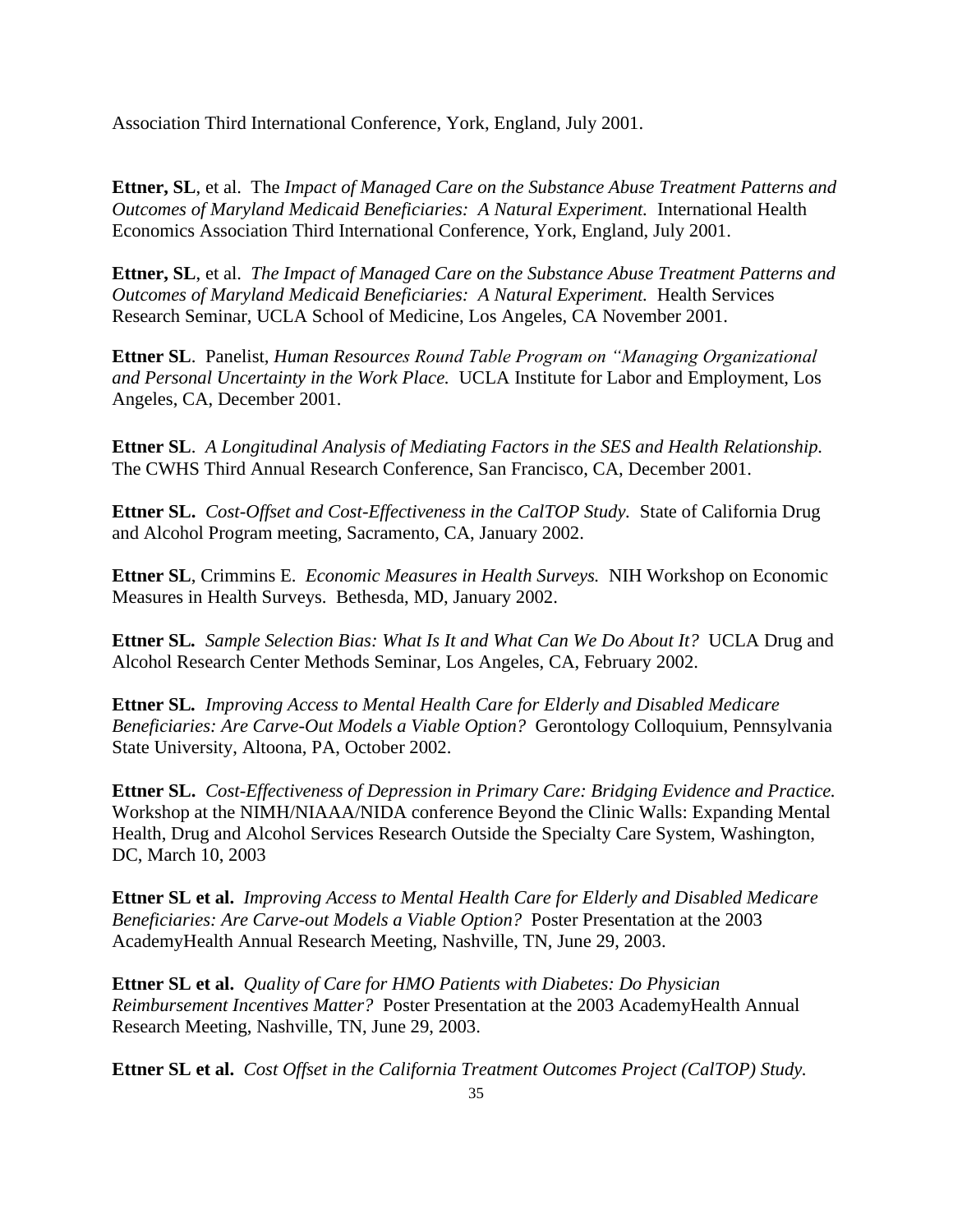Presentation at the 2003 AcademyHealth Annual Research Meeting, Nashville, TN, June 29, 2003.

Schoenbaum M, **Ettner SL**, et al. *The Long-Term Effects of Quality-Improvement Programs for Depression on Patients' Household Wealth.* Presentation at the 2003 Annual Meeting of the International Health Economics Association, San Francisco, CA, June 17, 2003.

**Ettner SL,** et al. *Cost Offset in the California Treatment Outcomes Project (CalTOP) Study.* Presentation at the 2003 Annual Meeting of the International Health Economics Association, San Francisco, CA, June 17, 2003.

**Ettner SL** et al.*Cost Offset in the UCLA Hospitalist-Nurse Practitioner Intervention.* Poster Presentation at the 2003 Annual Meeting of the International Health Economics Association, San Francisco, CA, June 17, 2003.

**Ettner SL** et al.*Quality of Care for HMO Patients with Diabetes: Do Physician Reimbursement Incentives Matter?* Presentation at the 2003 Annual Meeting of the International Health Economics Association, San Francisco, CA, June 17, 2003.

**Ettner SL**. *Bitter Medicine – The Advances in, and Costs of, Stopping Pain.* Panel Participation at Renaissance Weekend, Charleston, SC, December 30, 2003.

**Ettner SL**. *Medicare Revised? Consumer Choice, Industry, Economic & Policy Consequences.* Panel Participation at Renaissance Weekend, Charleston, SC. December 29, 2003.

**Ettner SL**. *Cost Offset in the California Treatment Outcome Project.* Allied Social Science Associations Annual Meeting, San Diego, CA. January 5, 2004.

**Ettner SL***. A Brief Tutorial on Endogeneity Bias and Instrumental Variables as a Possible Solution.* UCLA/NPI Center for Community Health and Health Services Research Center with the UCLA/Drew EXPORT Center, Los Angeles, CA. March 1, 2004.

**Ettner SL***. Behavioral Health and Work Productivity Losses: An Overview of the Evidence.* National Managed Health Care Congress Conference, Washington, DC. May 7, 2004

**Ettner SL.** *Methods for Addressing Selection Bias in Observational Studies.* Society of General Internal Medicine Annual Meeting, Chicago, IL, May 15, 2004.

**Ettner SL.** *Methods for Addressing Selection Bias in Observational Studies.* National Research Service Award Training Workshop, San Diego, CA, June 5, 2004.

**Ettner SL**, Conover C. *Services Outcomes and/or Costs.* Panel Presentation at Complexities of Co-Occurring Conditions Conference, Washington, DC, June 23-25, 2004.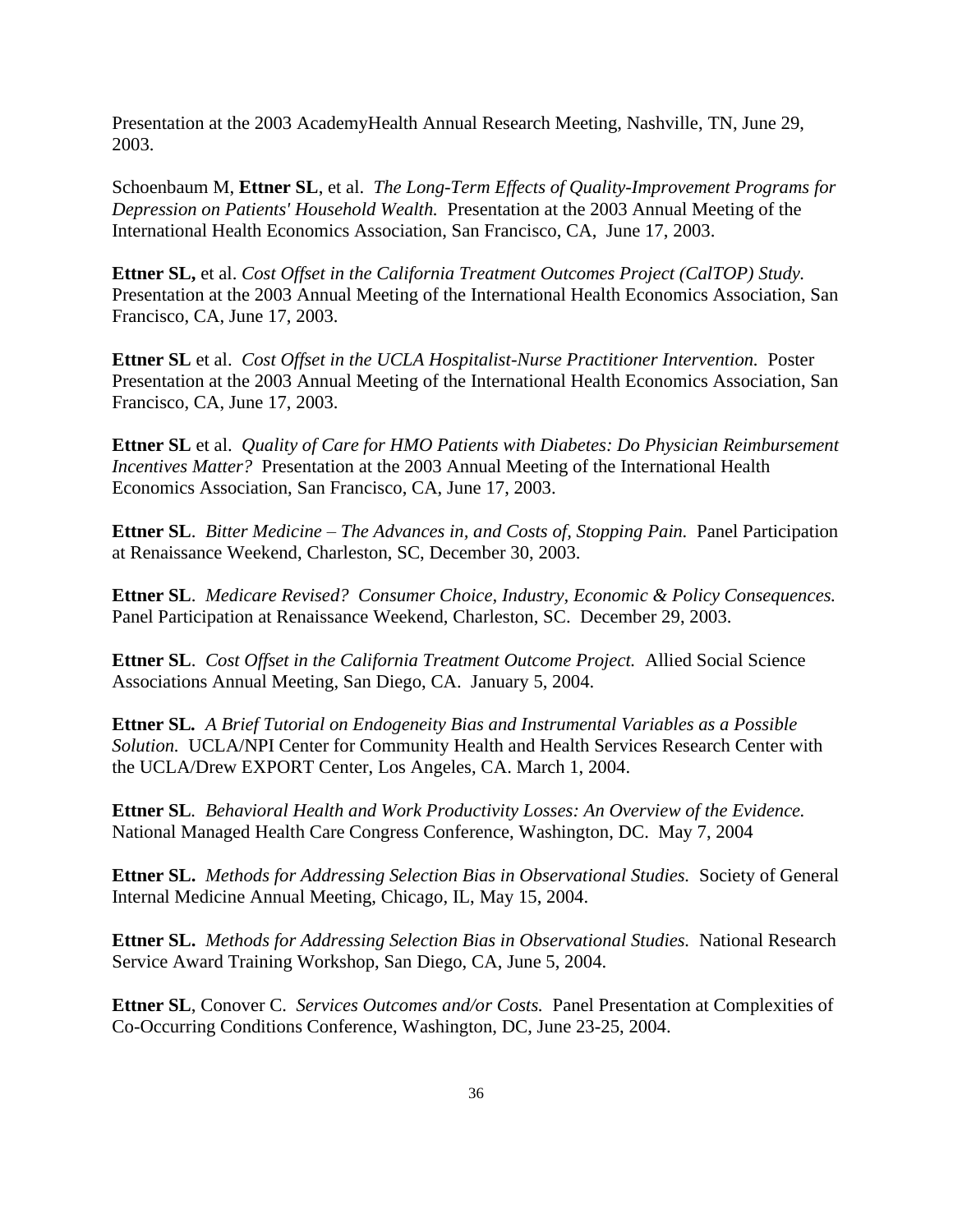Masaquel, A and **SL Ettner.** *How Does the Persistence of Depression Influence the Continuity, Type and Generosity of Health Insurance Coverage?* Presentation at "School, Work, Retirement: Coverage Impacts Across the Lifespan," Economic Research Initiative on the Uninsured, Ann Arbor, MI, July 7, 2005.

**Ettner SL** et. al. *Does Geographic Access Influence the Use of VA vs. Medicare Services Among Dually Eligible VA Patients with Psychiatric Problems?* International Health Economics Association 5<sup>th</sup> World Congress Conference, Barcelona, Spain, July 11, 2005.

**Ettner SL,** et al. *Do Neighborhood Socioeconomic Characteristics Influence Psychiatric Treatment Patterns Among Managed Behavioral Healthcare Patients? A Multi-Level Modeling Approach.* International Health Economics Association 5<sup>th</sup> World Congress Conference, Barcelona, Spain, July 12, 2005.

Conover C, **Ettner SL**, et al. *Costs of Care for People living with Combined HIV/AIDS, Chronic Mental Illness, and Substance Abuse Disorders.* Addiction Health Services Research Conference, Santa Monica, CA, October 26, 2005.

**Ettner SL.** *Provider Incentives to Improve the Quality of Mental Health Care.* Visiting Professorship Lecture, Program on Health Outcomes, University of North Carolina at Chapel Hill, Chapel Hill, NC, April 7, 2006.

**Ettner SL**, Ang A, Hamilton E, Brown J and Jones E. *Behavioral Health Outcomes: Does Intensity of Treatment Matter? An Instrumental Variables Approach.* American Society of Health Economists First Biennial Meeting, Madison, WI, June 2006.

Ong, M, **Ettner SL**, et al. *Specialty Differences in Appropriate Psychotropic Dosing for Adults.* AcademyHealth Annual Research Conference, Orlando, FL, June 2007.

Ong, M, **Ettner SL**, et al. *Specialty Differences in Appropriate Antidepressant Dosing for Children.* AcademyHealth Annual Research Conference, Orlando, FL, June 2007.

**Ettner SL**, MacLean JC, French MT. *Does Having a Dysfunctional Personality Hurt Your Career? Axis II Personality Disorders and Labor Market Outcomes.* Workplace Mental Health and Addiction: Research, Knowledge and Action. 2nd Canadian Congress on Research on Mental Health and Addiction in the Workplace. Vancouver, BC, May 2007.

AA Moore, Ramirez KD, Tallen L, Zamora E, Camacho D, Vie LL, Gewa C, Escobar D, Conroy L, Ang A, Kim S, **Ettner SL**. *Older At-Risk Drinkers in Primary Care.* Research Society on Alcoholism 30<sup>th</sup> Annual Scientific Meeting, Chicago, IL, July 2007.

Kim C, Tierney E, Herman WH, Thompson TJ, Mangione C, **Ettner SL**. *Physician Perception of Reimbursement for Outpatient Procedures and Association with Performance of Procedures Among Managed Care Enrollees with Diabetes.* American Society of Health Economists Second Biennial Meeting, Durham, NC, June 2008.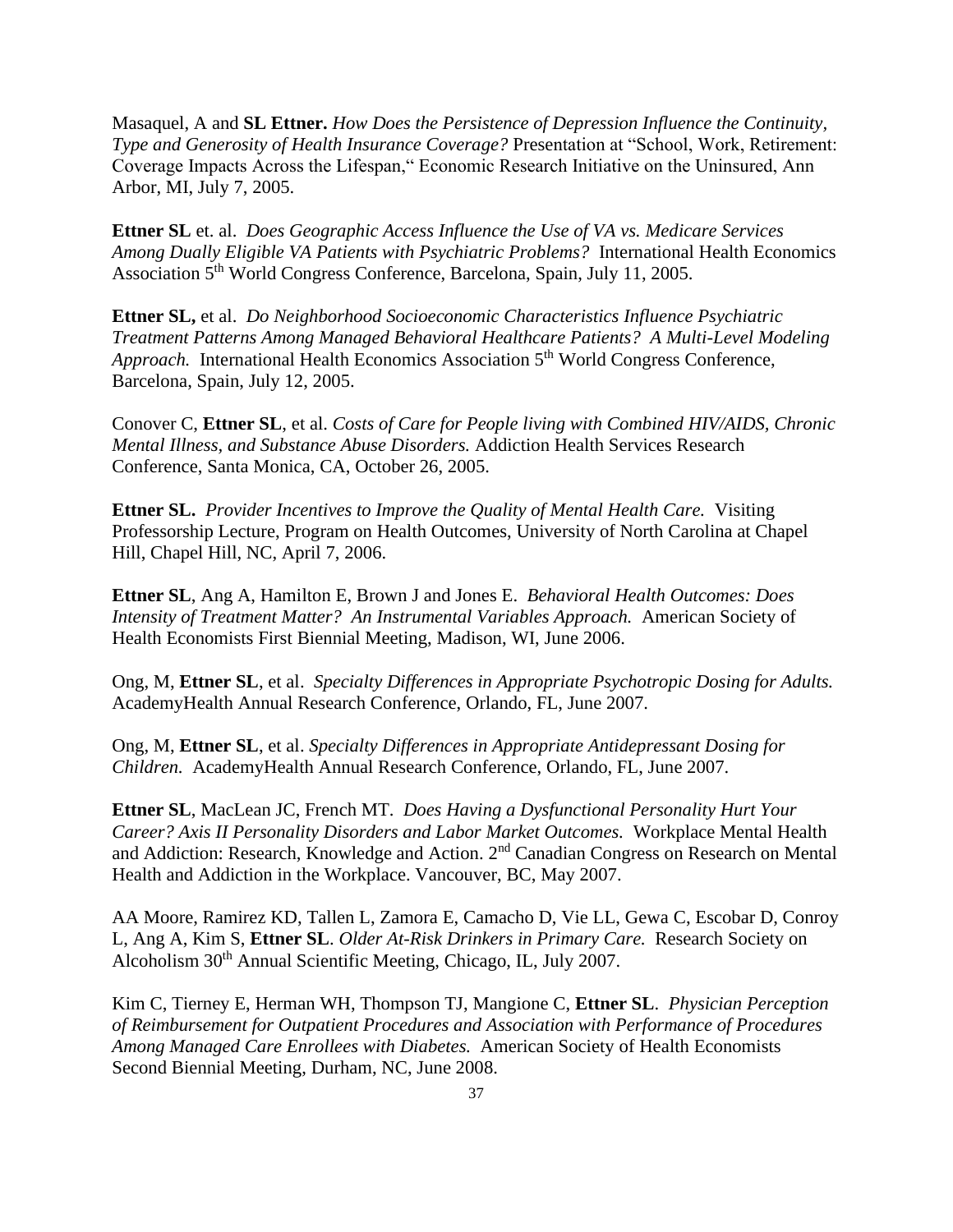**Ettner SL**, MacLean JC, French MT. *Does Having a Dysfunctional Personality Hurt Your Career? Axis II Personality Disorders and Labor Market Outcomes.* American Society of Health Economists Second Biennial Meeting, Durham, NC, June 2008.

**Ettner SL.** *Economic Incentives in Mental Health*. Invited Keynote Speech, 30th Australian Conference of Health Economists, Adelaide, South Australia, October 2008.

Shrank W, **Ettner SL**, Slavin PH, Kaplan HJ.*Effect of Physician Reimbursement Methodology on the Rate and Cost of Cataract Surgery.* Kaiser Ophthalmology Symposium, Anaheim California, July 2009.

**Ettner SL**, Steers N, Duru OK, Turk N, Quiter E, Mangione CM. *How Did Medicare Part D Affect Prescription Drug and Medical Expenditures Among Medicare Advantage Enrollees With and Without Gap Coverage? Investigation of a Natural Experiment.* American Society of Health Economists Third Biennial Meeting, Ithaca, NY June 2010.

**Ettner SL**, Xu H, Tseng CH, Mirkin M, Ang A, Tallen L, Moore AA. *The Effect of an Educational Intervention on At-Risk Drinking and Healthcare Utilization Among Older Adults: The Project SHARE Study*. American Society of Health Economists Third Biennial Meeting, Ithaca, NY, June 2010.

**Ettner SL**. *Methods for Addressing Selection Biases in Health Services Research Studies: An Introduction*. Invited Workshop. From Disparities Research to Disparities Interventions: Lessons Learned and Opportunities for the Future of Behavioral Health Services, Washington, DC, April 2011.

Mello M, **Ettner SL,** Epstein A, Volpp K. *Building a Successful Career in Academia*. Expert panel at AcademyHealth, Advance Research, Policy and Practice in Seattle, WA, June 2011.

Ong M, Xu H, Azocar F, Zhang L, **Ettner SL**. *Effect of Medicare Part D Benzodiazepine Exclusion on Psychotropic Use Among Benzodiazepine Users*. NIMH Mental Health Services Research Conference, Washington, DC, July 2011.

**Ettner SL.** *Policy Evaluations Using Administrative Databases: A Research Agenda.* Invited seminar, Washington University in St. Louis, St. Louis, MO, March 2012.

**Ettner SL.** *Does Having a Dysfunctional Personality Hurt Your Career?* UCLA Semel Institute Grand Rounds, Los Angeles, CA, April 17, 2012.

**Ettner SL.** *Methods ("Instrumental Variables 101").* Natural Experiments for Translation in Diabetes (NEXT-D) for the CDC Steering Committee Meeting, San Francisco, CA, April 19, 2012.

**Ettner SL.** *Axis II Personality Disorders and Health Behaviors: Some Preliminary Findings*.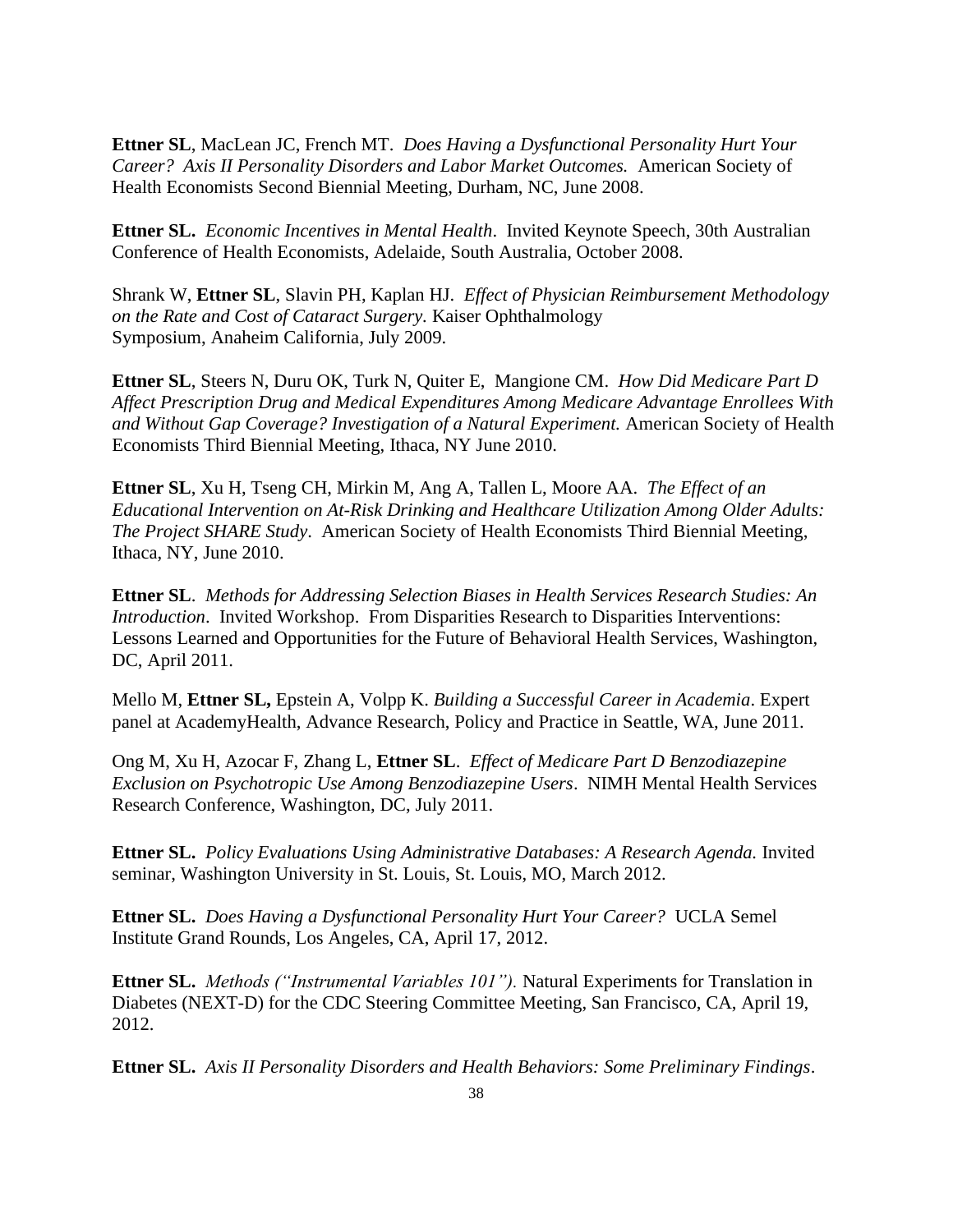UCLA Division of General Internal Medicine and Health Services Research Seminar, Los Angeles, CA, May 4, 2012.

**Ettner SL.** *Methods ("Instrumental Variables 101").* CHIME (Center for Health Improvement for Minority Elders / Project EXPORT ( WiP Seminar, Los Angeles, CA, May 21, 2012.

Ong MK, Zhang L, Xu H, Azocar F, **Ettner SL.** *Effect of Medicare Part D Benzodiazepine Exclusion on Psychotropic Use Among Patients with New Anxiety Disorders.* American Society of Health Economists Fourth Biennial Conference, Minneapolis, MN, June 12, 2012.

Gilmer T, **Ettner SL**. *Full Service Partnerships Among Adults with Serious Mental Illness in California: Impact on Days Homeless, Service Utilization, and Costs*. UCLA Division of General Internal Medicine and Health Services Research Seminar, Los Angeles, CA, May 24, 2013.

**Ettner SL**, Azocar F, Friedman S, Harwood J, Ong, MK, Thalmayer A, Tseng CH, Wells K (coauthors in alphabetical order). *The Mental Health Parity and Addiction Equity Act (MHPAEA) Evaluation Study: Impact on Behavioral Health Services Access, Utilization and Expenditures*. Virginia Commonwealth University, Department of Health Policy and Management, Richmond, VA. April 3, 2014.

**Ettner SL**, Azocar F, Friedman S, Harwood J, Ong, MK, Thalmayer A, Tseng CH, Wells K (coauthors in alphabetical order). *The Mental Health Parity and Addiction Equity Act (MHPAEA) Evaluation Study: Impact on Behavioral Health Services Access, Utilization and Expenditures*. University of Minnesota School of Public Health, Minneapolis, MN. April 4, 2014.

**Ettner SL**, Azocar F, Friedman S, Harwood J, Ong, MK, Thalmayer A, Tseng CH, Wells K (coauthors in alphabetical order). *The Mental Health Parity and Addiction Equity Act (MHPAEA) Evaluation Study: Impact on Behavioral Health Services Access, Utilization and Expenditures Among "Carve-Out" Enrollees*. UCLA Division of General Internal Medicine and Health Services Research Seminar, Los Angeles, CA. June 6, 2014.

**Ettner SL**, Azocar F, Friedman S, Harwood J, Ong, MK, Thalmayer A, Tseng CH, Wells K (coauthors in alphabetical order). *The Mental Health Parity and Addiction Equity Act (MHPAEA) Evaluation Study: Impact on Behavioral Health Services Access, Utilization and Expenditures Among "Carve-Out" Enrollees*. American Society of Health Economists Fifth Biennial Conference, Los Angeles, CA. June 25, 2014.

Popescu I, Xu H, Krivelyova A, **Ettner SL**. *Racial and Ethnic Disparities in Receipt of Specialty Services among Children with Mental Health Need Enrolled in the Children's Mental Health Initiative*. American Society of Health Economists Fifth Biennial Conference, Los Angeles, CA. June 23, 2014.

**Ettner SL**, Azocar F, Friedman S, Harwood J, Ong MK, Thalmayer A, Tseng CH, Wells K (coauthors in alphabetical order). *The Mental Health Parity and Addiction Equity Act (MHPAEA)*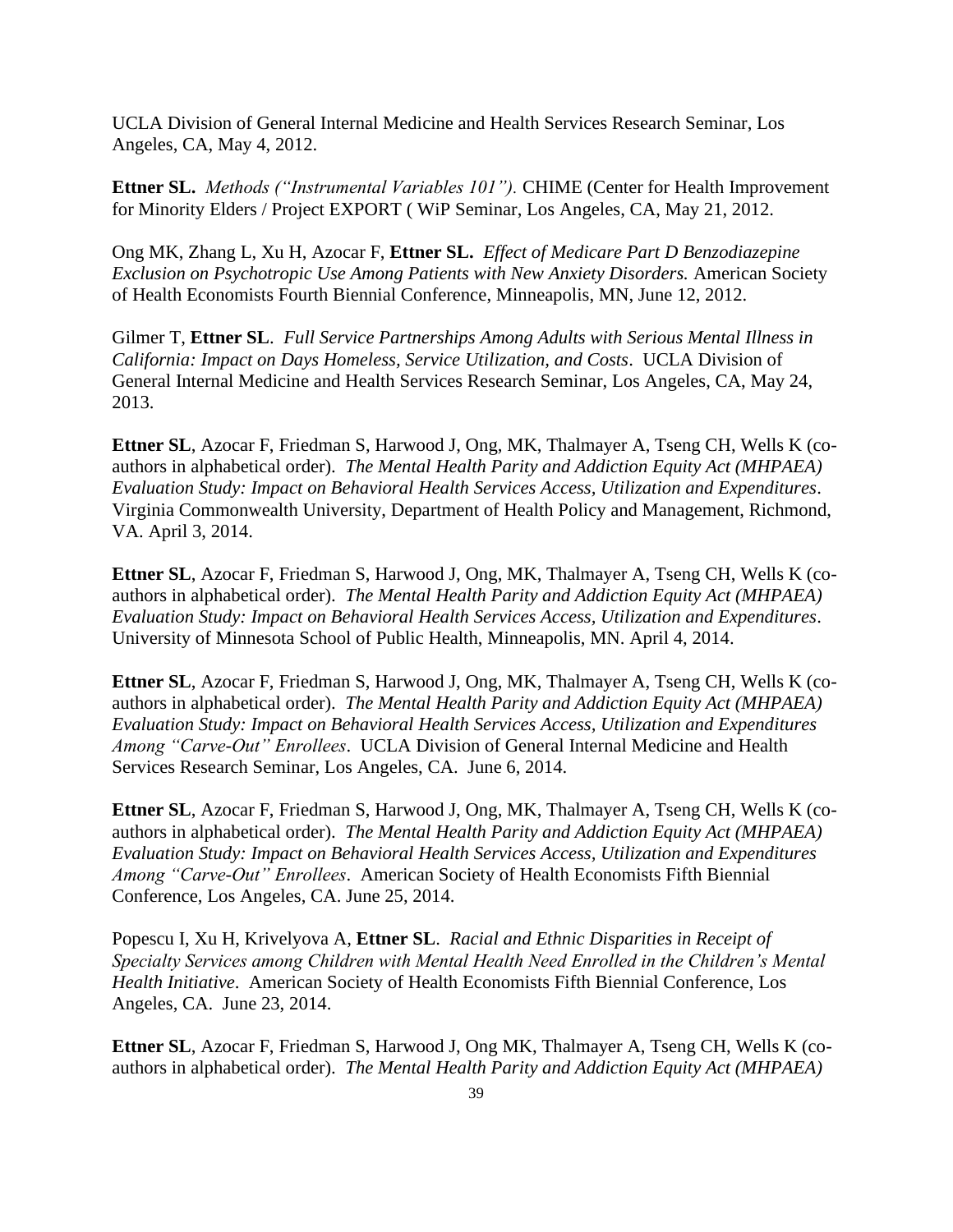*Evaluation Study: Impact on Utilization and Expenditures Among "Carve-Out" Enrollees with Substance Use Disorders*. 2014 Addiction Health Services Research conference, Boston, Massachusetts. October 16, 2014.

**Ettner SL**, Azocar F, Friedman S, Harwood J, Ong MK, Thalmayer A, Tseng CH, Wells K (coauthors in alphabetical order). *The Mental Health Parity and Addiction Equity Act (MHPAEA) Evaluation Study: Impact on Specialty Behavioral Healthcare Benefit Design, Utilization and Expenditures*. UCLA Division of General Internal Medicine and Health Services Research Seminar, Los Angeles, CA. May 22, 2015.

**Ettner SL**, Azocar F, Friedman S, Harwood J, Ong MK, Thalmayer A, Tseng CH, Wells K (coauthors in alphabetical order). *The Mental Health Parity and Addiction Equity Act (MHPAEA) Evaluation Study: Impact on Specialty Behavioral Healthcare Benefit Design, Utilization and Expenditures*. Center for Healthcare Informatics and Policy Seminar Series, Department of Healthcare Policy and Research, Weill Cornell Medical College, New York, NY. May 13, 2015.

**Ettner SL**, Azocar F, Friedman S, Harwood J, Ong MK, Thalmayer A, Tseng CH, Wells K (coauthors in alphabetical order). *The Mental Health Parity and Addiction Equity Act (MHPAEA) Evaluation Study: Impact on Specialty Behavioral Healthcare Benefit Design, Utilization and Expenditures*. Centre for Addiction and Mental Health (CAMH) and the Canadian Centre for Health Economics (CCHE), University of Toronto, Toronto, Canada. October 9, 2015.

Azocar F, Beidle S, **Ettner SL**, Friedman S, Harwood J, Lambert Johnson L, Thalmayer A (all authors in alphabetical order). *The Mental Health Parity and Addiction Equity Act (MHPAEA) Evaluation Study: Impact on SUD Benefit Design*. 2015 Addiction Health Services Research conference, Marina del Rey, CA. October 16, 2015.

**Ettner SL**. *Overview of the Mental Health Parity and Addiction Equity Act (MHPAEA) Evaluation Study.* Presented at the "Advancing Research and Policy on Mental Health Addiction Parity" invitation-only policy forum at the Johns Hopkins Bloomberg School of Public Health, Baltimore, MD. October 21, 2015.

**Ettner SL.** *Integrated Behavioral-Medical Care: The Role of Incentives*. Presented by invitation at the Integration of Behavioral Health and Medical Services in the Health Care Delivery System workshop, Steinberg Institute, Oakland, CA. March 29, 2016.

**Ettner SL** (co-presenter and senior author), Moin T (co-presenter and lead author), Steers WN, Duru OK, Turk N, Chan C, Keckhafer AM, Luchs R, Ho S, Mangione CM. *A Comparison of Disease-Specific Health Plans for Patients with Diabetes and Pre-Diabetes: What's the Bottom Line?* UCLA Division of General Internal Medicine and Health Services Research Seminar, Los Angeles, CA. May 20, 2016.

**Ettner SL.** *Large-Scale Evaluations Using Administrative Databases: A Research Agenda*. Invited keynote lecture, Canadian Health Economics Study Group, Ottawa, Canada. June 1, 2016.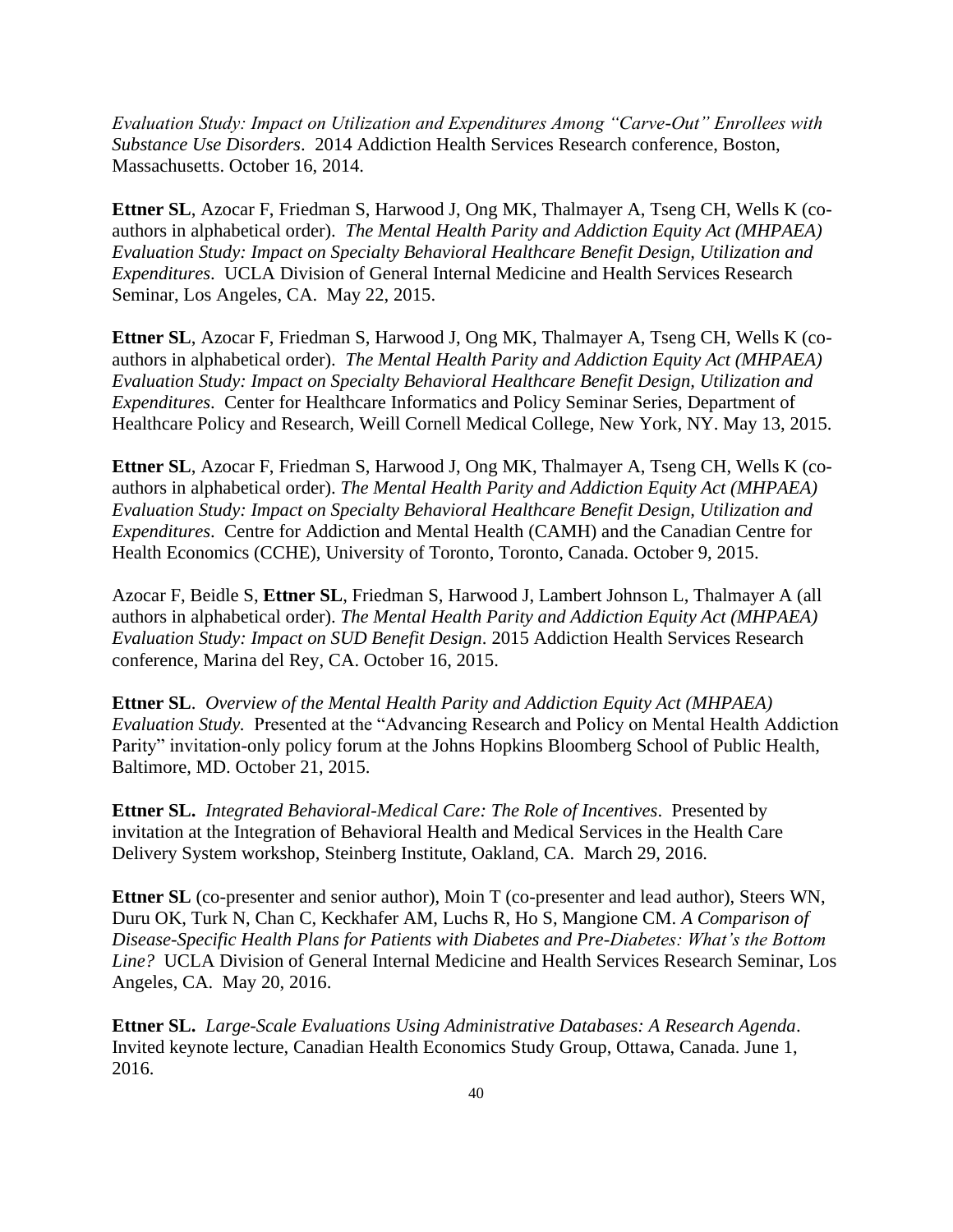**Ettner SL.** *Beyond Cost-Effectiveness: A Fresh Look at How Economics Can Inform Health Policy, Particularly for Public Health and Preventive Health Care*. PHACtually Speaking seminar, Public Health Agency of Canada, Ottawa, Canada. June 2, 2016.

**Ettner SL.** *Beyond Cost-Effectiveness: A Closer Look at Analytic Methods for Studies Based on Observational Data*. HDCDP Branch Special International Cluster presentation, Public Health Agency of Canada, Ottawa, Canada. June 2, 2016.

**Ettner SL**, Azocar F, Friedman S, Harwood J, Ong MK, Thalmayer A, Tseng CH, Wells K (coauthors in alphabetical order). *The Mental Health Parity and Addiction Equity Act (MHPAEA) Evaluation Study: Impact on Financial Requirements and Quantitative Treatment Limits for Substance Abuse Treatment Among "Carve-In" Plans*. American Society of Health Economists (ASHEcon) Sixth Biennial Conference, Philadelphia, PA. June 14, 2016.

**Ettner SL** (presenter and senior author), Moin T (lead author), Steers WN, Duru OK, Turk N, Chan C, Keckhafer AM, Luchs R, Ho S, Mangione CM. *A Comparison of Changes in Medical and Prescription Expenditures Over Time Between Disease-Specific and Standard Benefit Plans: A Natural Experiment for Translation in Diabetes (NEXT-D) Study*. American Society of Health Economists (ASHEcon) Sixth Biennial Conference, Philadelphia, PA. June 14, 2016.

**Ettner SL.** *Improving Access and Treatment of Mental Health and Substance Use Disorders: How Far Can Policy Take Us?* Invited speaker, William Anlyan MD and Richard Jenrette Lectureship, Duke University, Durham, NC. September 20, 2016.

**Ettner SL.** *Improving Access and Treatment of Substance Use Disorders: How Far Can Parity Laws Take Us?* Invited plenary speaker for panel on "Changing Landscapes, Changing Policies," Addiction Health Services Research Conference, Seattle, WA. October 14, 2016.

Narain KL and **Ettner SL** (co-presenter and senior author). *Racial/Ethnic Disparities in Specialty Behavioral Healthcare Treatment Patterns and Expenditures Among Commercially Insured Patients in Managed Behavioral Healthcare Plans.* UCLA Division of General Internal Medicine and Health Services Research Seminar, Los Angeles, CA. May 12, 2017. Talk open to faculty, fellows & staff.

**Ettner SL** (presenter and first author), Xu H, Azocar F**.** *What happens when employers switch from a "carve-out" to a "carve-in" model for managed behavioral healthcare benefits? Evaluation of a natural experiment.* American Society of Health Economists (ASHEcon) Seventh Biennial Conference, Atlanta, GA. June 11, 2018.

**Ettner SL**, Zinn JS, Xu H, Ladd H, Nuccio E, Sorkin DH, Mukamel D.*Certificate of Need and the Cost of Competition in Home Healthcare Markets.* American Society of Health Economists (ASHEcon) Seventh Biennial Conference, Atlanta, GA. June 13, 2018.

**Ettner SL** (presenter) and the Office of Diversity, Inclusion & Admissions, UCLA Graduate Division. *Nuts & Bolts of Applying to Graduate School*. Presentation made to McNair Scholars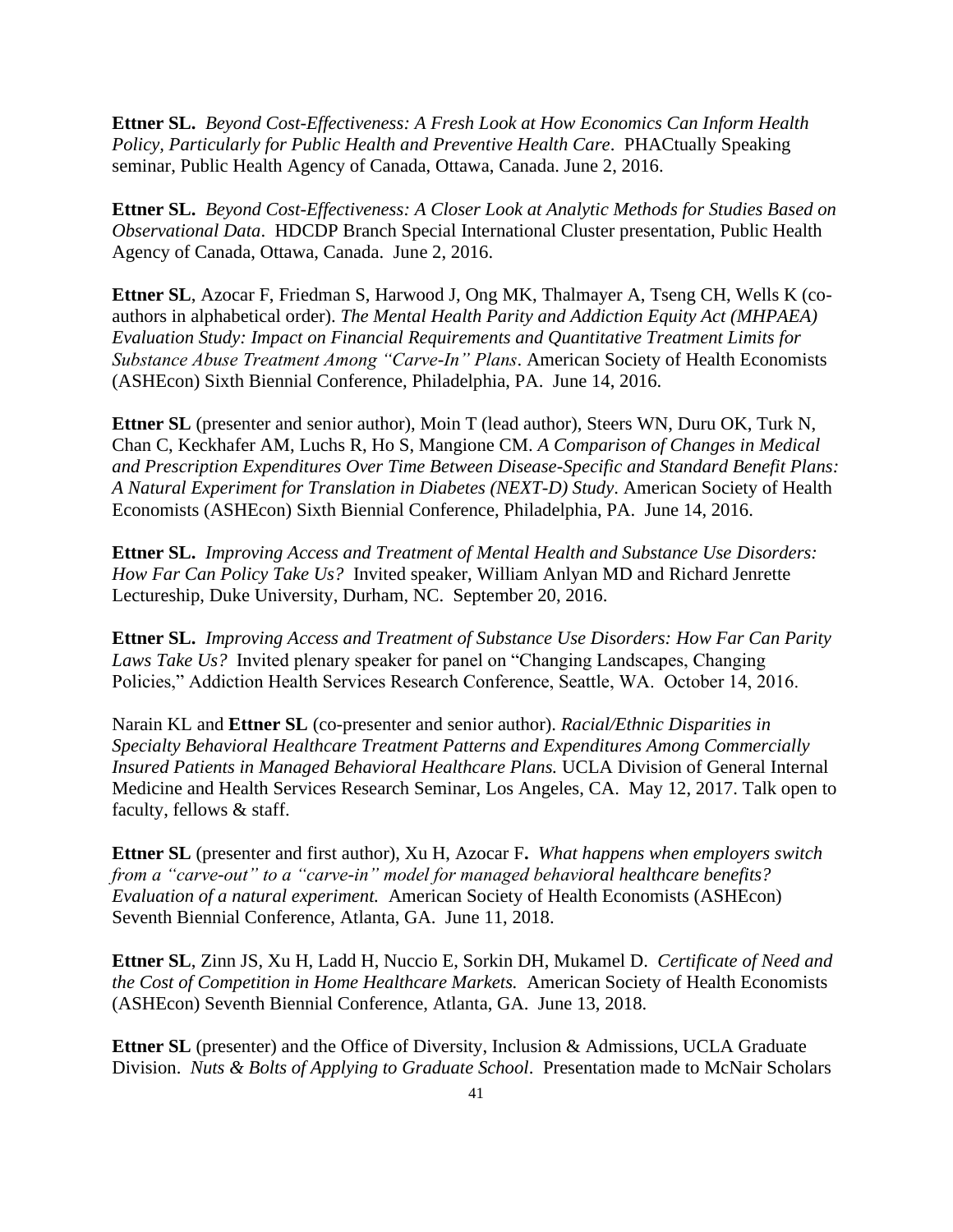at Morehouse College. Atlanta, GA. June 12, 2018.

**Ettner SL**. *Two Decades of Federal Mental Health Parity: Impact?* Presented as part of an expert panel on "Population Health: Improving Behavioral Health Services" at the CalPERS Board Offsite meeting, Concord, CA. July 17, 2018.

**Ettner SL** (presenter and first author), Xu H, Azocar F**.** *What happens when employers switch from a "carve-out" to a "carve-in" model for managed behavioral healthcare benefits? Evaluation of a natural experiment.* 24th NIMH Conference on Mental Health Services Research, Bethesda, MD. August 1, 2018.

**Ettner SL**, Hernandez J. *Nuts & Bolts of Applying to Graduate School*. Presentation made to Cross-Disciplinary Scholars in Science and Technology. Los Angeles, CA. September 7, 2018.

**Ettner SL**, Zinn JS, Xu H, Ladd H, Nuccio E, Sorkin DH, Mukamel D.*Certificate of Need and the Cost of Competition in Home Healthcare Markets.* UCLA Division of General Internal Medicine and Health Services Research Seminar, Los Angeles, CA. March 15, 2019. Talk open to faculty, fellows & staff.

**Ettner SL,** Hernandez E. *How to Write A Statement of Purpose*. Presentation made to McNair Scholars and LSAMP Programs, University of Maryland Baltimore County, Baltimore, MD. September 19, 2019.

**Ettner SL**, Hernandez E. *Applying to Graduate School*. Presentation made to Honors College, Coppin State University. Baltimore, MD. September 20, 2019.

**Ettner SL,** Alexander T. *Applying to Graduate School*. Presentation made to Ethel Waddell Githii Honors Program, Spelman College. Atlanta, GA. October 2, 2019.

**Ettner SL**. *Applying to Graduate School*. Presentation made to McNair Scholars Program, Morehouse College. Atlanta, GA. October 3, 2019.

**Ettner SL**. *Endogeneity Bias: A Brief Introduction*. Presentation made to Resource Centers for Minority Aging Research/Center for Health Improvement of Minority Elderly (RCMAR / CHIME) Scholars. UCLA, Los Angeles, CA. January 28, 2020.

**Ettner SL**. *Mental Health Services*. Presentation made to MPH students, Cal State Los Angeles, March 24, 2020.

## **PUBLICATION / BIBLIOGRAPHY**

## **RESEARCH PAPERS**

A. RESEARCH PAPERS – PEER REVIEWED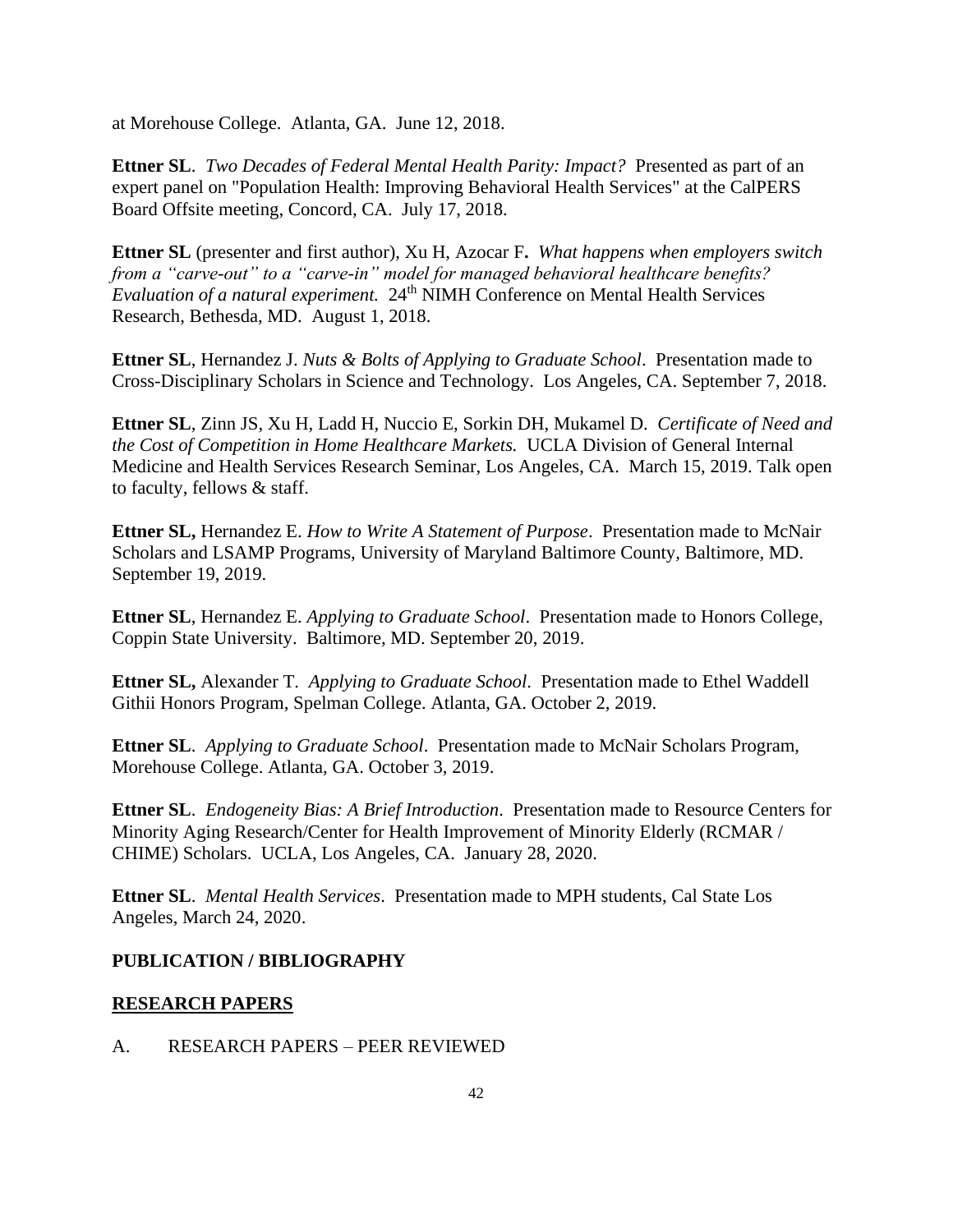- 1. **Ettner SL**. Do Elderly Medicaid Patients Experience Reduced Access to Nursing Home Care? *Journal of Health Economics.* 1993; 12(3):259-280. PMID: 10171727.
- 2. **Ettner SL**. The Effect of the Medicaid Home Care Benefit on Long-term Care Choices of the Elderly. *Economic Inquiry.* 1994; 32(1):103-127.
- 3. **Ettner SL**, Weissman J. Utilization of Formal and Informal Home Care by AIDS Patients in Boston: A Comparison of Intravenous Drug Users and Homosexual Males. *Medical Care.* 1994; 32(5):459-470. PMID: 8182974.
- 4. Callahan TL, Hall JE, **Ettner SL**, Christiansen CL, Greene MF, Crowley WF. The Economic Impact of Multiple-Gestation Pregnancies and the Contribution of Assisted-Reproductive Techniques to Their Incidence. *New England Journal of Medicine.* 1994; 331(4):244-9. PMID: 8015572
- 5. **Ettner SL**. The Impact of "Parent Care" on Female Labor Supply Decisions. *Demography.* 1995; 32(1):63-80. PMID: 7774731.
- 6. **Ettner SL**. The Opportunity Costs of Elder Care. *Journal of Human Resources.* 1996; 31(1): 189-205.
- 7. **Ettner SL**. New Evidence on the Relationship Between Income and Health. *Journal of Health Economics.* 1996; 15(1): 67-86. PMID: 10157429.
- 8. **Ettner SL**. The Timing of Preventive Services for Women and Children: The Effect of Having a Usual Source of Care. *American Journal of Public Health.* 1996; 86(12): 1748- 1754. PMID: 9003132 PMCID: PMC1380728.
- 9. **Ettner SL**. Measuring the Human Cost of a Weak Economy: Does Unemployment Lead to Alcohol Abuse? *Social Science and Medicine.* 1997; 44(2): 251-260. PMID: 9015877.
- 10. **Ettner SL**. Medicaid Participation Among the Eligible Elderly. *Journal of Policy Analysis and Management.* 1997; 16(3):237-255. PMID: 10169692.
- 11. **Ettner SL**. Adverse Selection and the Purchase of MediGap Insurance by the Elderly. *Journal of Health Economics.* 1997; 16(5):543-562. PMID: 10175630.
- 12. **Ettner SL**. Mental Health Services Under Medicare: The Influence of Economic Incentives. *Harvard Review of Psychiatry.* 1997; 4(1):283-286. PMID: 9385005.
- 13. **Ettner SL**, Notman E. How Well Do Ambulatory Care Groups Predict Expenditures of Mental Health and Substance Abuse Patients? *Administration and Policy in Mental Health.* 1997; 24(4): 339-357. PMID: 9217332.
- 14. **Ettner SL**, Frank R, Kessler R. The Impact of Psychiatric Disorders on Labor Market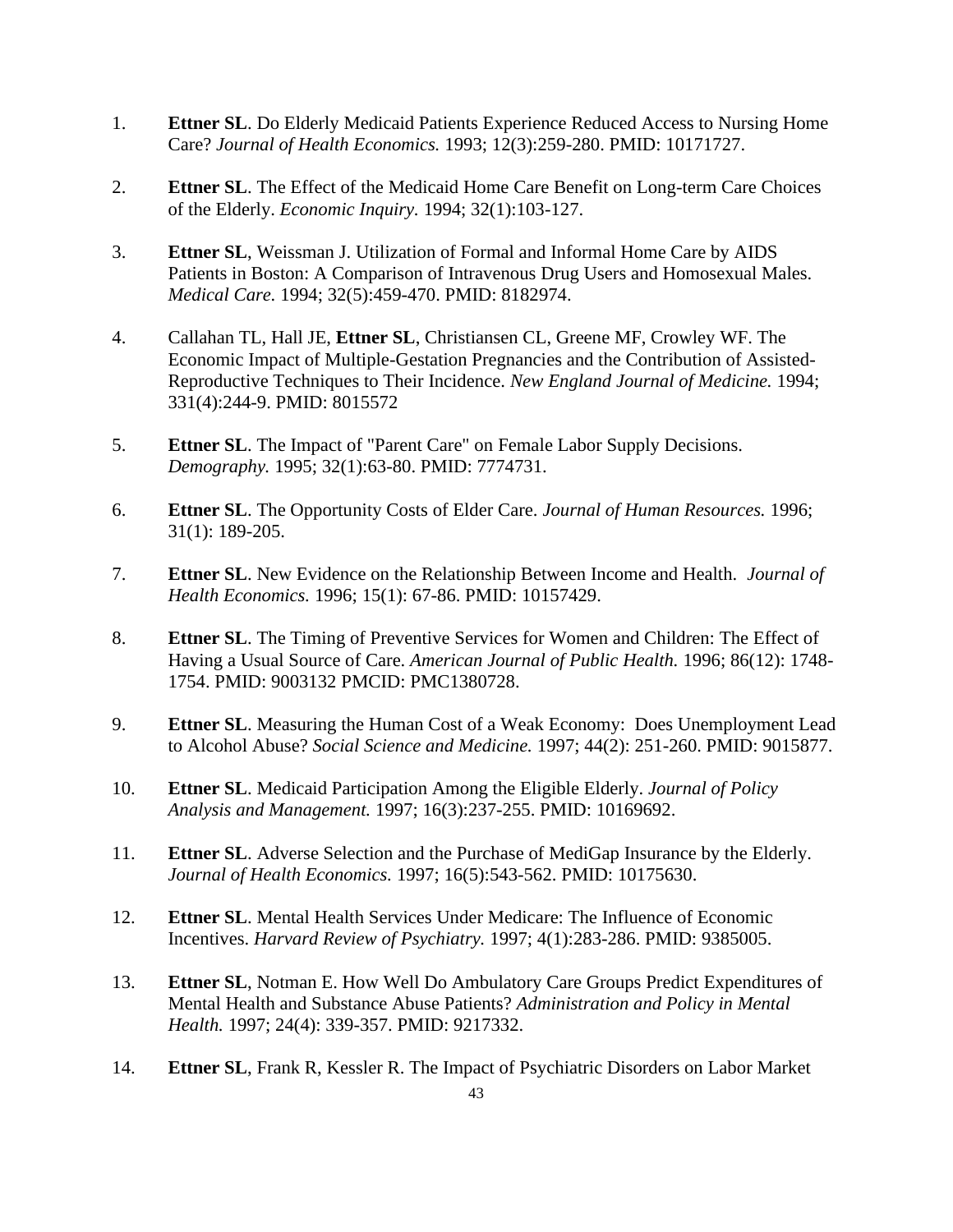Outcomes. *Industrial and Labor Relations Review.* 1997; 51(1):64-81.

- 15. **Ettner SL**, Hermann RC. Provider Specialty Choice Among Medicare Beneficiaries Treated for Psychiatric Disorders. *Health Care Financing Review.* 1997; 18(3):1-17. PMID: 10173123 PMCID: PMC4194498.
- 16. Perrin J, **Ettner SL**, McLaughlin T, Gortmaker S, Bloom S, Kuhlthau K. State Variations in Supplemental Security Income Enrollment for Children and Adolescents. *American Journal of Public Health.* 1998; 88(6):928-31. PMID: 9618622 PMCID: PMC1508231.
- 17. Hermann RC, **Ettner SL,** Dorwart RA. The Influence of Psychiatric Disorders on Patients' Ratings of Satisfaction with Health Care. *Medical Care.* 1998; 36(5): 720-27. PMID: 9596062.
- 18. **Ettner SL**, Christiansen CL, Callahan TL, Hall JE. How Low Birthweight and Gestational Age Contribute to Increased Inpatient Costs for Multiple Births. *Inquiry*. Winter 1997/1998; 34: 325-339. PMID: 8015572.
- 19. **Ettner SL**, Frank RG, McGuire TG, Newhouse JP, Notman E. Risk Adjustment of Mental Health and Substance Abuse Payments. *Inquiry.* 1998; 35(2): 223-239. PMID: 9719789.
- 20. Hermann RC, **Ettner SL**, Dorwart RA, Hoover CW, Yeung E. Characteristics of Psychiatrists Who Perform ECT. *American Journal of Psychiatry.* 1998; 155(7): 889- 894. PMID: 9659852.
- 21. **Ettner SL**, Hermann RC. Inpatient Psychiatric Treatment of Elderly Medicare Beneficiaries, 1990-1991. *Psychiatric Services.* 1998; 49(9): 1173-1179. PMID: 9735958.
- 22. Marmot MG, Fuhrer R, **Ettner SL**, Marks NF, Bumpass LL, Ryff CD. Contribution of Psychosocial Factors to Socioeconomic Differences in Health. *The Milbank Quarterly.* 1998; 76(3):403-448. PMID: 9738169 PMCID: PMC2751083.
- 23. Eisenberg D, Davis R, **Ettner S**, Appel S, Wilkey S, Van Rompay M, Kessler R. Trends in Alternative Medicine Use in the United States 1990-1997: Results of a Follow-up National Survey. *Journal of the American Medical Association.* 1998; 280(18): 1569- 1575. PMID: 9820257.
- 24. Thrall JS, McCloskey L, Spivak H, **Ettner SL**, J Tighe, Emans JS. The Performance of Massachusetts HMOs in Providing Pap Smear and Sexually Transmitted Disease Screening to Adolescent Females. *Journal of Adolescent Health.* 1998; 22:184-189. PMID: 9502004.
- 25. Kuhlthau K, Perrin J, **Ettner SL**, McLaughlin T, Gortmaker S. High-Expenditure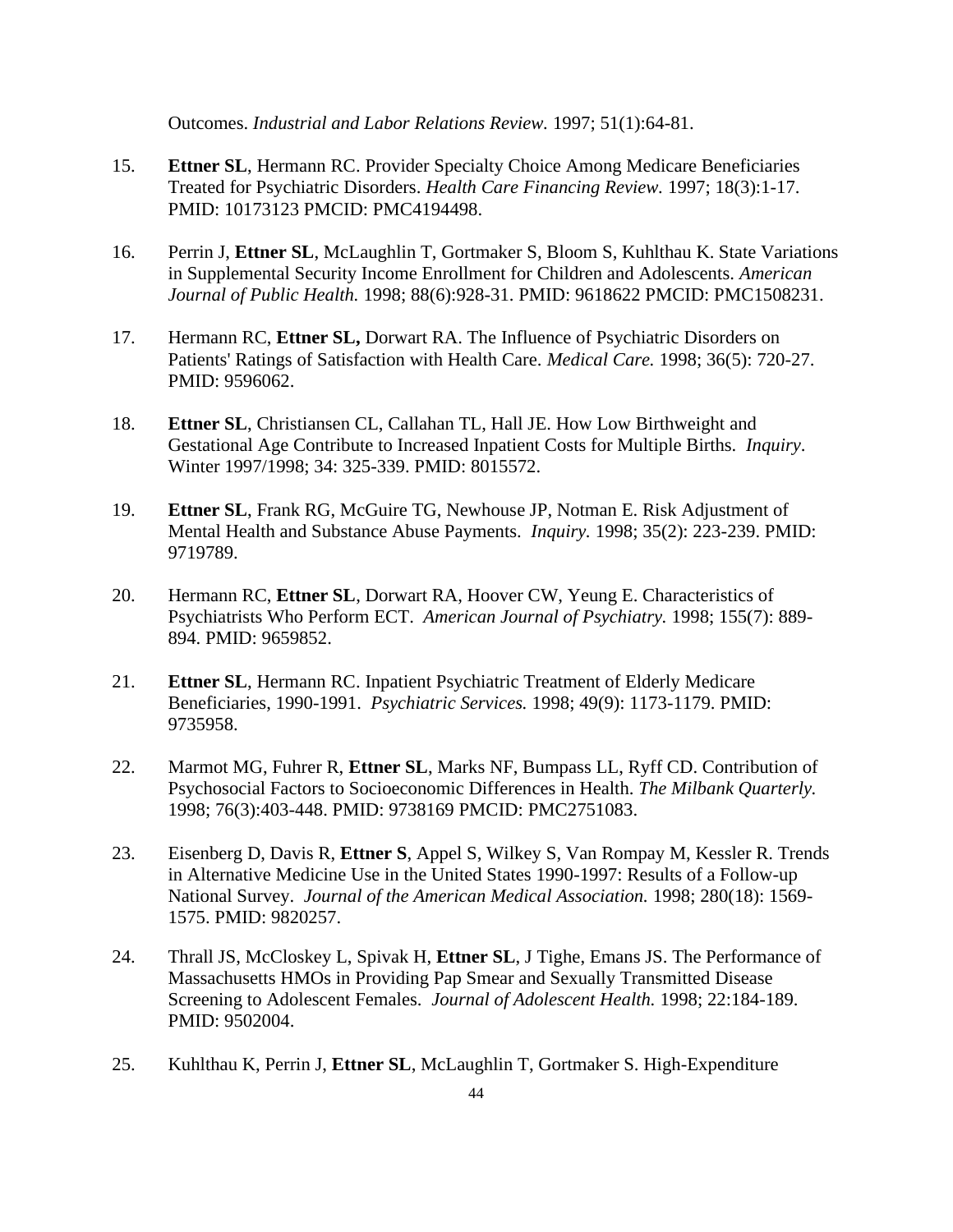Children with Supplemental Security Income. *Pediatrics.* 1998; 102(3): 610-15. PMID: 9738184.

- 26. Perrin J, Kuhlthau K, **Ettner SL**, McLaughlin T, Gortmaker SL. Previous Medicaid Status of Children Newly Enrolled in Supplemental Security Income. *Health Care Financing Review.* 1998; 19:117-127. PMCID: PMC4194517.
- 27. **Ettner SL**, Hermann RC, Tang H. Differences Between Generalists and Mental Health Specialists in the Psychiatric Treatment of Medicare Beneficiaries. *Health Services Research.* 1999; 34(3): 737-760. PMCID: PMC1089035.
- 28. **Ettner SL**. The Role of the Public Sector in Ensuring Access to Psychiatric Hospital Care for Elderly and Disabled Medicare Beneficiaries. *Mental Health Services Research.* 1999; 1(1): 21-29.
- 29. Perrin J, Kuhlthau K, McLaughlin T, **Ettner SL**, Gortmaker SL. Changing Patterns of Conditions Among Children Receiving Supplemental Security Income Disability Benefits. *Archives of Pediatrics and Adolescent Medicine.* 1999; 153:80-84. PMID: 9895004.
- 30. **Ettner SL**. The Relationship Between the Continuity of Care and the Health Behaviors of Patients: Does Having a Usual Physician Make a Difference? *Medical Care.* 1999; 37(6):547-55. PMID: 10386567.
- 31. **Ettner SL**. Inpatient Psychiatric Care of Medicare Beneficiaries with State Buy-In Coverage. *Health Care Financing Review.* 1999; 20(2):55-69. PMID: 25372895 PMCID: PMC4194527.
- 32. Hermann RC, **Ettner SL**, et al. Diagnoses of Patients Treated with ECT: A Comparison of Evidence-Based Standards with Reported Use. *Psychiatric Services.* 1999; 50(8): 1059-65. PMID: 10445655.
- 33. **Ettner SL**, Frank RG, Mark T, Smith ME. Risk Adjustment of Capitation Payments to Behavioral Health Care Carve-Outs: How Well Do Existing Methodologies Account for Psychiatric Disability? *Health Care Management Science.* 2000; 3:159-169.
- 34. Thrall JS, McCloskey L, **Ettner SL**, Rothman E, Tighe JE, Emans SJ. Confidentiality and Adolescents' Use of Providers for Health Information and for Pelvic Examinations. *Archive of Pediatric and Adolescent Medicine.* 2000; 154:885-892. PMID: 10980791.
- 35. Grzywacz J, **Ettner SL**. Lost Time on the Job: The Effect of Depression versus Physical Health Conditions. *The Economics of Neuroscience.* 2000; 2(6):41-46.
- 36. **Ettner SL**, McLaughlin T, Kuhlthau K, Perrin J, Gortmaker S. Impact of Expanding SSI on Medicaid Expenditures of Disabled Children. *Health Care Financing Review.* 2000;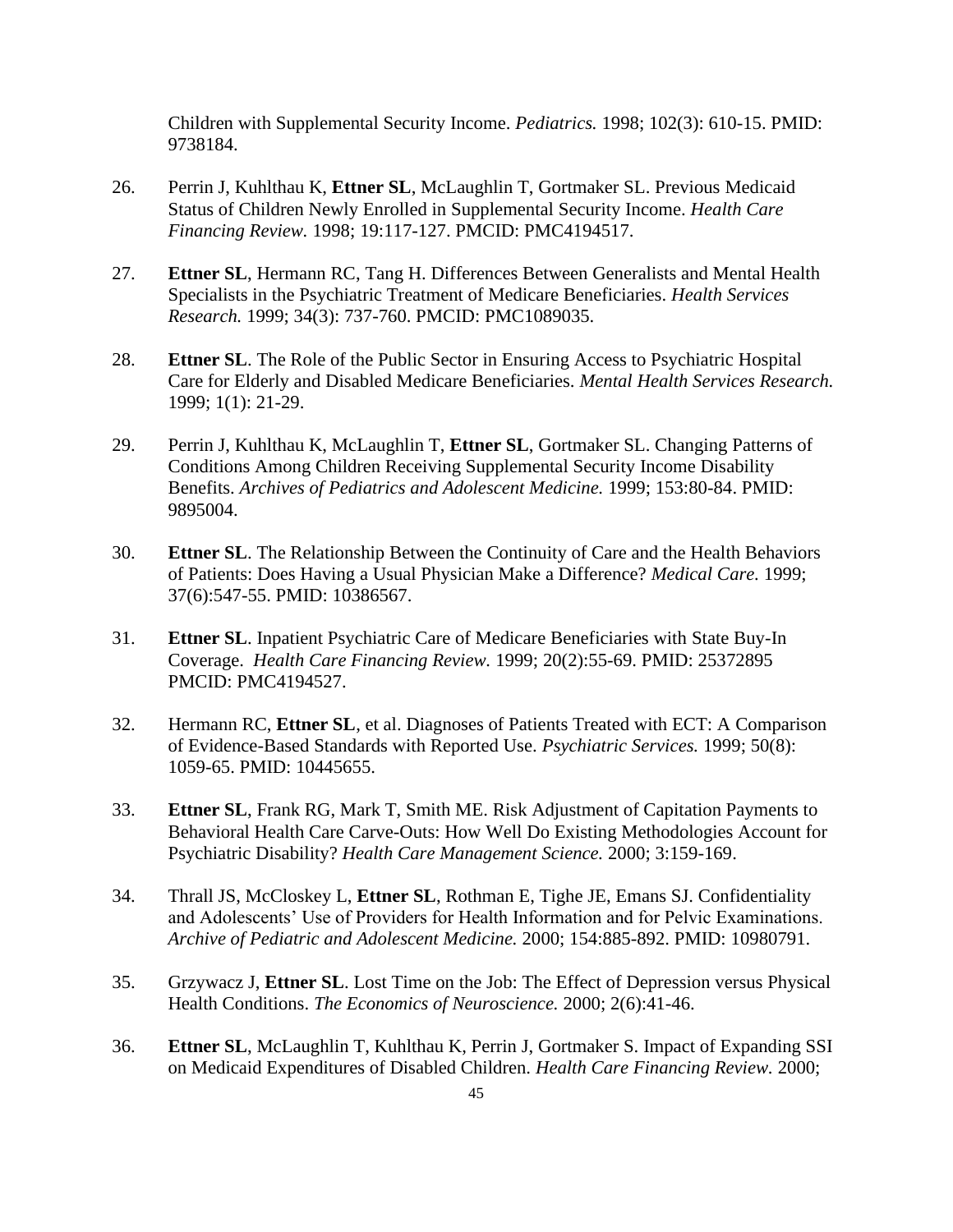21(3):185-201. PMID: 11481755 PMCID: PMC4194672.

- 37. **Ettner** SL, Hermann R. The Role of Profit Status under Imperfect Information: Evidence from the Treatment Patterns of Elderly Medicare Beneficiaries Hospitalized for Psychiatric Diagnoses. *Journal of Health Economics.* 2001; 20(1):23-49. PMID: 11148870.
- 38. **Ettner** SL, Frank RG, McGuire TG, Hermann RC. Risk Adjustment Alternatives in Paying for Behavioral Health Care under Medicaid. *Health Services Research.* 2001;36(4):793-811. PMID: 11508640 PMCID: PMC1089257.
- 39. **Ettner SL**. The Setting of Psychiatric Care for Medicare Recipients in General Hospitals with Specialty Units. *Psychiatric Services.* 2001; 52(2): 237-239. PMID: 11157127.
- 40. **Ettner SL**, Grzywacz J. Worker Perceptions of How Jobs Affect Health: A Social Ecological Perspective. *Journal of Occupational Health Psychology.* 2001; 6(2):101-113. PMID: 11326723.
- 41. Zingmond DS, Lim YW, **Ettner SL**, Carlisle DM. Information Superhighway or Billboards by the Roadside? An Analysis of Hospital Websites. T*he* W*estern Journal of Medicine.* 2001; 175(6):385-391.PMID: 11733428 PMCID: PMC1275969.
- 42. Barsky AJ, **Ettner SL**, Horsky J, Bates DW. Resource Utilization of Patients with Hypochondriacal Health Anxiety and Somatization. *Medical Care.* 2001; 39:705-15. PMID: 11458135.
- 43. Wolsko PM, Eisenberg DM, Davis RB, **Ettner SL**, Phillips RS. Insurance Coverage, Medical Conditions, and Visits to Alternative Medicine Providers: Results of a National Survey. *Archives of Internal Medicine.* 2002; 162:281-287. PMID: 11822920.
- 44. Hermann RC, Yang D, **Ettner SL**, Marcus SC, Yoon C, Abraham M. Prescription of Antipsychotic Drugs by Office-based Physicians in the United States, 1989-1997. *Psychiatric Services.* 2002; 53:425-430. PMID: 11919355.
- 45. Gregg, E. and the TRIAD Study Group. Translating Research Into Action for Diabetes (TRIAD): A Multi-Center Study of Diabetes in Managed Care. *Diabetes Care.* 2002; 25(2):386-9.
- 46. Lorenz K, **Ettner SL**, Rosenfeld K, Carlisle DM, Leake B, Asch SM. Cash and Compassion: Profit Status and the Delivery of Hospice Services. *Journal of Palliative Medicine.* 2002; 5(4):507-514. PMID: 12243675.
- 47. Wong MD, Shapiro MF, Boscardin WJ, **Ettner SL.** Contribution of Major Diseases to Disparities in Mortality. *New England Journal of Medicine*. 2002; 347:1585-92 PMID: 12432046.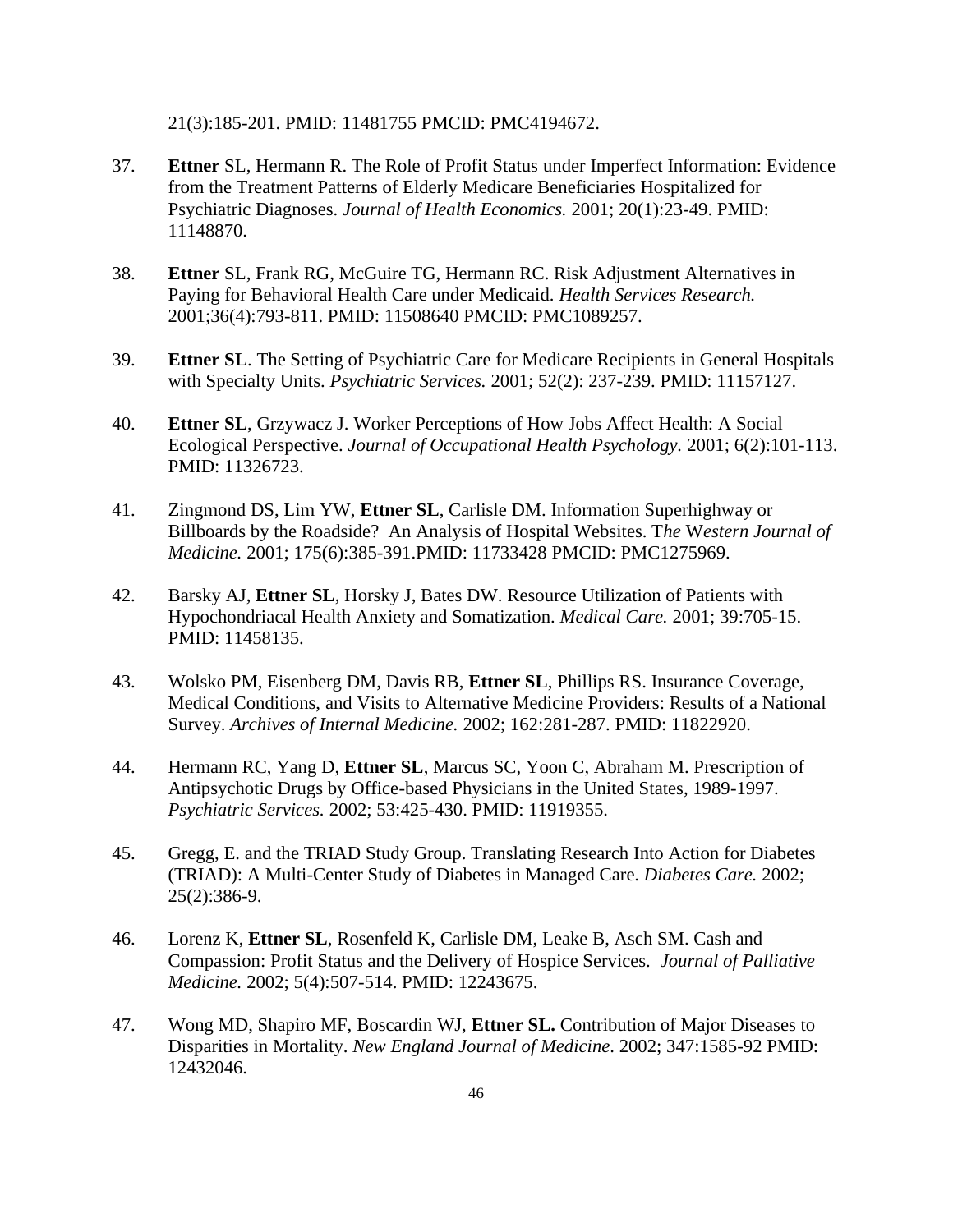- 48. **Ettner SL**, Johnson S. Do Adjusted Clinical Groups Eliminate Incentives for HMOs to Avoid Substance Abusers? Evidence from the Maryland Medicaid HealthChoice Program. *Journal of Behavioral Health Services & Research.* 2003;30(1):63-77. PMID: 12633004.
- 49. **Ettner SL,** Denmead G, Dilonardo J, Cao H, Belanger A. The Impact of Managed Care on the Substance Abuse Treatment Patterns and Outcomes of Medicaid Beneficiaries: Maryland's HealthChoice Program. *Journal of Behavioral Health Services & Research.* 2003; 30(1): 41-62. PMID: 12633003.
- 50. **Ettner SL**, Argeriou M, McCarty D, Dilonardo J, Liu H. How Did the Introduction of Managed Care for the Uninsured in Iowa Affect the Use of Substance Abuse Services? *Journal of Behavioral Health Services & Research.* 2003; 30(1):26-40. PMID: 12645495.
- 51. **Ettner SL**, Grzywacz J. Socioeconomic Status and Health Among Californians: An Examination of Multiple Pathways. *American Journal of Public Health.* 2003;93(3):441- 444. PMID: 12604492 PMCID: PMC1449804.
- 52. Mark TL, Ozminkowski RJ, Kirk A, **Ettner SL**, Drabek J. Risk Adjustment for People with Chronic Conditions in Private Sector Health Plans. *Medical Decision Making*. 2003;23:397-405. PMID: 14570297.
- 53. Lorenz KA, Asch SM, Rosenfeld KE, **Ettner SL**. Charity for the Dying: Who Receives Unreimbursed Hospice Care? *Journal of Palliative Medicine.* 2003; 6(4):585-91. PMID: 14516500.
- 54. Karter AJ, Stevens MR, Herman WH, **Ettner SL**, Marrero DG, Safford MM, Engelgau MM, Curb JD, Brown AF. Out-of-Pocket Costs and Diabetes Preventive Services: The Translating Research Into Action for Diabetes (TRIAD) Study. *Diabetes Care.*  2003;26(8):2294-9. PMID: 12882851.
- 55. Zingmond DS, Ye Z, **Ettner SL**, and Liu HH. Linking Hospital Discharge and Death Records - Accuracy and Sources of Bias. *Journal of Clinical Epidemiology.* 2004; 57(1):21-29.
- 56. Wells K, Miranda J, Sherbourne C, Schoenbaum M, **Ettner SL**, Duan N, Rubenstein L, Unutzer J. Five-Year Impact of Quality Improvement for Depression: Results of a Group-Level Randomized Controlled Trial. *Archives of General Psychiatry.* 2004; 61:378-386. PMID: 15066896.
- 57. Brown AF, **Ettner SL**, Shapiro MF, Piette J, Weinberger M, Gregg E, Beckles GL, Karter AJ, Safford M, Prata PA, Waitzfelder B. Socioeconomic Position and Health for Persons with Diabetes: A Conceptual Framework and Review of the Literature. *Epidemiologic Review.* 2004;26:63-77. PMID: 15234948.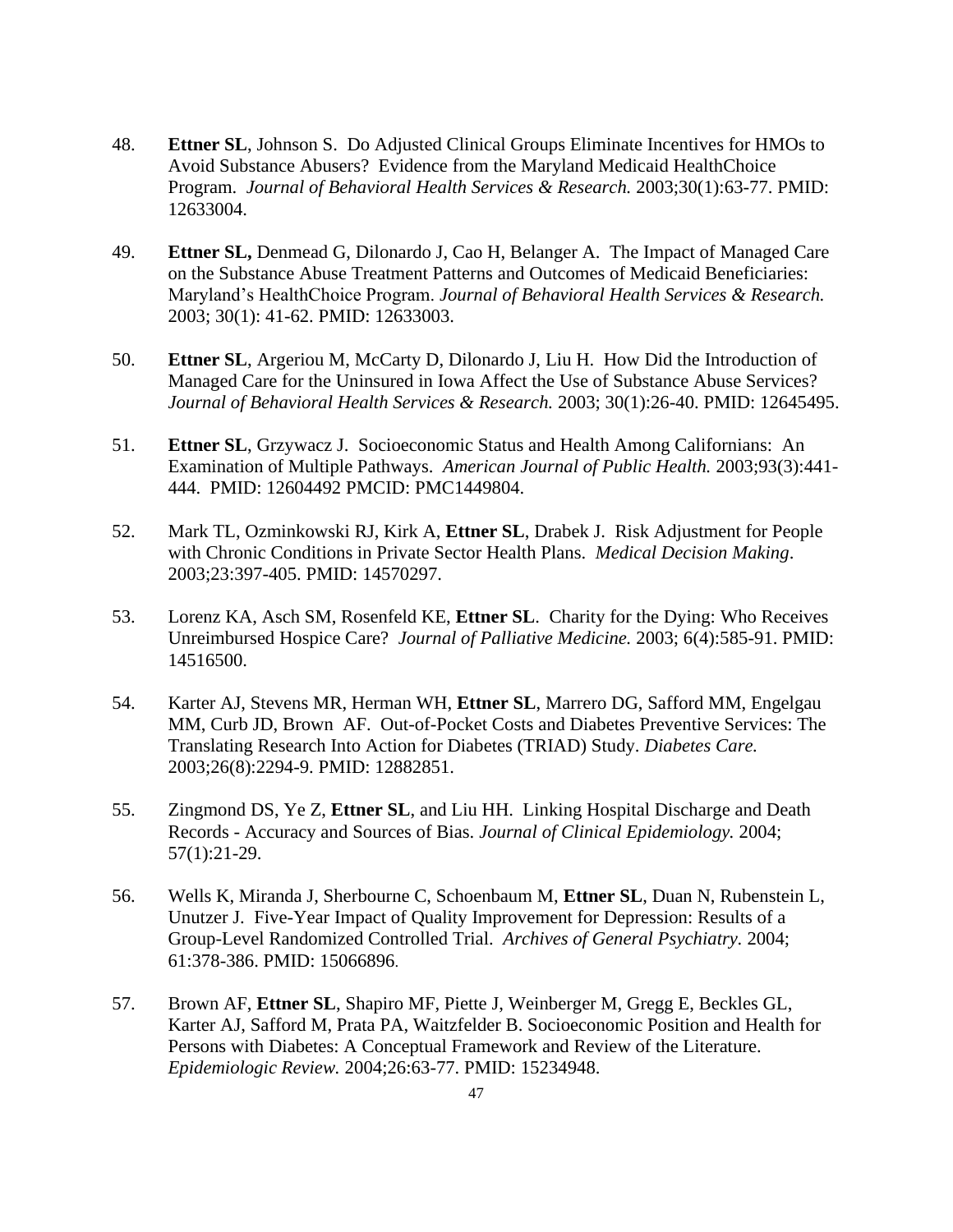- 58. Grzywacz JG, Almeida DM, Neupert SD, **Ettner SL**. Socioeconomic Status and Health: A Micro-level Analysis of Exposure and Vulnerability to Daily Stressors. *Journal of Health and Social Behavior.* 2004;45(1):1-16. PMID: 15179904.
- 59. Lorenz KA, Asch SM, Rosenfeld KE, Liu H, **Ettner SL**. Hospice Admission Practices: Where Does Hospice Fit in the Continuum of Care? *Journal of the American Geriatrics Society.* 2004;52(5):725-30. PMID: 15086652.
- 60. Lorenz KA, **Ettner SL**, Rosenfeld KE, Liu H, Asch SM. Accommodating Ethnic Diversity: A Study of California Hospice Programs. *Medical Care.* 2004;42:871-874. PMID: 15319612.
- 61. Shrank WH, **Ettner SL**, Glassman P, Asch SM. A Bitter Pill: Formulary Variability and the Challenge to Prescribing Physicians. *Journal of the American Board of Family. Practice* 2004 17:401-407. PMID: 15575031.
- 62. Conover CJ, **Ettner SL**, Weaver M, Flynn PM, Porto JV, for the HIV/AIDS Treatment Adherence, Health Outcomes and Cost Study Group. Economic Evaluations of HIV Treatment and Health Research with People Diagnosed with HIV Infection and Co-Occurring Mental Health and Substance Use Disorders. *AIDS Care.* 2004 16 (Supplement 1): S121-S136. PMID: 15736825.
- 63. Shrank WH, Young H, **Ettner SL**, Glassman P, Asch SM, Kravitz R. Do the Incentives in Three-Tier, Incentive-Based Pharmaceutical Benefit Plans Operate As Intended? Results from a Physician Leadership Survey. *The American Journal of Managed Care.* 2005;11(1):16-22. PMID: 15697096.
- 64. Heslin KC, Andersen RM, **Ettner SL**, Cunningham WE. Racial and Ethnic Disparities in Access to Physicians with HIV-related Expertise: Findings from a Nationally Representative Study. *Journal of General Internal Medicine.* 2005;20(3):283-289. PMID: 15836534 PMCID: PMC1490084.
- 65. Wells K, Sherbourne C, Duan N, Unützer J, Miranda J, Schoenbaum M, **Ettner SL**, Meredith LS, Rubenstein L. Quality Improvement for Depression in Primary Care: Do Patients with Subthreshold Depression Benefit in the Long Run? *The American Journal of Psychiatry.* 2005; 162 (6): 1149-1157. PMID: 15930064.
- 66. Heslin KC, Andersen RM, **Ettner SL**, Kominski GF, Belin TR, Morgenstern H, Cunningham WE. Do Specialist Self-referral Insurance Policies Improve Access to HIV-Experienced Physicians As a Regular Source of Care? *Medical Care Research and Review.* 2005; 62: 583-600. PMID: 16177459.
- 67. Wong MD, Tagawa T, Hsieh H, Shapiro MF, Boscardin WJ, **Ettner SL**. Differences in Cause-Specific Mortality Between Latino and White Adults. *Medical Care Research and*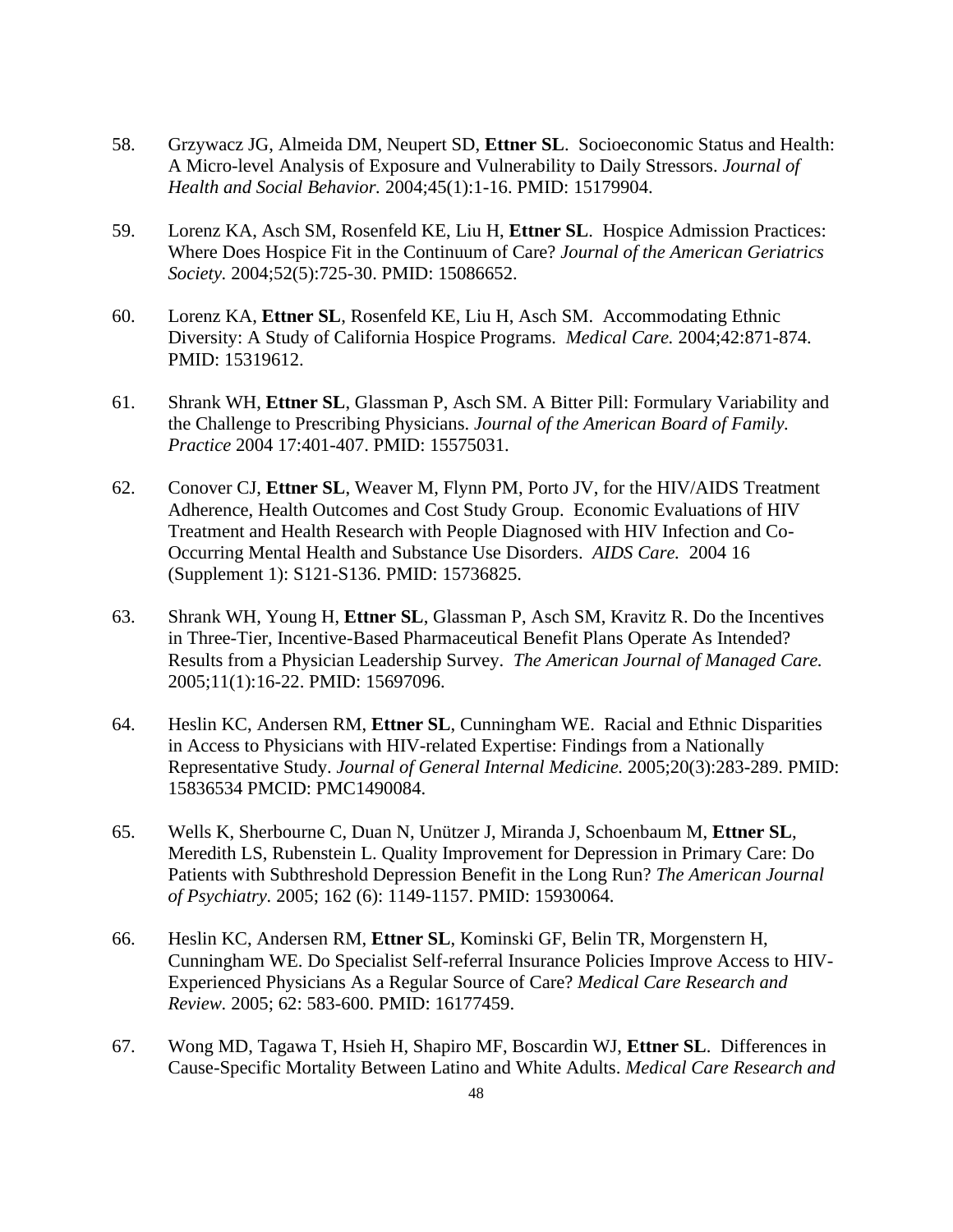*Review.* 2005; 43 (10): 1058-1062. PMID: 16166877.

- 68. Wall SP, Ha ES, Habicht M. ER, Wawda H, Merchant GL, **Ettner SL**, Mower WR. Impact of Patient Race on Receiving Head CT During Blunt Head Injury Evaluation. *Academic Emergency Medicine.* 2005;12(9):862-8. PMID: 16141021.
- 69. Shrank WH, **Ettner SL**, Slavin P, Kaplan H. Effect of Physician Reimbursement Methodology on the Rate and Cost of Cataract Surgery. *Archives of Ophthalmology.* 2005;123(12):1733-8. PMID: 16344447.
- 70. Rosen AK, Christiansen CL, Montez ME, Loveland S, Shokeen P, Sloan KL, **Ettner SL**. Evaluating Risk-Adjustment Methodologies for Patients with Mental Health and Substance Abuse Disorders in the Veterans Health Administration. *International Journal of Healthcare Technology and Management.* 2006;7(1/2):43-81.
- 71. **Ettner SL**, Huang D, Evans E, Rose Ash D, Hardy M, Jourabchi M, Hser YI. Benefitcost in the California Treatment Outcome Project: Does Substance Abuse Treatment "Pay for Itself"? *Health Services Research.* 2006;41(1):192-213. PMCID: PMC1681530.
- 72. **Ettner SL**, Kotlerman J, Afifi A, Vazirani S, Hays RD, Shapiro M, Cowan M. An Alternative Approach to Reducing the Costs of Patient Care? A Controlled Trial of the Multi-Disciplinary Doctor-Nurse Practitioner (MDNP) Model. *Medical Decision Making.*  2006;26(1):9-17*.* PMID: 16495196.
- 73. Cowan MJ, Shapiro M, Hays RD, Afifi A, Vazirani S, **Ettner SL**. The Effect of a Multidisciplinary, Hospitalist/Physician and Advanced Practice Nurse Collaboration on Hospital Costs. *Journal of Nursing Administration.* 2006; 36(2):79-85. PMID: 16528149.
- 74. Hays, RD, Eastwood J, Kotlerman J, Spritzer KL, **Ettner SL**, Cowan M. Health-related Quality of Life and Patient Reports About Care Outcomes in a Multidisciplinary Hospital Intervention. *Annals of Behavioral Medicine*. 2006;31(2):173-8. PMID: 16542132.
- 75. Shrank WH, Fox SA, Kirk A, **Ettner SL**, Cantrell CH, Glassman P, Asch SM. The Effect of Pharmacy Benefit Design on Patient-Physician Communication About Costs. *Journal of General Internal Medicine.* 2006;21(4):334-339*.* PMCID: PMC1484717.
- 76. Conover CJ, **Ettner SL**, Weaver M, Ang A, Arno P, Flynn PM. Income and Employment of People Living with Combined HIV/AIDS, Chronic Mental Illness and Substance Abuse Disorders. *The Journal of Mental Health Policy and Economics.* 2006 June; 9 (2): 71-86.
- 77. FitzGerald J, Mangione C, Boscardin W, Kominski G, Hahn B, **Ettner SL**. Impact of Changes in Medicare Home Health Care Reimbursement on Month-to-Month Home Health Utilization Between 1996 and 2001 for a National Sample of Patients Undergoing Orthopedic Procedures. *Medical Care*. 2006 44(9):870-878.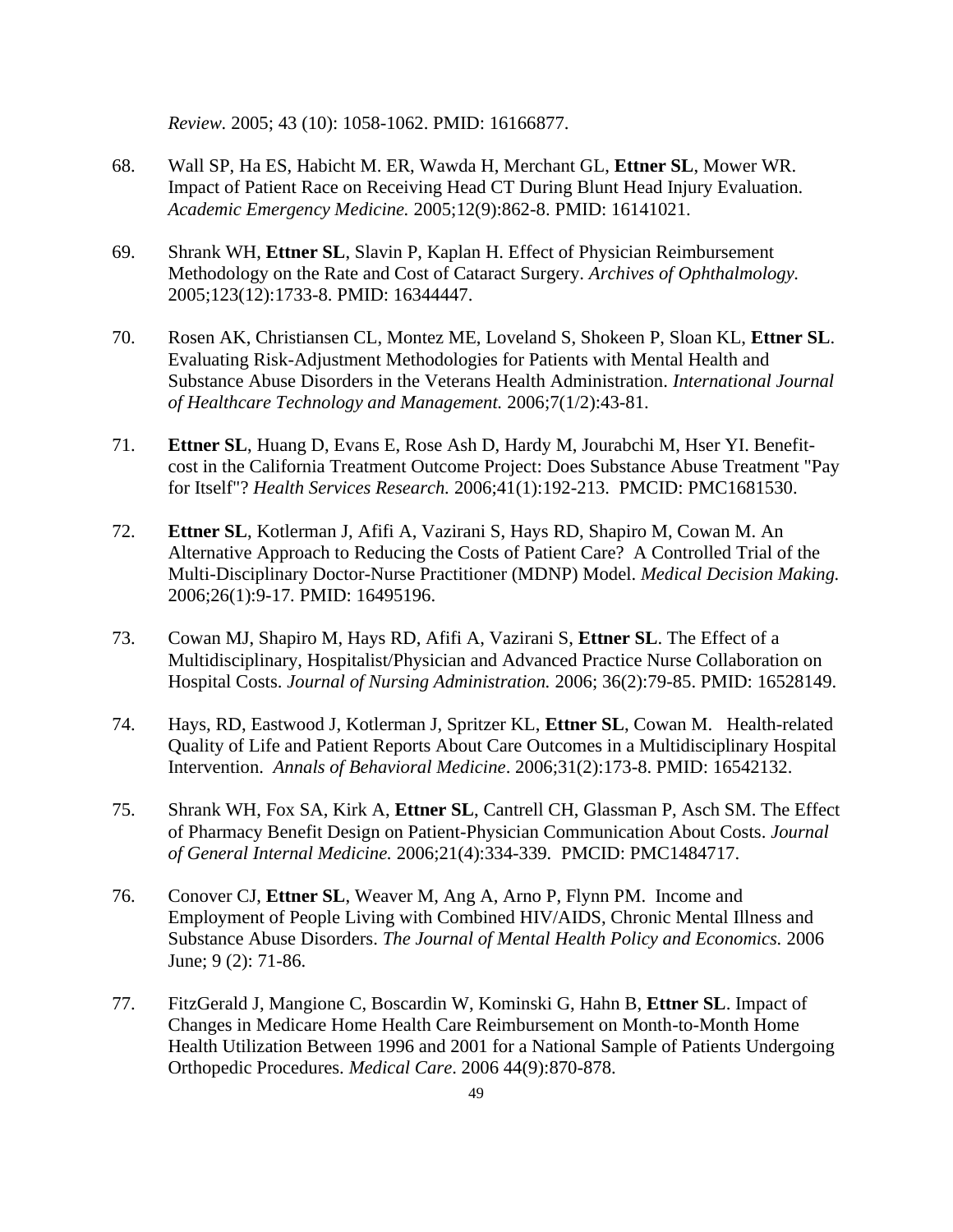- 78. Shrank WH, Hoang T, **Ettner SL**, Glassman PA, Nair K, DeLapp D, Dirstine J, Avorn J, Asch SM. The Implications of Choice: Prescribing Generic or Preferred Pharmaceuticals Improves Medication Adherence for Chronic Conditions. *Archives of Internal Medicine.* 2006 Feb 13;166(3):332-7.
- 79. **Ettner SL**, Thompson TJ, Stevens MR, Mangione CM, Kim C, Steers WN, Goewey J, Brown AF, Chung RS, Narayan KMV and the TRIAD Study Group. Are Physician Reimbursement Strategies Associated with Processes of Care and Patient Satisfaction for Patients with Diabetes in Managed Care? *Health Services Research.* 2006 Aug;41(4 Pt 1):1221-41. PMCID: PMC1797087.
- 80. Shrank WH, Asch SM, Joseph GJ, Young HN, **Ettner SL**, Kholodenko Y, Glassman P, Kravitz RL. Physicians' Perceived Knowledge of and Responsibility for Managing Patients' Out-of-Pocket Costs for Prescription Drugs. *The Annals of Pharmacotherapy*. 2006 Sep;40(9):1534-40.
- 81. Karter AJ, Parker AM, Moffet HH, Spence MM, Chan J, **Ettner SL**, Selby JV. Longitudinal Study of New and Prevalent Use of Self-Monitoring of Blood Glucose. *Diabetes Care.* 2006 Aug;29(8):1757-63. PMCID: PMC2213628.
- 82. Shrank WH, Joseph GJ, Choudhry NK, Young HN, **Ettner SL**, Glassman P, Asch SM, Kravitz RL. Physicians' Perceptions of Relevant Prescription Drug Costs: Do Costs to the Individual Patient or the Population Matter Most? *The American Journal of Managed Care.* 2006 Sep;12(9):545-51.
- 83. Liu JH, Zingmond DS, McGory ML, SooHoo NF, **Ettner SL**, Brook RH, Ko CY. Disparities in the Utilization of High Volume Hospitals for Complex Surgery: Analysis of a Structural Measure of Quality. *The Journal of the American Medical Association.*  2006 Oct; 296:1973-1980.
- 84. Wong MD, Chung AK, Boscardin WJ, Li M, Hsieh H, **Ettner SL,** Shapiro, MF. The Contribution of Specific Causes of Death to Sex Differences in Mortality. *Public Health Reports*. 2006 Nov-Dec.; 121:746-754. PMCID: PMC1781916.
- 85. Montez-Rath ME, Christiansen CL, **Ettner SL**, Loveland S and Rosen AK. Performance of Statistical Models to Predict Mental Health and Substance Abuse Cost. *BMC Medical Research Methodology*. 2006 Oct 26;6(53):1-11. PMCID: PMC1636059.
- 86. Zingmond DZ, **Ettner SL**, Cunningham WE. The Impact of Managed Care on Access to Highly Active Anti-Retroviral Therapy and on Outcomes Among Medicaid Beneficiaries with AIDS. *Medical Care Research and Review*. 2007 Feb;64(1):66-82.
- 87. FitzGerald JD, Boscardin W, Hahn B, **Ettner S.** Impact of the Medicare Short Stay Transfer Policy on Patients Undergoing Major Orthopedic Surgery. *Health Services*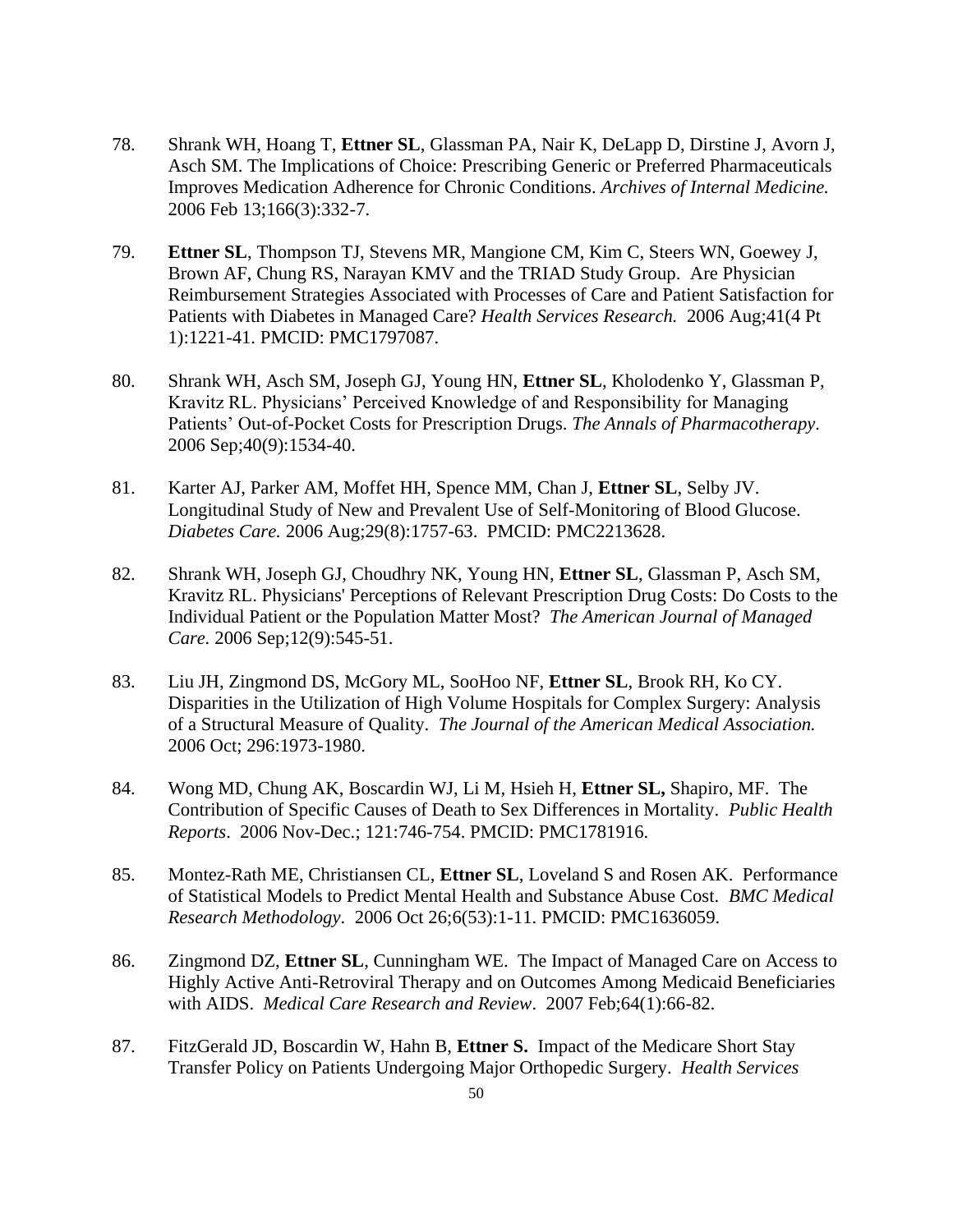*Research.* 2007 Feb; 42(1Pt 1):25-44. PMCID: PMC1955238.

- 88. Kim C, Steers WN, Herman WH, Mangione CM, Narayan KMV, **Ettner SL**. Physician Compensation from Salary and Quality of Diabetes Care. *The Journal of General Internal Medicine.* 2007 Apr; 22(4):448-52. PMCID: PMC1829429.
- 89. Afifi A, Kotlerman J, **Ettner SL**, Cowan M. Methods for Improving Regression Analysis for Skewed Continuous or Counted Responses. *Annual Review of Public Health*. 2007;28:95-111.
- 90. Dewa CS, McDaid D, **Ettner SL**. An International Perspective on Worker Mental Health Problems: Who Bears the Burden and How are Costs Addressed? *Canadian Journal of Psychiatry.* 2007 Jun;52(6):346-56. PMID: 17696020
- 91. Karter A, Parker M, Moffet H, Ameena A, Chan J, Spence M, Selby J, **Ettner SL**. Effect of Cost-Sharing Changes on Self-Monitoring of Blood Glucose. *American Journal of Managed Care*. 2007 Jul;13(7):408-16. PMID: 17620036 PMCID: PMC2292835.
- 92. Shrank WH, Stedman M, **Ettner SL**, DeLapp D, Dirstine J, Brookhart MA, Fischer MA, Avorn J, Asch SM. Patient, Physician, Pharmacy, and Pharmacy Benefit Design Factors Related to Generic Medication Use. *The Journal of General Internal Medicine*. 2007 Sep;22(9):1298-304. PMID: 17647066 PMCID: PMC2219782.
- 93. Masaquel A, Wells K, **Ettner SL.** How Does the Persistence of Depression Influence the Continuity, Type and Generosity of Health Insurance Coverage? *The Journal of Mental Health Policy and Economics.* 2007 Sep; 10(3): 133-144. PMID: 17890830
- 94. Karter AJ, Stevens MR, Brown, AF, Duru OK, Gregg EW, Gary TL, Beckles, GL, Tseng CW, Marrero DG, Waitzfelder B, Herman WH , Piette JB, Safford MM and **Ettner SL**. Educational Disparities in Health Behaviors Among Patients with Diabetes: the Translating Research Into Action for Diabetes (TRIAD) Study. *BMC Public Health. 2007 Oct; 7(308): 1-9.* PMCID: PMC2238766.
- 95. Gary TL, Safford MM, Gerzoff RB, **Ettner SL**, Karter AJ, Beckles GL, Brown AF. Perception of Neighborhood Problems, Health Behaviors, and Diabetes Outcomes Among Adults with Diabetes in Managed Care: the Translating Research Into Action for Diabetes (TRIAD) Study. *Diabetes Care*. 2008 Feb;31(2):273-8. PMID: 18000180
- 96. Karter AJ, Stevens MR, Gregg EW, Brown AF, Tseng CW, Marrero DG, Duru OK, Gary TL, Piette JD, Waitzfelder B, Herman WH, Beckles GL, Safford MM, **Ettner SL**. Educational Disparities in Rates of Smoking Among Diabetic Adults: the Translating Research Into Action for Diabetes Study. *American Journal of Public Health*. 2008 Feb;98(2):365-70. PMCID: PMC2376886.
- 97. Weaver MR, Conover CJ, Proescholdbell RJ, Arno PS, Ang A, **Ettner SL**. Utilization of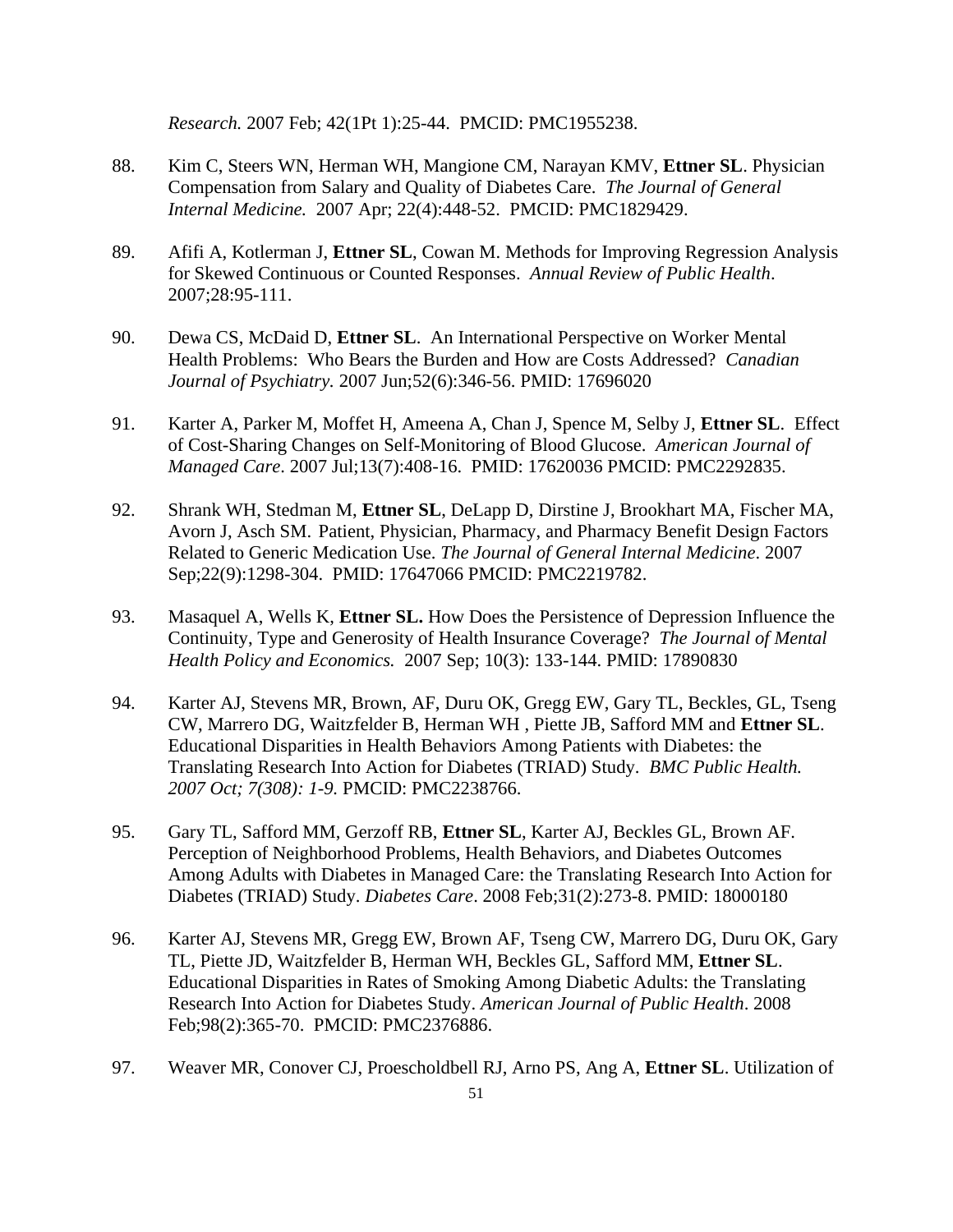Mental Health and Substance Abuse Care for People Living With HIV/AIDS, Chronic Mental Illness, and Substance Abuse Disorders. *Journal of Acquired Immune Deficiency Syndromes*. 2008 Apr 1;47(4):449-58. PMID: 18197121

- 98. Huh S, Rice T, **Ettner SL**. Prescription Drug Coverage and Effects on Drug Expenditures Among Elderly Medicare Beneficiaries. *Health Services Research.* 2008 Jun; 43(3):810-32. PMCID: PMC2442248.
- 99. Carey K, Montez-Rath ME, Rosen AK, Christiansen CL, Loveland S, **Ettner SL**. Use of VA and Medicare Services by Dually Eligible Veterans with Psychiatric Problems. *Health Services Research*. 2008 August; 43(4): 1164-1183. PMCID: PMC2517276.
- 100. French MT, Maclean JC, **Ettner SL**. Drinkers and Bettors: Investigating the Complementarity of Alcohol Consumption and Problem Gambling. *Drug and Alcohol Dependence*. 2008; 96: 155-164. PMCID: PMC2710110.
- 101. Sadhu AR, Ang A, Bryer-Ash M, Hsueh W, **Ettner SL**. Economic Benefits of Intensive Insulin Therapy in Critically Ill Patients: The TRIUMPH Project. *Diabetes Care*. 2008 Aug; 31(8): 1556-61. PMCID: PMC2494645.
- 102. O'Neill SM, **Ettner SL**, Lorenz KA. Paying the Price at the End of Life: A Consideration of Factors that Affect the Profitability of Hospice. *Journal of Palliative Medicine.* 2008 Sep;11(7):1002-8. PMCID: PMC2988453.
- 103. **Ettner SL**, Conover CJ, Proescholdbell RJ, Weaver MR, Ang A, Arno PS, and the HIV/AIDS Treatment Adherence, Health Outcomes and Cost Study Group. Triply-Diagnosed Patients in the HIV/AIDS Treatment Adherence, Health Outcomes and Cost Study: Patterns of Home Care Use. *AIDS Care.* 2008 Nov;20(10):1177-89. [Not subject to NIH open access policy; grant funding ended prior to FY08]
- 104. Kim C, Tierney E, Herman WH, Thompson TJ, Mangione C, **Ettner SL**. Physician Perception of Reimbursement for Outpatient Procedures and Association with Performance of Procedures Among Managed Care Enrollees with Diabetes. *American Journal of Managed Care.* 2009 Jan; 15(1): 32-8. PMCID: PMC3833066.
- 105. Wong MD, Boscardin WJ, **Ettner SL**, Li M, Harless C, Cao H, Shapiro MF. The Contribution of Cancer Incidence, Stage at Diagnosis and Survival to Racial Differences in Life Expectancy: Implications for Prevention, Screening and Treatment. *Journal of General Internal Medicine.* 2009 Apr;24(4):475-81. PMCID: PMC2659154.
- 106. O'Neill SM, **Ettner SL**, Lorenz KA. Are Rural Hospices at a Financial Disadvantage? Evidence from California. *Journal of Pain and Symptom Management.* 2009 Feb;37(2):189-95. PMCID: PMC2988453.
- 107. Schmittdiel J, **Ettner SL**, Fung V, Huang J, Turk N, Swain B, Hsu J, Mangione C. The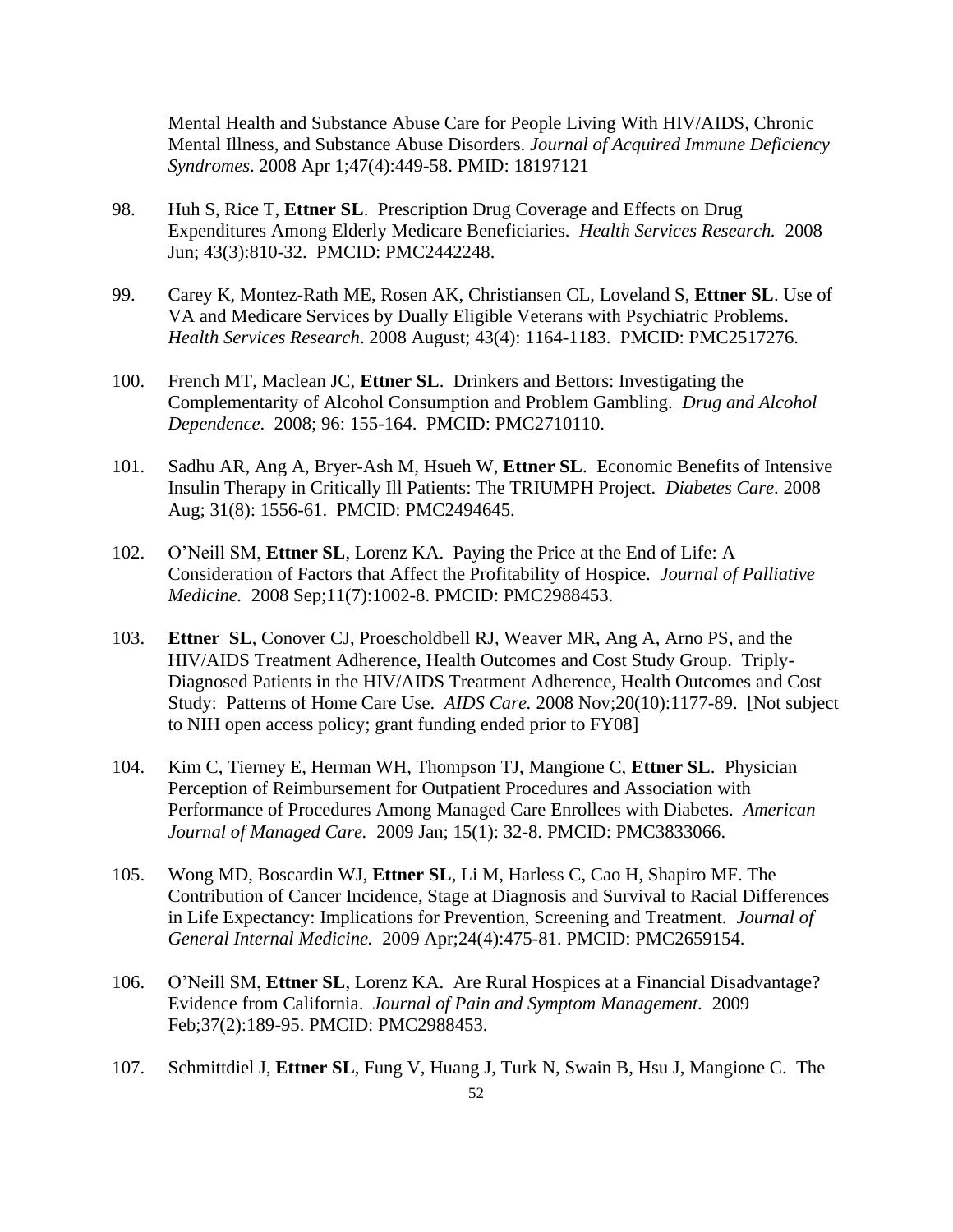Medicare Part D Coverage Gap and Diabetes Beneficiaries. *American Journal of Managed Care.* 2009 Mar;15(3):189-93. PMCID: PMC2824425.

- 108. Weaver MR, Conover CJ, Proescholdbell RJ, Arno PS, Ang A, Uldall KK, **Ettner SL**, for the HIV/AIDS Treatment Adherence, Health Outcomes and Cost Study Group. Costeffectiveness Analysis of Integrated Care for People with HIV, Chronic Mental Illness and Substance Abuse Disorders. *Journal of Mental Health Policy and Economics*. 2009 Mar;12(1):33-46. [Not subject to NIH open access policy; grant funding ended prior to FY08]
- 109. Gilmer TP, Manning WG, **Ettner SL**. A Cost Analysis of San Diego County's REACH Program for Homeless Persons. *Psychiatric Services*. 2009 Apr;60(4):445-50. [Not subject to NIH open access policy; no NIH grant funding used]
- 110. Butler A, Grzywacz J, **Ettner SL**, Liu B. Workplace Flexibility, Self-Reported Health, and Healthcare Utilization. *Work and Stress*. 2009 Jan-Mar; 23(1):45-59. [Not subject to NIH open access policy; no NIH grant funding used]
- 111. **Ettner SL**, Cadwell BL, Russell LB, Brown A, Karter AJ, Safford M, Mangione C, Beckles G, Herman WH, Thompson T. Investing Time in Health: Do Socioeconomically Disadvantaged Patients Spend More or Less Extra Time on Diabetes Self-Care? *Health Economics.* 2009 Jun;18(6):645-63. PMCID: PMC2907112.
- 112. FitzGerald J, Boscardin WJ, **Ettner SL**. Changes in Regional Variation of Medicare Home Health Care Utilization and Service Mix for Patients Undergoing Major Orthopedic Procedures in Response to Changes in Reimbursement Policy. *Health Services Research*. 2009 Aug;44(4): 1232-1252. PMCID: PMC2739026.
- 113. Duru OK, **Ettner SL**, Vassar SD, Vickrey BG. Cost Evaluation of a Coordinated Care Management Intervention for Dementia. *American Journal of Managed Care.* 2009 Aug;15(8):521-8. PMCID: PMC2770874.
- 114. Yoon J, **Ettner SL**. Cost-Sharing and Adherence to Antihypertensives for Low and High Adherers. *American Journal of Managed Care*. 2009 Nov;15(11):833-40. [Not subject to NIH open access policy; no NIH grant funding used]
- 115. Conover CJ, Weaver MR, Ang A, Arno PS, Flynn PM, **Ettner SL.** The HIV/AIDS Treatment Adherence, Health Outcomes and Cost Study Group. Costs of Care for People Living with Combined HIV/AIDS, Chronic Mental Illness, and Substance Abuse Disorders. *AIDS Care*. 2009 Dec; 21(12):1547-1559. [Not subject to NIH open access policy; grant funding ended prior to FY08]
- 116. Kuhlthau K, Kahn R, Hill KS, Gnanasekaran S, **Ettner SL**. The Well-Being of Parental Caregivers of Children with Activity Limitations. *Maternal and Child Health Journal*. 2010 Mar;14(2):155-63. [Not subject to NIH open access policy; grant funding ended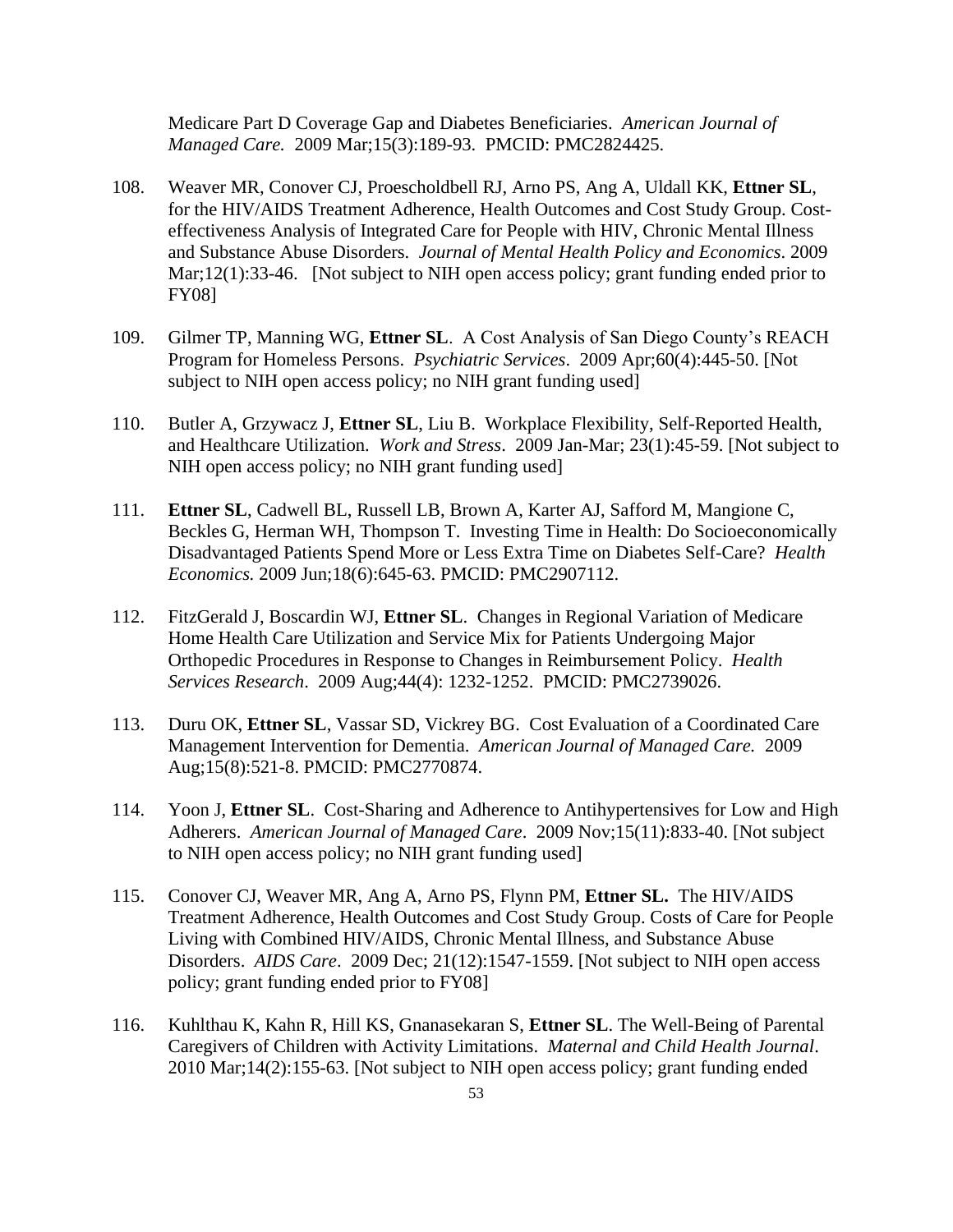prior to FY08]

- 117. Raghavan R, Inoue M, **Ettner SL**, Hamilton BH, Landsverk J. Receipt of Mental Health Services Consistent with National Standards Among Children in the Child Welfare System*. American Journal of Public Health*. 2010 Apr;100(4):742-9. PMCID: PMC2836330.
- 118. Pevnick JM, Asch SM, Adams JL, Mattke S, Patel MH, **Ettner SL**, Bell DS. Adoption and Usage of Stand-Alone Electronic Prescribing in a Health-Plan Sponsored Initiative. *American Journal of Managed Care.* 2010 Mar; 16(3):182-9. [Not subject to NIH open access policy; no NIH grant funding used]
- 119. Duru OK, Mangione CM, Hsu J, Steers WN, Quiter E, Turk N, **Ettner SL**, Schmittdeil JS, Tseng CW. Generic-only Drug Coverage in the Medicare Part D Gap and Impact on Medication Cost-Cutting Behaviors for Patients With Diabetes: The Translating Research Into Action for Diabetes (TRIAD) Study. *Journal of the American Geriatrics Society.*  2010 May 1;58(5):822-8. PMCID: PMC3125132.
- 120. **Ettner SL**, Steers N, Duru OK, Turk N, Quiter E, Schmittdiel J, Mangione CM. Entering and Exiting the Medicare Part D Coverage Gap: Role of Comorbidities and Demographics. *Journal of General Internal Medicine.* 2010 Jun; 25(6):568-74. PMCID: PMC2869422.
- 121. Gilmer T, Stefancic A, **Ettner SL**, Manning WG, Tsemberis S. Effect of Full-Service Partnerships on Homelessness, Use and Costs of Mental Health Services, and Quality of Life Among Adults with Serious Mental Illness. *Archives of General Psychiatry.* 2010 Jun;67(6):645-52. [Not subject to NIH open access policy; no NIH grant funding used]
- 122. Schmittdiel JA, Steers N, Duru OK, **Ettner SL**, Brown AF, Fung V, Hsu J, Quiter E, Tseng CW, Mangione CM. Patient-Provider Communication Regarding Drug Costs in Medicare Part D Beneficiaries with Diabetes: a TRIAD Study. *BMC Health Services Research.* 2010 Jun 14;10(164). PMCID: PMC2893177.
- 123. **Ettner SL**, French MT, Popovici I. Heavy Drinking and Health Promotion Activities. *Social Science & Medicine.* 2010 Jul;71(1):134-42. PMCID: PMC2908481.
- 124. Kelley AS, Morrison RS, Wenger NS, **Ettner SL**, Sarkisian CA. Determinants of Treatment Intensity for Patients with Serious Illness: A New Conceptual Framework. *Journal of Palliative Medicine.* 2010 Jul;13(7):807-13. [Not subject to NIH open access policy; no NIH grant funding used]
- 125. Conover CJ, Weaver MR, Arno PS, Ang A, **Ettner SL**. Insurance Coverage Among People Living with Combined HIV/AIDS, Chronic Mental Illness, and Substance Abuse Disorders. *Journal of Health Care for the Poor and Underserved.* 2010 Aug;21(3):1006- 30. [Not subject to NIH open access policy; grant funding ended prior to FY08]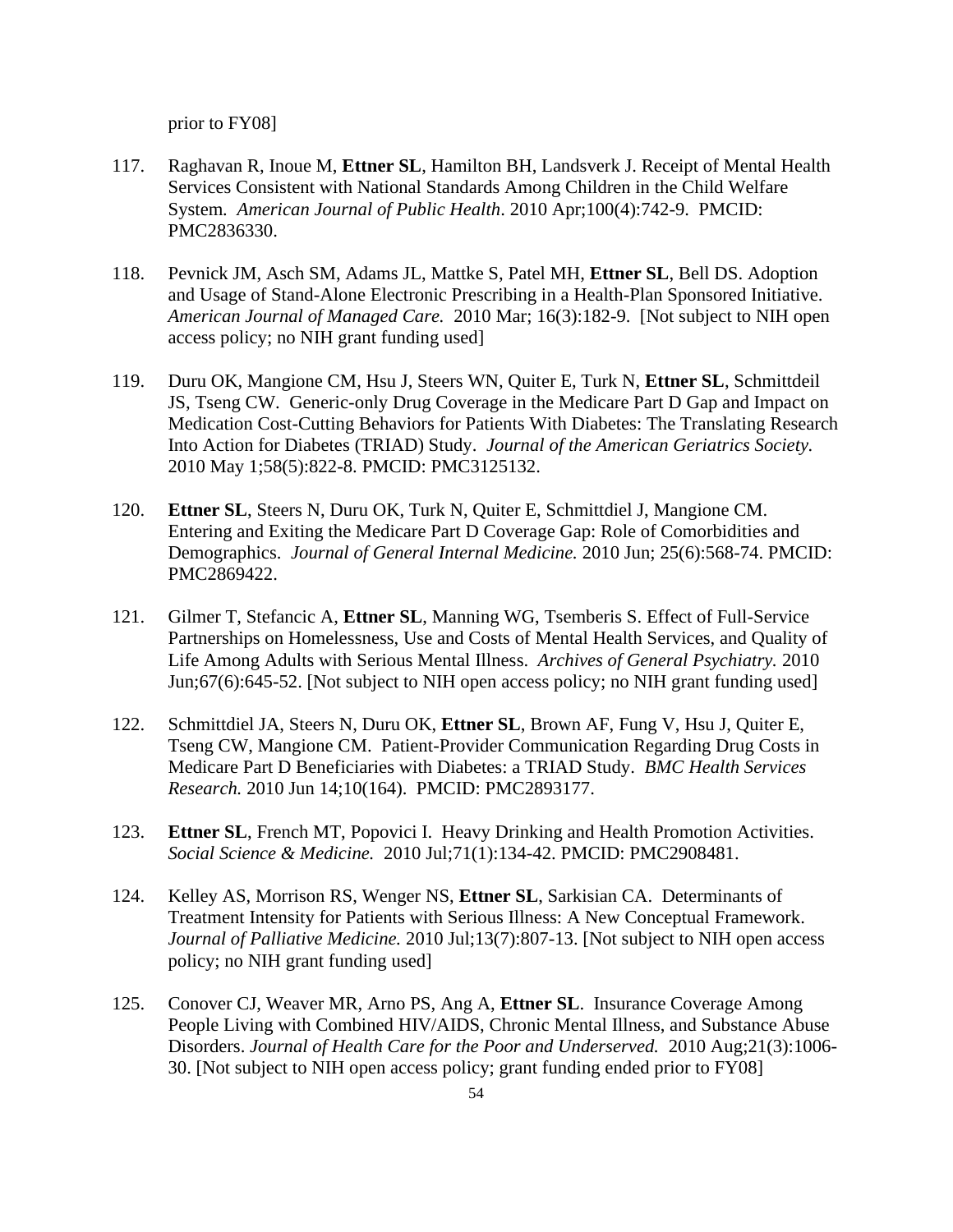- 126. Barnes A, Moore AA, Xu H, Ang A, Tallen L, Mirkin M, **Ettner SL**. Prevalence and Correlates of At-Risk Drinking Among Older Adults: The Project SHARE Study. *Journal of General Internal Medicine.* 2010 Aug;25(8):840-6. PMCID: PMC2896609.
- 127. **Ettner SL**, Azocar F, Branstrom R, Meredith L, Zhang L, Ong M. Association of General Medical and Psychiatric Comorbidities with Receipt of Guideline-Concordant Care for Depression. *Psychiatric Services*. 2010 Dec;61(12):1255-1259. PMCID: PMC3776027.
- 128. Zima BT, Bussing R, Tang L, Zhang L, **Ettner SL**, Belin T, Wells K. Quality of Care for Childhood Attention-Deficit/Hyperactivity Disorder in a Managed Care Medicaid Program. *Journal of the American Academy of Child and Adolescent Psychiatry*. 2010 Dec;49(12):1225-1237.e11. PMCID: PMC3018146.
- 129. Fish JS, **Ettner SL**, Ang A, Brown AF. Association of Perceived Neighborhood Safety and Body Mass Index. *American Journal of Public Health*. 2010 Nov; 100(11): 2296- 2303. PMCID: PMC2951920.
- 130. Duru OK, Xu H, Tseng C, Mirkin M, Ang A, Tallen L, Moore AA, **Ettner SL**. Correlates of Alcohol-Related Discussions Between Older Adults and their Physicians. *Journal of the American Geriatric Society*. 2010 Dec;58(12):2369-74. PMCID: PMC3058868.
- 131. Waitzfelder B, Gerzoff RB, Karter AJ, Crystal S, Bair MJ, **Ettner SL**, Brown AF, Subramanian U, Lu S, Marrero D, Herman WH, Selby JV, Dudley RA. Correlates of Depression Among People with Diabetes: The Translating Research Into Action for Diabetes (TRIAD) study. *Primary Care Diabetes*. 2010 Dec;4(4):215-22. PMID: 20832375 PMCID: PMC4269468.
- 132. **Ettner SL**, MacLean JC, French MT. Does Having a Dysfunctional Personality Hurt Your Career? Axis II Personality Disorders and Labor Market Outcomes. *Industrial Relations*. 2011 Jan; 50(1):149-173. PMCID: PMC3204880.
- 133. Kelley AS, **Ettner SL,** Morrison S, Du Q, Wenger NS, Sarkisian CA. Determinants of Medical Expenditures in the Last 6 Months of Life. *Annals of Internal Medicine.* 2011 Feb 15;154(4):235-42. PMCID: PMC4126809.
- 134. Cheng E, Cunningham W, Towfighi A, Sanossian N, Bryg R, Anderson T, Guterman J, Gross-Schulman S, Beanes S, Jones A, Liu H, **Ettner SL**, Saver J, Vickrey BG. Randomized Controlled Trial of an Intervention to Enable Stroke Survivors Throughout the Los Angeles County Safety Net to "Stay With the Guidelines." *Circulation-Cardiovascular Quality and Outcomes.* 2011 Mar 1;4(2):229-234. PMCID: PMC3065242.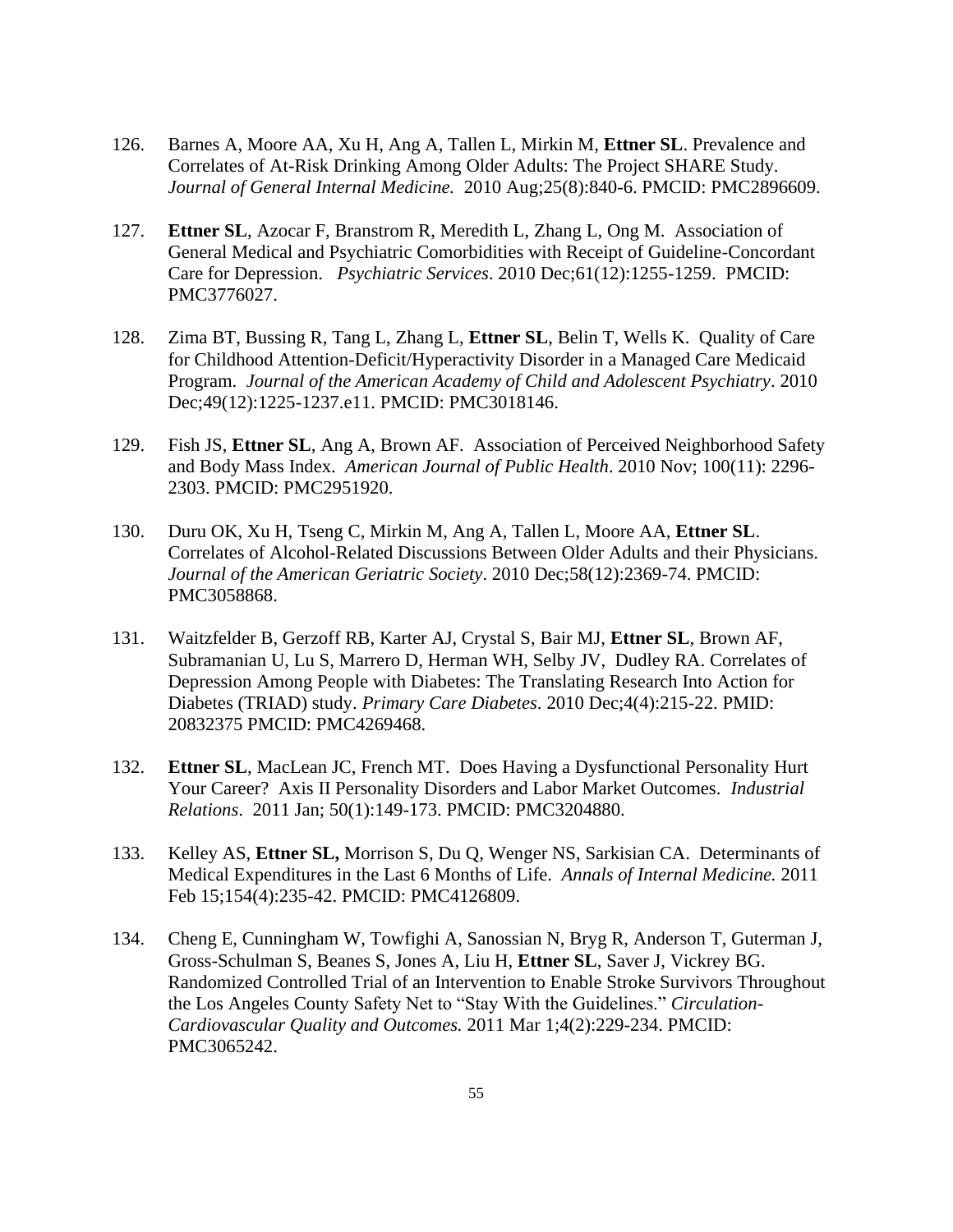- 135. Meredith LS, Branstrom R, Azocar F, Fikes R, **Ettner SL**. A Collaborative Approach to Identifying Effective Incentives for Mental Health Clinicians to Improve Depression Care in a Large Managed Behavioral Healthcare Organization. *Administration and Policy in Mental Health and Mental Health Services Research.* 2011 May; 38(3):193-202. PMCID: PMC3041867.
- 136. Walling AM, **Ettner SL**, Barry T, Yamamoto MC, Wenger NS. Missed Opportunities: Use of an End-of-Life Symptom Management Order Protocol Among Inpatients Dying Expected Deaths. *Journal of Palliative Medicine*. 2011 Apr;14(4):407-12. PMCID: PMC3070140.
- 137. Zingmond DS, **Ettner SL**, Wilber KH, Wenger NS. Association of Claims-Based Quality of Care Measures with Outcomes Among Community Dwelling Vulnerable Elders. *Medical Care*. 2011 Jun 14;49(6):553-559. PMCID: PMC2849015.
- 138. McEwen L, Kim C, **Ettner SL**, Herman WH, Brown A. Competing Demands for Time and Self-Care Behaviors, Processes of Care and Intermediate Outcomes Among People with Diabetes: Translating Research Into Action for Diabetes (TRIAD). *Diabetes Care*. 2011 May; 34(5):1180-2. PMCID: PMC3114509.
- 139. **Ettner SL**, Steers NW, Turk N, Quiter ES, Mangione CM. Drug Benefit Changes Under Medicare Advantage Part D: Heterogeneous Effects on Pharmaceutical Use and Expenditures. *Journal of General Internal Medicine*. 2011 Oct; 26(10):1195-200. PMCID: PMC3181315.
- 140. Bao Y, Casalino L, **Ettner SL**, Bruce M, Solberg L, Unützer J. Designing Payment for Collaborative Care for Depression in Primary Care. *Health Services Research.* 2011 Oct; 46(5): 1436-1451. PMCID: PMC3168701.
- 141. Kelley AS, **Ettner SL**, Wenger NS, Sarkisian CA. Determinants of Death in the Hospital Among Older Adults. *Journal of the American Geriatrics Society.* 2011 Dec; 59(12):2321-5. PMCID: PMC4051314
- 142. [Kelley AS,](http://www.ncbi.nlm.nih.gov/pubmed?term=%22Kelley%20AS%22%5BAuthor%5D) **[Ettner SL](http://www.ncbi.nlm.nih.gov/pubmed?term=%22Ettner%20SL%22%5BAuthor%5D)**, [Morrison RS,](http://www.ncbi.nlm.nih.gov/pubmed?term=%22Morrison%20RS%22%5BAuthor%5D) [Du Q,](http://www.ncbi.nlm.nih.gov/pubmed?term=%22Du%20Q%22%5BAuthor%5D) [Sarkisian CA.](http://www.ncbi.nlm.nih.gov/pubmed?term=%22Sarkisian%20CA%22%5BAuthor%5D) Disability and Decline in Physical Function Associated with Hospital Use at End of Life. *[Journal of General](http://www.ncbi.nlm.nih.gov/pubmed/22382455)  [Internal Medicine.](http://www.ncbi.nlm.nih.gov/pubmed/22382455)* 2012 Jul;27(7):794-800. PMCID: PMC3378753.
- 143. [Raghavan R,](http://www.ncbi.nlm.nih.gov/pubmed?term=%22Raghavan%20R%22%5BAuthor%5D) [Brown DS,](http://www.ncbi.nlm.nih.gov/pubmed?term=%22Brown%20DS%22%5BAuthor%5D) [Thompson H,](http://www.ncbi.nlm.nih.gov/pubmed?term=%22Thompson%20H%22%5BAuthor%5D) **[Ettner SL](http://www.ncbi.nlm.nih.gov/pubmed?term=%22Ettner%20SL%22%5BAuthor%5D)**, [Clements LM,](http://www.ncbi.nlm.nih.gov/pubmed?term=%22Clements%20LM%22%5BAuthor%5D) [Key W](http://www.ncbi.nlm.nih.gov/pubmed?term=%22Key%20W%22%5BAuthor%5D)[. Medicaid](http://www.ncbi.nlm.nih.gov/pubmed/22537361)  [Expenditures on Psychotropic Medications for Children in the Child Welfare System.](http://www.ncbi.nlm.nih.gov/pubmed/22537361)  *[Journal of Child and Adolescent Psychopharmacology](http://www.ncbi.nlm.nih.gov/pubmed/22537361)*[.](http://www.ncbi.nlm.nih.gov/pubmed/22537361) 2012 Jun; 22(3):182-9. PMCID: PMC3373221.
- 144. Ong, M. K., Zhang, L., Xu, H., Azocar, F., **Ettner, SL**. Medicare Part D Benzodiazepine Exclusion and Use of Psychotropic Medication by Patients With New Anxiety Disorders*. Psychiatric Services*. 2012 Jul; 63(7):637-42. PMCID: PMC4402160.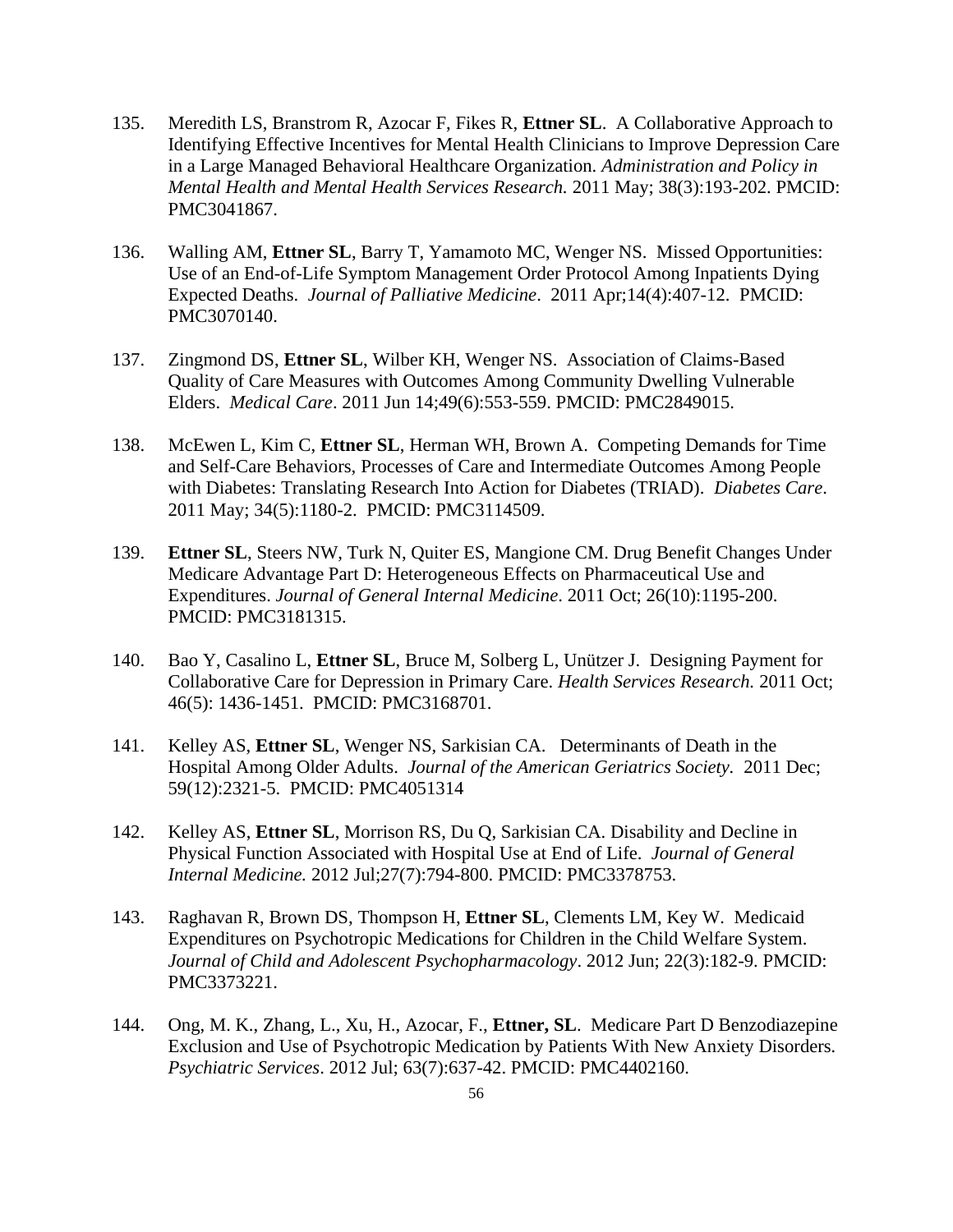- 145. Ong MK, Xu H, Zhang L, Azocar F, **Ettner SL**. Effect of Medicare Part D Benzodiazepine Exclusion on Psychotropic Use Among Benzodiazepine Users. *Journal of the American Geriatrics Society.* 2012 Jul; 60(7):1292-1297. PMCID: PMC4387568.
- 146. Lee CI, Ponce NA, **Ettner SL**, Kahn KL, Bassett LW, Forman HP. Ordering of CT by Emergency Department Provider Type: Analysis of a Nationally Representative Sample. *American Journal of Roentgenology*. 2012 Nov;199(5):1054-9. PMID: 23096179. [Not subject to NIH open access policy; no NIH grant funding used]
- 147. Williams J, Steers WN, **Ettner SL**, Mangione CM, Duru OK. Cost-Related Nonadherence by Medication Type Among Medicare Part D Beneficiaries With Diabetes. *Medical Care*. 2013 Feb; 51(2):193-198. PMID: 23032359. PMCID: PMC3780603.
- 148. [Kimbro](http://www.hindawi.com/34719576/) LB, [Steers](http://www.hindawi.com/30546895/) WN, [Mangione](http://www.hindawi.com/95879725/) CM, [Duru](http://www.hindawi.com/45214816/) OK, **[Ettner](http://www.hindawi.com/62780958/) SL**. The Association of Depression and the Cardiovascular Risk Factors of Blood Pressure, HbA1C, and Body Mass Index Among Patients with Diabetes: Results from the Translating Research Into Action for Diabetes (TRIAD) study. *International Journal of Endocrinology*. 2012 Nov. PMID: 23227045 PMCID: PMC3512290.
- 149. Fitzgerald JD, Weng H, Soohoo N, **Ettner SL**. Regional Variation in Acute Care Length of Stay After Total Joint Replacement Surgery and Hip Fracture Surgery. *Journal of Hospital Administration.* 2013; 2(4):71-81. PMID: 24363789 PMCID: PMC3869384.
- 150. Li R, Bilik D, Brown MB, Zhang P, **Ettner SL**, Ackermann RT, Crosson J, Herman WH. Medical Costs Associated with Type 2 Diabetes Complications and Co-morbidities. *The American Journal of Managed Care.* 2013; 19(5):421-430. PMID: 23781894 PMCID: PMC4337403.
- 151. D[uru OK,](http://www.ncbi.nlm.nih.gov/pubmed?term=Duru%20OK%5BAuthor%5D&cauthor=true&cauthor_uid=23369769) [Mangione CM,](http://www.ncbi.nlm.nih.gov/pubmed?term=Mangione%20CM%5BAuthor%5D&cauthor=true&cauthor_uid=23369769) [Chan C,](http://www.ncbi.nlm.nih.gov/pubmed?term=Chan%20C%5BAuthor%5D&cauthor=true&cauthor_uid=23369769) [Keckhafer A,](http://www.ncbi.nlm.nih.gov/pubmed?term=Keckhafer%20A%5BAuthor%5D&cauthor=true&cauthor_uid=23369769) [Kimbro L,](http://www.ncbi.nlm.nih.gov/pubmed?term=Kimbro%20L%5BAuthor%5D&cauthor=true&cauthor_uid=23369769) [Kirvan KA,](http://www.ncbi.nlm.nih.gov/pubmed?term=Kirvan%20KA%5BAuthor%5D&cauthor=true&cauthor_uid=23369769) [Turk N,](http://www.ncbi.nlm.nih.gov/pubmed?term=Turk%20N%5BAuthor%5D&cauthor=true&cauthor_uid=23369769) [Luchs](http://www.ncbi.nlm.nih.gov/pubmed?term=Luchs%20R%5BAuthor%5D&cauthor=true&cauthor_uid=23369769)  [R,](http://www.ncbi.nlm.nih.gov/pubmed?term=Luchs%20R%5BAuthor%5D&cauthor=true&cauthor_uid=23369769) [Li J,](http://www.ncbi.nlm.nih.gov/pubmed?term=Li%20J%5BAuthor%5D&cauthor=true&cauthor_uid=23369769) **[Ettner SL](http://www.ncbi.nlm.nih.gov/pubmed?term=Ettner%20S%5BAuthor%5D&cauthor=true&cauthor_uid=23369769)**. Evaluation of the diabetes health plan to improve diabetes care and prevention. *Preventive Chronic Disease.* 2013 Jan; 10:1-4.PMID23369769. PMCID: PMC3562175.
- 152. [Lawson EH,](http://www.ncbi.nlm.nih.gov/pubmed?term=Lawson%20EH%5BAuthor%5D&cauthor=true&cauthor_uid=23579579) [Lee Hall B,](http://www.ncbi.nlm.nih.gov/pubmed?term=Lee%20Hall%20B%5BAuthor%5D&cauthor=true&cauthor_uid=23579579) [Louie R,](http://www.ncbi.nlm.nih.gov/pubmed?term=Louie%20R%5BAuthor%5D&cauthor=true&cauthor_uid=23579579) **[Ettner SL](http://www.ncbi.nlm.nih.gov/pubmed?term=Ettner%20SL%5BAuthor%5D&cauthor=true&cauthor_uid=23579579)**, [Zingmond DS,](http://www.ncbi.nlm.nih.gov/pubmed?term=Zingmond%20DS%5BAuthor%5D&cauthor=true&cauthor_uid=23579579) [Han L,](http://www.ncbi.nlm.nih.gov/pubmed?term=Han%20L%5BAuthor%5D&cauthor=true&cauthor_uid=23579579) [Rapp M,](http://www.ncbi.nlm.nih.gov/pubmed?term=Rapp%20M%5BAuthor%5D&cauthor=true&cauthor_uid=23579579) [Ko CY.](http://www.ncbi.nlm.nih.gov/pubmed?term=Ko%20CY%5BAuthor%5D&cauthor=true&cauthor_uid=23579579) Association Between Occurrence of a Postoperative Complication and Readmission: Implications for Quality Improvement and Cost Savings. *[Annals of Surgery](about:blank)*[.](about:blank) 2013 Jul; 258(1):10-18. PMID: 23579579. [Not subject to NIH open access policy; no NIH grant funding used]
- 153. Duru OK, **Ettner SL**. Turk N, Mangione CM, Brown AF, Fu J, Simien L, Tseng CW. Potential Savings Associated with Drug Substitution in Medicare Part D: the Translating Research into Action for Diabetes (TRIAD) Study. *Journal of General Internal Medicine.* 2014; 29(1):230–6. PMID: 23975059 PMCID: PMC3889972.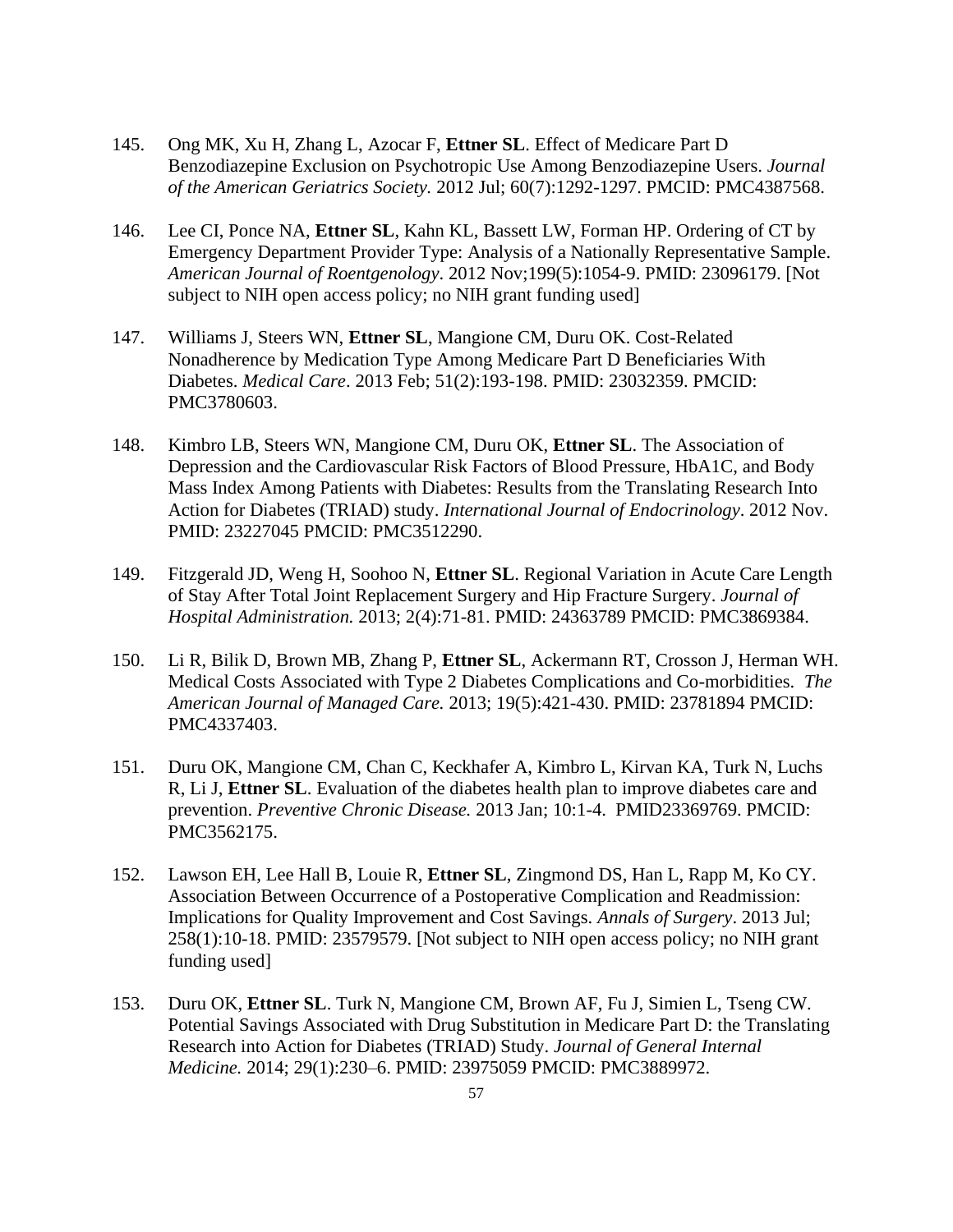- 154. Maclean JC, Xu H, French MT, **Ettner SL**. Mental Health and High-Cost Health Care Utilization: New Evidence from Axis II Disorders. *Health Services Research.* 2014 Apr; 49(2):683-704. PMID: 24117342 PMCID: PMC3976193.
- 155. Maclean JC, Xu H, French MT, **Ettner SL**. Mental Health and Risky Sexual Behaviors: Evidence from DSM-IV Axis II Disorders. *The Journal of Mental Health Policy and Economics*. 2013 Dec; 16(4):187-208. PMID: 24526587. [Not subject to NIH open access policy; study not supported by NIH grant funding]
- 156. Walling AM, Tisnado D, Asch SM, Malin JM, Pantoja P, Dy SM, **Ettner SL**, Zisser AP, Schreibeis-Baum H, Lee M, Lorenz KA.. The Quality of Supportive Cancer Care in the Veterans Affairs Health System and Targets for Improvement. *JAMA Internal Medicine*. 2013; 173(22):2071-2079. PMID: 24126685. [Not subject to NIH open access policy; no NIH grant funding used].
- 157. Yan T, Xu H, **Ettner SL**, Barnes AJ, Moore AA. At-risk drinking and Outpatient healthcare expenditures in older adults. *Journal of the American Geriatric Society*. 2014 Feb; 62(2):325-8. PMID: 24417471 PMCID: PMC3954600.
- 158. Maclean JC, Xu H, French M, **Ettner SL**. Personality Disorders and Body Weight. *Economics & Human Biology.* 2014 Jan; 12:153-171. PMID 24268441 [Not subject to NIH open access policy; no NIH grant funding used]
- 159. **Ettner SL**, Xu, H, Duru OK, Ang A, Tseng C H, Tallen L, Barnes A, Mirkin M, Ransohoff K, Moore A. The Effect of an Educational Intervention on Alcohol Consumption, At-Risk Drinking, and Health Care Utilization In Older Adults: The Project SHARE Study. *Journal of Studies on Alcohol and Drugs*. 2014 May; 75(3):447- 57. PMID: 24766757 PMCID: PMC4002858.
- 160. Kimbro LB, Li J, Turk N, **Ettner SL**, Moin T, Mangione CM, Duru OK. Optimizing Enrollment in Employer Health Programs: A Comparison of Enrollment Strategies in the Diabetes Health Plan. *American Journal of Managed Care.* 2014;20(8):e311-9. PMCID: PMC4353493.
- 161. Chung B, Ong M, **Ettner SL**, Jones F, Gilmore J, McCreary M, Sherbourne C, Ngo V, Koegel P, Tang L, Dixon E, Miranda J, Belin T, Wells K. 12-Month Outcomes of Community Engagement Versus Technical Assistance To Implement Depression Collaborative Care: A Partnered, Cluster, Randomized, Comparative Effectiveness Trial. *Annals of Internal Medicine.* 2014 Nov; 161: s23-s34. PMID: 25402400 PMCID: PMC4235578.
- 162. Yala SM, Duru OK, **Ettner SL**, Turk N, Mangione CM, Brown AF. Patterns of Prescription Drug Expenditures and Medication Adherence Among Medicare Part D Beneficiaries with and without the Low-Income Supplement. *BMC Health Services*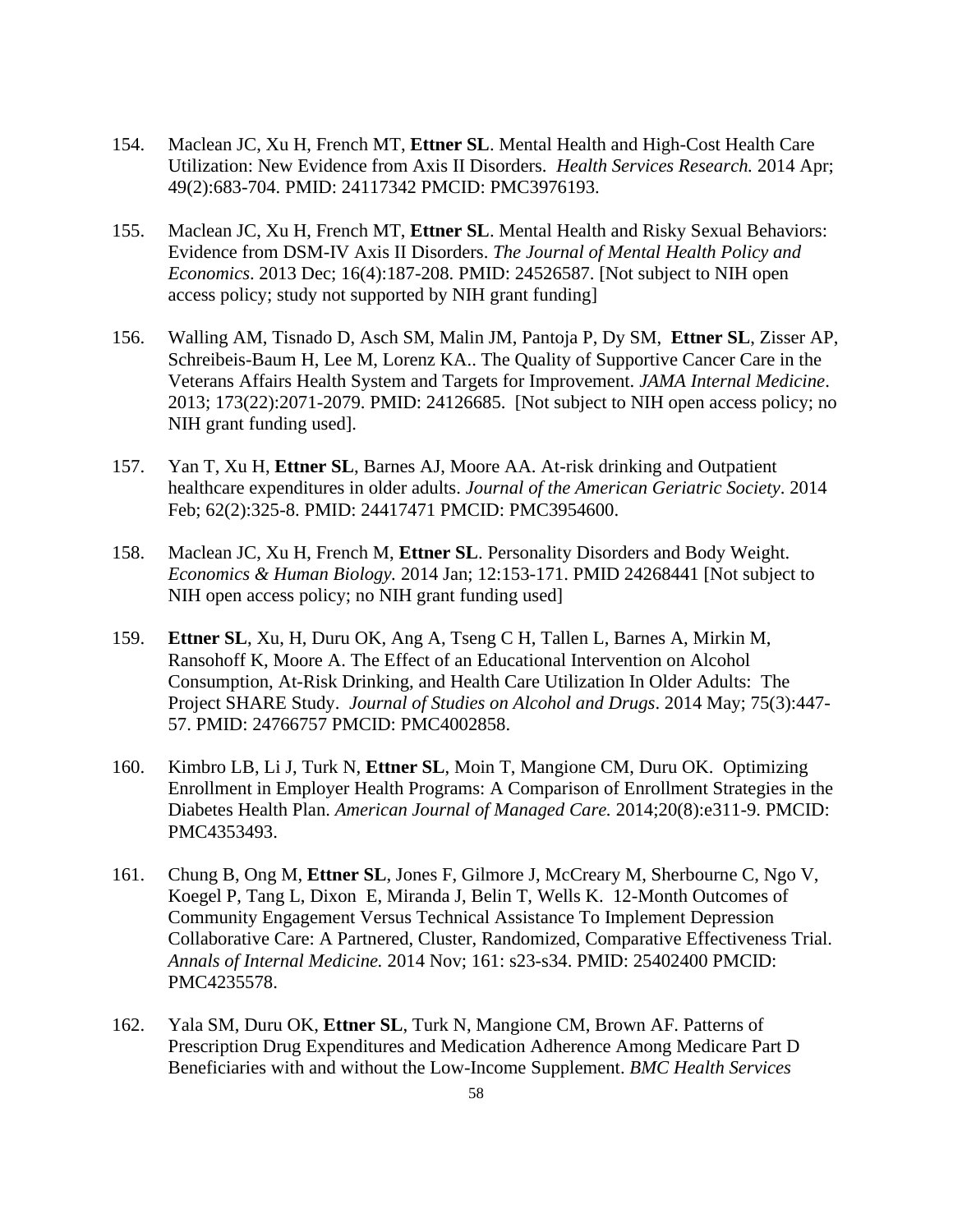*Research.* 2014 Dec; 14(1):665 [Epub ahead of print] PMID: 25526892 PMCID: PMC4302141.

- 163. Gilmer T, Stefancic A, Tsemberis S, **Ettner SL**. Full Service Partnerships Among Adults with Serious Mental Illness in California: Impact on Utilization and Costs. *Psychiatric Services.* 2014 Sep; 65(9):1120-5. PMID: 24829104*.* [Not subject to NIH open access policy; no NIH grant funding used].
- 164. Kimbro LB, Mangione CMM, Steers WN, Duru OK, McEwen L, Karter A, **Ettner SL**. Depression and All-Cause Mortality In Persons With Diabetes Mellitus: Are Older Adults at Higher Risk? Results from the Translating Research Into Action for Diabetes Study. *Journal of the American Geriatric Society*. 2014 Jun; 62(6):1017-22. PMID: 24823259 PMCID: PMC4057963.
- 165. Duru OK, Edgington S, Mangione CM, Turk N, Tseng CH, Kimbro L, **Ettner SL**. Association of Medicare Part D Low-Income Cost Subsidy Program Enrollment With Increased Fill Adherence To Clopidogrel After Coronary Stent Placement. *Pharmacotherapy.* 2014 Dec; 34(12):1230-8. PMID: 25314343 PMCID: PMC4276510.
- 166. Dawes AJ, Louie R, Nguyen DK, Maggard-Gibbons M, Parikh P, **Ettner SL**, Ko CY, Zingmond DS. The Impact of Continuous Medicaid Enrollment on Diagnosis, Treatment, And Survival in Six Surgical Cancers. *Health Services Research.* 2014 Dec; 49(6):1787- 811. PMID: 25256223 PMCID: PMC4254125.
- 167. Popescu I, Xu H, Krivelyova A, **Ettner SL.** Disparities in Receipt of Specialty Services Among Children with Mental Health Need Enrolled in the Children's Mental Health Initiative. *Psychiatric Services.*2015 Mar 1; 66(3):242-8. PMID: 25727111. [Not subject to NIH open access policy; no NIH grant funding used].
- 168. Moin T, Li J, Duru K, **Ettner SL**, Turk N, Keckhafer A, Ho S, Mangione CM. Metformin Prescription for Insured Adults with Prediabetes from 2010 to 2012: A Retrospective Cohort Study. *Annals of Internal Medicine.* 2015 Apr 21; 162(8):542-8. PMID: 25894024 PMCID: 4682357.
- 169. Duru OK, Turk N, **Ettner SL**, Neugebauer R, Moin T, Li J, Kimbro LB, Chan C, Luchs RH, Keckhafer A, Kirvan A, Ho S, Mangione CM. Adherence to Metformin, Statins, and ACE/ARBs Within the Diabetes Health Plan (DHP). *Journal of General Internal Medicine.* 2015 May; 30(11): 1645-50. PMID: 25944019 PMCID: PMC4617948.
- 170. Duru OK, Xu H, Mirkin M, Ang A, Tallen L, Moore AA, Tseng CH, **Ettner SL**. Examining the Impact of Separate Components of a Multicomponent Intervention Designed to Reduce At-Risk Drinking Among Older Adults: The Project SHARE Study. *Journal of Substance Abuse Treatment*. 2015 July; 39(7):1227-35. PMID: 26033430 PMCID: PMC4631261.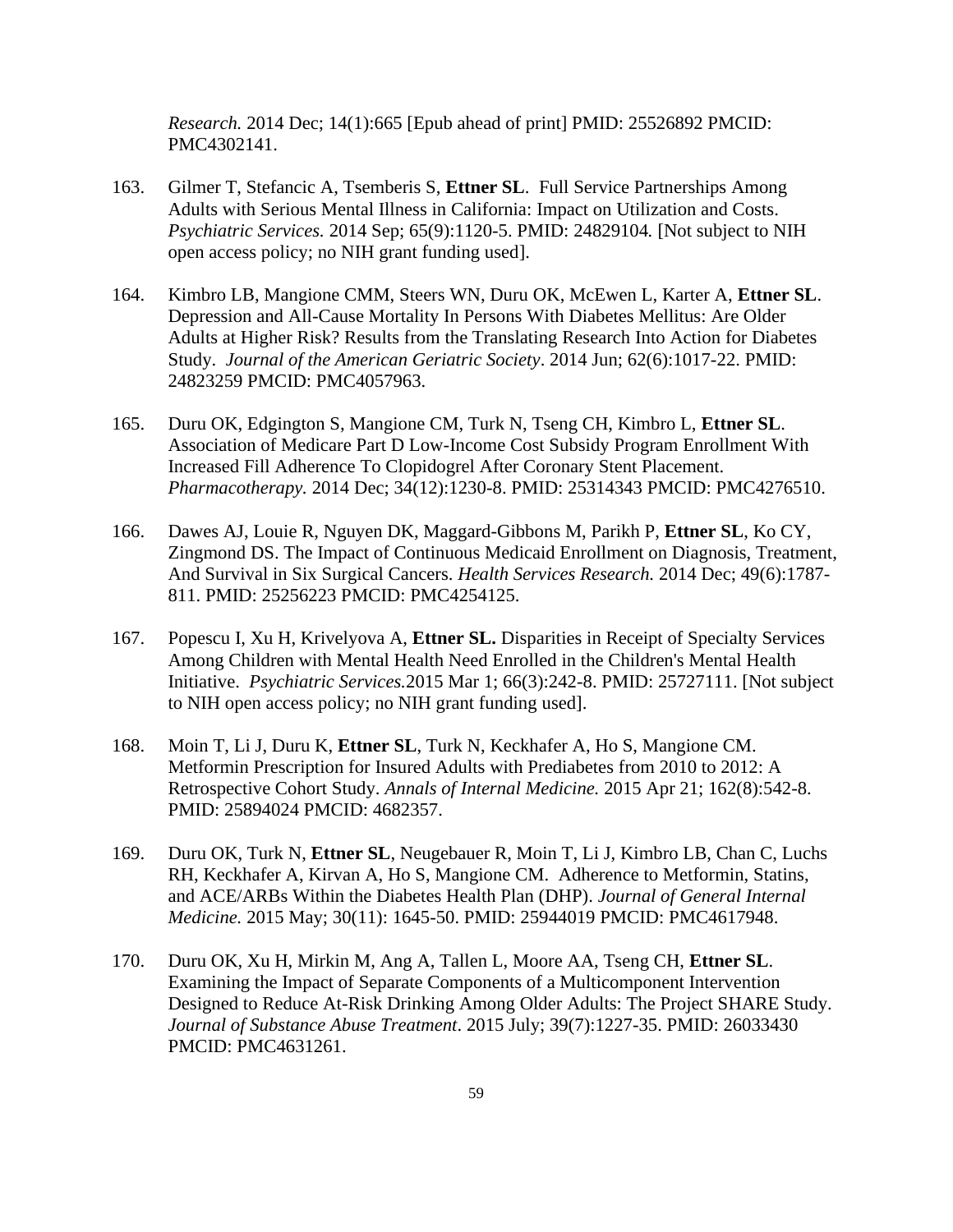- 171. Maclean JC, Webber D, French MT, **Ettner SL**. The Health Consequences of Adverse Labor Market Events: Evidence from Panel Data. *Industrial Relations*. 2015 July; 54(3): 478-98. [Not subject to NIH open access policy; no NIH grant funding used].
- 172. Barnes AJ, Xu H, Tseng CH, Ang A, Tallen L, Moore AA, Marshall DC, Mirkin M, Ransohoff K, Duru K, **Ettner SL**. The Effect of a Patient-Provider Educational Intervention to Reduce At-Risk Drinking on Changes in Health and Health-Related Quality of Life Among Older Adults: The Project SHARE Study. *Journal of Substance Abuse Treatment*. 2016 Jan; 60:14-20. PMID: 26254687 PMCID: PMC4679446.
- 173. Ahluwalia SC, Tisnado DM, Walling AM, Dy SM, Asch SM, **Ettner SL**, Kim B, Pantoja P, Schreibeis-Baum H, Lorenz KA. Association of Early Patient-Physician Care Planning Discussions and End-of-Life Care Intensity in Advanced Cancer. *Journal of Palliative Medicine*. 2015 Oct; 18(10):834-41. PMID: 26186553 PMCID: PMC4599129.
- 174. Grinshteyn EG, Eisenman DP, Cunningham WE, Andersen R, **Ettner SL**. Individualand Neighborhood-Level Determinants of Fear of Violent Crime among Adolescents. *Family and Community Health*. 2016 April-June; 39(2):103-112. PMID: 26882413 [Not subject to NIH open access policy; no NIH grant funding used]
- 175. Hoffman GJ, Hays RD, Shapiro MF, Wallace SP, **Ettner SL**. Claims-Based Identification Methods and the Cost of Fall-related Injuries Among U.S. Older Adults. *Medical Care* 2016 Jul; 54:664-71. PMID: 27057747 PMCID: PMC4907826.
- 176. Doyle B, **Ettner SL**, Nuckols T. Supplemental Insurance Reduces Out-of-Pocket Costs in Medicare Observation Services. *Journal of Hospital Medicine*. 2016 Jul; 11(7):502-4. PMID: 27373701.
- 177. Sacks GD, Dawes AJ, **Ettner SL**, Brook RH, Fox CR, Maggard-Gibbons M, Ko CY, Russell MM. Surgeon Perception of Risk and Benefit in the Decision to Operate. *Annals of Surgery*. 2016 Dec; 264(6):896-903. PMID: 27192348. [Not subject to NIH open access policy; no NIH grant funding used]
- 178. Sacks GD, Dawes AJ, **Ettner SL**, Brook RH, Fox CR, Ko CY, Russell MM, Maggard-Gibbons M. Impact of a Risk Calculator on Risk Perception and Surgical Decision Making: A Randomized Trial. *Annals of Surgery*. 2016 Dec; 264(6):889-895. PMID: 27192347. [Not subject to NIH open access policy; no NIH grant funding used]
- 179. Han MA, Clarke R, **Ettner SL**, Steers N, Leng M, Mangione CM. Predictors of Out-of-ACO Care in the Medicare Shared Savings Program. *Medical Care*. 2016 Jul; 54(7):679- 88. PMID: 27213548. PMCID: [PMC5873290.](https://www.ncbi.nlm.nih.gov/pmc/articles/PMC5873290/)
- 180. Walling AM, Tisnado D, **Ettner SL**, Asch SM, Dy SM, Pantoja P, Lee M, Ahluwalia S, Schreibeis-Baum H, Malin JL, Lorenz KA. Palliative Care Specialist Consultation is Associated with Supportive Care Quality in Advanced Cancer. *Journal of Pain and*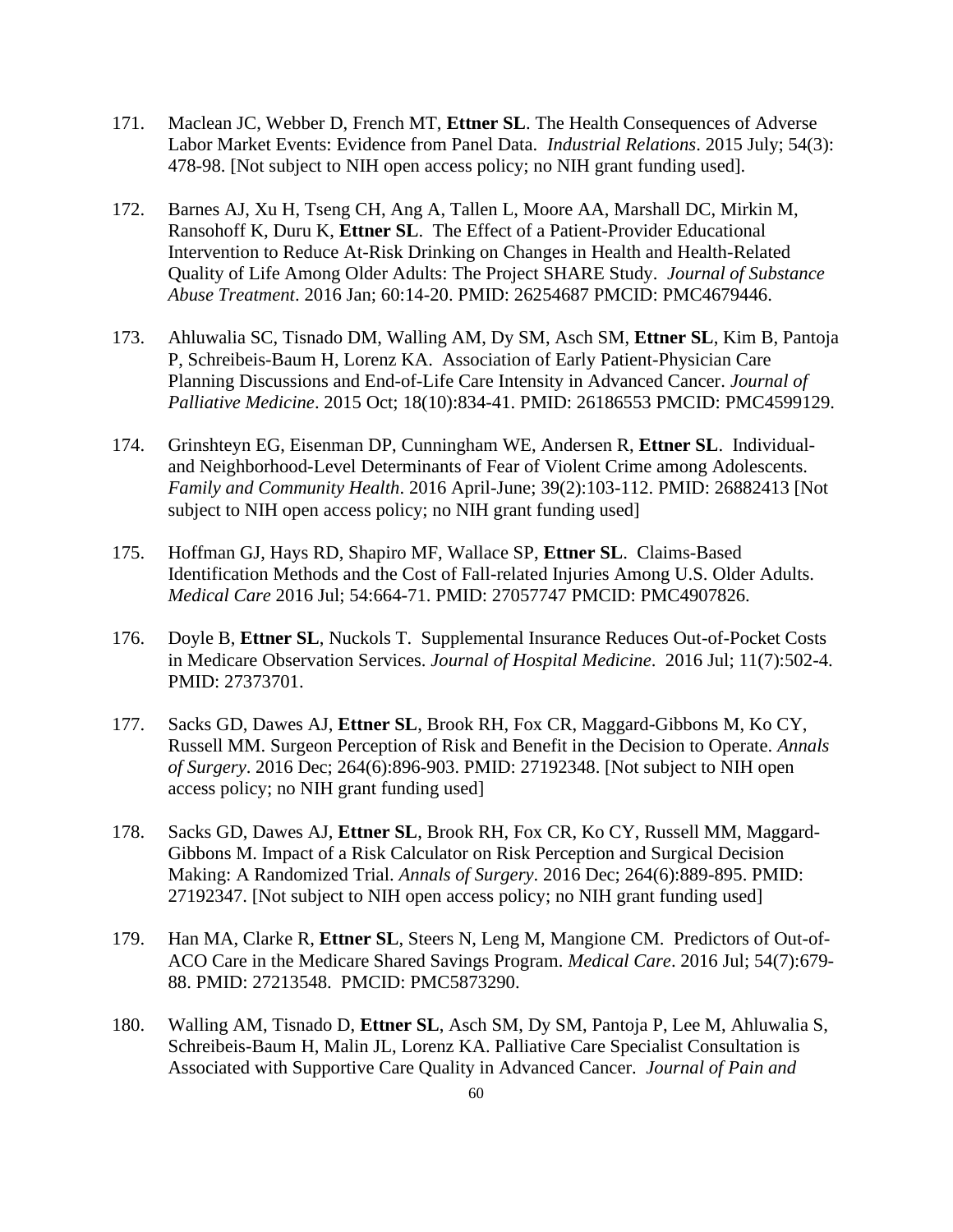*Symptom Management*. 2016 Oct; 52(4):507-514. PMID: 27401515. PMCID: PMC5173291.

- 181. Hoffman GJ, Hays RD, Shapiro MF, Wallace SP, **Ettner SL**. The Costs of Fall-Related Injuries Among Older Adults: Annual Per-Faller, Service Component, and Patient Out-Of-Pocket Costs. *Health Services Research*. 2016 Sep 1. PMID: 27581952. PMCID: PMC5583303.
- 182. Green JB, Shapiro MF, **Ettner SL**, Malin J, Ang A, Wong MD. Physician Variation in Lung Cancer Treatment at the End of Life. *American Journal of Managed Care*. 2017 Apr; 23(4):216-223. PMID: 28554208. PMCID: [PMC5762116.](https://www.ncbi.nlm.nih.gov/pmc/articles/PMC5762116/)
- 183. Harwood J, Azocar F, Thalmayer A, Xu H, Ong MK, Tseng CH, Wells KB, Friedman S, **Ettner SL**. The Mental Health Parity and Addiction Equity Act Evaluation Study: Impact on Specialty Behavioral Healthcare Utilization and Spending Among "Carve-In" Enrollees. *Medical Care*. 2017 Feb; 55(2):164-172. PMID: 27632769. PMCID: PMC5233645.
- 184. Narain K, Bitler M, Ponce N, Kominski G, **Ettner SL**. The Impact of Welfare Reform on the Health Insurance Coverage, Utilization and Health of Low Education Single Mothers. *Social Science & Medicine* 2017 May; 180:28-3. PMID: 28319907.
- 185. **Ettner SL**, Harwood J, Thalmayer A, Ong MK, Xu H, Bresolin MJ, Wells KB, Tseng CH, Azocar F. The Mental Health Parity and Addiction Equity Act Evaluation Study: Impact on Specialty Behavioral Health Utilization and Expenditures Among "Carve-Out" Enrollees. *Journal of Health Economics*. 2016 Dec; 50:131-143. PMID: 27736705 PMCID: PMC5127782.
- 186. Thalmayer A, Friedman S, Azocar F, Harwood J, Xu H, **Ettner SL**. The Mental Health Parity and Addiction Equity Act (MHPAEA) Evaluation Study: Impact on Quantitative Treatment Limits (QTLs). *Psychiatric Services*. 2017 May; 68(5):435-442. PMID: 27974003 PMCID: PMC5411313.
- 187. Hoffman GJ, Wallace SP, Hays RD, Shapiro MF, **Ettner SL**. Receipt of Caregiving and Fall Risk in U.S. Community-Dwelling Older Adults. *Medical Care*. 2017 Apr; 55(4):371-378. PMID: 27875481 PMCID: PMC5352465.
- 188. Hoffman GJ, **Ettner SL,** Shapiro MF, Wallace SP, Hays RD. Depressive Symptomatology and Fall Risk Among Community-Dwelling Older Adults. *Social Science and Medicine*. 2017 Apr; 178:206-213. PMID: 28279573 PMCID: PMC5411980.
- 189. Friedman S, Thalmayer A, Azocar F, Xu H, Harwood J, Ong MK, Johnson LL, **Ettner SL**. The Mental Health Parity and Addiction Equity Act (MHPAEA) Evaluation Study: Impact on Mental Health Financial Requirements Among Commercial "Carve-In" Plans.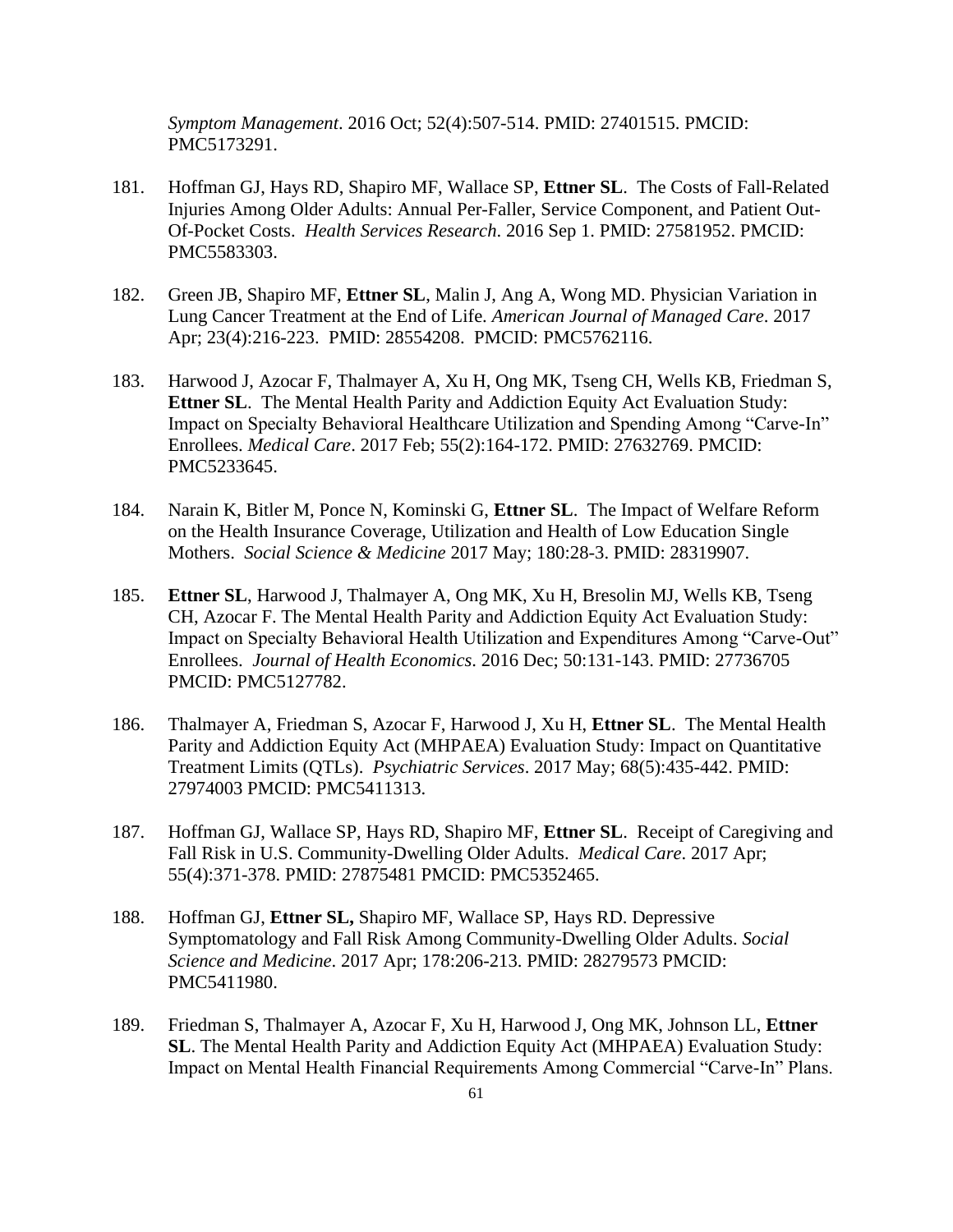*Health Services Research*. 2016 Dec; 53(6):4584-4608 PMID: 27943277 PMCID: PMC5785319.

- 190. Narain K, **Ettner SL**. The Impact of Exceeding TANF Time Limits on the Access to Healthcare of Low-Income Mothers. *Social Work in Public Health*. 2017 Aug; 17:1-9. PMID: 28816637.
- 191. Friedman S, Xu H, Harwood JM, Azocar F, Hurley B, **Ettner SL**. The Mental Health Parity and Addiction Equity Act (MHPAEA) Evaluation Study: Impact on Specialty Behavioral Healthcare Utilization and Spending Among Enrollees with Substance Use Disorders. *Journal of Substance Abuse Treatment*. 2017 Sep; 80:67-78. PMID: 28755776 PMCID: PMC6224161.
- 192. Grinshteyn EG, Cunningham WE, Eisenman DP, Andersen R, **Ettner SL**. Fear of Violent Crime and Anxiety/Depression among Adolescents. *Mental Health & Prevention.* 2017. 8:39-45.
- 193. Grinshteyn, EG, Xu H, Manteuffel B, **Ettner SL**. The Associations of Area-Level Violent Crime Rates and Self-Reported Violent Crime Exposure with Adolescent Behavioral Health. *Community Mental Health Journal*. 2018. 54(3):252-258. PMID: 28861664.
- 194. Tran LD, Xu H, Azocar F, **Ettner SL**. Behavioral Health Treatment Patterns among Employer-Insured Adults in Same- and Different-Gender Partnerships. *Psychiatric Services*. 2018. 69(5):572-579. PMCID: PMC5930123.
- 195. Cunningham WE, Weiss RE, Nakazono T, Malek MA, Shoptaw SJ, **Ettner SL**, Harawa NT. Effectiveness of a Peer Navigation Intervention to Sustain Viral Suppression Among HIV-Positive Men and Transgender Women Released from Jail: The LINK LA Randomized Controlled Clinical Trial. *JAMA Internal Medicine* Apr 1 2018; 178(4):542- 553. PMCID: PMC5885257.
- 196. Thalmayer AG, Harwood JM, Friedman S, Azocar F, Watson A, Xu H, **Ettner SL**. The Mental Health Parity and Addiction Equity Act (MHPAEA) Evaluation Study: Impact on Non-Quantitative Treatment Limits for Specialty Behavioral Health Care. *Health Services Research*. May 8, 2018. PMID: 29740807 PMCID: PMC6232447.
- 197. Friedman SA, Azocar F, Xu H, **Ettner SL**. The Mental Health Parity and Addiction Equity Act (MHPAEA) Evaluation Study: Did Parity Differentially Affect SUD and MH Benefits Offered By Behavioral Healthcare "Carve-Out" and "Carve-In" Plans? *Drug and Alcohol Dependence*. 2018. 190:151-158. PMID: 30032052 PMCID: PMC6197987.
- 198. Chukmaitov AS, Kaidarova DR, Talaeyva ST, Sheppard VB, Xu H, Siangphoe U, **Ettner SL**. Analysis of Delays in Breast Cancer Treatment and Late-Stage Diagnosis in Kazakhstan. *Asian Pacific Journal of Cancer Prevention* 2018. 19(9): 2519-2525.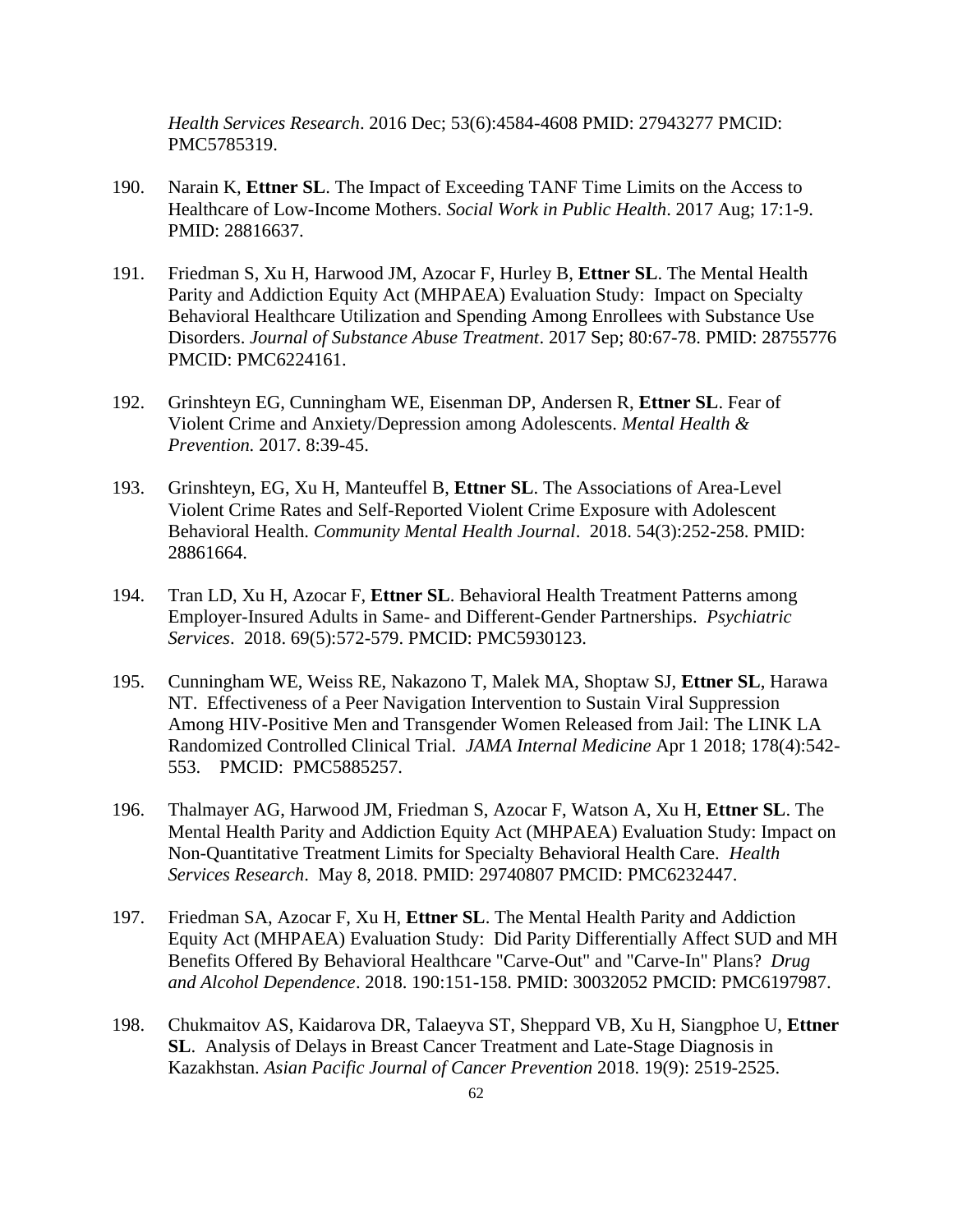PMID: 30256046 PMCID: PMC6249466.

- 199. Chung B, Ong M, **Ettner SL**, Jones F, Gilmore J, McCreary M, Ngo VK, Sherbourne C, Tang L, Dixon E, Koegel P, Miranda J, Wells K. 12-Month Cost Outcomes of Community Engagement Versus Technical Assistance To Implement Depression Collaborative Care: A Partnered, Cluster Randomized, Comparative Effectiveness Trial. *Ethnicity and Disease* 2018. 28(2):349-356. PMID: 30202187. PMCID: [PMC6128344.](https://www.ncbi.nlm.nih.gov/pmc/articles/PMC6128344/)
- 200. Narain KA, Xu H, Azocar F, **Ettner SL**. Racial/Ethnic Disparities in Specialty Behavioral Healthcare Treatment Patterns and Expenditures Among Commercially Insured Patients in Managed Behavioral Healthcare Plans. *Health Services Research* 2019;1-11 Available online at [https://onlinelibrary.wiley.com/doi/epdf/10.1111/1475-](https://onlinelibrary.wiley.com/doi/epdf/10.1111/1475-6773.13121) [6773.13121](https://onlinelibrary.wiley.com/doi/epdf/10.1111/1475-6773.13121) PMID: 30734279. PMCID: [PMC6505415](https://www.ncbi.nlm.nih.gov/pmc/articles/PMC6505415/) (Available 6-1-2020).
- 201. Zhao B, Childers CP, Hays RD, **Ettner SL**, Alban RF, Maggard-Gibbons M, Clary BM. Surgeon Awareness of the Relative Costs of Common Surgical Instruments. *JAMA Surgery* 2019; 154(9): 877-878. DOI:10.1001/jamasurg.2019.1746.
- 202. Takada S, **Ettner SL**, Harawa NT, Garland WH, Shoptaw SJ, Cunningham WE. Life Chaos is Associated with Reduced HIV Testing, Engagement in Care, and ART Adherence Among Cisgender-Men and Transgender Women upon Entry into Jail. *AIDS and Behavior* 2020 24:491-505. PMID: 31396766.
- 203. Childers CP, **Ettner SL**, Hays RD, Kominski G, Maggard-Gibbons M, Alban RF. Variation in Intraoperative and Postoperative Utilization for 3 Common General Surgery Procedures. *Annals of Surgery.* Published online August 23, 2019. DOI: 10.1097/SLA.0000000000003571 PMID: 31460881.
- 204. Friedman S, **Ettner SL**, Chuang E, Azocar F, Harwood JM, Xu H, Ong M. The Effects of Three Kinds of Insurance Benefit Design Features on Specialty Mental Health Care Use. *Journal of Mental Health Policy and Economics* 2019. 22(2): 43-59. PMID: 31319375.
- 205. **Ettner SL**, Xu H, Azocar F. The Mental Health Parity and Addiction Equity Act (MHPAEA) Evaluation Study: What Happens When Employers Switch from a "Carve-Out" to a "Carve-In" Model of Managed Behavioral Health? Evaluation of a Natural Experiment. *Journal of Mental Health Policy and Economics* 2019. 22(3):85-94. PMID: 31811752.
- 206. **Ettner SL**, Zinn JS, Xu H, Ladd H, Nuccio E, Sorkin D, Mukamel DB. Certificate of Need and the Cost of Competition in Home Healthcare Markets. *Home Health Care Services Quarterly* 2020. 39(2): 51-64. DOI: 10.1080/01621424.2020.1728464.
- 207. Moin T, Li J, Duru OK, **Ettner SL**, Turk N, Chan C, Keckhafer AM, Luchs RH, Ho S, Mangione CM. Results from NEXT-D: The Association of a Prediabetes Specific Health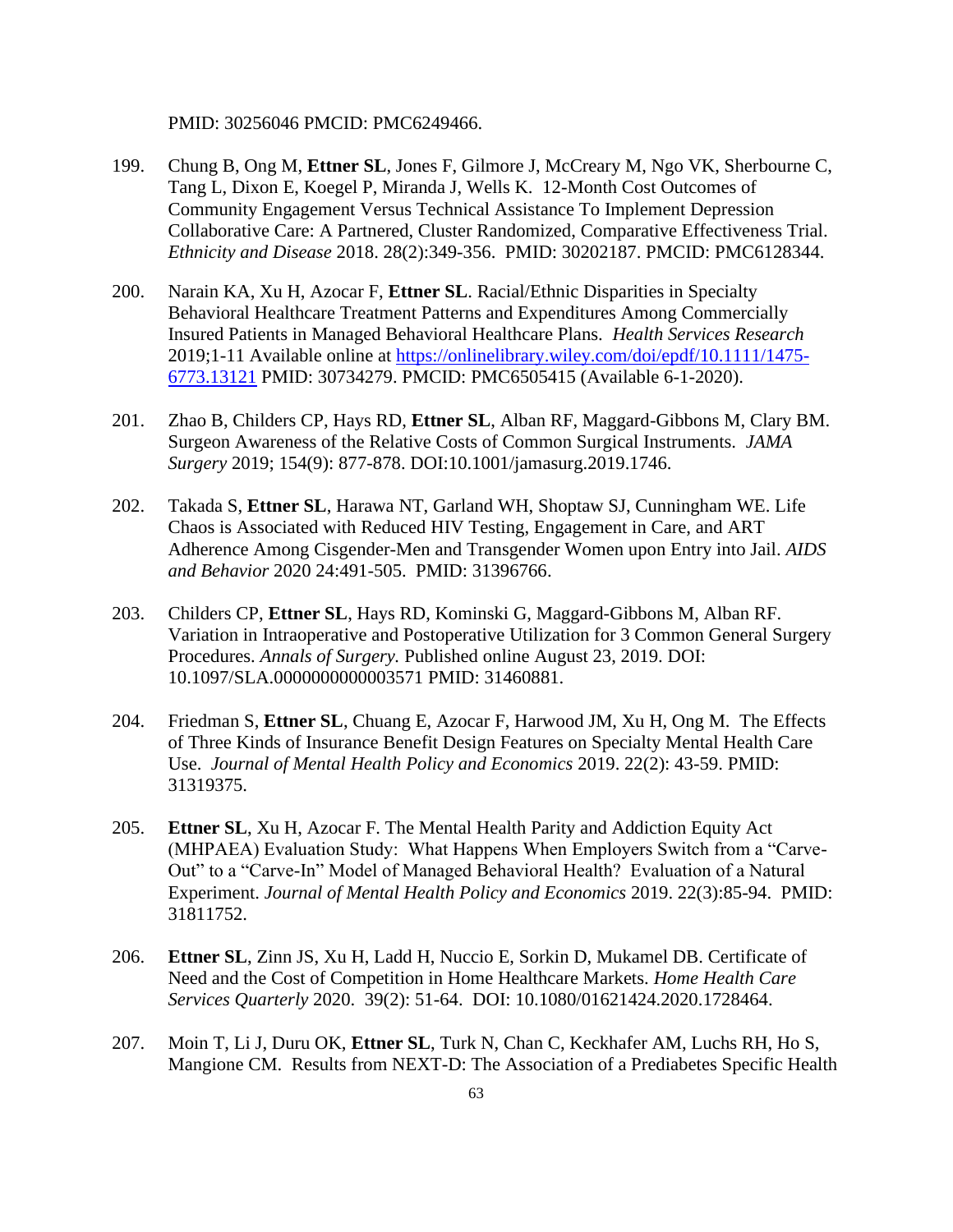Plan and Rates of Incident Diabetes Among A National Sample of Working Age Adults. *BMJ Open Diabetes Research & Care* 2020; 8:e001093. DOI:10.1136/bmjdrc-2019- 001093.

- 208. Moin T, Harwood JM, Mangione CM, Jackson N, Ho S, **Ettner SL**, Duru OK. Trends in Costs of Care and Utilization for Medicaid Patients with Diabetes in Accountable Care Communities: A Natural Experiment for Translation in Diabetes (NEXT-D) 2 Study. *Medical Care* 2020 Vol. 58: S40-S45. DOI: 10.1097/MLR.0000000000001318.
- 209. Duru OK, Harwood J, Moin T, Jackson NJ, **Ettner SL**, Vasilyev A, Mosley DG, O'Shea DL, Ho S, Mangione CM. Evaluation of a National Care Coordination Program to Reduce Utilization among High-cost, High-need Medicaid Beneficiaries with Diabetes. *Medical Care* 2020 Vol. 58: S14-S21. DOI: 10.1097/MLR.0000000000001315.
- B. RESEARCH PAPERS IN PRESS
- 210. Friedman S, Xu H, Azocar F, **Ettner SL**. The Mental Health Parity and Addiction Equity Act (MHPAEA) Evaluation Study: Impact on Financial Requirements in Carve-Out Plans. Forthcoming in *Health Services Research*.
- 211. Keller M, Xu H, Azocar F, **Ettner SL**. Do Behavioral Health Diagnoses Predict Self-Selection into Lower-Deductible Health Plans? Forthcoming in *Psychiatric Services*.
- 212. Block E, Xu H, Azocar F, Harwood J, **Ettner SL**. The Mental Health Parity and Addiction Equity Act (MHPAEA) Evaluation Study: Child and Adolescent Behavioral Health Service Expenditures and Utilization. Forthcoming in *Health Economics*.
- C. RESEARCH PAPERS PEER REVIEWED (SUBMITTED)
- 1. Mukamel DB, Ladd H, Nuccio E, Zinn J, **Ettner SL**. The Cost of Quality in Home Health.
- 2. Friedman S, Xu H, Azocar F, **Ettner SL**. Comparing Gold-Standard Copayments and Coinsurance Values from Claims Processing Engines to Values Derived from Claims Databases.
- 3. Yazbeck M, Xu H, Azocar F, **Ettner SL**. Spousal Peer Effects in Specialty Behavioral Health Services Use: Do Spillovers Vary by Gender, Subscriber Status and Sexual Orientation?
- 4. Sacks GD, Dawes AJ, Tsugawa Y, Brook RH, Russell MM, Ko CY, Maggard-Gibbons M, **Ettner SL**. The Association between Risk Aversion of Surgeons and Their Clinical Decision-Making.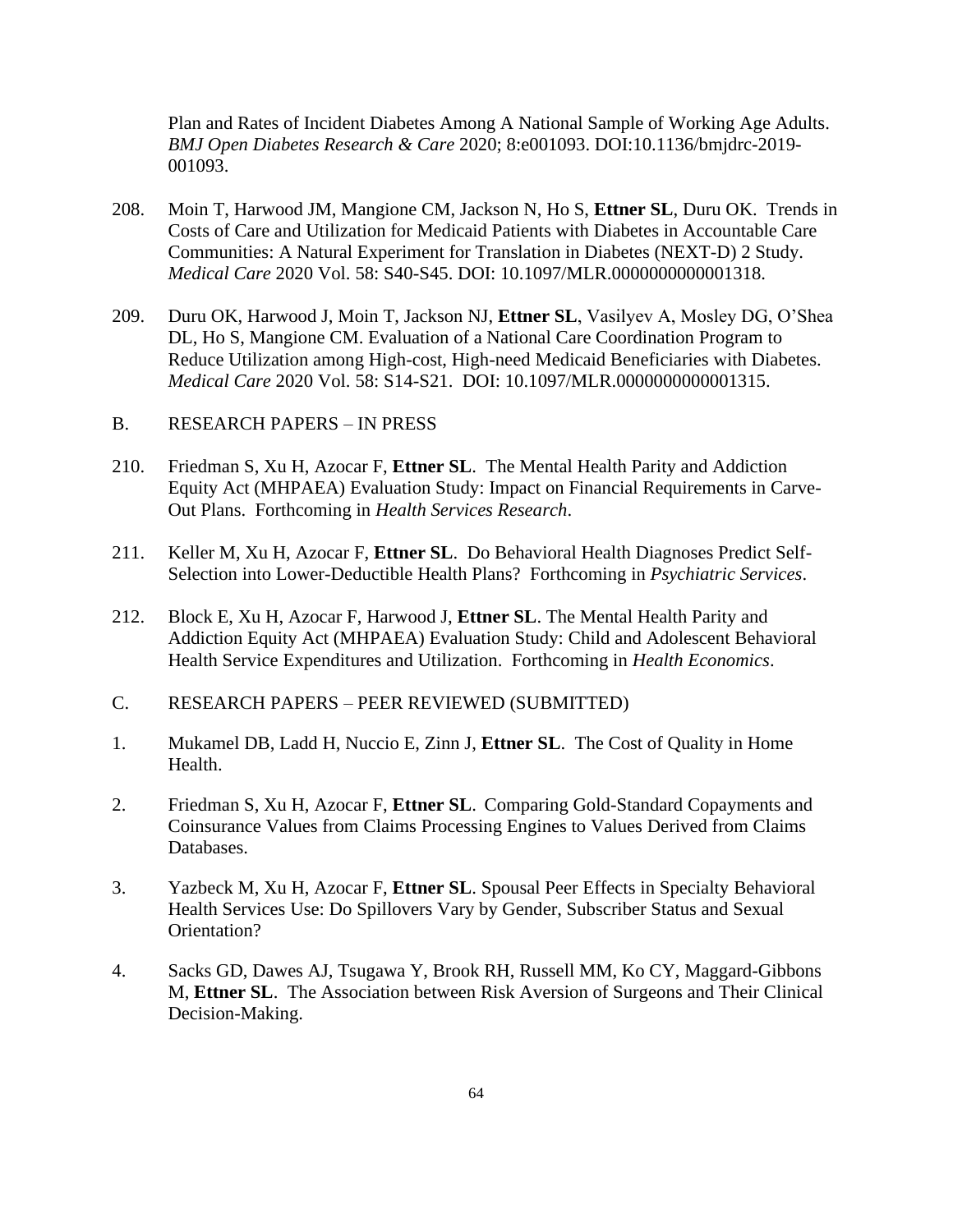- 5. Grzenda A, Xu H, Miranda J, **Ettner SL**. Impact of the Transition to the Trump-Pence Administration on the Quality of Life of Gender and Sexual Minorities: A Difference-in-Differences Analysis.
- 6. Admon LK, Dalton VK, Kolenic GE, **Ettner SL**, Tilea A, Haffajee RL, Brownlee RM, Zochowski MK, Tabb KM, Muzik M, Zivin K. Trends in Suicidality Among Commercially Insured Childbearing Individuals in the United States, 2006-2017.
- 7. Barnett ML, Dopp AR, Klein C, **Ettner SL**, Powell BJ, Saldana L. Collaborating with Health Economists to Advance Implementation Science: A Qualitative Study.
- 8. Narain K, Duru OK, **Ettner SL**, Harwood J, Mangione, CM. The Impact of Dual Eligible Special Need Plan Regulations on Healthcare Utilization.
- 9. Moin T, Steers WN, **Ettner SL**, Duru OK, Turk N, Chan C, Neugebauer R, Luchs RH, Kirvan A, Ho S, Mangione CM. The Association of a Diabetes-Specific Health Plan with Emergency Room and Inpatient Hospital Utilization: A Natural Experiment for Translation in Diabetes (NEXT-D) Study.
- 10. Moin T, Steers WN, Duru OK, Turk N, Chan C, Keckhafer AM, Luchs R, Ho S, Mangione CMM, **Ettner SL**. A Comparison of Changes Over Time in Medical and Prescription Expenditures Between Disease-Specific and Standard Benefit Plans: A Natural Experiment for Translation in Diabetes (NEXT-D) Study.
- 11. Wong EC, Turk N, Harwood JM, Duru OK, Yank V, Moin T, **Ettner SL**, Mangione CM. Impact of State-Level Medicaid Spending on Rates of Screening for Chronic Kidney Disease Among Beneficiaries with Diabetes and/or Hypertension.
- 12. Huang C, Turk N, **Ettner SL**, Mangione CM, Duru OK. Does the Diabetes Health Plan Have a Differential Impact on Medication Adherence Among Patients with Fewer Financial Resources?

#### D. RESEARCH PAPERS – NON-PEER REVIEWED (PUBLISHED)

- 1. **Ettner SL,** Frank R. Risk Adjustment of Mental Health and Substance Abuse Payments. *Technical Assistance Paper, Center for Mental Health Services*, 1999.
- 2. Kaskie B, **Ettner SL**. Promoting Mental Health, Preventing Mental Illness and Providing Effective Psychological Treatment to California's Aging Population. Report, *Older Californian's Strategic Planning Initiative*. Online with the ERIC database at: http://askeric.org, document number ED467101.
- 3. Kaskie B, **Ettner SL**. The Mental Health Status of Older Californians. *California Policy Research Center Brief – Strategic Planning on Aging* No 8, May 2001.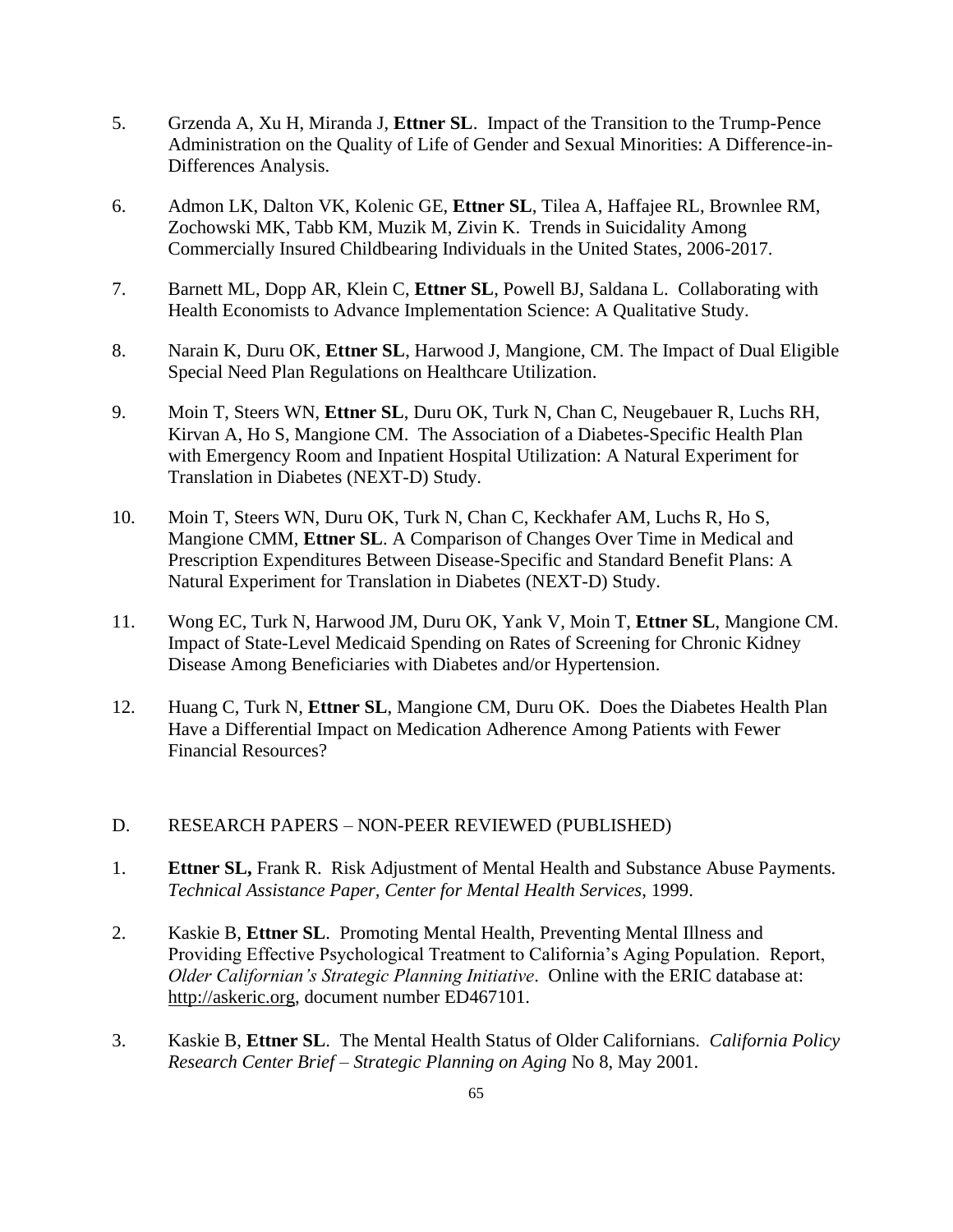- 4. **Ettner SL**, Crimmins E. National Institutes of Health Background Paper: Economic Measures in Health Surveys. Commissioned by NIH for the Workshop on Economic Measures in Health Surveys. January 2002.
- 5. **Ettner, SL**. Does Treatment 'Pay for Itself'? Looking at the Economic Argument for Addiction Treatment. *Behavioral Healthcare*. 2006 May; 26 (5): 32-4.
- 6. California Health Benefits Review Program (CHBRP). (2007). *Analysis of Assembly Bill 423: Mental Health Parity.* Report to California State Legislature. Oakland, CA: CHBRP. 07-03.
- 7. California Health Benefits Review Program (CHBRP). (2007). *Analysis of Potential Impacts of Senate Bill 365: Out-of-State Carriers*: Report to California State Legislature. Oakland, CA: CHBRP. 07-06.
- 8. California Health Benefits Review Program (CHBRP). (2008). *Analysis of Assembly Bill 1774: Health Care Coverage: Gynecological Cancer Screening Tests: Report to California State Legislature.* Oakland, CA: CHBRP. 08-05.
- 9. California Health Benefits Review Program (CHBRP). (2008). *Analysis of Assembly Bill 1887: Health Care Coverage: Mental Health Services: Report to California State Legislature.* Oakland, CA: CHBRP. 08-07.
- 10. California Health Benefits Review Program (CHBRP). (2009). *Analysis of Assembly Bill 98: Maternity Services: Report to California State Legislature.* Oakland, CA: CHBRP. 09-03.
- 11. California Health Benefits Review Program (CHBRP). (2009). *Analysis of Assembly Bill 244: Mental Health Services: Report to California State Legislature.* Oakland, CA: CHBRP. 09-04.

E. RESEARCH PAPERS – NON-PEER REVIEWED (IN PRESS)

None.

F. RESEARCH PAPERS – NON-PEER REVIEWED (SUBMITTED)

None.

# **CHAPTERS**

CHAPTERS (PUBLISHED)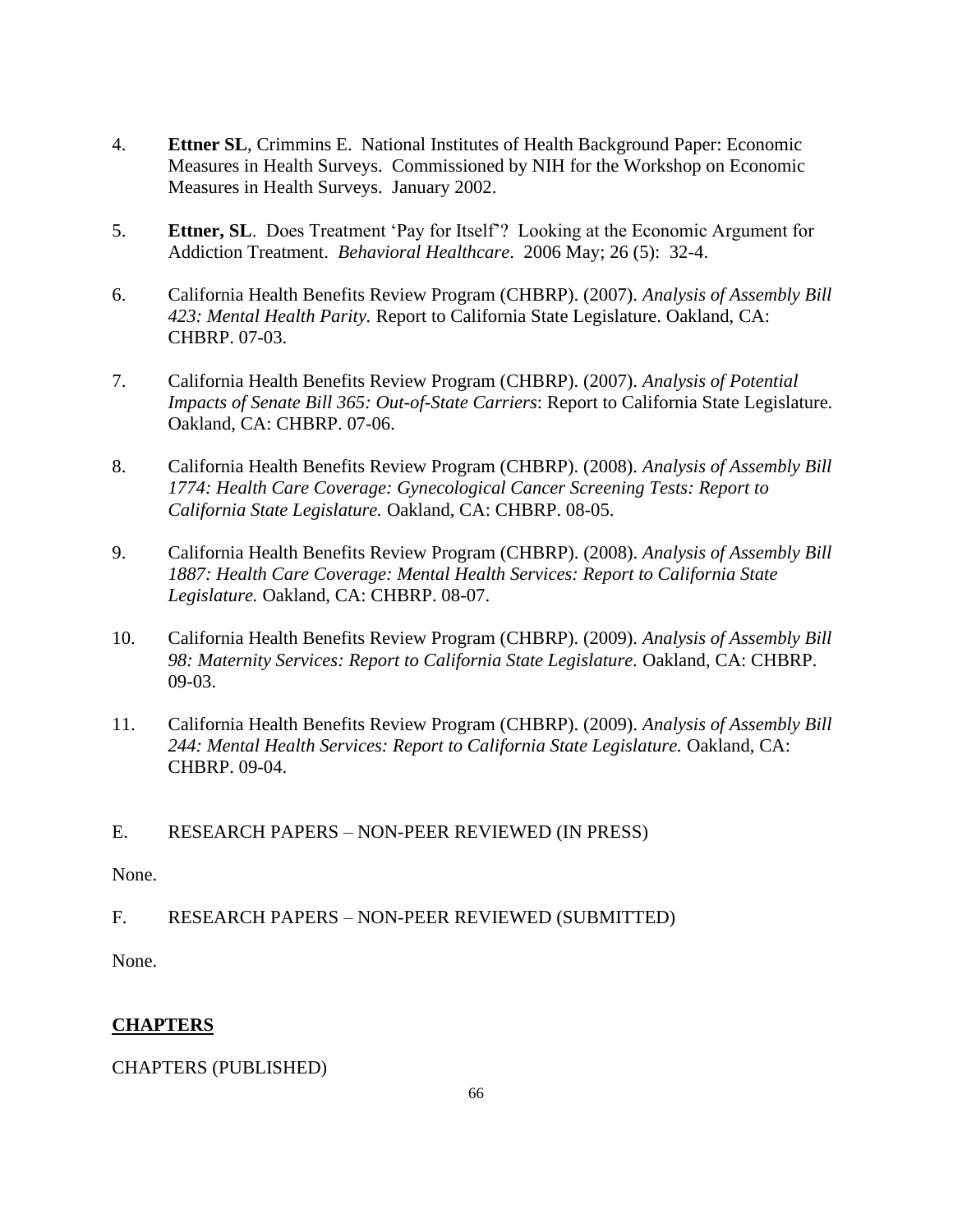- 1. **Ettner SL**, Frank RG. "The Use of Risk Adjustment to Set Capitation Rates." Chapter 6 in Manderscheid and Henderson (eds.), *Mental Health U.S.*, 1998.
- 2. **Ettner SL.** "The Relationship Between Labor Market Outcomes and Mental and Physical Health: Exogenous Human Capital or Endogenous Health Production?" Chapter 1 in Salkever and Sorkin (eds.), *The Economics of Disability*, Series on Research in Human Capital and Development. JAI Press, 2000.
- 3. **Ettner SL.** "Mental Health Services and Policy Issues." Chapter 12 in Andersen, Rice and Kominski (eds.), *Changing the U.S. Health Care System, 2nd Edition*. Jossey-Bass Publishers, 2001.
- 4. **Ettner SL**. "Reimbursement and an Integrated System of Care." Chapter 4 in Kiser, Lefkovitz and Kennedy (eds.), *The Integrated Behavioral Health Continuum: Theory and Practice.* American Psychiatric Publishing, Inc., 2001.
- 5. **Ettner SL**, Schoenbaum M. "The Role of Economic Incentives in Improving the Quality of Mental Health Care." In Jones (ed.), *The Elgar Companion to Health Economics*. Edward Elgar, Northampton, MA, 2006.
- 6. **Ettner SL,** Link JC. "Mental Health Services and Policy Issues." In Andersen, Rice and Kominski (eds.), *Changing the U.S. Health Care System, 3rd Edition,* Jossey-Bass Publishers, 2007.
- 7. **Ettner SL**, Schoenbaum M, Williams J. "The Role of Economic Incentives in Improving the Quality of Mental Health Care." In Jones (ed.), *The Elgar Companion to Health Economics*. Edward Elgar, Northampton, MA, 2012.
- 8. **Ettner SL**. "Personality Disorders and Work." Chapter 9 in Schultz and Rogers (eds.), *Work Accommodation and Retention in Mental Health*, Springer 2011.

## CHAPTERS (IN PRESS)

None.

# **LETTERS TO THE EDITOR**

None.

# **REVIEWS**

None.

# **EDITORIALS**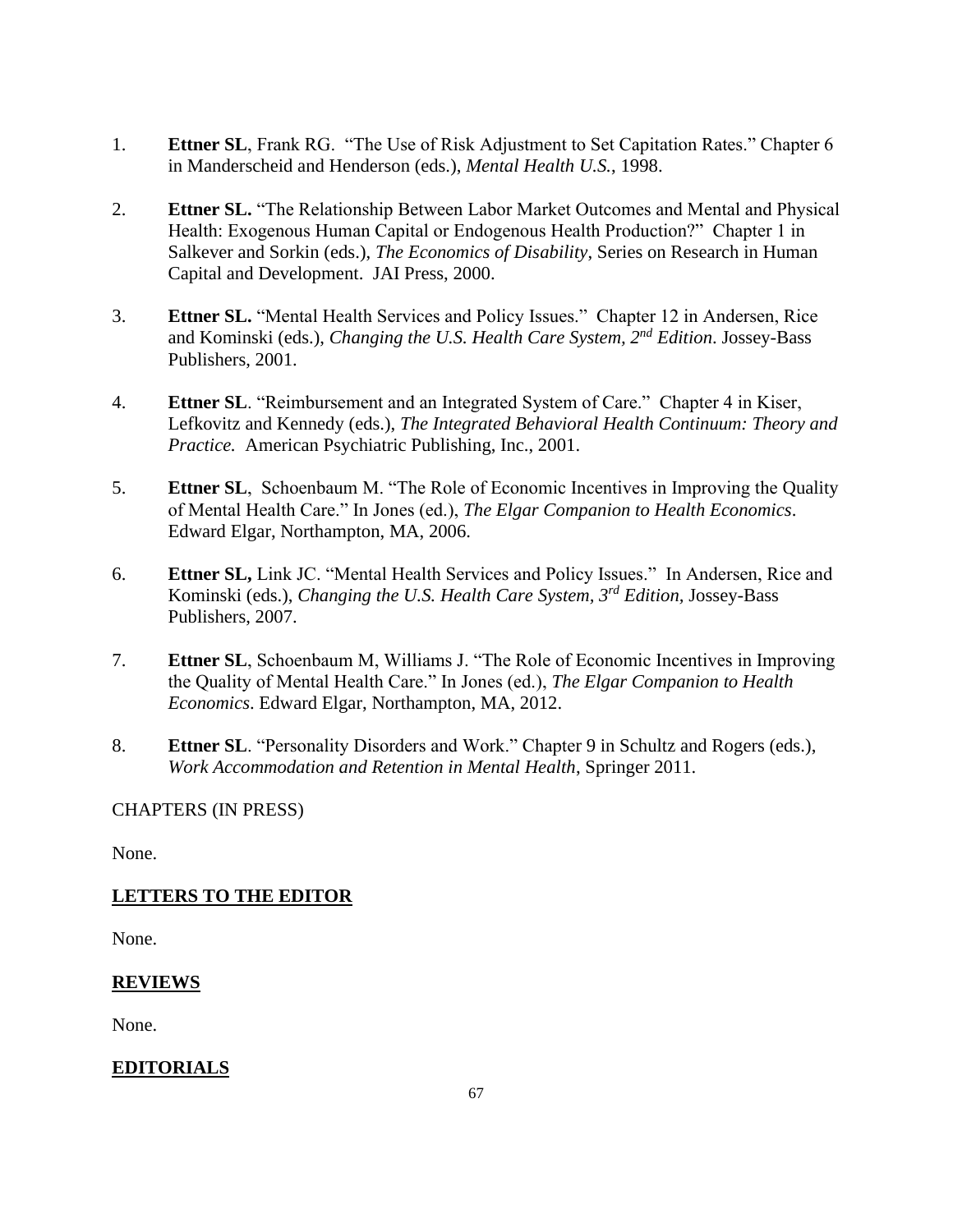None.

## **PAPERS IN PREPARATION (RESEARCH COMPLETED)**

- 1. Coles C, Xu H, Thomas C, Pourat N, Azocar F, **Ettner SL**. Racial/Ethnic Disparities in Use of Employee Assistance Programs.
- 2. Coles C, Xu H, Pourat N, Thomas C, Azocar F, **Ettner SL**. Do Employee Assistance Programs Serve as a Substitute or Complement For Specialty Behavioral Healthcare?
- 3. **Ettner SL**, Friedman S, Xu H, Azocar F. Hidden Costs: Balance-Billing in Specialty Behavioral Healthcare.
- 4. Friedman S, Xu H, Azocar F, **Ettner SL**. The Mental Health Parity and Addiction Equity Act (MHPAEA) Evaluation Study: Incentives to Use In-Network vs. Out-of-Network Care?
- 5. Chukmaitov A, Xu H, **Ettner SL**. Breast Cancer Treatment Patterns in Kazakhstan.
- 6. The Effects of Passive Urbanization on Children's Family Support for Elders in China. (Author list TBD)

#### **ABSTRACTS**

None.

## **DOCTORAL STUDENT COMMITTEES**

| Amy Bonilla            | Potential Benefits of Investing in Behavioral Health<br>Services (BHS) and Integration at FQHCs                                                               | <b>TBD</b>    |
|------------------------|---------------------------------------------------------------------------------------------------------------------------------------------------------------|---------------|
| Dahai Yue              | Health and Health Care Among Older Adults: The Role of<br>Education                                                                                           | June 2020     |
| Courtney Coles (chair) | The Effect of Employee Assistance Programs (EAPs) on<br>Behavioral Healthcare Utilization: The Role of<br>Race/Ethnicity                                      | June 2019     |
| Chris Childers (chair) | Understanding Variation In Surgeon-Level Intraoperative<br>Costs                                                                                              | March<br>2019 |
| Tara Russell (chair)   | Implications of Liver Transplant Allocation Policy for<br>Healthcare Resource Utilization: An Analysis of United<br>Network for Organ Sharing Share 35 Policy | June 2018     |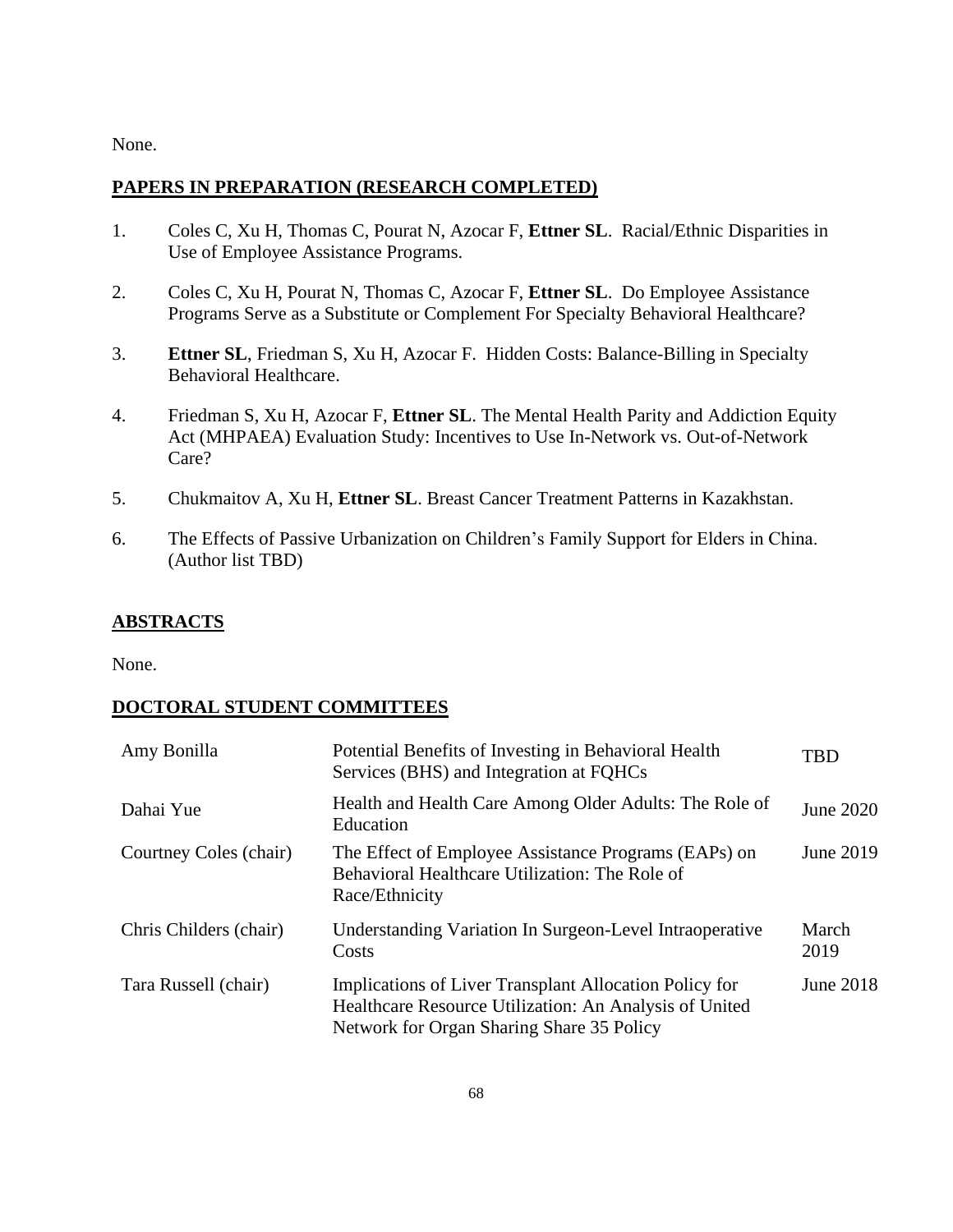| Sarah Friedman (chair)             | Sensitivity of Mental Health Use and Expenditures to<br>Exogenous Changes in Insurance Benefit Design, Including<br>Financial and Non-Financial Components | June 2017         |
|------------------------------------|------------------------------------------------------------------------------------------------------------------------------------------------------------|-------------------|
| Greg Sacks (chair)                 | Decision-Making in Surgery: The Role of Risk Assessment<br>and Risk Attitudes                                                                              | June 2016         |
| Kimberly Narain (chair)            | Single Mothers and Health in the Era of Welfare Reform                                                                                                     | June 2016         |
| Geoffrey Hoffman<br>(chair)        | Predictors and Outcomes of Falls and Fall-related Injuries<br>in Persons 65 and Older in the United States                                                 | June 2015         |
| Sean Fahle                         | Three Essays in Health Economics                                                                                                                           | June 2015         |
| Jessica Williams (chair)           | Employee Pain, Health Expenditures and Productivity: The<br>Role of Supportive Workplaces                                                                  | June 2013         |
| Erin Grinshteyn (chair)            | Causes and Consequences of Fear: The Impact of Fear on<br>Mental Health and Mental Health Service Use Among<br>Adolescents                                 | June 2013         |
| Melissa Gatchell                   | Understanding the Disparities in Cervical Cancer Screening<br>for Low Income Women                                                                         | June 2012         |
| Sarah Starks (chair)               | Cost and Effectiveness of Full Service Partnerships for<br><b>Severe Mental Illness</b>                                                                    | December<br>2011  |
| Andrew Barnes (chair)              | From Rush Hour to Happy Hour: The Impact of Increased<br>Labor Force Participation on Binge Drinking                                                       | June 2011         |
| Jean Yoon (chair)                  | Adherence to Prescription Drugs and Adverse Health<br>Events for the Chronically Ill                                                                       | <b>June 2008</b>  |
| Adele Kirk (chair)                 | The Relationship Between Education and Health: Is it<br>Causal?                                                                                            | August<br>2007    |
| Danielle Rose Ash                  | Testing for Discrimination in Health Care                                                                                                                  | September<br>2006 |
| <b>Anthony Masaquel</b><br>(chair) | The Impact of Depression on Health Insurance Coverage                                                                                                      | June 2005         |
| John FitzGerald (chair)            | Post Acute Care Practice Patterns After Major Orthopedic<br>Surgery: Impact of the Balanced Budget Act of 1997                                             | June 2005         |
| Tanya Burton (chair)               | Health Information on the Internet: Who Seeks It and How<br>Does It Affect the Utilization of Physician Services?                                          | January<br>2005   |
| Shaista Malik (chair)              | Effect of Organizational Factors on Cardiovascular<br>Outcomes in Persons with Diabetes in Managed Care                                                    | March<br>2005     |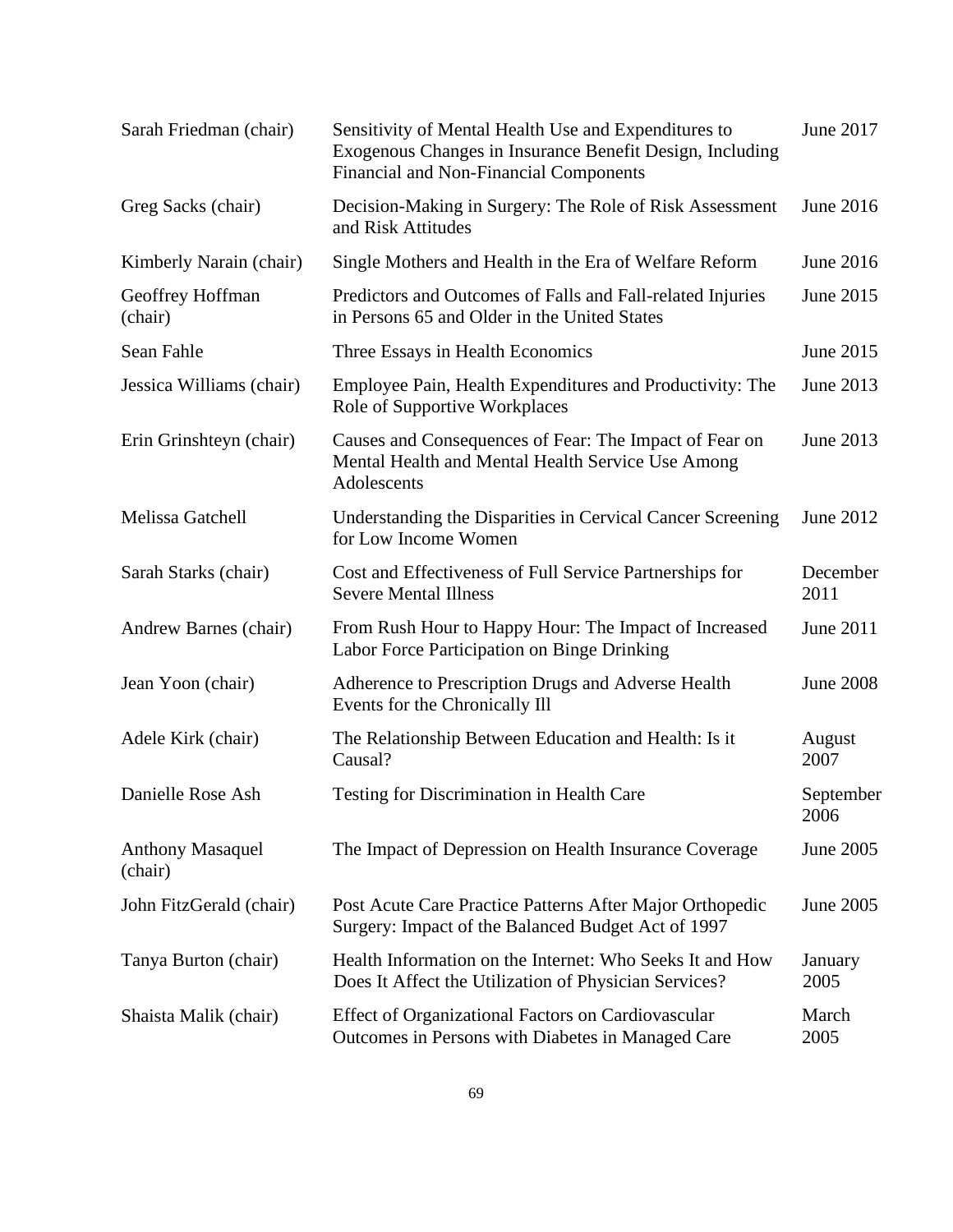| Lynn Soban (chair) | The Influence of Organizational Context on Receipt of<br>Colorectal Cancer Screening Among Patients in the<br><b>Veterans Health Administration</b>                                 | March<br>2005    |
|--------------------|-------------------------------------------------------------------------------------------------------------------------------------------------------------------------------------|------------------|
| Soonim Huh         | Prescription Drug Coverage and Drug Use Among Elderly<br><b>Medicare Beneficiaries</b>                                                                                              | March<br>2005    |
| Yee-Wei Lim        | Access to Care for the Indigent in Los Angeles County's<br>Public Health System: Impact of 1115 Waiver Related<br><b>Restructuring Program</b>                                      | December<br>2003 |
| Karen Swanson      | <b>Quality of Care for Depression</b>                                                                                                                                               | June 2002        |
| Kevin Heslin       | Specialist Self-Referral Insurance Policies and Access to<br>Physicians with HIV Clinical Expertise: Impact on Patient<br>Health-Related Quality of Life and Treatment Expenditures | June 2002        |
| David Zingmond     | A Description of the Vertical Integration of Acute and Post-<br>Acute Care and Its Impact on Patients with Stroke in<br>California, 1997 to 1998                                    | March<br>2002    |

# **MASTER'S AND FELLOWSHIP MENTEES**

Jacob Quinton Shaw Natsui Tarak Trivedi Maria Han Kimberly Narain Jonas Green Jason Fish Kristina Cordasco Josh Pevnick Will Shrank Karl Lorenz David Zingmond Miaomiao Liu Fasiha Kanwal

## **FACULTY MENTEES**

Lindsay Admon (K08 – University of Michigan) Enrico Castillo (K23) Rie Sakai-Bizmark (R21) Miya Barnett (K01) Amy Kelley (Brookdale Leadership in Aging Fellowship Career Development Award) Yuhua Bao (K01)